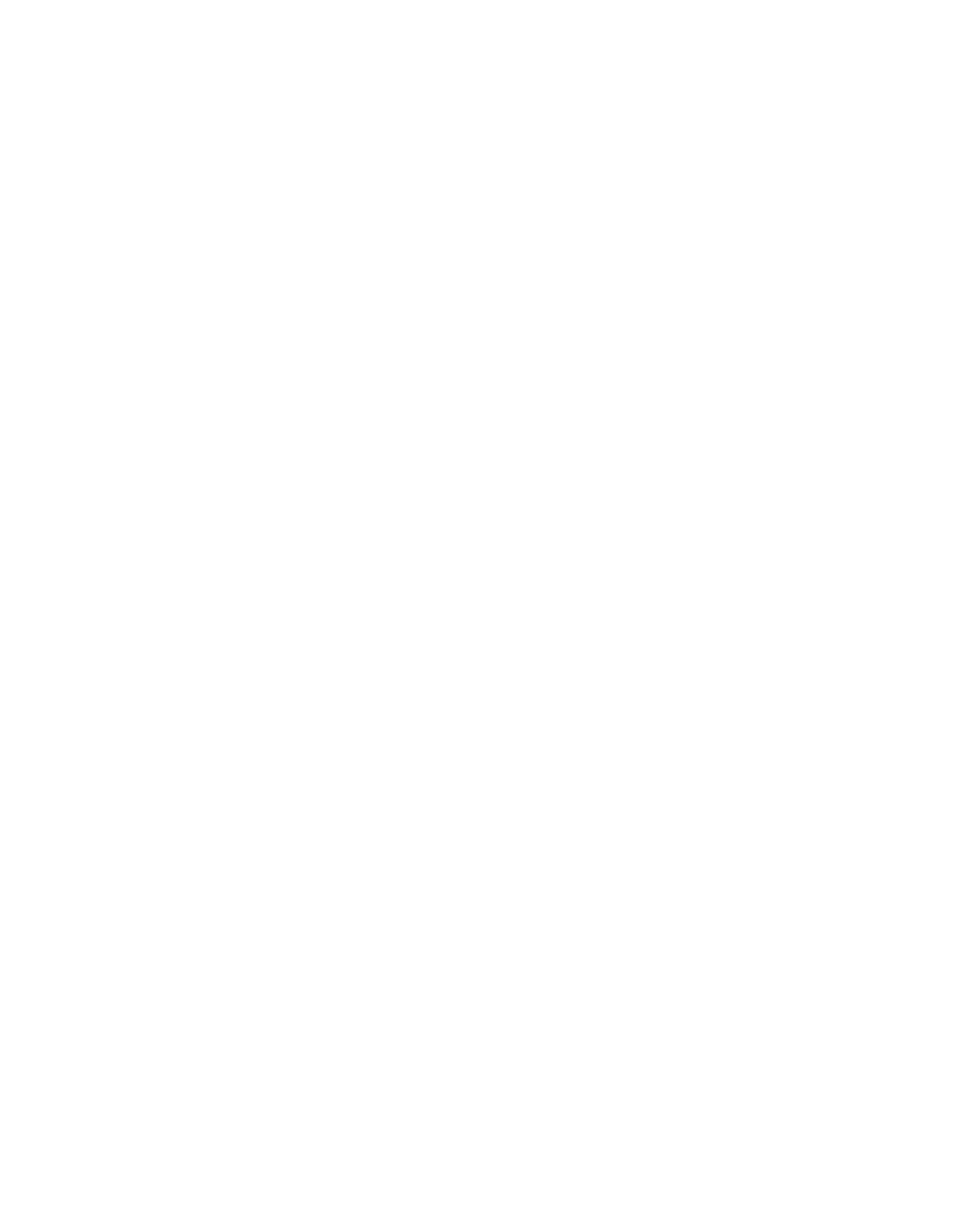### **ABOUT THE TIMKEN COMPANY**

The leading authority on tapered roller bearings, Timken today applies its deep knowledge of metallurgy, tribology and mechanical power transmission across a variety of bearings and related systems to improve reliability and efficiency of machinery and equipment all around the world. Timken (NYSE: TKR; www.timken.com) engineers, manufactures and markets bearings, gear drives, belts, chain and related products, and offers a spectrum of powertrain rebuild and repair services.



#### **TIMKEN® OIL SEALS – SMALL BORE METRIC 2016**

| Shaft and Housing Manufacturing Standard 9 |
|--------------------------------------------|
|                                            |
|                                            |
|                                            |
|                                            |
|                                            |
|                                            |
|                                            |



*To view more Timken catalogs, go to www.timken.com/catalogs for interactive versions, or to download the Timken catalog app for your smart phone or mobile device scan the QR code or go to timkencatalogs.squawqr.com.*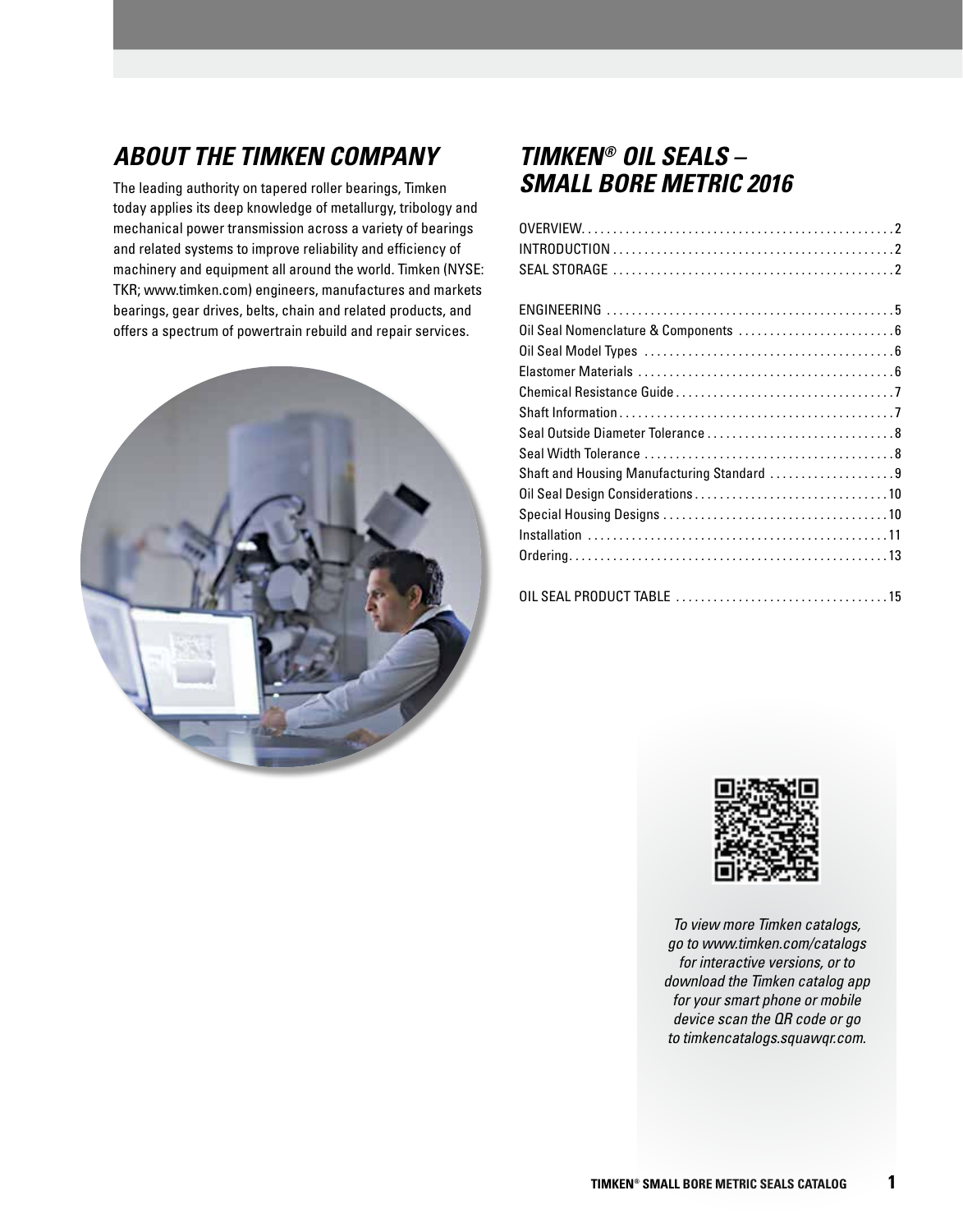### **INTRODUCTION**

Timken offers an extensive line of sealing solutions for original equipment manufacturers and the aftermarket. This line of industrial seals adds value to the company's portfolio of friction management solutions. The seals are backed by the company's experienced technical support and distribution networks, giving distributors a single source for a wide range of bearing and value-added extras to help keep equipment running optimally.

Timken**®** Small Bore Metric Seals are an extension of the small bore seal line for aftermarket applications. The expanded portfolio includes small bore inch and now a full line of small bore metric. **SEAL STORAGE** 



## **HOW TO USE THIS CATALOG**

We designed this catalog to help you find the Timken seals best suited to your equipment needs and specifications.

The product tables list many of the bearing types.

Timken offers an extensive range of seals in both imperial and metric sizes. For your convenience, size ranges are indicated in millimeters and inches. Contact your Timken engineer to learn more about our complete line for the special needs of your application.

Timken metric oil seals are constructed of a metal insert, spring and a rubber exterior. Therefore, care must be taken to ensure that the seals do not rust or become deformed. The recommended shelf life of nitrile is up to 10 years, while fluoroelastomer is up to 20 years. Both of these figures are dependent on the seals being stored under ideal conditions. If the seal is to be stored for future use, it is recommended that the packaging not be opened. When stored, we recommend that you keep the seals in an area at a temperature of 16° C to 32° C (60° F to 90° F) and 40 percent to 70 percent humidity. Seals also should be stored on a first in – first out basis, due to the fact that unusually long shelf life may deteriorate the rubber elements.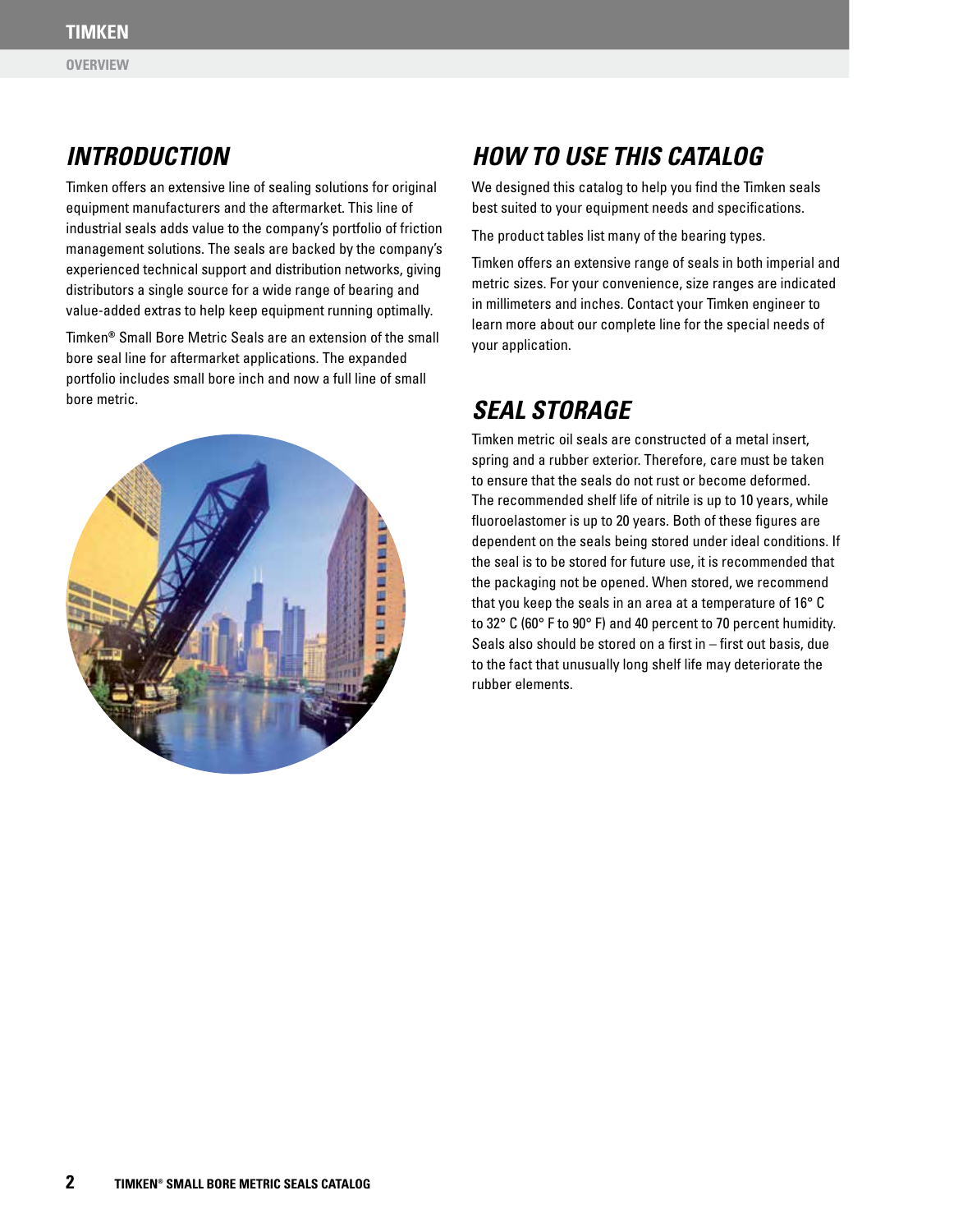#### **DISCLAIMER**

#### **DISCLAIMER**

**This catalog is provided solely to give you analysis tools and data to assist you in your product selection. Product performance is affected by many factors beyond the control of Timken.**

**Therefore, the suitability and feasibility of all product selection must be validated by you.**

**Timken products are sold subject to Timken's terms and conditions of sale, which include its limited warranty and remedy, which terms may be found at www.timken.com/ termsandconditionsofsale. Please consult with your Timken sales engineer for more information and assistance.**

**Every reasonable effort has been made to ensure the accuracy of the information in this writing, but no liability is accepted for errors, omissions or for any other reason.**

#### **COMPLIANCE**

*The Timken Company products shown in this catalog may be directly, or indirectly subject to a number of regulatory standards and directives originating from authorities in the USA,*  European Union, and around the world, including: *REACH (EC 1907/2006, RoHS (2011/65/EU), ATEX (94/9/EC), 'CE' MARKING (93/68/EEC), CONFLICT MINERALS (Section 1502 of the Dodd-Frank Wall Street Reform and Consumer Protection Act).*

*For any questions or concerns regarding the compliancy or applicability of Timken products to these, or other unspecified standards, please contact your Timken sales engineer or customer services representative.*

Updates are made periodically to this catalog. *Visit www.timken.com for the most recent version of the Timken***®** *Small Bore Metric Seals Catalog.*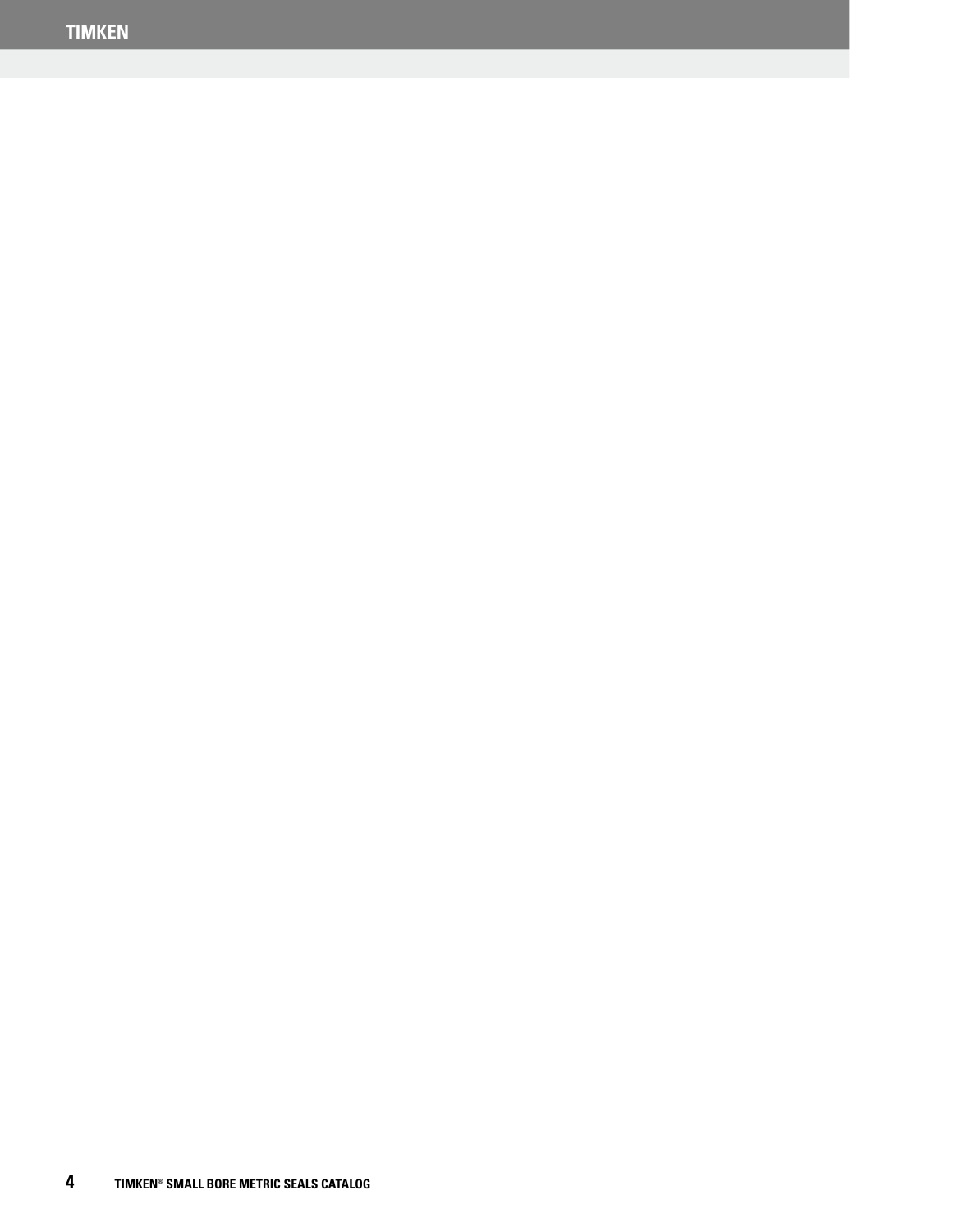#### **ENGINEERING**

The following topics are covered within this engineering section:

| Shaft and Housing Manufacturing Standard 9                                                                                                                                                             |
|--------------------------------------------------------------------------------------------------------------------------------------------------------------------------------------------------------|
|                                                                                                                                                                                                        |
|                                                                                                                                                                                                        |
|                                                                                                                                                                                                        |
|                                                                                                                                                                                                        |
| To order the catalog, please contact your Timken engineer<br>$\mathbf{u}$ , and $\mathbf{u}$ , and $\mathbf{u}$ are $\mathbf{u}$ . The $\mathbf{u}$ and $\mathbf{u}$ are $\mathbf{u}$ and $\mathbf{u}$ |

and request a copy of the Timken**®** Small Bore Metric Seals Catalog (order no. 10951).



*To view more Timken catalogs, go to www.timken.com/catalogs for interactive versions, or to download the Timken catalog app for your smart phone or mobile device scan the QR code or go to timkencatalogs.squawqr.com.*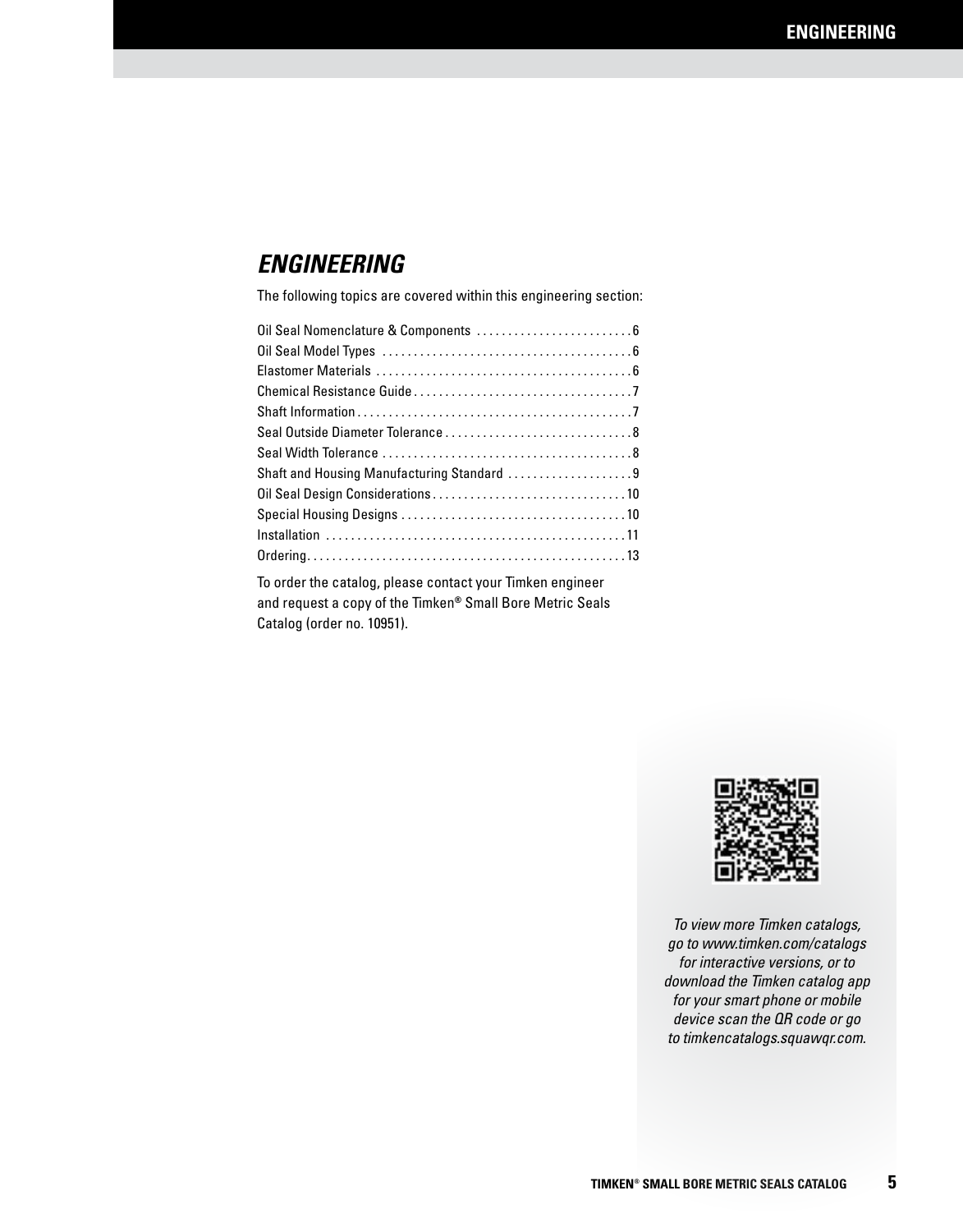**OIL SEAL NOMENCLATURE AND COMPONENTS • OIL SEAL MODEL TYPES • ELASTOMER MATERIALS**

#### **OIL SEAL NOMENCLATURE AND COMPONENTS**



#### **OIL SEAL MODEL TYPES**

#### **TABLE 1. OIL SEAL MODEL TYPES**

| Model         | Characteristics                                                                                                                                                                                                                   | <b>Maximum Surface Speed</b> | <b>Maximum Pressure</b> |
|---------------|-----------------------------------------------------------------------------------------------------------------------------------------------------------------------------------------------------------------------------------|------------------------------|-------------------------|
| <b>RLS35</b>  | This model type is a rubber outside diameter (O.D.) seal<br>with one spring loaded sealing lip. With only one sealing<br>lip, this seal can either retain lubricant or exclude<br>contaminants. It cannot do both simultaneously. | 12 m/s (2362 fpm)            | 0.3 kg/cm2 (4.267 psi)  |
| <b>R2LS32</b> | This model type is a rubber 0.D. seal with two sealing<br>lips. The main sealing lip is spring loaded. This is a<br>two-way seal, which means that it can retain lubricant<br>and exclude contaminants simultaneously.            | 10 m/s (1969 fpm)            | 0.3 kg/cm2 (4.267 psi)  |

### **ELASTOMER MATERIALS**

#### **TABLE 2. ELASTOMER MATERIALS**

| Material                 | Code         | <b>JIS Hardness</b> | <b>Temperature Range</b>                                             | Characteristics                                                                                                                      |
|--------------------------|--------------|---------------------|----------------------------------------------------------------------|--------------------------------------------------------------------------------------------------------------------------------------|
| Nitrile (NBR)            | S            | 70                  | $-20^\circ$ C to 120 $^\circ$ C<br>$(-4^\circ)$ F to 248 $^\circ$ F) | This material has good resistance to standard oils,<br>greases and normal fuels. This material also has<br>good abrasion resistance. |
| Fluoroelastomer<br>(FKM) | $\mathsf{V}$ | 75                  | -40° C to 250° C<br>(-40° F to 482° F)                               | This material has high-temperature resistance. It also is<br>resistant to a variety of chemicals and acidic solutions.               |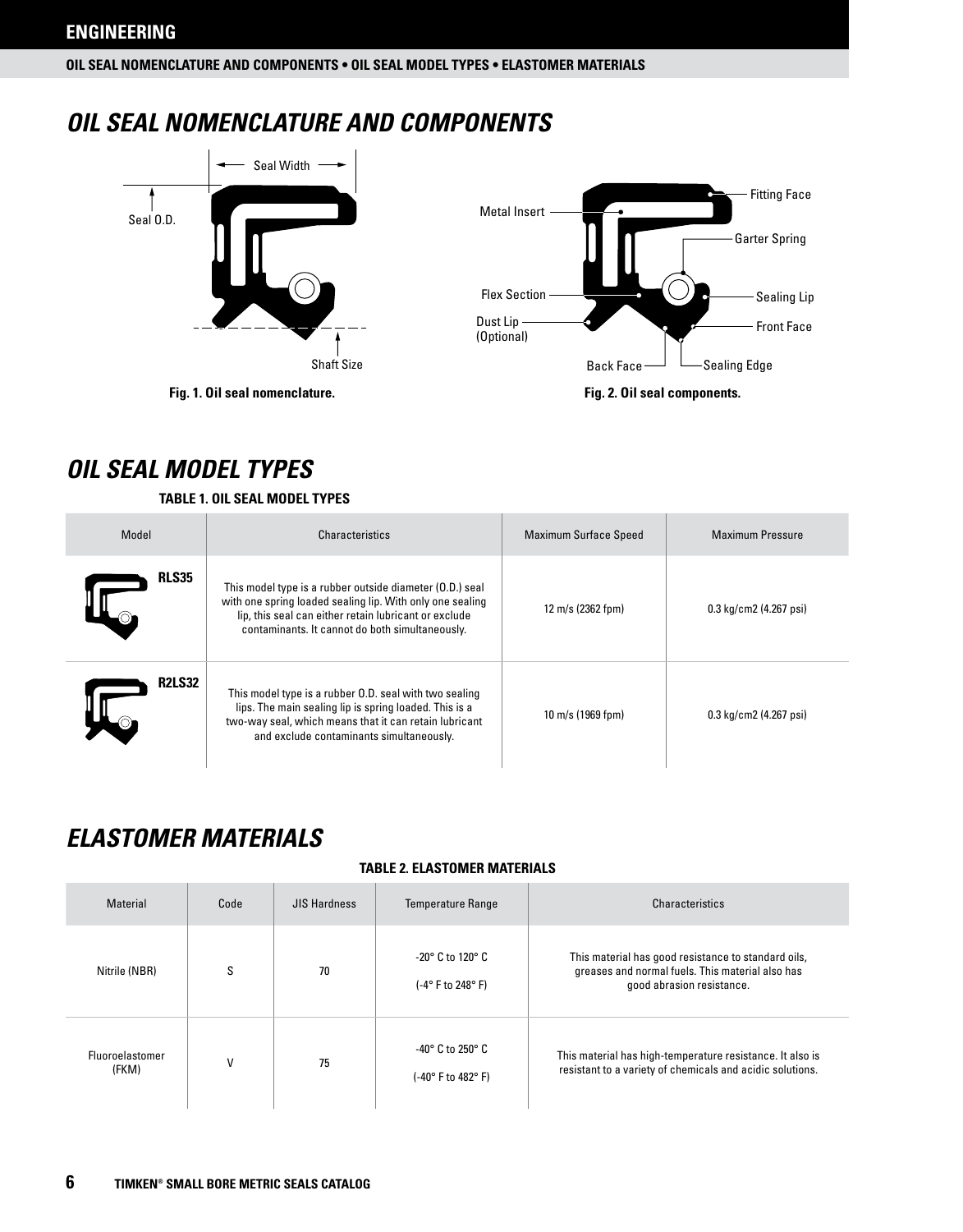## **CHEMICAL RESISTANCE GUIDE**

The following guide should be treated as a general guideline for elastomer performance when exposed to common chemicals. For seal use in applications with various chemicals or other chemical compounds not listed, please contact your Timken sales engineer. See table 3 below.

|                        |             | <b>Nitrile</b> | Fluoroelastomer |
|------------------------|-------------|----------------|-----------------|
| Acidic                 | Non-Organic | $\overline{2}$ | $\overline{2}$  |
| <b>Solutions</b>       | Organic     | 3              | $\overline{2}$  |
| <b>Basic Solution</b>  | 1           |                | 1               |
| <b>Salts or Saline</b> |             | 1              | 1               |
| Hydrocarbon            |             | 4              | $\overline{2}$  |
| Alcohol                |             | 1              | 1               |
| Grease                 |             | 1              | 1               |
| Phenol                 |             |                | $\overline{2}$  |
| Aldehyde               | 4           |                | 4               |
| Ketone                 |             | 4              | 3               |

#### **TABLE 3. CHEMICAL RESISTANCE GUIDE**

Ratings:

 $1 =$  Can be used with little to no effect.

2 = Can be used but caution must be taken with respect to operating conditions.

3 = Can be used for a short period of time.

 $4 =$  Cannot be used.

## **SHAFT INFORMATION**

### **SHAFT SPEED**

The operating shaft speed limit is highly dependent on the oil seal material and seal lip design. If there are minimal vibrations, the surface speed of the seal can be higher. To determine the surface speed of a certain seal, consult the diagram below. This diagram should be used as a general guide to determine if a seal is considered to be used at low, medium or high speed. For high-speed applications that may fall outside of the chart limits below, please contact your Timken sales engineer. See Fig. 3 below.



**Fig. 3. Seal surface speed selection guide.**

#### **SHAFT SURFACE FINISH**

The shaft surface roughness and finish play a big role in seal surface speed. Generally for low-speed applications, the shaft surface roughness must be 0.75 µm Ra (29.5 µin) or lower. For medium- to high-speed applications the surface roughness must be 0.375 µm Ra (14.75 µin) or lower. If a ground surface finish has been used with a roughness greater than 0.75 µm Ra (29.5 µin), the probability for oil (or grease) leakage greatly increases. For more detail regarding shaft finish, please see table 6 on page 9 for shaft and housing manufacturing standards.

#### **SHAFT HARDNESS**

The standard shaft hardness to be used is a minimum of 30-40 HRC. However, if the application is in a very contaminated environment, excess dirt and particles can increase shaft wear. If this is the case, a shaft with greater hardness may need to be used. Contact your Timken sales engineer for more details.

HRC = Rockwell Hardness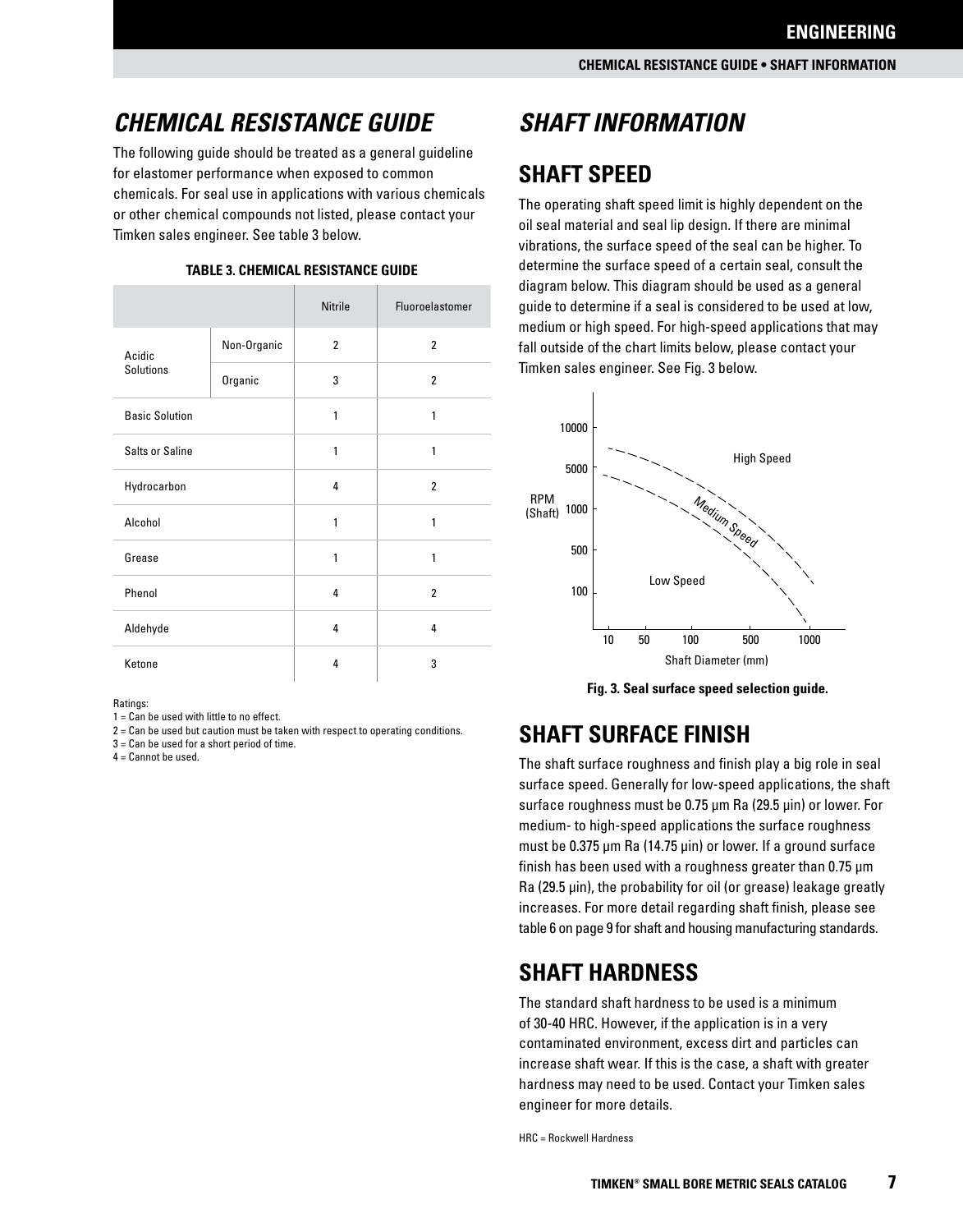#### **SEAL OUTSIDE DIAMETER TOLERANCE • SEAL WIDTH TOLERANCE**

### **SHAFT MISALIGNMENT AND RUN-OUT**

Shaft misalignment and run-out will affect the efficiency and durability of an oil seal. Acceptable misalignment is dependent on shaft speed, shaft diameter, oil seal material and model type. Acceptable misalignment, in regards to seal diameter and basic shaft speed, can be found in the below diagram. This diagram should be used as a general guide to determine permissible seal misalignment. If large amounts of shaft misalignment and run-out are present in your application, please contact your Timken sales engineer. See Fig. 4 below.





#### **SEAL OUTSIDE DIAMETER TOLERANCE SEAL WIDTH TOLERANCE**

#### **TABLE 4. SEAL OUTSIDE DIAMETER TOLERANCE TABLE 5. SEAL WIDTH TOLERANCE**



| <b>Width Range</b> | <b>Width Tolerance</b> |
|--------------------|------------------------|
| mm                 | mm                     |
| < 6                | ± 0.2                  |
| 6 to 10            | ± 0.3                  |
| 10 to 14           | ± 0.4                  |
| 14 to 18           | ± 0.5                  |
| 18 to 30           | ± 0.6                  |
| >30                | ± 0.7                  |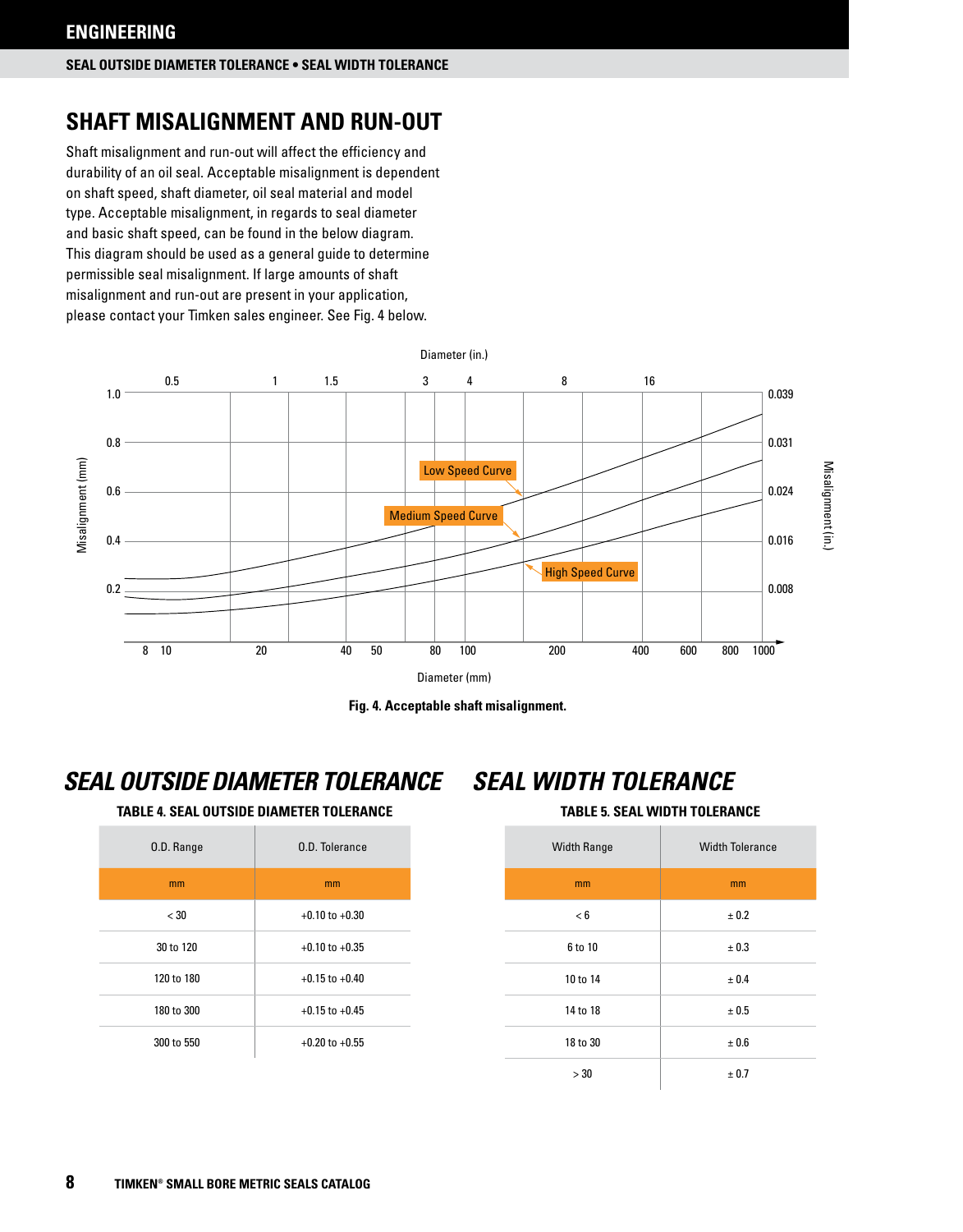#### **SHAFT AND HOUSING MANUFACTURING STANDARD**

**TABLE 6. SHAFT AND HOUSING MANUFACTURING STANDARD**

| <b>Shaft Manufacturing Standard</b> |      |                  |                        |                |              |                         |  |  |
|-------------------------------------|------|------------------|------------------------|----------------|--------------|-------------------------|--|--|
| <b>Size Range</b>                   |      | <b>Tolerance</b> | <b>Fitting Surface</b> |                |              | <b>Surface</b>          |  |  |
| From                                | To   | H <sub>9</sub>   | $\mathbf b$            | r              | a            | Roughness               |  |  |
| mm                                  | mm   | μm               | mm                     | mm             |              |                         |  |  |
| 3                                   | 6    | -30 to 0         |                        |                |              |                         |  |  |
| 6                                   | 10   | -36 to 0         |                        |                |              | For low                 |  |  |
| 10                                  | 18   | $-43$ to $0$     | 1.5                    |                |              | speed<br>use            |  |  |
| 18                                  | 30   | $-52$ to $0$     |                        | $\overline{2}$ |              | $0.75 \mu m$<br>Ra max. |  |  |
| 30                                  | 50   | $-62$ to $0$     |                        | $30^\circ$     |              |                         |  |  |
| 50                                  | 80   | -74 to 0         | $\overline{2}$         |                |              |                         |  |  |
| 80                                  | 120  | -87 to 0         | 2.5                    |                |              |                         |  |  |
| 120                                 | 180  | -100 to 0        |                        |                |              |                         |  |  |
| 180                                 | 250  | -115 to 0        |                        |                |              |                         |  |  |
| 250                                 | 315  | $-130$ to $0$    | 3                      | 5              |              |                         |  |  |
| 315                                 | 400  | -100 to 0        |                        |                |              |                         |  |  |
| 400                                 | 500  | $-155$ to $0$    | 5                      |                |              | For<br>medium           |  |  |
| 500                                 | 630  | $-175$ to $0$    |                        |                | $20^{\circ}$ | to high<br>speed        |  |  |
| 630                                 | 800  | -200 to 0        | 7                      |                |              | use<br>$0.375 \,\mu m$  |  |  |
| 800                                 | 1000 | -230 to 0        |                        | 10             |              | Ra max.                 |  |  |
| 1000                                | 1250 | $-260$ to $0$    | 9                      |                |              |                         |  |  |

| <b>Housing Manufacturing Standard</b> |                   |                                                                                           |                |        |                   |                |  |  |  |
|---------------------------------------|-------------------|-------------------------------------------------------------------------------------------|----------------|--------|-------------------|----------------|--|--|--|
|                                       | <b>Size Range</b> |                                                                                           | Tolerance<br>K |        | Fitting           | <b>Surface</b> |  |  |  |
| From                                  | To                | H7                                                                                        | H <sub>8</sub> |        | <b>Surface</b>    | Roughness      |  |  |  |
| mm                                    | mm                | μm                                                                                        | μm             | mm     |                   |                |  |  |  |
| 3                                     | 6                 | 0 to 12                                                                                   | 0 to 18        |        |                   |                |  |  |  |
| 6                                     | 10                | 0 to 15                                                                                   | 0 to 22        |        |                   |                |  |  |  |
| 10                                    | 18                | 0 to 18<br>0 to 27<br>0 to 21<br>0 to 33<br>3<br>0 to 25<br>0 to 39<br>0 to 30<br>0 to 46 | $a =$          |        |                   |                |  |  |  |
| 18                                    | 30                |                                                                                           |                |        | $15 - 30^{\circ}$ |                |  |  |  |
| 30                                    | 50                |                                                                                           |                |        |                   |                |  |  |  |
| 50                                    | 80                |                                                                                           |                |        |                   |                |  |  |  |
| 80                                    | 120               | 0 to 35                                                                                   | 0 to 54        |        |                   |                |  |  |  |
| 120                                   | 180               | 0 to 40                                                                                   | 0 to 63        |        |                   | $1.5 \mu m$    |  |  |  |
| 180                                   | 250               | 0 to 46                                                                                   | 0 to 72        |        |                   | Ra max.        |  |  |  |
| 250                                   | 315               | 0 to 52                                                                                   | 0 to 81        |        |                   |                |  |  |  |
| 315                                   | 400               | 0 to 57                                                                                   | $\overline{a}$ | 4<br>5 |                   |                |  |  |  |
| 400                                   | 500               | 0 to 63                                                                                   |                |        |                   |                |  |  |  |
| 500                                   | 630               | 0 to 70                                                                                   |                |        | $c =$             |                |  |  |  |
| 630                                   | 800               | 0 to 80                                                                                   |                | 6      | $0.1 -$<br>0.15W  |                |  |  |  |
| 800                                   | 1000              | 0 to 90                                                                                   |                |        |                   |                |  |  |  |
| 1000                                  | 1250              | 0 to 105                                                                                  |                |        |                   |                |  |  |  |





**Fig. 5. Shaft parameters. Fig. 6. Housing parameters.**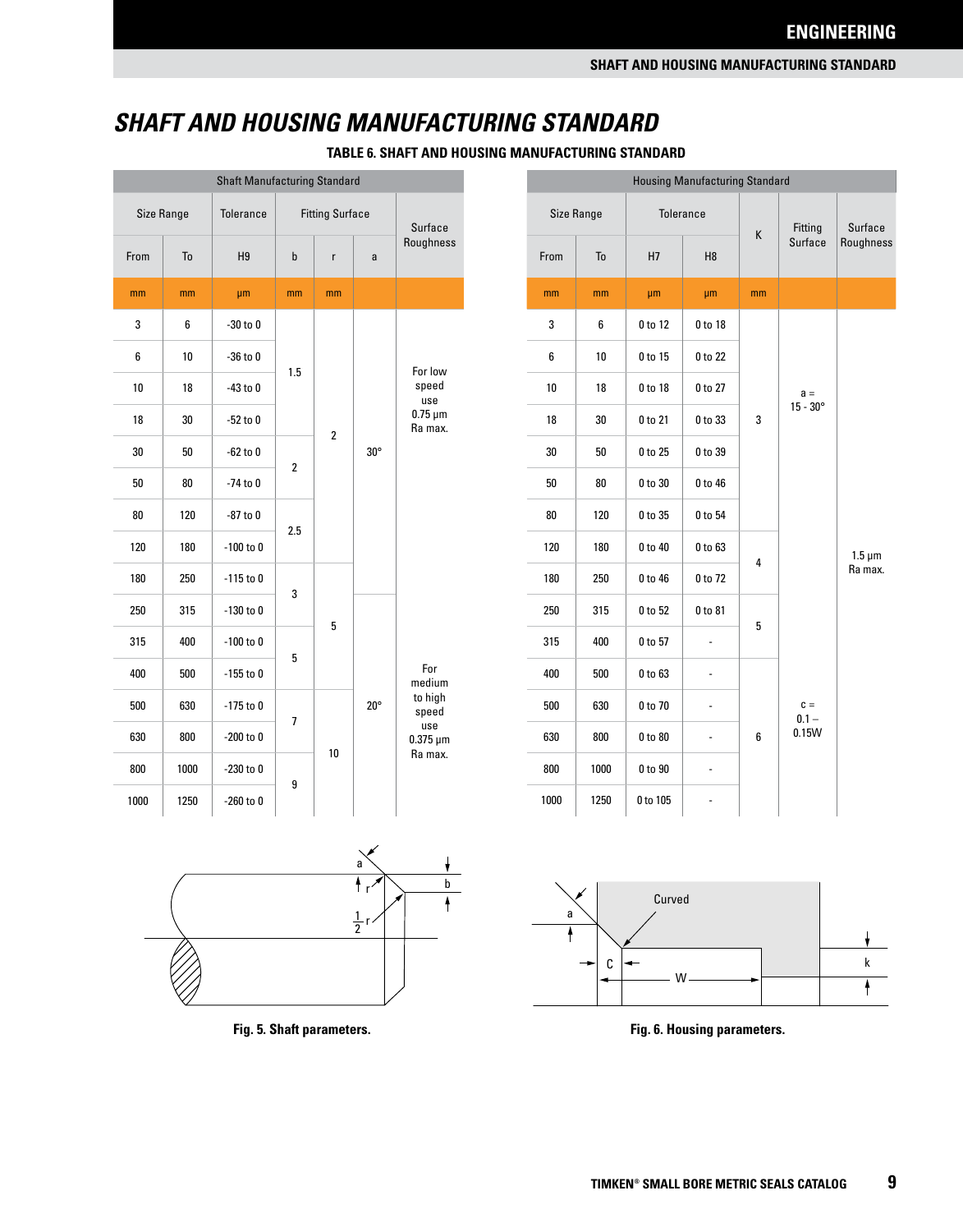## **OIL SEAL DESIGN CONSIDERATIONS**

When designing the housing, it is important to consider ease of seal installation. The two diagrams below illustrate common housing designs. No matter how you design the housing, you must ensure that all components are referenced off of the same datum plane so that the oil seal is not installed at an angle.



**Fig. 7. Seal Installation with an end plate.**

Without a datum plane, a high internal pressure or light-metal housing may cause leakage. In such a case, an end plate can be used to firmly fix the seal. See Fig. 7 above.



**Fig. 8. Seal removal from the back face.**

The inside diameter of the housing back face should not cover the entire seal. This way, the oil seal can be pushed out from the other side. See Fig. 8 above.

## **OTHER PRECAUTIONS**

- It is very important that the seal lip contact area remain lubricated. If the seal begins to run dry, seal wear will drastically increase.
- When designing the equipment, care must be taken to ensure that the internal pressure does not continually increase.
- Applying grease to the bearing also affects the effectiveness of the seal. Therefore a grease return path may be needed between the bearing and the seal.
- Axial shaft movement should be minimized as much as possible to ensure optimal seal performance.
- Housings manufactured using a stamping press should not be used.
- Along with the oil seal lip contacting surface, the design should ensure that no other areas will leak oil/grease. This includes the housing bore and securing bolts which may have been tapped into the sealing area.

## **SPECIAL HOUSING DESIGNS**



**Fig. 9. Special design 1.**

When two seals are oriented to provide one-way sealing, a lubricating channel can be used to lubricate the outer oil seal. See Fig. 9 above.



**Fig. 10. Special design 2.**

When two seals are oriented to provide two-way sealing between two fluids, a fluid channel can be used. This will create pressure between the seals to prevent leakage of either fluid. See Fig. 10 above.



**Fig. 11. Special design 3.**

If the lubricating channel creates its own leakage problem in the outer seal, an additional channel can be used to drain excess oil from between the seals. See Fig. 11 above.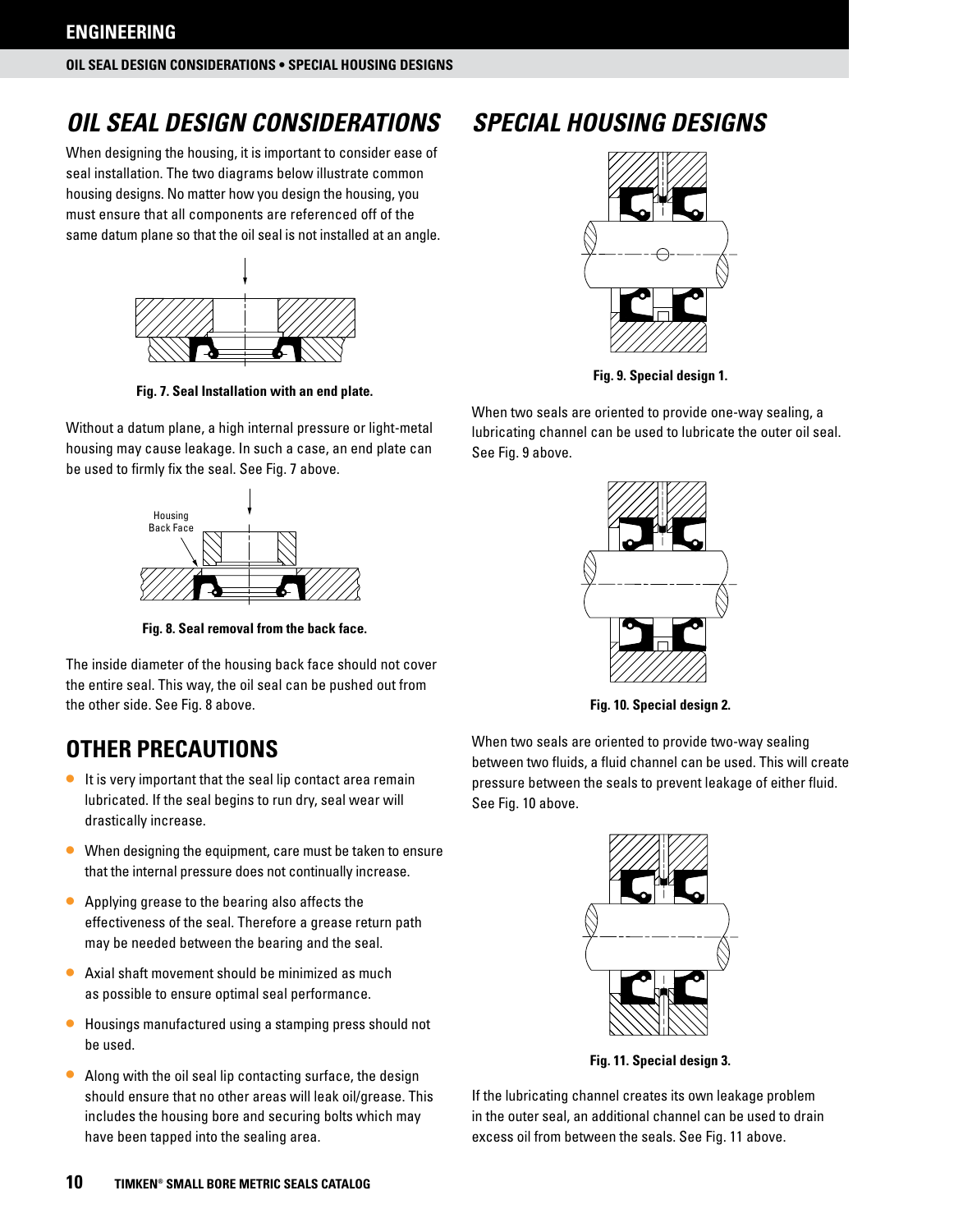### **INSTALLATION**

#### **PRE-INSTALLATION CHECKS**

- 1. The shaft and housing dimensions should be checked prior to installation.
- 2. The oil seal inside diameter (I.D.), outside diameter (O.D.), and width dimensions should also be checked prior to installation.
- 3. The end surfaces of the shaft and housing should be inspected for damage and proper chamfer before installation.
- 4. The oil seal lip must be inspected for damage or deformation. Also, ensure that the spring is located behind the main lip and that it is not rusted.
- 5. The fitting surface must be cleaned and free of debris.

#### **INSTALLATION METHOD**

#### **THE SHAFT**

Before the seal is fitted to the shaft, grease (or oil) should be applied to the sealing lip(s) and the contact surface of the shaft. This will make installation easier and reduce the initial seal lip wear. The amount of grease (or oil) to be applied should be about  $1/3 - 1/2$  of the volume between the lips.

#### **THE HOUSING**

Excessive or uneven force should not be used to fit the seal into place in the housing. A fitting tool should be used to ensure that force is evenly applied when installing the seal. See Figs. 12 and 13 below.







**Fig. 12. Acceptable methods.**



**Fig. 13. Unacceptable methods.**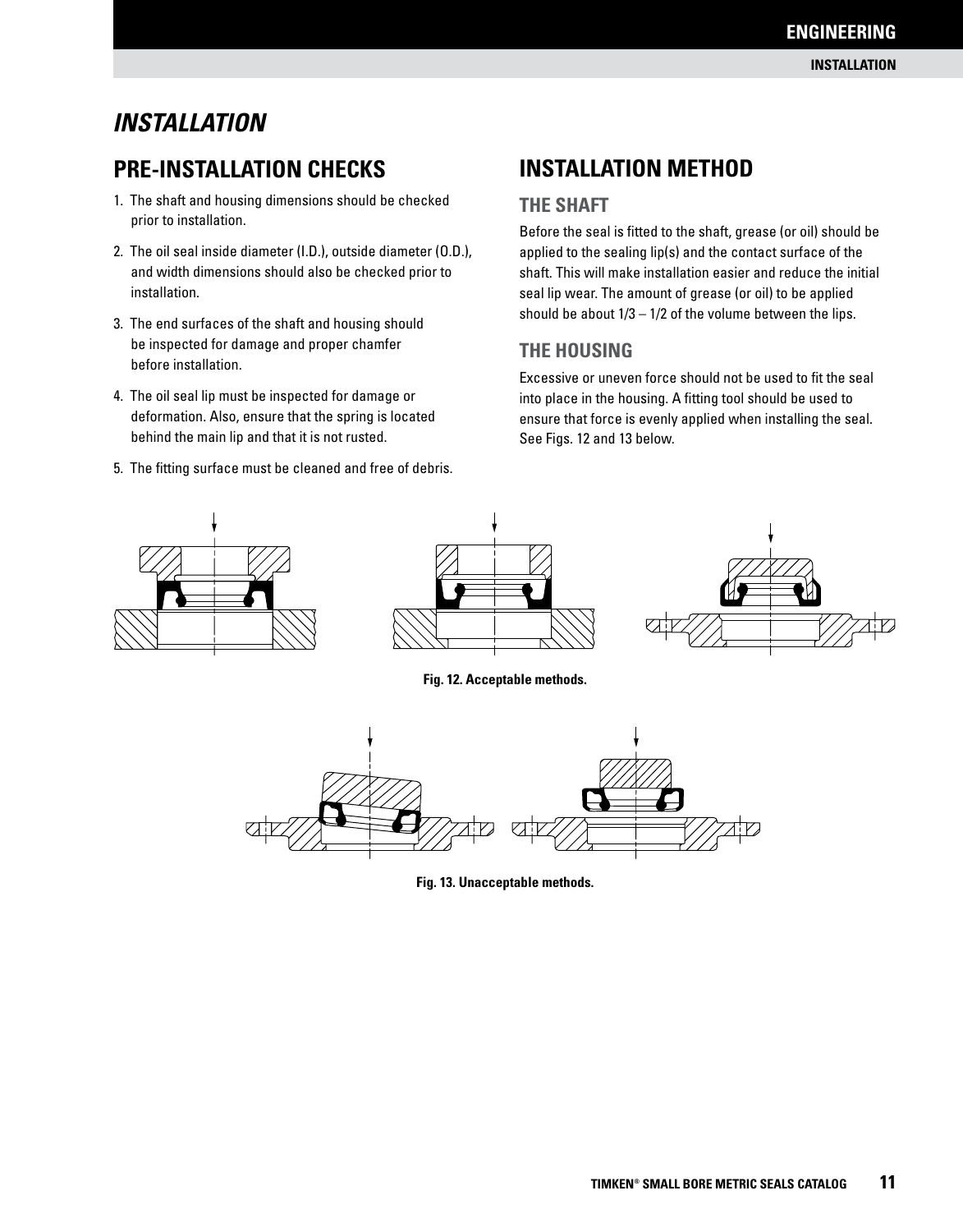**INSTALLATION**

#### **INSTALLATION CONSIDERATIONS**



**Fig. 14. Shaft with a key way.**

If the shaft has a thread/keyway, the seal riding surface diameter needs to be larger than the diameter of the thread/keyway. If this is not possible, then a tool must be used to facilitate the oil seal installation. See Fig. 14 above.



**Fig. 15. Stepped shaft.**

When a bearing is fitted, the shaft may be damaged. Therefore the seal riding surface diameter must be made smaller compared to the fitting surface diameter of the bearing. See Fig. 15 above.

#### **AFTER INSTALLATION**

- 1. Do not clean the seal.
- 2. If the equipment must be painted, the seal lip riding surface on the shaft must be free from paint.
- 3. Do not reuse removed seals. Used seals must be discarded.
- 4. After the seal has been installed, optimum seal performance is not achieved until the seal has been broken-in during operation.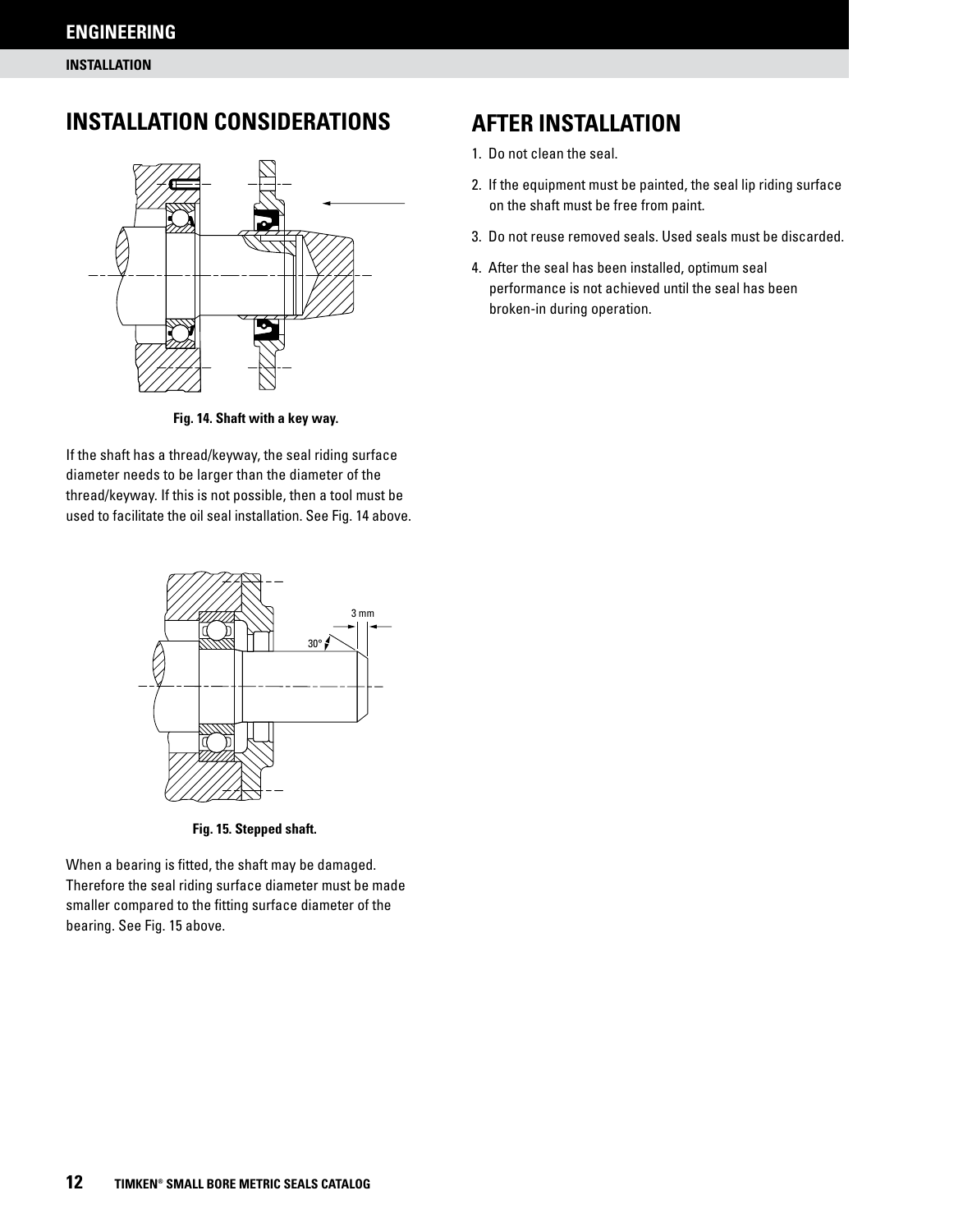### **ORDERING**

For standard seals located in this catalog, please reference the example part numbers below. If there are any questions regarding part numbers or special order seals, feel free to contact your Timken sales engineer. See Figs. 16 and 17 below.



**Fig. 16. RLS35 ordering example.**

This model type is a rubber O.D. seal with one spring loaded sealing lip. With only one sealing lip, this seal can either retain lubricant or exclude contaminants depending on orientation. It cannot do both simultaneously.





This model type is a rubber O.D. seal with two sealing lips. The main sealing lip is spring loaded. This is a two-way seal, which means that it can retain lubricant and exclude contaminants simultaneously.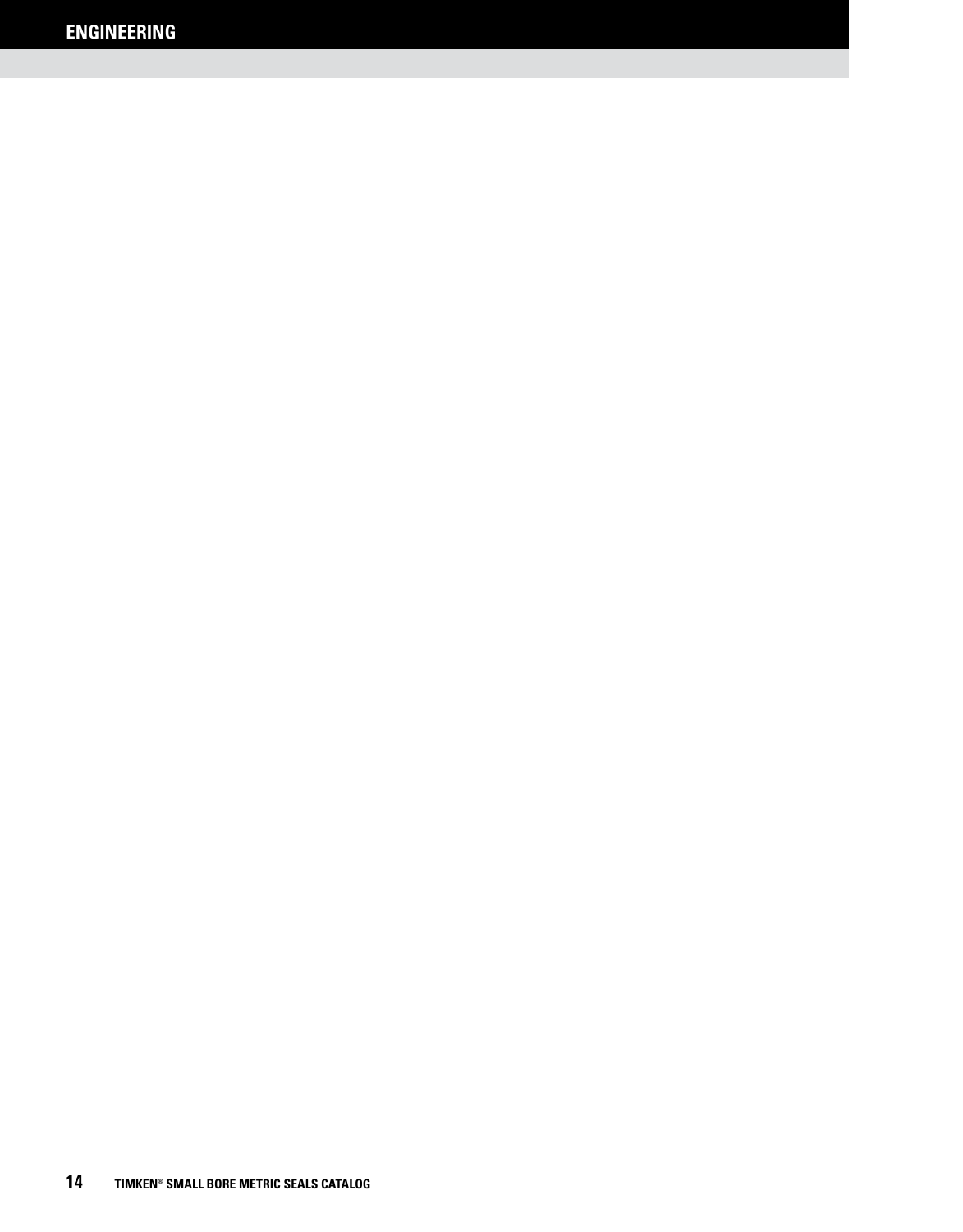### **OIL SEAL PRODUCT TABLE**

Product Table ...................................... 16

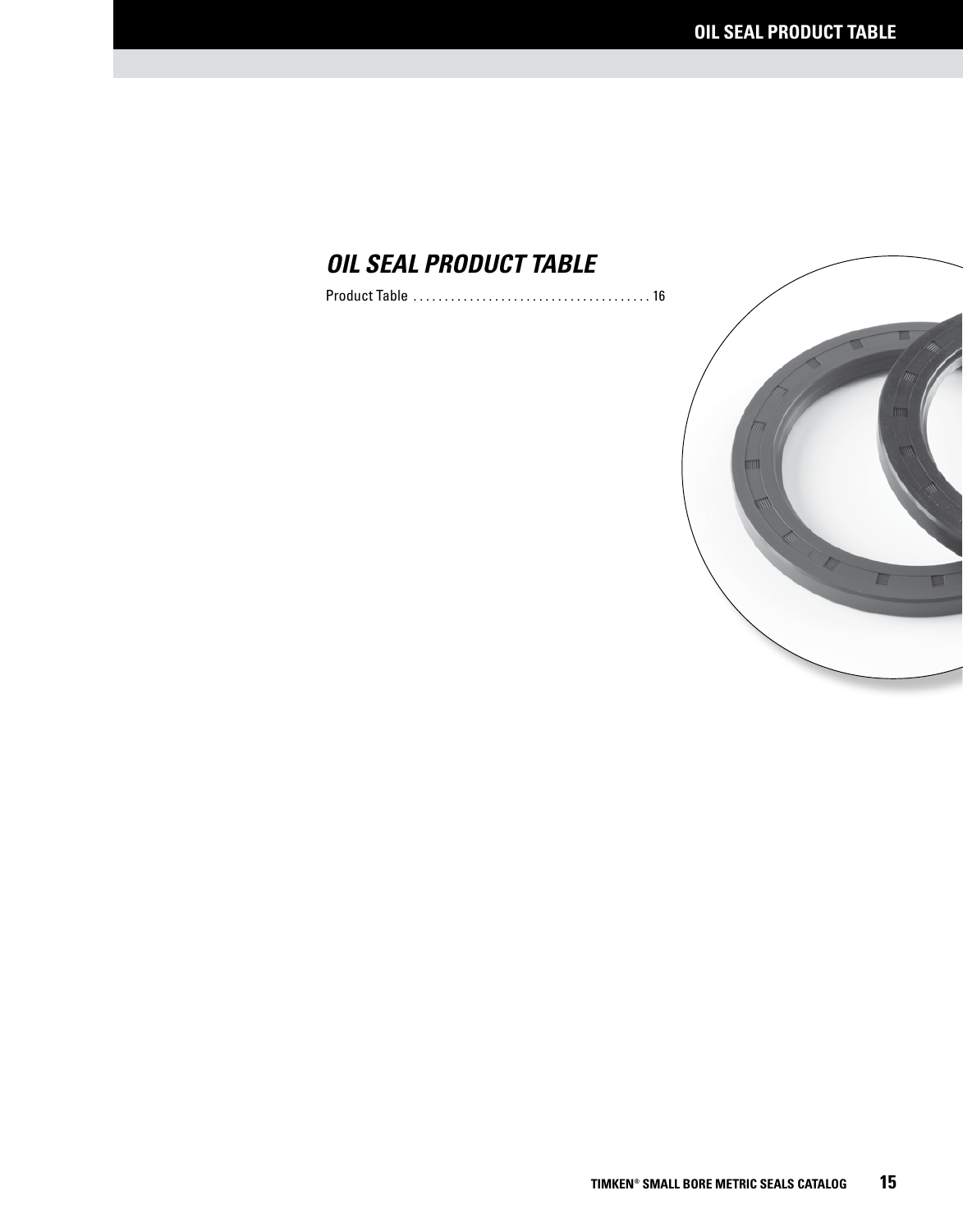### **OIL SEAL PRODUCT TABLE**

| <b>Timken Part Number</b>                                                                                                                                                                                           | Shaft | <b>Bore</b> | Width | Model         | 0.D. Type | Lip          | Spring | <b>Lip Material</b> |  |  |
|---------------------------------------------------------------------------------------------------------------------------------------------------------------------------------------------------------------------|-------|-------------|-------|---------------|-----------|--------------|--------|---------------------|--|--|
|                                                                                                                                                                                                                     | mm    | mm          | mm    |               |           |              |        |                     |  |  |
| Shaft 5.0 mm                                                                                                                                                                                                        |       |             |       |               |           |              |        |                     |  |  |
| 5x16x6-RLS35-S                                                                                                                                                                                                      | 5.00  | 16.00       | 6.00  | <b>RLS35</b>  | Rubber    | SGL          | Spring | S (NBR)             |  |  |
| 5x18x7-R2LS32-S                                                                                                                                                                                                     | 5.00  | 18.00       | 7.00  | <b>R2LS32</b> | Rubber    | <b>MULTI</b> | Spring | S (NBR)             |  |  |
|                                                                                                                                                                                                                     |       |             |       | Shaft 6.0 mm  |           |              |        |                     |  |  |
| 6x15x5-R2LS32-S                                                                                                                                                                                                     | 6.00  | 15.00       | 5.00  | <b>R2LS32</b> | Rubber    | MULTI        | Spring | S (NBR)             |  |  |
| 6x16x5-RLS35-S                                                                                                                                                                                                      | 6.00  | 16.00       | 5.00  | <b>RLS35</b>  | Rubber    | SGL          | Spring | S (NBR)             |  |  |
| 6x16x6-RLS35-S                                                                                                                                                                                                      | 6.00  | 16.00       | 6.00  | <b>RLS35</b>  | Rubber    | SGL          | Spring | S (NBR)             |  |  |
| 6x16x7-R2LS32-S                                                                                                                                                                                                     | 6.00  | 16.00       | 7.00  | <b>R2LS32</b> | Rubber    | MULTI        | Spring | S (NBR)             |  |  |
| 6x16x7-R2LS32-V                                                                                                                                                                                                     | 6.00  | 16.00       | 7.00  | <b>R2LS32</b> | Rubber    | MULTI        | Spring | V (FKM)             |  |  |
| 6x16x7-RLS35-S                                                                                                                                                                                                      | 6.00  | 16.00       | 7.00  | <b>RLS35</b>  | Rubber    | SGL          | Spring | S (NBR)             |  |  |
| 6x16x7-RLS35-V                                                                                                                                                                                                      | 6.00  | 16.00       | 7.00  | RLS35         | Rubber    | SGL          | Spring | V (FKM)             |  |  |
| 6x22x7-R2LS32-S                                                                                                                                                                                                     | 6.00  | 22.00       | 7.00  | <b>R2LS32</b> | Rubber    | MULTI        | Spring | S (NBR)             |  |  |
| 6x22x7-RLS35-S                                                                                                                                                                                                      | 6.00  | 22.00       | 7.00  | <b>RLS35</b>  | Rubber    | SGL          | Spring | S (NBR)             |  |  |
|                                                                                                                                                                                                                     |       |             |       | Shaft 7.0 mm  |           |              |        |                     |  |  |
| 7x16x7-R2LS32-S                                                                                                                                                                                                     | 7.00  | 16.00       | 7.00  | <b>R2LS32</b> | Rubber    | MULTI        | Spring | S (NBR)             |  |  |
| 7x16x7-R2LS32-V                                                                                                                                                                                                     | 7.00  | 16.00       | 7.00  | <b>R2LS32</b> | Rubber    | MULTI        | Spring | V (FKM)             |  |  |
| 7x22x7-R2LS32-S                                                                                                                                                                                                     | 7.00  | 22.00       | 7.00  | <b>R2LS32</b> | Rubber    | MULTI        | Spring | S (NBR)             |  |  |
| 7x22x7-RLS35-S                                                                                                                                                                                                      | 7.00  | 22.00       | 7.00  | <b>RLS35</b>  | Rubber    | SGL          | Spring | S (NBR)             |  |  |
|                                                                                                                                                                                                                     |       |             |       | Shaft 8.0 mm  |           |              |        |                     |  |  |
| 8x12x3-R2LS32-S                                                                                                                                                                                                     | 8.00  | 12.00       | 3.00  | <b>R2LS32</b> | Rubber    | MULTI        | Spring | S (NBR)             |  |  |
| 8x12x3-RLS35-S                                                                                                                                                                                                      | 8.00  | 12.00       | 3.00  | RLS35         | Rubber    | SGL          | Spring | S (NBR)             |  |  |
| 8x16x6-R2LS32-S                                                                                                                                                                                                     | 8.00  | 16.00       | 6.00  | <b>R2LS32</b> | Rubber    | MULTI        | Spring | S (NBR)             |  |  |
| 8x16x7-R2LS32-S                                                                                                                                                                                                     | 8.00  | 16.00       | 7.00  | <b>R2LS32</b> | Rubber    | MULTI        | Spring | S (NBR)             |  |  |
| 8x16x7-RLS35-S                                                                                                                                                                                                      | 8.00  | 16.00       | 7.00  | <b>RLS35</b>  | Rubber    | SGL          | Spring | S (NBR)             |  |  |
| 8x16x7-RLS35-V                                                                                                                                                                                                      | 8.00  | 16.00       | 7.00  | <b>RLS35</b>  | Rubber    | SGL          | Spring | V (FKM)             |  |  |
| 8x17x5-R2LS32-S                                                                                                                                                                                                     | 8.00  | 17.00       | 5.00  | <b>R2LS32</b> | Rubber    | MULTI        | Spring | S (NBR)             |  |  |
| 8x18x5-R2LS32-S                                                                                                                                                                                                     | 8.00  | 18.00       | 5.00  | <b>R2LS32</b> | Rubber    | MULTI        | Spring | S (NBR)             |  |  |
| 8x18x5-RLS35-S                                                                                                                                                                                                      | 8.00  | 18.00       | 5.00  | <b>RLS35</b>  | Rubber    | SGL          | Spring | S (NBR)             |  |  |
| 8x18x7-R2LS32-S                                                                                                                                                                                                     | 8.00  | 18.00       | 7.00  | <b>R2LS32</b> | Rubber    | <b>MULTI</b> | Spring | S (NBR)             |  |  |
| 8x22x7-R2LS32-S                                                                                                                                                                                                     | 8.00  | 22.00       | 7.00  | R2LS32        | Rubber    | MULTI        | Spring | S (NBR)             |  |  |
| 8x22x7-R2LS32-V                                                                                                                                                                                                     | 8.00  | 22.00       | 7.00  | <b>R2LS32</b> | Rubber    | MULTI        | Spring | V (FKM)             |  |  |
| 8x22x7-RLS35-S                                                                                                                                                                                                      | 8.00  | 22.00       | 7.00  | <b>RLS35</b>  | Rubber    | SGL          | Spring | S (NBR)             |  |  |
| 8x22x7-RLS35-V                                                                                                                                                                                                      | 8.00  | 22.00       | 7.00  | <b>RLS35</b>  | Rubber    | SGL          | Spring | V (FKM)             |  |  |
| 8x24x7-R2LS32-S                                                                                                                                                                                                     | 8.00  | 24.00       | 7.00  | <b>R2LS32</b> | Rubber    | MULTI        | Spring | S (NBR)             |  |  |
| 8x24x7-RLS35-S                                                                                                                                                                                                      | 8.00  | 24.00       | 7.00  | <b>RLS35</b>  | Rubber    | SGL          | Spring | S (NBR)             |  |  |
|                                                                                                                                                                                                                     |       |             |       | Shaft 9.0 mm  |           |              |        |                     |  |  |
| 9x17x5-R2LS32-S                                                                                                                                                                                                     | 9.00  | 17.00       | 5.00  | <b>R2LS32</b> | Rubber    | MULTI        | Spring | S (NBR)             |  |  |
| 9x18x7-R2LS32-S                                                                                                                                                                                                     | 9.00  | 18.00       | 7.00  | <b>R2LS32</b> | Rubber    | MULTI        | Spring | S (NBR)             |  |  |
| SKUs available in single and bulk pack.<br>Continued on next page.<br>All sizes can be made available in Viton® with MOQ and lead time.<br>Viton® is a registered trademark of E.I. du Pont de Nemours and Company. |       |             |       |               |           |              |        |                     |  |  |

All sizes can be made available in Viton® with MOQ and lead time. Viton® is a registered trademark of E.I. du Pont de Nemours and Company.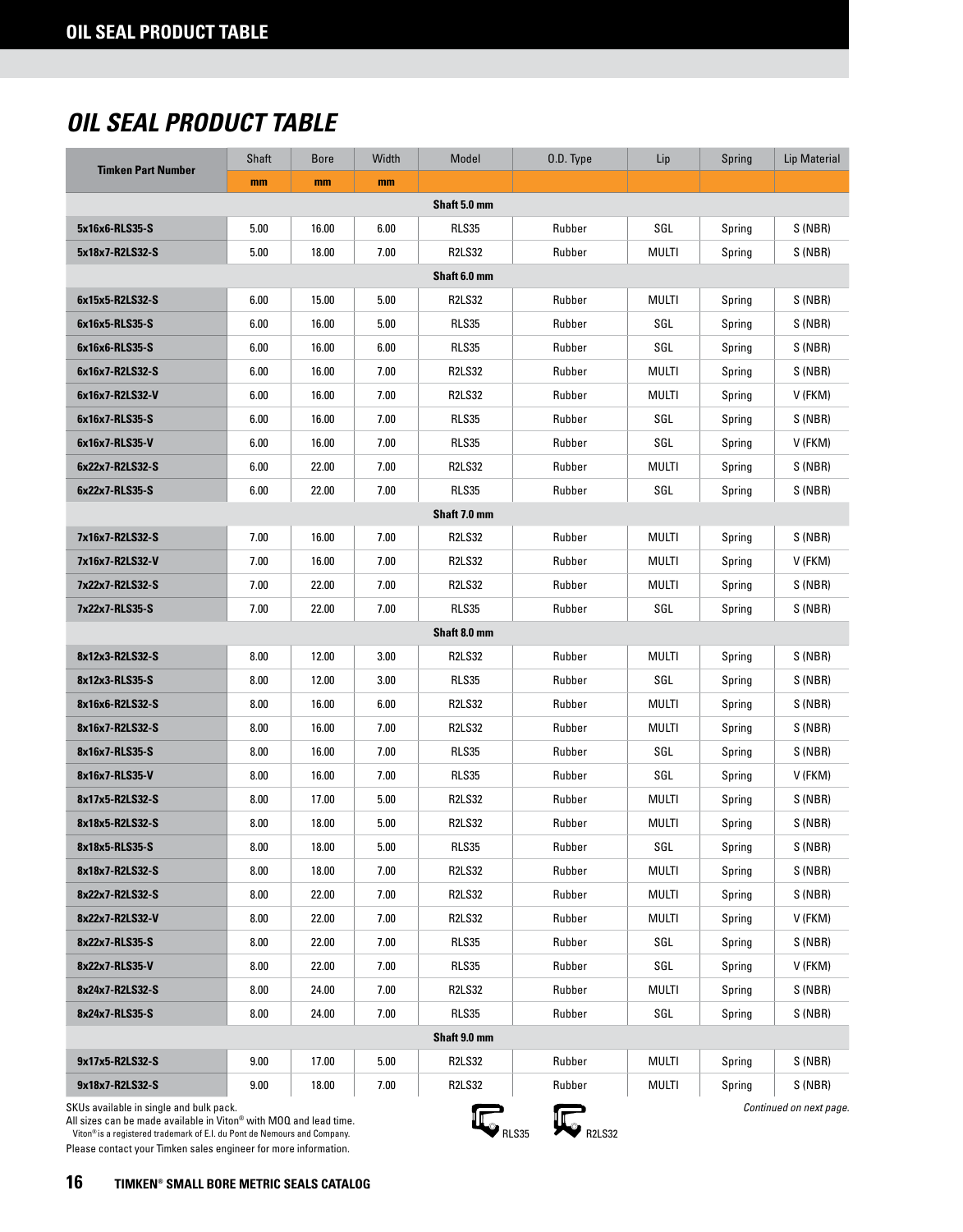|                                         | Shaft | <b>Bore</b> | Width | Model         | O.D. Type | Lip          | Spring | Lip Material            |
|-----------------------------------------|-------|-------------|-------|---------------|-----------|--------------|--------|-------------------------|
| <b>Timken Part Number</b>               | mm    | mm          | mm    |               |           |              |        |                         |
| 9x21x5-R2LS32-S                         | 9.00  | 21.00       | 5.00  | <b>R2LS32</b> | Rubber    | MULTI        | Spring | S (NBR)                 |
| 9x22x7-R2LS32-S                         | 9.00  | 22.00       | 7.00  | <b>R2LS32</b> | Rubber    | MULTI        | Spring | S (NBR)                 |
| 9x22x7-R2LS32-V                         | 9.00  | 22.00       | 7.00  | <b>R2LS32</b> | Rubber    | MULTI        | Spring | V (FKM)                 |
| 9x22x7-RLS35-S                          | 9.00  | 22.00       | 7.00  | <b>RLS35</b>  | Rubber    | SGL          | Spring | S (NBR)                 |
| 9x22x7-RLS35-V                          | 9.00  | 22.00       | 7.00  | <b>RLS35</b>  | Rubber    | SGL          | Spring | V (FKM)                 |
| 9x24x7-R2LS32-S                         | 9.00  | 24.00       | 7.00  | <b>R2LS32</b> | Rubber    | MULTI        | Spring | S (NBR)                 |
| 9x24x7-RLS35-S                          | 9.00  | 24.00       | 7.00  | <b>RLS35</b>  | Rubber    | SGL          | Spring | S (NBR)                 |
| 9x25x8-R2LS32-S                         | 9.00  | 25.00       | 8.00  | <b>R2LS32</b> | Rubber    | MULTI        | Spring | S (NBR)                 |
| 9x26x7-R2LS32-S                         | 9.00  | 26.00       | 7.00  | <b>R2LS32</b> | Rubber    | MULTI        | Spring | S (NBR)                 |
| 9x26x7-RLS35-S                          | 9.00  | 26.00       | 7.00  | <b>RLS35</b>  | Rubber    | SGL          | Spring | S (NBR)                 |
| 9x28x8-R2LS32-S                         | 9.00  | 28.00       | 8.00  | <b>R2LS32</b> | Rubber    | MULTI        | Spring | S (NBR)                 |
|                                         |       |             |       | Shaft 10.0 mm |           |              |        |                         |
| 10x17x3-R2LS32-S                        | 10.00 | 17.00       | 3.00  | <b>R2LS32</b> | Rubber    | MULTI        | Spring | S (NBR)                 |
| 10x18x6-R2LS32-S                        | 10.00 | 18.00       | 6.00  | <b>R2LS32</b> | Rubber    | MULTI        | Spring | S (NBR)                 |
| 10x19x7-R2LS32-S                        | 10.00 | 19.00       | 7.00  | <b>R2LS32</b> | Rubber    | MULTI        | Spring | S (NBR)                 |
| 10x19x7-RLS35-S                         | 10.00 | 19.00       | 7.00  | <b>RLS35</b>  | Rubber    | SGL          | Spring | S (NBR)                 |
| 10x20x6-R2LS32-S                        | 10.00 | 20.00       | 6.00  | <b>R2LS32</b> | Rubber    | MULTI        | Spring | S (NBR)                 |
| 10x20x6-RLS35-S                         | 10.00 | 20.00       | 6.00  | <b>RLS35</b>  | Rubber    | SGL          | Spring | S (NBR)                 |
| 10x20x7-R2LS32-S                        | 10.00 | 20.00       | 7.00  | R2LS32        | Rubber    | MULTI        | Spring | S (NBR)                 |
| 10x20x7-RLS35-S                         | 10.00 | 20.00       | 7.00  | RLS35         | Rubber    | SGL          | Spring | S (NBR)                 |
| 10x22x5-R2LS32-S                        | 10.00 | 22.00       | 5.00  | <b>R2LS32</b> | Rubber    | MULTI        | Spring | S (NBR)                 |
| 10x22x7-R2LS32-S                        | 10.00 | 22.00       | 7.00  | <b>R2LS32</b> | Rubber    | MULTI        | Spring | S (NBR)                 |
| 10x22x7-R2LS32-V                        | 10.00 | 22.00       | 7.00  | <b>R2LS32</b> | Rubber    | MULTI        | Spring | V (FKM)                 |
| 10x22x7-RLS35-S                         | 10.00 | 22.00       | 7.00  | <b>RLS35</b>  | Rubber    | SGL          | Spring | S (NBR)                 |
| 10x22x7-RLS35-V                         | 10.00 | 22.00       | 7.00  | <b>RLS35</b>  | Rubber    | SGL          | Spring | V (FKM)                 |
| 10x24x7-R2LS32-S                        | 10.00 | 24.00       | 7.00  | R2LS32        | Rubber    | MULTI        | Spring | S (NBR)                 |
| 10x24x7-RLS35-S                         | 10.00 | 24.00       | 7.00  | <b>RLS35</b>  | Rubber    | SGL          | Spring | S (NBR)                 |
| 10x25x7-R2LS32-S                        | 10.00 | 25.00       | 7.00  | <b>R2LS32</b> | Rubber    | <b>MULTI</b> | Spring | S (NBR)                 |
| 10x26x7-R2LS32-S                        | 10.00 | 26.00       | 7.00  | <b>R2LS32</b> | Rubber    | MULTI        | Spring | S (NBR)                 |
| 10x26x7-RLS35-S                         | 10.00 | 26.00       | 7.00  | <b>RLS35</b>  | Rubber    | SGL          | Spring | S (NBR)                 |
| 10x28x7-R2LS32-S                        | 10.00 | 28.00       | 7.00  | R2LS32        | Rubber    | MULTI        | Spring | S (NBR)                 |
| 10x30x7-RLS35-S                         | 10.00 | 30.00       | 7.00  | RLS35         | Rubber    | SGL          | Spring | S (NBR)                 |
| 10x30x10-RLS35-S                        | 10.00 | 30.00       | 10.00 | RLS35         | Rubber    | SGL          | Spring | S (NBR)                 |
| 10x40x7-R2LS32-S                        | 10.00 | 40.00       | 7.00  | <b>R2LS32</b> | Rubber    | MULTI        | Spring | S (NBR)                 |
| 10x40x7-RLS35-S                         | 10.00 | 40.00       | 7.00  | <b>RLS35</b>  | Rubber    | SGL          | Spring | S (NBR)                 |
|                                         |       |             |       | Shaft 11.0 mm |           |              |        |                         |
| 11x17x4-RLS35-S                         | 11.00 | 17.00       | 4.00  | RLS35         | Rubber    | SGL          | Spring | S (NBR)                 |
| 11x22x6-R2LS32-V                        | 11.00 | 22.00       | 6.00  | <b>R2LS32</b> | Rubber    | MULTI        | Spring | V (FKM)                 |
| SKUs available in single and bulk pack. |       |             |       | œ             | c         |              |        | Continued on next page. |

All sizes can be made available in Viton® with MOQ and lead time.

 Viton® is a registered trademark of E.I. du Pont de Nemours and Company. Please contact your Timken sales engineer for more information.

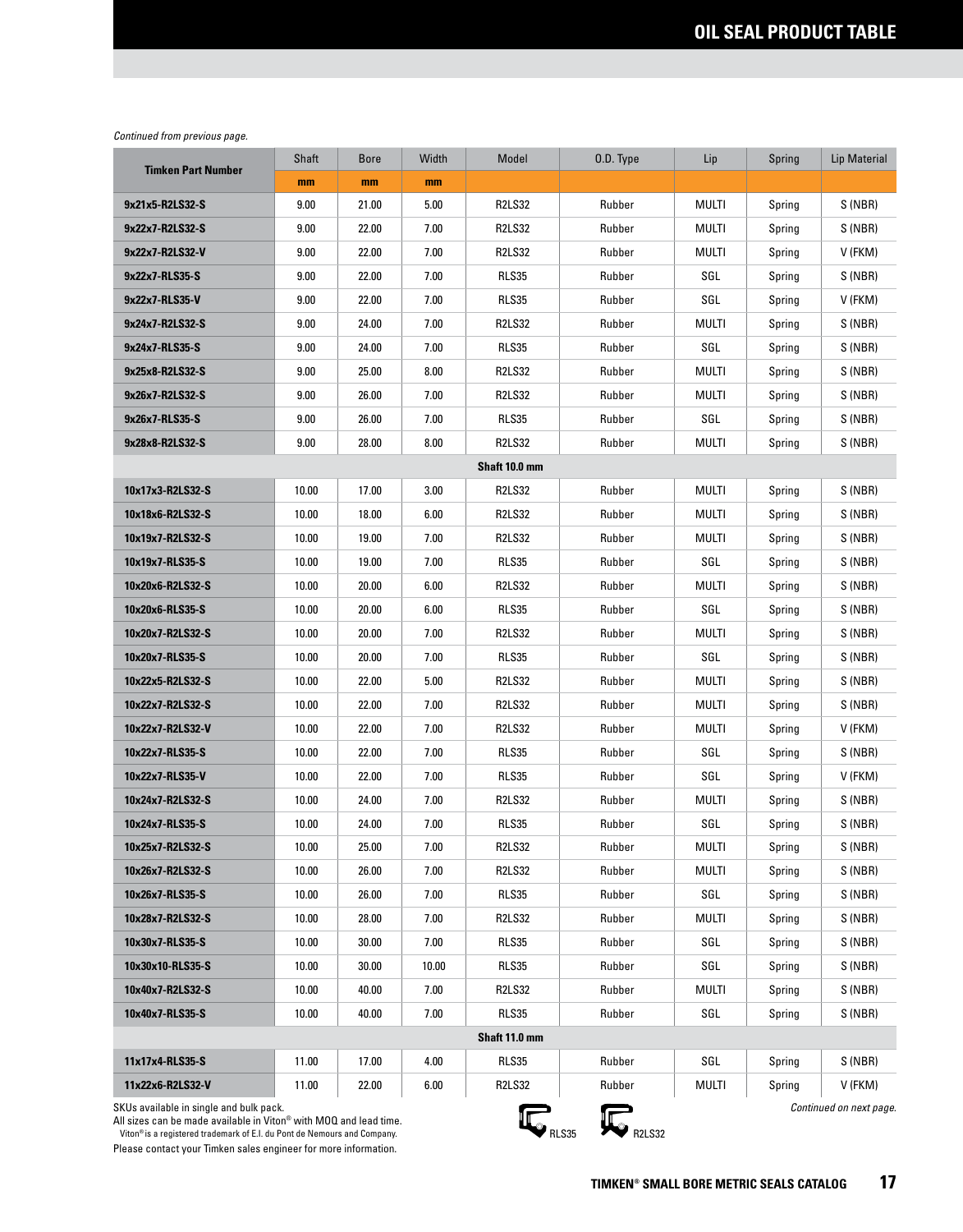|                           | Shaft | <b>Bore</b> | Width | Model         | 0.D. Type | Lip          | Spring | Lip Material |
|---------------------------|-------|-------------|-------|---------------|-----------|--------------|--------|--------------|
| <b>Timken Part Number</b> | mm    | mm          | mm    |               |           |              |        |              |
| 11x22x7-R2LS32-S          | 11.00 | 22.00       | 7.00  | <b>R2LS32</b> | Rubber    | MULTI        | Spring | S (NBR)      |
| 11x22x7-RLS35-S           | 11.00 | 22.00       | 7.00  | RLS35         | Rubber    | SGL          | Spring | S (NBR)      |
| 11x26x7-RLS35-S           | 11.00 | 26.00       | 7.00  | RLS35         | Rubber    | SGL          | Spring | S (NBR)      |
| 11x30x7-RLS35-S           | 11.00 | 30.00       | 7.00  | RLS35         | Rubber    | SGL          | Spring | S (NBR)      |
|                           |       |             |       | Shaft 12.0 mm |           |              |        |              |
| 12x18x3-R2LS32-S          | 12.00 | 18.00       | 3.00  | <b>R2LS32</b> | Rubber    | MULTI        | Spring | S (NBR)      |
| 12x18x3-RLS35-S           | 12.00 | 18.00       | 3.00  | RLS35         | Rubber    | SGL          | Spring | S (NBR)      |
| 12x19x3-R2LS32-S          | 12.00 | 19.00       | 3.00  | <b>R2LS32</b> | Rubber    | MULTI        | Spring | S (NBR)      |
| 12x19x5-R2LS32-S          | 12.00 | 19.00       | 5.00  | <b>R2LS32</b> | Rubber    | MULTI        | Spring | S (NBR)      |
| 12x19x5-RLS35-S           | 12.00 | 19.00       | 5.00  | <b>RLS35</b>  | Rubber    | SGL          | Spring | S (NBR)      |
| 12x20x4-R2LS32-S          | 12.00 | 20.00       | 4.00  | <b>R2LS32</b> | Rubber    | MULTI        | Spring | S (NBR)      |
| 12x20x5-RLS35-S           | 12.00 | 20.00       | 5.00  | RLS35         | Rubber    | SGL          | Spring | S (NBR)      |
| 12x22x5-R2LS32-S          | 12.00 | 22.00       | 5.00  | <b>R2LS32</b> | Rubber    | MULTI        | Spring | S (NBR)      |
| 12x22x5-RLS35-S           | 12.00 | 22.00       | 5.00  | <b>RLS35</b>  | Rubber    | SGL          | Spring | S (NBR)      |
| 12x22x7-R2LS32-S          | 12.00 | 22.00       | 7.00  | <b>R2LS32</b> | Rubber    | <b>MULTI</b> | Spring | S (NBR)      |
| 12x22x9-R2LS32-S          | 12.00 | 22.00       | 9.00  | <b>R2LS32</b> | Rubber    | MULTI        | Spring | S (NBR)      |
| 12x24x5-RLS35-S           | 12.00 | 24.00       | 5.00  | RLS35         | Rubber    | SGL          | Spring | S (NBR)      |
| 12x24x7-R2LS32-S          | 12.00 | 24.00       | 7.00  | <b>R2LS32</b> | Rubber    | MULTI        | Spring | S (NBR)      |
| 12x24x7-RLS35-S           | 12.00 | 24.00       | 7.00  | <b>RLS35</b>  | Rubber    | SGL          | Spring | S (NBR)      |
| 12x25x4.5-RLS35-S         | 12.00 | 25.00       | 4.50  | <b>RLS35</b>  | Rubber    | SGL          | Spring | S (NBR)      |
| 12x25x5-R2LS32-S          | 12.00 | 25.00       | 5.00  | <b>R2LS32</b> | Rubber    | MULTI        | Spring | S (NBR)      |
| 12x25x7-R2LS32-S          | 12.00 | 25.00       | 7.00  | <b>R2LS32</b> | Rubber    | MULTI        | Spring | S (NBR)      |
| 12x25x7-RLS35-S           | 12.00 | 25.00       | 7.00  | RLS35         | Rubber    | SGL          | Spring | S (NBR)      |
| 12x26x7-R2LS32-S          | 12.00 | 26.00       | 7.00  | <b>R2LS32</b> | Rubber    | MULTI        | Spring | S (NBR)      |
| 12x26x8-RLS35-S           | 12.00 | 26.00       | 8.00  | RLS35         | Rubber    | SGL          | Spring | S (NBR)      |
| 12x27x7-R2LS32-S          | 12.00 | 27.00       | 7.00  | <b>R2LS32</b> | Rubber    | MULTI        | Spring | S (NBR)      |
| 12x28x7-R2LS32-S          | 12.00 | 28.00       | 7.00  | <b>R2LS32</b> | Rubber    | MULTI        | Spring | S (NBR)      |
| 12x28x7-R2LS32-V          | 12.00 | 28.00       | 7.00  | <b>R2LS32</b> | Rubber    | MULTI        | Spring | V (FKM)      |
| 12x28x7-RLS35-S           | 12.00 | 28.00       | 7.00  | RLS35         | Rubber    | SGL          | Spring | S (NBR)      |
| 12x28x7-RLS35-V           | 12.00 | 28.00       | 7.00  | RLS35         | Rubber    | SGL          | Spring | V (FKM)      |
| 12x30x6-R2LS32-S          | 12.00 | 30.00       | 6.00  | <b>R2LS32</b> | Rubber    | MULTI        | Spring | S (NBR)      |
| 12x30x7-R2LS32-S          | 12.00 | 30.00       | 7.00  | <b>R2LS32</b> | Rubber    | MULTI        | Spring | S (NBR)      |
| 12x30x7-R2LS32-V          | 12.00 | 30.00       | 7.00  | <b>R2LS32</b> | Rubber    | MULTI        | Spring | V (FKM)      |
| 12x30x7-RLS35-S           | 12.00 | 30.00       | 7.00  | RLS35         | Rubber    | SGL          | Spring | S (NBR)      |
| 12x30x7-RLS35-V           | 12.00 | 30.00       | 7.00  | RLS35         | Rubber    | SGL          | Spring | V (FKM)      |
| 12x32x7-R2LS32-S          | 12.00 | 32.00       | 7.00  | <b>R2LS32</b> | Rubber    | MULTI        | Spring | S (NBR)      |
| 12x32x7-RLS35-S           | 12.00 | 32.00       | 7.00  | RLS35         | Rubber    | SGL          | Spring | S (NBR)      |

SKUs available in single and bulk pack.

All sizes can be made available in Viton® with MOQ and lead time.<br>Viton®is a registered trademark of E.I. du Pont de Nemours and Company.

Please contact your Timken sales engineer for more information.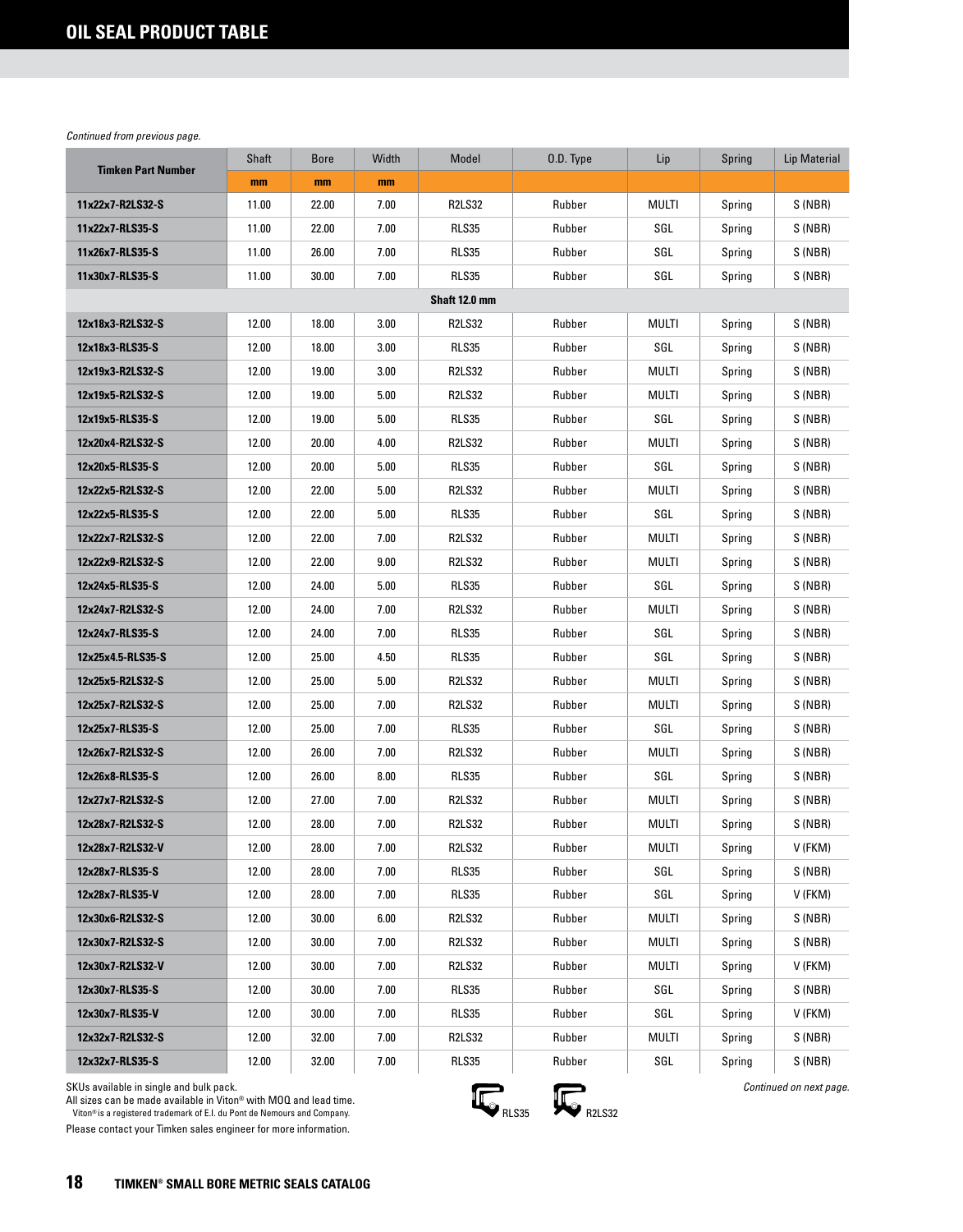|                           | Shaft | <b>Bore</b> | Width | Model         | 0.D. Type | Lip          | Spring | Lip Material |  |  |
|---------------------------|-------|-------------|-------|---------------|-----------|--------------|--------|--------------|--|--|
| <b>Timken Part Number</b> | mm    | mm          | mm    |               |           |              |        |              |  |  |
| Shaft 13.0 mm             |       |             |       |               |           |              |        |              |  |  |
| 13x20x5-R2LS32-S          | 13.00 | 20.00       | 5.00  | <b>R2LS32</b> | Rubber    | <b>MULTI</b> | Spring | S (NBR)      |  |  |
| 13x22x5-R2LS32-S          | 13.00 | 22.00       | 5.00  | <b>R2LS32</b> | Rubber    | MULTI        | Spring | S (NBR)      |  |  |
| 13x26x7-R2LS32-S          | 13.00 | 26.00       | 7.00  | <b>R2LS32</b> | Rubber    | MULTI        | Spring | S (NBR)      |  |  |
| 13x26x7-RLS35-S           | 13.00 | 26.00       | 7.00  | <b>RLS35</b>  | Rubber    | SGL          | Spring | S (NBR)      |  |  |
| 13x28x7-RLS35-S           | 13.00 | 28.00       | 7.00  | <b>RLS35</b>  | Rubber    | SGL          | Spring | S (NBR)      |  |  |
| 13x30x7-R2LS32-S          | 13.00 | 30.00       | 7.00  | <b>R2LS32</b> | Rubber    | <b>MULTI</b> | Spring | S (NBR)      |  |  |
|                           |       |             |       | Shaft 14.0 mm |           |              |        |              |  |  |
| 14x22x4-R2LS32-S          | 14.00 | 22.00       | 4.00  | <b>R2LS32</b> | Rubber    | <b>MULTI</b> | Spring | S (NBR)      |  |  |
| 14x22x4-RLS35-S           | 14.00 | 22.00       | 4.00  | <b>RLS35</b>  | Rubber    | SGL          | Spring | S (NBR)      |  |  |
| 14x22x5-R2LS32-S          | 14.00 | 22.00       | 5.00  | <b>R2LS32</b> | Rubber    | MULTI        | Spring | S (NBR)      |  |  |
| 14x23x5-RLS35-S           | 14.00 | 23.00       | 5.00  | RLS35         | Rubber    | SGL          | Spring | S (NBR)      |  |  |
| 14x24x6-R2LS32-S          | 14.00 | 24.00       | 6.00  | <b>R2LS32</b> | Rubber    | MULTI        | Spring | S (NBR)      |  |  |
| 14x24x7-R2LS32-S          | 14.00 | 24.00       | 7.00  | <b>R2LS32</b> | Rubber    | MULTI        | Spring | S (NBR)      |  |  |
| 14x24x7-RLS35-S           | 14.00 | 24.00       | 7.00  | <b>RLS35</b>  | Rubber    | SGL          | Spring | S (NBR)      |  |  |
| 14x25x5-RLS35-S           | 14.00 | 25.00       | 5.00  | <b>RLS35</b>  | Rubber    | SGL          | Spring | S (NBR)      |  |  |
| 14x25x7-R2LS32-S          | 14.00 | 25.00       | 7.00  | <b>R2LS32</b> | Rubber    | <b>MULTI</b> | Spring | S (NBR)      |  |  |
| 14x28x6-R2LS32-S          | 14.00 | 28.00       | 6.00  | <b>R2LS32</b> | Rubber    | MULTI        | Spring | S (NBR)      |  |  |
| 14x28x6-RLS35-S           | 14.00 | 28.00       | 6.00  | <b>RLS35</b>  | Rubber    | SGL          | Spring | S (NBR)      |  |  |
| 14x28x7-R2LS32-S          | 14.00 | 28.00       | 7.00  | <b>R2LS32</b> | Rubber    | MULTI        | Spring | S (NBR)      |  |  |
| 14x28x7-RLS35-S           | 14.00 | 28.00       | 7.00  | <b>RLS35</b>  | Rubber    | SGL          | Spring | S (NBR)      |  |  |
| 14x30x7-R2LS32-S          | 14.00 | 30.00       | 7.00  | <b>R2LS32</b> | Rubber    | MULTI        | Spring | S (NBR)      |  |  |
| 14x30x7-R2LS32-V          | 14.00 | 30.00       | 7.00  | <b>R2LS32</b> | Rubber    | MULTI        | Spring | V (FKM)      |  |  |
| 14x30x7-RLS35-S           | 14.00 | 30.00       | 7.00  | <b>RLS35</b>  | Rubber    | SGL          | Spring | S (NBR)      |  |  |
| 14x30x7-RLS35-V           | 14.00 | 30.00       | 7.00  | RLS35         | Rubber    | SGL          | Spring | V (FKM)      |  |  |
| 14x35x7-R2LS32-S          | 14.00 | 35.00       | 7.00  | <b>R2LS32</b> | Rubber    | MULTI        | Spring | S (NBR)      |  |  |
| 14x35x7-RLS35-S           | 14.00 | 35.00       | 7.00  | RLS35         | Rubber    | SGL          | Spring | S (NBR)      |  |  |
|                           |       |             |       | Shaft 15.0 mm |           |              |        |              |  |  |
| 15x21x3-R2LS32-S          | 15.00 | 21.00       | 3.00  | <b>R2LS32</b> | Rubber    | MULTI        | Spring | S (NBR)      |  |  |
| 15x24x5-R2LS32-S          | 15.00 | 24.00       | 5.00  | <b>R2LS32</b> | Rubber    | MULTI        | Spring | S (NBR)      |  |  |
| 15x24x5-RLS35-S           | 15.00 | 24.00       | 5.00  | RLS35         | Rubber    | SGL          | Spring | S (NBR)      |  |  |
| 15x24x7-R2LS32-S          | 15.00 | 24.00       | 7.00  | <b>R2LS32</b> | Rubber    | MULTI        | Spring | S (NBR)      |  |  |
| 15x24x7-RLS35-S           | 15.00 | 24.00       | 7.00  | RLS35         | Rubber    | SGL          | Spring | S (NBR)      |  |  |
| 15x25x5-R2LS32-S          | 15.00 | 25.00       | 5.00  | <b>R2LS32</b> | Rubber    | MULTI        | Spring | S (NBR)      |  |  |
| 15x25x5-RLS35-V           | 15.00 | 25.00       | 5.00  | RLS35         | Rubber    | SGL          | Spring | V (FKM)      |  |  |
| 15x25x6-R2LS32-S          | 15.00 | 25.00       | 6.00  | <b>R2LS32</b> | Rubber    | <b>MULTI</b> | Spring | S (NBR)      |  |  |
| 15x25x7-R2LS32-S          | 15.00 | 25.00       | 7.00  | <b>R2LS32</b> | Rubber    | MULTI        | Spring | S (NBR)      |  |  |
| 15x26x6-R2LS32-S          | 15.00 | 26.00       | 6.00  | <b>R2LS32</b> | Rubber    | <b>MULTI</b> | Spring | S (NBR)      |  |  |

SKUs available in single and bulk pack. *Continued on next page.*

All sizes can be made available in Viton® with MOQ and lead time.

 Viton® is a registered trademark of E.I. du Pont de Nemours and Company. Please contact your Timken sales engineer for more information.

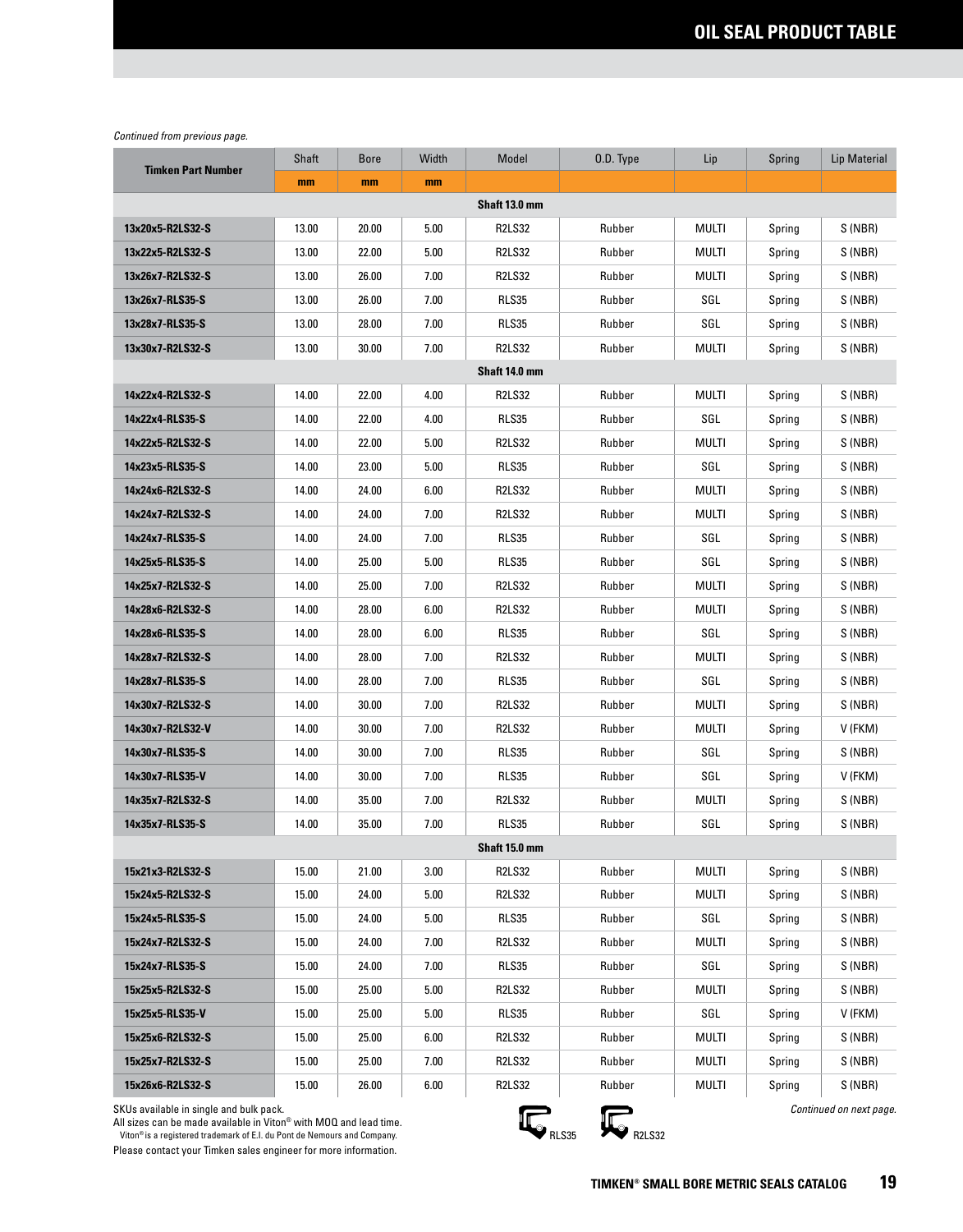| <b>Timken Part Number</b> | Shaft | <b>Bore</b> | Width | Model         | O.D. Type | Lip          | Spring | <b>Lip Material</b> |
|---------------------------|-------|-------------|-------|---------------|-----------|--------------|--------|---------------------|
|                           | mm    | mm          | mm    |               |           |              |        |                     |
| 15x26x6-RLS35-S           | 15.00 | 26.00       | 6.00  | <b>RLS35</b>  | Rubber    | SGL          | Spring | S (NBR)             |
| 15x26x7-R2LS32-S          | 15.00 | 26.00       | 7.00  | <b>R2LS32</b> | Rubber    | <b>MULTI</b> | Spring | S (NBR)             |
| 15x26x7-RLS35-S           | 15.00 | 26.00       | 7.00  | <b>RLS35</b>  | Rubber    | SGL          | Spring | S (NBR)             |
| 15x28x7-R2LS32-S          | 15.00 | 28.00       | 7.00  | <b>R2LS32</b> | Rubber    | MULTI        | Spring | S (NBR)             |
| 15x28x7-RLS35-S           | 15.00 | 28.00       | 7.00  | RLS35         | Rubber    | SGL          | Spring | S (NBR)             |
| 15x30x7-R2LS32-S          | 15.00 | 30.00       | 7.00  | <b>R2LS32</b> | Rubber    | MULTI        | Spring | S (NBR)             |
| 15x30x7-RLS35-S           | 15.00 | 30.00       | 7.00  | <b>RLS35</b>  | Rubber    | SGL          | Spring | S (NBR)             |
| 15x30x10-R2LS32-S         | 15.00 | 30.00       | 10.00 | R2LS32        | Rubber    | MULTI        | Spring | S (NBR)             |
| 15x30x10-RLS35-S          | 15.00 | 30.00       | 10.00 | RLS35         | Rubber    | SGL          | Spring | S (NBR)             |
| 15x32x7-R2LS32-S          | 15.00 | 32.00       | 7.00  | R2LS32        | Rubber    | MULTI        | Spring | S (NBR)             |
| 15x32x7-R2LS32-V          | 15.00 | 32.00       | 7.00  | <b>R2LS32</b> | Rubber    | MULTI        | Spring | V (FKM)             |
| 15x32x7-RLS35-S           | 15.00 | 32.00       | 7.00  | RLS35         | Rubber    | SGL          | Spring | S (NBR)             |
| 15x32x7-RLS35-V           | 15.00 | 32.00       | 7.00  | RLS35         | Rubber    | SGL          | Spring | V (FKM)             |
| 15x32x8-R2LS32-S          | 15.00 | 32.00       | 8.00  | <b>R2LS32</b> | Rubber    | MULTI        | Spring | S (NBR)             |
| 15x33x7-R2LS32-S          | 15.00 | 33.00       | 7.00  | <b>R2LS32</b> | Rubber    | MULTI        | Spring | S (NBR)             |
| 15x35x7-R2LS32-S          | 15.00 | 35.00       | 7.00  | <b>R2LS32</b> | Rubber    | MULTI        | Spring | S (NBR)             |
| 15x35x7-R2LS32-V          | 15.00 | 35.00       | 7.00  | <b>R2LS32</b> | Rubber    | MULTI        | Spring | V (FKM)             |
| 15x35x7-RLS35-S           | 15.00 | 35.00       | 7.00  | RLS35         | Rubber    | SGL          | Spring | S (NBR)             |
| 15x35x7-RLS35-V           | 15.00 | 35.00       | 7.00  | <b>RLS35</b>  | Rubber    | SGL          | Spring | V (FKM)             |
| 15x35x10-RLS35-S          | 15.00 | 35.00       | 10.00 | <b>RLS35</b>  | Rubber    | SGL          | Spring | S (NBR)             |
| 15x40x10-RLS35-S          | 15.00 | 40.00       | 10.00 | <b>RLS35</b>  | Rubber    | SGL          | Spring | S (NBR)             |
|                           |       |             |       | Shaft 16.0 mm |           |              |        |                     |
| 16x22x3-R2LS32-S          | 16.00 | 22.00       | 3.00  | <b>R2LS32</b> | Rubber    | <b>MULTI</b> | Spring | S (NBR)             |
| 16x24x3-R2LS32-S          | 16.00 | 24.00       | 3.00  | <b>R2LS32</b> | Rubber    | MULTI        | Spring | S (NBR)             |
| 16x24x5-R2LS32-S          | 16.00 | 24.00       | 5.00  | <b>R2LS32</b> | Rubber    | MULTI        | Spring | S (NBR)             |
| 16x24x5-RLS35-S           | 16.00 | 24.00       | 5.00  | RLS35         | Rubber    | SGL          | Spring | S (NBR)             |
| 16x24x6-R2LS32-S          | 16.00 | 24.00       | 6.00  | <b>R2LS32</b> | Rubber    | MULTI        | Spring | S (NBR)             |
| 16x24x7-RLS35-S           | 16.00 | 24.00       | 7.00  | <b>RLS35</b>  | Rubber    | SGL          | Spring | S (NBR)             |
| 16x26x6-R2LS32-S          | 16.00 | 26.00       | 6.00  | <b>R2LS32</b> | Rubber    | MULTI        | Spring | S (NBR)             |
| 16x26x7-R2LS32-S          | 16.00 | 26.00       | 7.00  | <b>R2LS32</b> | Rubber    | MULTI        | Spring | S (NBR)             |
| 16x28x5-RLS35-S           | 16.00 | 28.00       | 5.00  | RLS35         | Rubber    | SGL          | Spring | S (NBR)             |
| 16x28x6-RLS35-S           | 16.00 | 28.00       | 6.00  | RLS35         | Rubber    | SGL          | Spring | S (NBR)             |
| 16x28x7-R2LS32-S          | 16.00 | 28.00       | 7.00  | <b>R2LS32</b> | Rubber    | MULTI        | Spring | S (NBR)             |
| 16x28x7-R2LS32-V          | 16.00 | 28.00       | 7.00  | R2LS32        | Rubber    | MULTI        | Spring | V (FKM)             |
| 16x28x7-RLS35-S           | 16.00 | 28.00       | 7.00  | <b>RLS35</b>  | Rubber    | SGL          | Spring | S (NBR)             |
| 16x28x7-RLS35-V           | 16.00 | 28.00       | 7.00  | RLS35         | Rubber    | SGL          | Spring | V (FKM)             |
| 16x30x7-R2LS32-S          | 16.00 | 30.00       | 7.00  | R2LS32        | Rubber    | MULTI        | Spring | S (NBR)             |

SKUs available in single and bulk pack.

All sizes can be made available in Viton® with MOQ and lead time.<br>Viton®is a registered trademark of E.I. du Pont de Nemours and Company.

Please contact your Timken sales engineer for more information.

 $R_{RLS35}$   $R_{R2LS32}$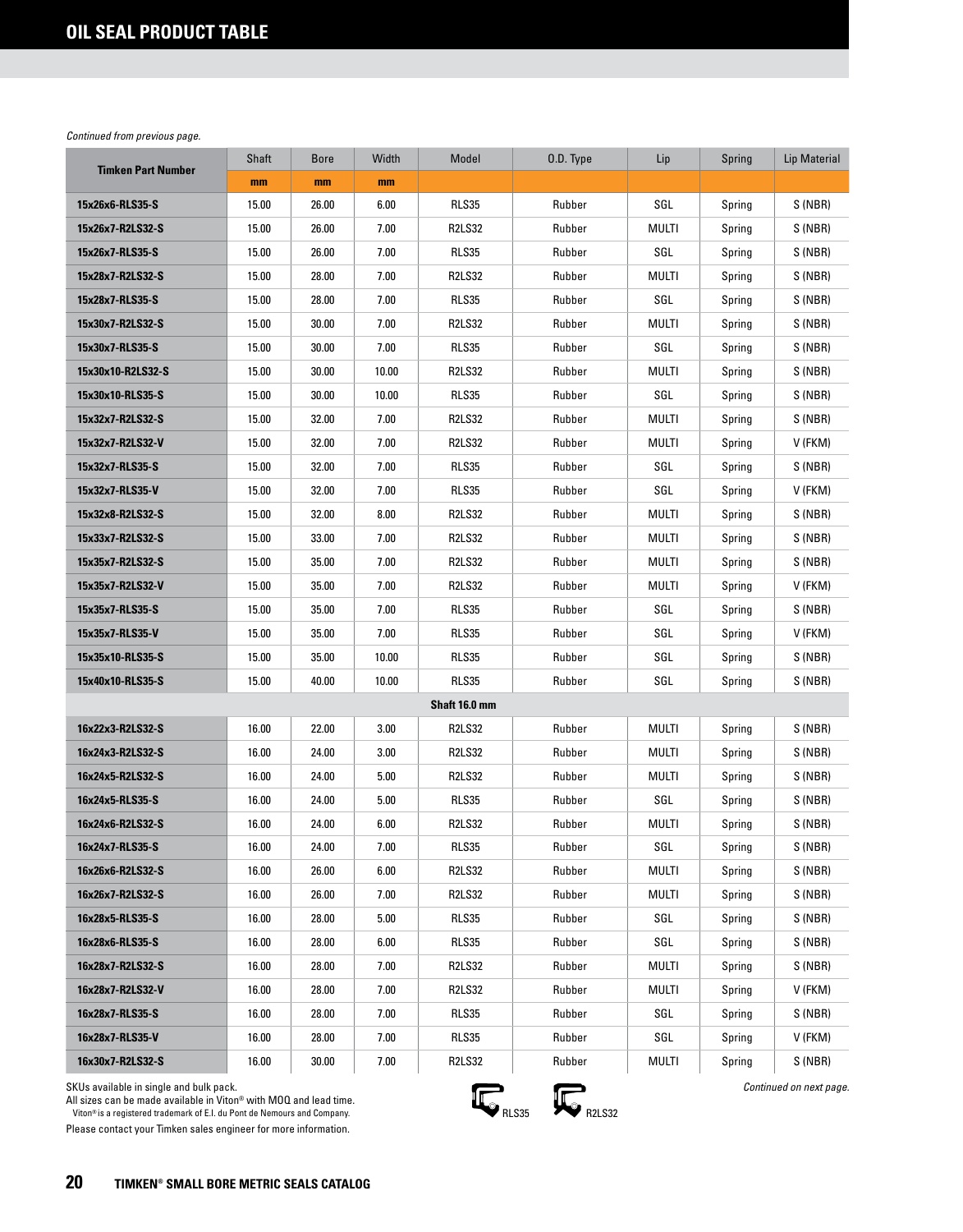| <b>Timken Part Number</b> | Shaft | <b>Bore</b> | Width | Model         | 0.D. Type | Lip          | Spring | Lip Material |  |
|---------------------------|-------|-------------|-------|---------------|-----------|--------------|--------|--------------|--|
|                           | mm    | mm          | mm    |               |           |              |        |              |  |
| 16x30x7-RLS35-S           | 16.00 | 30.00       | 7.00  | <b>RLS35</b>  | Rubber    | SGL          | Spring | S (NBR)      |  |
| 16x30x7-RLS35-V           | 16.00 | 30.00       | 7.00  | RLS35         | Rubber    | SGL          | Spring | V (FKM)      |  |
| 16x32x7-R2LS32-S          | 16.00 | 32.00       | 7.00  | <b>R2LS32</b> | Rubber    | MULTI        | Spring | S (NBR)      |  |
| 16x32x7-RLS35-S           | 16.00 | 32.00       | 7.00  | RLS35         | Rubber    | SGL          | Spring | S (NBR)      |  |
| 16x35x7-R2LS32-S          | 16.00 | 35.00       | 7.00  | <b>R2LS32</b> | Rubber    | MULTI        | Spring | S (NBR)      |  |
| 16x35x7-RLS35-S           | 16.00 | 35.00       | 7.00  | RLS35         | Rubber    | SGL          | Spring | S (NBR)      |  |
| 16x38x7-R2LS32-S          | 16.00 | 38.00       | 7.00  | <b>R2LS32</b> | Rubber    | MULTI        | Spring | S (NBR)      |  |
| Shaft 17.0 mm             |       |             |       |               |           |              |        |              |  |
| 17x23x3-R2LS32-S          | 17.00 | 23.00       | 3.00  | <b>R2LS32</b> | Rubber    | MULTI        | Spring | S (NBR)      |  |
| 17x25x3-R2LS32-S          | 17.00 | 25.00       | 3.00  | <b>R2LS32</b> | Rubber    | MULTI        | Spring | S (NBR)      |  |
| 17x25x4-R2LS32-S          | 17.00 | 25.00       | 4.00  | R2LS32        | Rubber    | MULTI        | Spring | S (NBR)      |  |
| 17x25x4-RLS35-S           | 17.00 | 25.00       | 4.00  | RLS35         | Rubber    | SGL          | Spring | S (NBR)      |  |
| 17x27x7-R2LS32-S          | 17.00 | 27.00       | 7.00  | <b>R2LS32</b> | Rubber    | MULTI        | Spring | S (NBR)      |  |
| 17x28x6-R2LS32-S          | 17.00 | 28.00       | 6.00  | <b>R2LS32</b> | Rubber    | MULTI        | Spring | S (NBR)      |  |
| 17x28x7-R2LS32-S          | 17.00 | 28.00       | 7.00  | <b>R2LS32</b> | Rubber    | MULTI        | Spring | S (NBR)      |  |
| 17x28x7-RLS35-S           | 17.00 | 28.00       | 7.00  | <b>RLS35</b>  | Rubber    | SGL          | Spring | S (NBR)      |  |
| 17x28x7-RLS35-V           | 17.00 | 28.00       | 7.00  | <b>RLS35</b>  | Rubber    | SGL          | Spring | V (FKM)      |  |
| 17x29x5-RLS35-S           | 17.00 | 29.00       | 5.00  | <b>RLS35</b>  | Rubber    | SGL          | Spring | S (NBR)      |  |
| 17x30x6-R2LS32-S          | 17.00 | 30.00       | 6.00  | <b>R2LS32</b> | Rubber    | MULTI        | Spring | S (NBR)      |  |
| 17x30x6-RLS35-S           | 17.00 | 30.00       | 6.00  | <b>RLS35</b>  | Rubber    | SGL          | Spring | S (NBR)      |  |
| 17x30x7-R2LS32-S          | 17.00 | 30.00       | 7.00  | <b>R2LS32</b> | Rubber    | MULTI        | Spring | S (NBR)      |  |
| 17x30x7-R2LS32-V          | 17.00 | 30.00       | 7.00  | <b>R2LS32</b> | Rubber    | MULTI        | Spring | V (FKM)      |  |
| 17x30x7-RLS35-S           | 17.00 | 30.00       | 7.00  | RLS35         | Rubber    | SGL          | Spring | S (NBR)      |  |
| 17x30x7-RLS35-V           | 17.00 | 30.00       | 7.00  | RLS35         | Rubber    | SGL          | Spring | V (FKM)      |  |
| 17x30x8-RLS35-S           | 17.00 | 30.00       | 8.00  | RLS35         | Rubber    | SGL          | Spring | S (NBR)      |  |
| 17x32x7-R2LS32-S          | 17.00 | 32.00       | 7.00  | <b>R2LS32</b> | Rubber    | MULTI        | Spring | S (NBR)      |  |
| 17x32x7-RLS35-S           | 17.00 | 32.00       | 7.00  | <b>RLS35</b>  | Rubber    | SGL          | Spring | S (NBR)      |  |
| 17x35x7-R2LS32-S          | 17.00 | 35.00       | 7.00  | <b>R2LS32</b> | Rubber    | <b>MULTI</b> | Spring | S (NBR)      |  |
| 17x35x7-RLS35-S           | 17.00 | 35.00       | 7.00  | RLS35         | Rubber    | SGL          | Spring | S (NBR)      |  |
| 17x35x7-RLS35-V           | 17.00 | 35.00       | 7.00  | RLS35         | Rubber    | SGL          | Spring | V (FKM)      |  |
| 17x35x8-RLS35-S           | 17.00 | 35.00       | 8.00  | RLS35         | Rubber    | SGL          | Spring | S (NBR)      |  |
| 17x37x7-R2LS32-S          | 17.00 | 37.00       | 7.00  | <b>R2LS32</b> | Rubber    | MULTI        | Spring | S (NBR)      |  |
| 17x37x10-R2LS32-S         | 17.00 | 37.00       | 10.00 | R2LS32        | Rubber    | MULTI        | Spring | S (NBR)      |  |
| 17x40x7-R2LS32-S          | 17.00 | 40.00       | 7.00  | R2LS32        | Rubber    | MULTI        | Spring | S (NBR)      |  |
| 17x40x7-RLS35-S           | 17.00 | 40.00       | 7.00  | RLS35         | Rubber    | SGL          | Spring | S (NBR)      |  |
| 17x40x10-RLS35-S          | 17.00 | 40.00       | 10.00 | RLS35         | Rubber    | SGL          | Spring | S (NBR)      |  |
| 17x45x7-R2LS32-S          | 17.00 | 45.00       | 7.00  | <b>R2LS32</b> | Rubber    | MULTI        | Spring | S (NBR)      |  |

SKUs available in single and bulk pack.

All sizes can be made available in Viton® with MOQ and lead time.<br>Viton®is a registered trademark of E.I. du Pont de Nemours and Company.

Please contact your Timken sales engineer for more information.

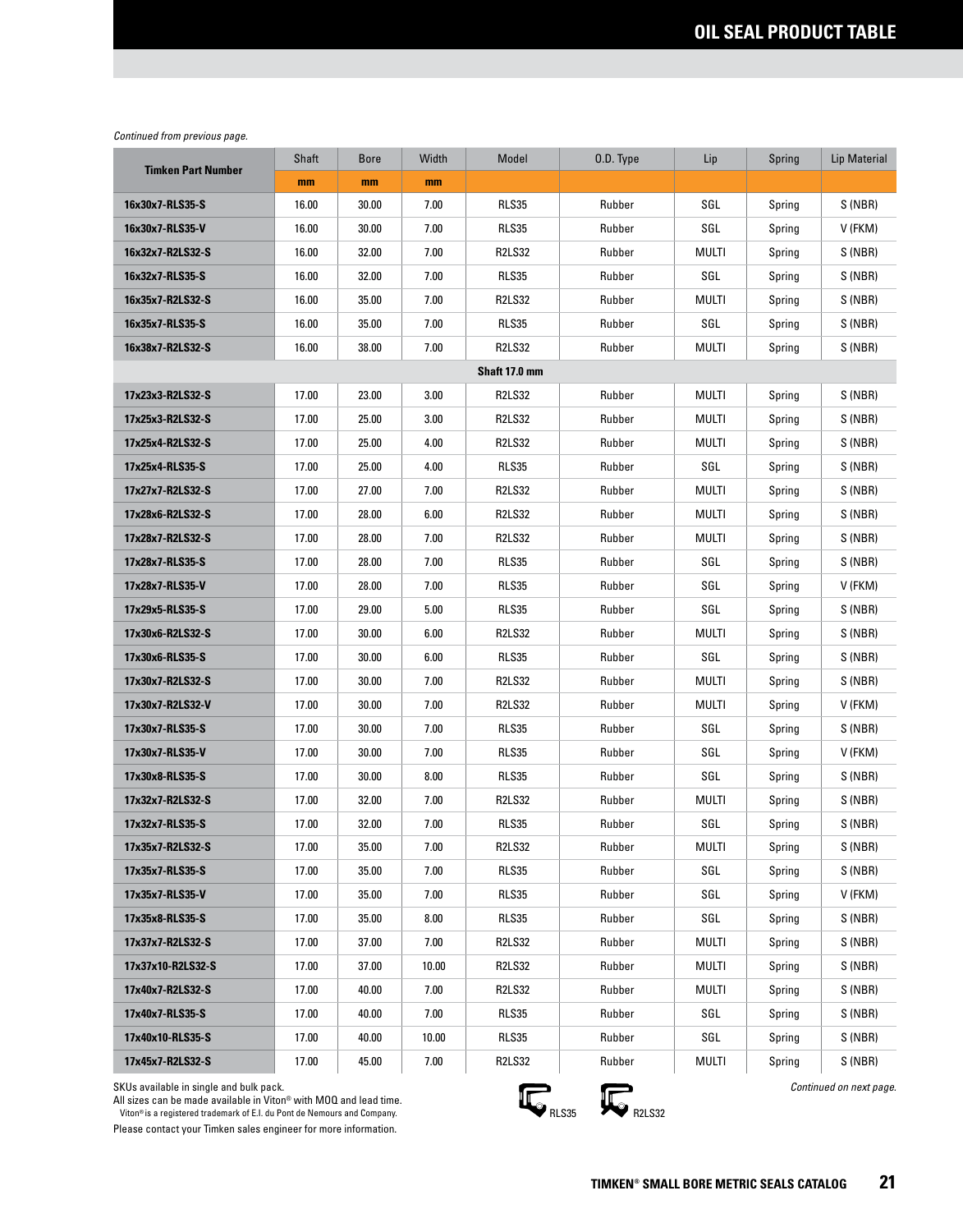| <b>Timken Part Number</b> | Shaft | <b>Bore</b> | Width | Model         | 0.D. Type | Lip          | Spring | Lip Material |
|---------------------------|-------|-------------|-------|---------------|-----------|--------------|--------|--------------|
|                           | mm    | mm          | mm    |               |           |              |        |              |
| 17x47x7-R2LS32-S          | 17.00 | 47.00       | 7.00  | <b>R2LS32</b> | Rubber    | <b>MULTI</b> | Spring | S (NBR)      |
| 17x47x8-R2LS32-S          | 17.00 | 47.00       | 8.00  | <b>R2LS32</b> | Rubber    | MULTI        | Spring | S (NBR)      |
| 17x47x10-RLS35-S          | 17.00 | 47.00       | 10.00 | RLS35         | Rubber    | SGL          | Spring | S (NBR)      |
|                           |       |             |       | Shaft 18.0 mm |           |              |        |              |
| 18x26x4-R2LS32-S          | 18.00 | 26.00       | 4.00  | <b>R2LS32</b> | Rubber    | MULTI        | Spring | S (NBR)      |
| 18x28x6-RLS35-S           | 18.00 | 28.00       | 6.00  | RLS35         | Rubber    | SGL          | Spring | S (NBR)      |
| 18x28x7-R2LS32-S          | 18.00 | 28.00       | 7.00  | <b>R2LS32</b> | Rubber    | MULTI        | Spring | S (NBR)      |
| 18x28x7-RLS35-S           | 18.00 | 28.00       | 7.00  | RLS35         | Rubber    | SGL          | Spring | S (NBR)      |
| 18x28x7-RLS35-V           | 18.00 | 28.00       | 7.00  | <b>RLS35</b>  | Rubber    | SGL          | Spring | V (FKM)      |
| 18x28x8-RLS35-S           | 18.00 | 28.00       | 8.00  | <b>RLS35</b>  | Rubber    | SGL          | Spring | S (NBR)      |
| 18x30x7-R2LS32-S          | 18.00 | 30.00       | 7.00  | <b>R2LS32</b> | Rubber    | MULTI        | Spring | S (NBR)      |
| 18x30x7-RLS35-S           | 18.00 | 30.00       | 7.00  | RLS35         | Rubber    | SGL          | Spring | S (NBR)      |
| 18x32x7-R2LS32-S          | 18.00 | 32.00       | 7.00  | R2LS32        | Rubber    | MULTI        | Spring | S (NBR)      |
| 18x32x7-RLS35-S           | 18.00 | 32.00       | 7.00  | RLS35         | Rubber    | SGL          | Spring | S (NBR)      |
| 18x32x8-RLS35-S           | 18.00 | 32.00       | 8.00  | RLS35         | Rubber    | SGL          | Spring | S (NBR)      |
| 18x35x7-R2LS32-S          | 18.00 | 35.00       | 7.00  | <b>R2LS32</b> | Rubber    | <b>MULTI</b> | Spring | S (NBR)      |
| 18x35x7-RLS35-V           | 18.00 | 35.00       | 7.00  | <b>RLS35</b>  | Rubber    | SGL          | Spring | V (FKM)      |
| 18x36x7-R2LS32-S          | 18.00 | 36.00       | 7.00  | <b>R2LS32</b> | Rubber    | MULTI        | Spring | S (NBR)      |
| 18x37x8-R2LS32-S          | 18.00 | 37.00       | 8.00  | <b>R2LS32</b> | Rubber    | MULTI        | Spring | S (NBR)      |
| 18x38x7-R2LS32-S          | 18.00 | 38.00       | 7.00  | <b>R2LS32</b> | Rubber    | MULTI        | Spring | S (NBR)      |
| 18x40x7-R2LS32-S          | 18.00 | 40.00       | 7.00  | <b>R2LS32</b> | Rubber    | MULTI        | Spring | S (NBR)      |
| 18x40x7-RLS35-S           | 18.00 | 40.00       | 7.00  | <b>RLS35</b>  | Rubber    | SGL          | Spring | S (NBR)      |
| 18x40x7-RLS35-V           | 18.00 | 40.00       | 7.00  | <b>RLS35</b>  | Rubber    | SGL          | Spring | V (FKM)      |
|                           |       |             |       | Shaft 19.0 mm |           |              |        |              |
| 19x27x6-RLS35-S           | 19.00 | 27.00       | 6.00  | RLS35         | Rubber    | SGL          | Spring | S (NBR)      |
| 19x27x6-RLS35-V           | 19.00 | 27.00       | 6.00  | RLS35         | Rubber    | SGL          | Spring | V (FKM)      |
| 19x30x7-RLS35-S           | 19.00 | 30.00       | 7.00  | RLS35         | Rubber    | SGL          | Spring | S (NBR)      |
| 19x30x8-RLS35-S           | 19.00 | 30.00       | 8.00  | RLS35         | Rubber    | SGL          | Spring | S (NBR)      |
| 19x32x7-R2LS32-S          | 19.00 | 32.00       | 7.00  | R2LS32        | Rubber    | MULTI        | Spring | S (NBR)      |
| 19x32x7-RLS35-S           | 19.00 | 32.00       | 7.00  | <b>RLS35</b>  | Rubber    | SGL          | Spring | S (NBR)      |
| 19x32x8-R2LS32-S          | 19.00 | 32.00       | 8.00  | R2LS32        | Rubber    | MULTI        | Spring | S (NBR)      |
| 19x35x7-R2LS32-S          | 19.00 | 35.00       | 7.00  | R2LS32        | Rubber    | MULTI        | Spring | S (NBR)      |
| 19x35x10-R2LS32-S         | 19.00 | 35.00       | 10.00 | R2LS32        | Rubber    | MULTI        | Spring | S (NBR)      |
| 19x35x10-RLS35-S          | 19.00 | 35.00       | 10.00 | RLS35         | Rubber    | SGL          | Spring | S (NBR)      |
| 19x36x7-R2LS32-S          | 19.00 | 36.00       | 7.00  | R2LS32        | Rubber    | MULTI        | Spring | S (NBR)      |
| 19x40x10-R2LS32-S         | 19.00 | 40.00       | 10.00 | R2LS32        | Rubber    | MULTI        | Spring | S (NBR)      |
| 19x40x10-RLS35-S          | 19.00 | 40.00       | 10.00 | RLS35         | Rubber    | SGL          | Spring | S (NBR)      |

SKUs available in single and bulk pack.

All sizes can be made available in Viton® with MOQ and lead time.<br>Viton®is a registered trademark of E.I. du Pont de Nemours and Company.

Please contact your Timken sales engineer for more information.

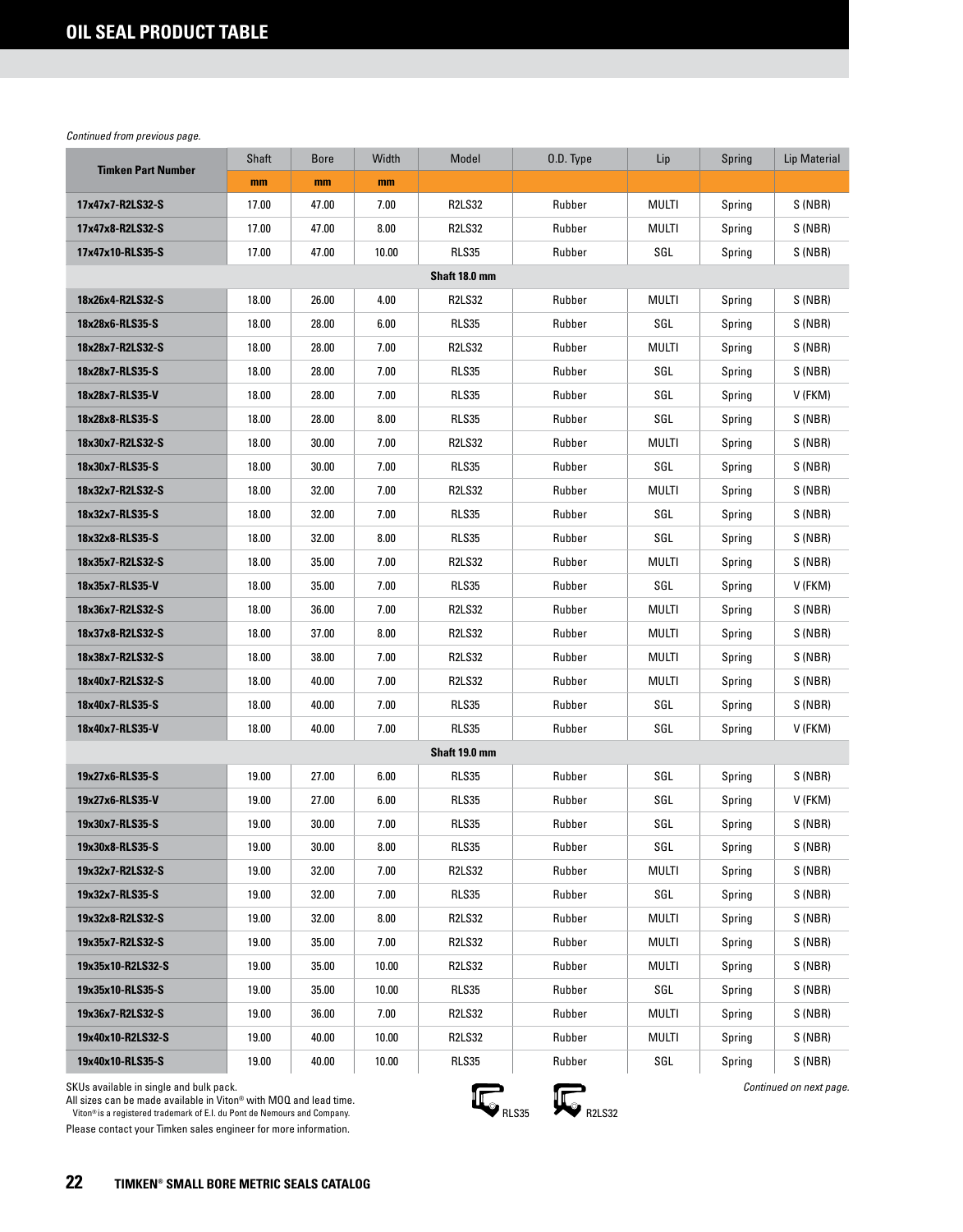| <b>Timken Part Number</b> | Shaft | <b>Bore</b> | Width | Model         | 0.D. Type | Lip   | Spring | Lip Material |
|---------------------------|-------|-------------|-------|---------------|-----------|-------|--------|--------------|
|                           | mm    | mm          | mm    |               |           |       |        |              |
| 19x42x7-R2LS32-S          | 19.00 | 42.00       | 7.00  | <b>R2LS32</b> | Rubber    | MULTI | Spring | S (NBR)      |
| 19x45x7-R2LS32-S          | 19.00 | 45.00       | 7.00  | <b>R2LS32</b> | Rubber    | MULTI | Spring | S (NBR)      |
| 19x47x7-R2LS32-S          | 19.00 | 47.00       | 7.00  | <b>R2LS32</b> | Rubber    | MULTI | Spring | S (NBR)      |
|                           |       |             |       | Shaft 20.0 mm |           |       |        |              |
| 20x26x4-R2LS32-S          | 20.00 | 26.00       | 4.00  | <b>R2LS32</b> | Rubber    | MULTI | Spring | S (NBR)      |
| 20x26x4-RLS35-S           | 20.00 | 26.00       | 4.00  | <b>RLS35</b>  | Rubber    | SGL   | Spring | S (NBR)      |
| 20x28x4-R2LS32-S          | 20.00 | 28.00       | 4.00  | <b>R2LS32</b> | Rubber    | MULTI | Spring | S (NBR)      |
| 20x28x6-RLS35-S           | 20.00 | 28.00       | 6.00  | RLS35         | Rubber    | SGL   | Spring | S (NBR)      |
| 20x30x5-R2LS32-S          | 20.00 | 30.00       | 5.00  | <b>R2LS32</b> | Rubber    | MULTI | Spring | S (NBR)      |
| 20x30x5-RLS35-S           | 20.00 | 30.00       | 5.00  | RLS35         | Rubber    | SGL   | Spring | S (NBR)      |
| 20x30x5-RLS35-V           | 20.00 | 30.00       | 5.00  | <b>RLS35</b>  | Rubber    | SGL   | Spring | V (FKM)      |
| 20x30x7-R2LS32-S          | 20.00 | 30.00       | 7.00  | <b>R2LS32</b> | Rubber    | MULTI | Spring | S (NBR)      |
| 20x30x7-RLS35-S           | 20.00 | 30.00       | 7.00  | <b>RLS35</b>  | Rubber    | SGL   | Spring | S (NBR)      |
| 20x32x7-R2LS32-S          | 20.00 | 32.00       | 7.00  | <b>R2LS32</b> | Rubber    | MULTI | Spring | S (NBR)      |
| 20x32x7-RLS35-S           | 20.00 | 32.00       | 7.00  | <b>RLS35</b>  | Rubber    | SGL   | Spring | S (NBR)      |
| 20x32x7-RLS35-V           | 20.00 | 32.00       | 7.00  | <b>RLS35</b>  | Rubber    | SGL   | Spring | V (FKM)      |
| 20x32x8-RLS35-S           | 20.00 | 32.00       | 8.00  | <b>RLS35</b>  | Rubber    | SGL   | Spring | S (NBR)      |
| 20x35x5.5-RLS35-S         | 20.00 | 35.00       | 5.50  | <b>RLS35</b>  | Rubber    | SGL   | Spring | S (NBR)      |
| 20x35x6-RLS35-S           | 20.00 | 35.00       | 6.00  | <b>RLS35</b>  | Rubber    | SGL   | Spring | S (NBR)      |
| 20x35x7-R2LS32-S          | 20.00 | 35.00       | 7.00  | <b>R2LS32</b> | Rubber    | MULTI | Spring | S (NBR)      |
| 20x35x7-RLS35-S           | 20.00 | 35.00       | 7.00  | <b>RLS35</b>  | Rubber    | SGL   | Spring | S (NBR)      |
| 20x35x7-RLS35-V           | 20.00 | 35.00       | 7.00  | RLS35         | Rubber    | SGL   | Spring | V (FKM)      |
| 20x35x8-R2LS32-S          | 20.00 | 35.00       | 8.00  | <b>R2LS32</b> | Rubber    | MULTI | Spring | S (NBR)      |
| 20x35x10-R2LS32-S         | 20.00 | 35.00       | 10.00 | <b>R2LS32</b> | Rubber    | MULTI | Spring | S (NBR)      |
| 20x35x10-RLS35-S          | 20.00 | 35.00       | 10.00 | RLS35         | Rubber    | SGL   | Spring | S (NBR)      |
| 20x35x11-R2LS32-S         | 20.00 | 35.00       | 11.00 | <b>R2LS32</b> | Rubber    | MULTI | Spring | S (NBR)      |
| 20x36x7-R2LS32-S          | 20.00 | 36.00       | 7.00  | <b>R2LS32</b> | Rubber    | MULTI | Spring | S (NBR)      |
| 20x36x7-RLS35-S           | 20.00 | 36.00       | 7.00  | <b>RLS35</b>  | Rubber    | SGL   | Spring | S (NBR)      |
| 20x37x7-R2LS32-S          | 20.00 | 37.00       | 7.00  | R2LS32        | Rubber    | MULTI | Spring | S (NBR)      |
| 20x38x7-R2LS32-S          | 20.00 | 38.00       | 7.00  | <b>R2LS32</b> | Rubber    | MULTI | Spring | S (NBR)      |
| 20x38x7-RLS35-S           | 20.00 | 38.00       | 7.00  | RLS35         | Rubber    | SGL   | Spring | S (NBR)      |
| 20x38x8-RLS35-S           | 20.00 | 38.00       | 8.00  | <b>RLS35</b>  | Rubber    | SGL   | Spring | S (NBR)      |
| 20x40x7-R2LS32-S          | 20.00 | 40.00       | 7.00  | <b>R2LS32</b> | Rubber    | MULTI | Spring | S (NBR)      |
| 20x40x7-R2LS32-V          | 20.00 | 40.00       | 7.00  | <b>R2LS32</b> | Rubber    | MULTI | Spring | V (FKM)      |
| 20x40x7-RLS35-S           | 20.00 | 40.00       | 7.00  | RLS35         | Rubber    | SGL   | Spring | S (NBR)      |
| 20x40x7-RLS35-V           | 20.00 | 40.00       | 7.00  | <b>RLS35</b>  | Rubber    | SGL   | Spring | V (FKM)      |
| 20x40x8-R2LS32-S          | 20.00 | 40.00       | 8.00  | <b>R2LS32</b> | Rubber    | MULTI | Spring | S (NBR)      |

SKUs available in single and bulk pack.

All sizes can be made available in Viton® with MOQ and lead time.<br>Viton®is a registered trademark of E.I. du Pont de Nemours and Company.



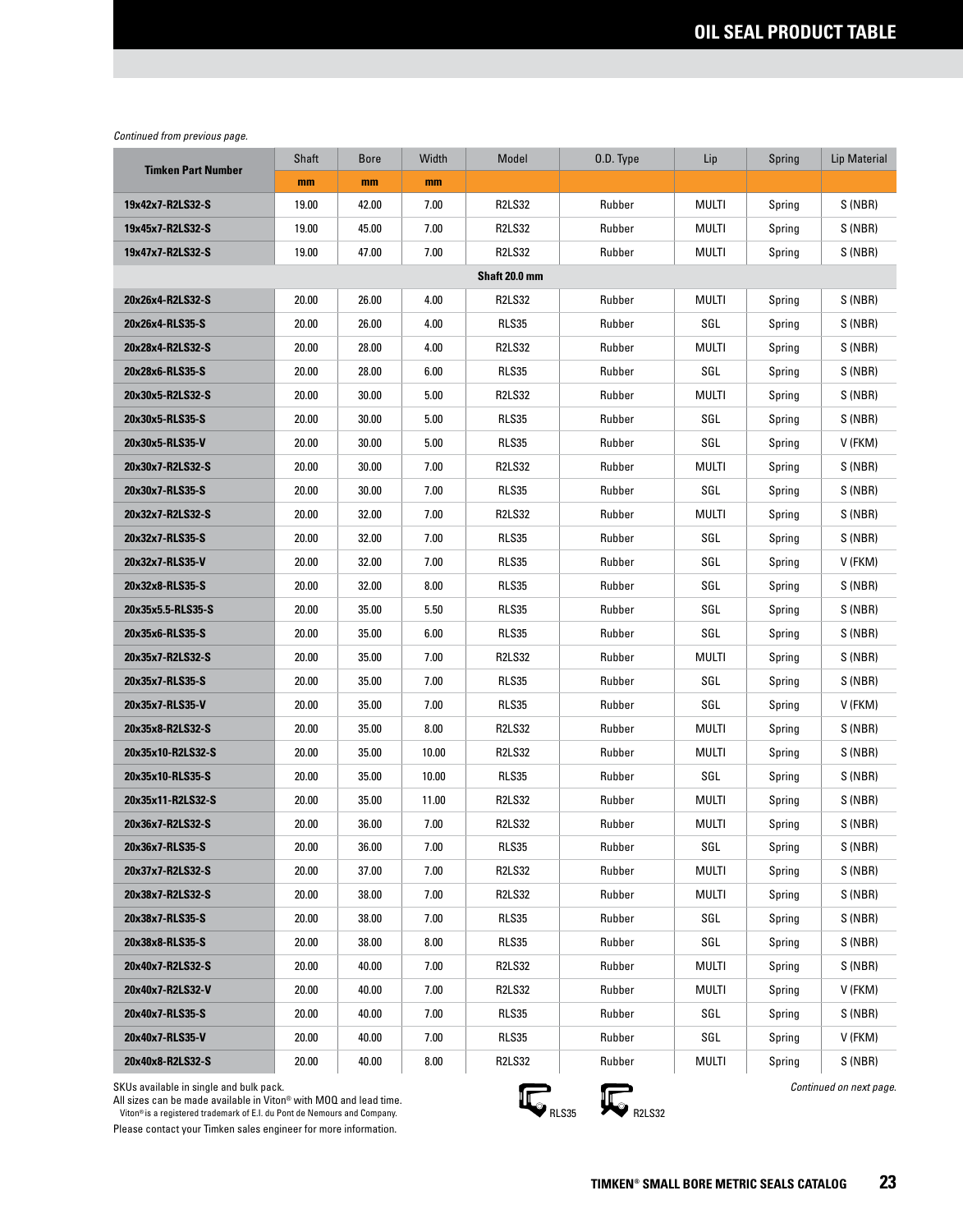| <b>Timken Part Number</b> | Shaft | <b>Bore</b> | Width | Model         | O.D. Type | Lip   | Spring | <b>Lip Material</b> |
|---------------------------|-------|-------------|-------|---------------|-----------|-------|--------|---------------------|
|                           | mm    | mm          | mm    |               |           |       |        |                     |
| 20x40x10-R2LS32-S         | 20.00 | 40.00       | 10.00 | <b>R2LS32</b> | Rubber    | MULTI | Spring | S (NBR)             |
| 20x40x10-RLS35-S          | 20.00 | 40.00       | 10.00 | <b>RLS35</b>  | Rubber    | SGL   | Spring | S (NBR)             |
| 20x42x7-R2LS32-S          | 20.00 | 42.00       | 7.00  | R2LS32        | Rubber    | MULTI | Spring | S (NBR)             |
| 20x42x7-RLS35-S           | 20.00 | 42.00       | 7.00  | RLS35         | Rubber    | SGL   | Spring | S (NBR)             |
| 20x42x8-R2LS32-S          | 20.00 | 42.00       | 8.00  | R2LS32        | Rubber    | MULTI | Spring | S (NBR)             |
| 20x42x10-R2LS32-S         | 20.00 | 42.00       | 10.00 | R2LS32        | Rubber    | MULTI | Spring | S (NBR)             |
| 20x42x10-RLS35-S          | 20.00 | 42.00       | 10.00 | <b>RLS35</b>  | Rubber    | SGL   | Spring | S (NBR)             |
| 20x45x7-R2LS32-S          | 20.00 | 45.00       | 7.00  | <b>R2LS32</b> | Rubber    | MULTI | Spring | S (NBR)             |
| 20x47x7-R2LS32-S          | 20.00 | 47.00       | 7.00  | <b>R2LS32</b> | Rubber    | MULTI | Spring | S (NBR)             |
| 20x47x7-R2LS32-V          | 20.00 | 47.00       | 7.00  | <b>R2LS32</b> | Rubber    | MULTI | Spring | V (FKM)             |
| 20x47x7-RLS35-S           | 20.00 | 47.00       | 7.00  | <b>RLS35</b>  | Rubber    | SGL   | Spring | S (NBR)             |
| 20x47x7-RLS35-V           | 20.00 | 47.00       | 7.00  | RLS35         | Rubber    | SGL   | Spring | V (FKM)             |
| 20x47x10-R2LS32-S         | 20.00 | 47.00       | 10.00 | <b>R2LS32</b> | Rubber    | MULTI | Spring | S (NBR)             |
| 20x47x10-RLS35-S          | 20.00 | 47.00       | 10.00 | <b>RLS35</b>  | Rubber    | SGL   | Spring | S (NBR)             |
| 20x52x7-R2LS32-S          | 20.00 | 52.00       | 7.00  | <b>R2LS32</b> | Rubber    | MULTI | Spring | S (NBR)             |
| 20x52x7-RLS35-S           | 20.00 | 52.00       | 7.00  | RLS35         | Rubber    | SGL   | Spring | S (NBR)             |
| 20x52x8-R2LS32-S          | 20.00 | 52.00       | 8.00  | <b>R2LS32</b> | Rubber    | MULTI | Spring | S (NBR)             |
| 20x52x10-R2LS32-S         | 20.00 | 52.00       | 10.00 | <b>R2LS32</b> | Rubber    | MULTI | Spring | S (NBR)             |
| 20x52x10-RLS35-S          | 20.00 | 52.00       | 10.00 | <b>RLS35</b>  | Rubber    | SGL   | Spring | S(NBR)              |
|                           |       |             |       | Shaft 22.0 mm |           |       |        |                     |
| 22x28x4-R2LS32-S          | 22.00 | 28.00       | 4.00  | <b>R2LS32</b> | Rubber    | MULTI | Spring | S (NBR)             |
| 22x32x7-R2LS32-S          | 22.00 | 32.00       | 7.00  | <b>R2LS32</b> | Rubber    | MULTI | Spring | S (NBR)             |
| 22x32x7-RLS35-S           | 22.00 | 32.00       | 7.00  | <b>RLS35</b>  | Rubber    | SGL   | Spring | S (NBR)             |
| 22x34x7-R2LS32-S          | 22.00 | 34.00       | 7.00  | R2LS32        | Rubber    | MULTI | Spring | S (NBR)             |
| 22x35x6-RLS35-S           | 22.00 | 35.00       | 6.00  | <b>RLS35</b>  | Rubber    | SGL   | Spring | S (NBR)             |
| 22x35x7-R2LS32-S          | 22.00 | 35.00       | 7.00  | R2LS32        | Rubber    | MULTI | Spring | S (NBR)             |
| 22x35x7-RLS35-S           | 22.00 | 35.00       | 7.00  | <b>RLS35</b>  | Rubber    | SGL   | Spring | S (NBR)             |
| 22x35x7-RLS35-V           | 22.00 | 35.00       | 7.00  | <b>RLS35</b>  | Rubber    | SGL   | Spring | V (FKM)             |
| 22x35x8-R2LS32-S          | 22.00 | 35.00       | 8.00  | R2LS32        | Rubber    | MULTI | Spring | S (NBR)             |
| 22x35x10-RLS35-S          | 22.00 | 35.00       | 10.00 | RLS35         | Rubber    | SGL   | Spring | S (NBR)             |
| 22x36x7-R2LS32-S          | 22.00 | 36.00       | 7.00  | <b>R2LS32</b> | Rubber    | MULTI | Spring | S (NBR)             |
| 22x36x7-R2LS32-V          | 22.00 | 36.00       | 7.00  | R2LS32        | Rubber    | MULTI | Spring | V (FKM)             |
| 22x36x8-R2LS32-S          | 22.00 | 36.00       | 8.00  | <b>R2LS32</b> | Rubber    | MULTI | Spring | S (NBR)             |
| 22x38x7-R2LS32-S          | 22.00 | 38.00       | 7.00  | R2LS32        | Rubber    | MULTI | Spring | S (NBR)             |
| 22x38x7-RLS35-S           | 22.00 | 38.00       | 7.00  | RLS35         | Rubber    | SGL   | Spring | S (NBR)             |
| 22x38x8-R2LS32-S          | 22.00 | 38.00       | 8.00  | R2LS32        | Rubber    | MULTI | Spring | S (NBR)             |
| 22x40x7-R2LS32-S          | 22.00 | 40.00       | 7.00  | R2LS32        | Rubber    | MULTI | Spring | S (NBR)             |

SKUs available in single and bulk pack.

All sizes can be made available in Viton® with MOQ and lead time.<br>Viton®is a registered trademark of E.I. du Pont de Nemours and Company.

Please contact your Timken sales engineer for more information.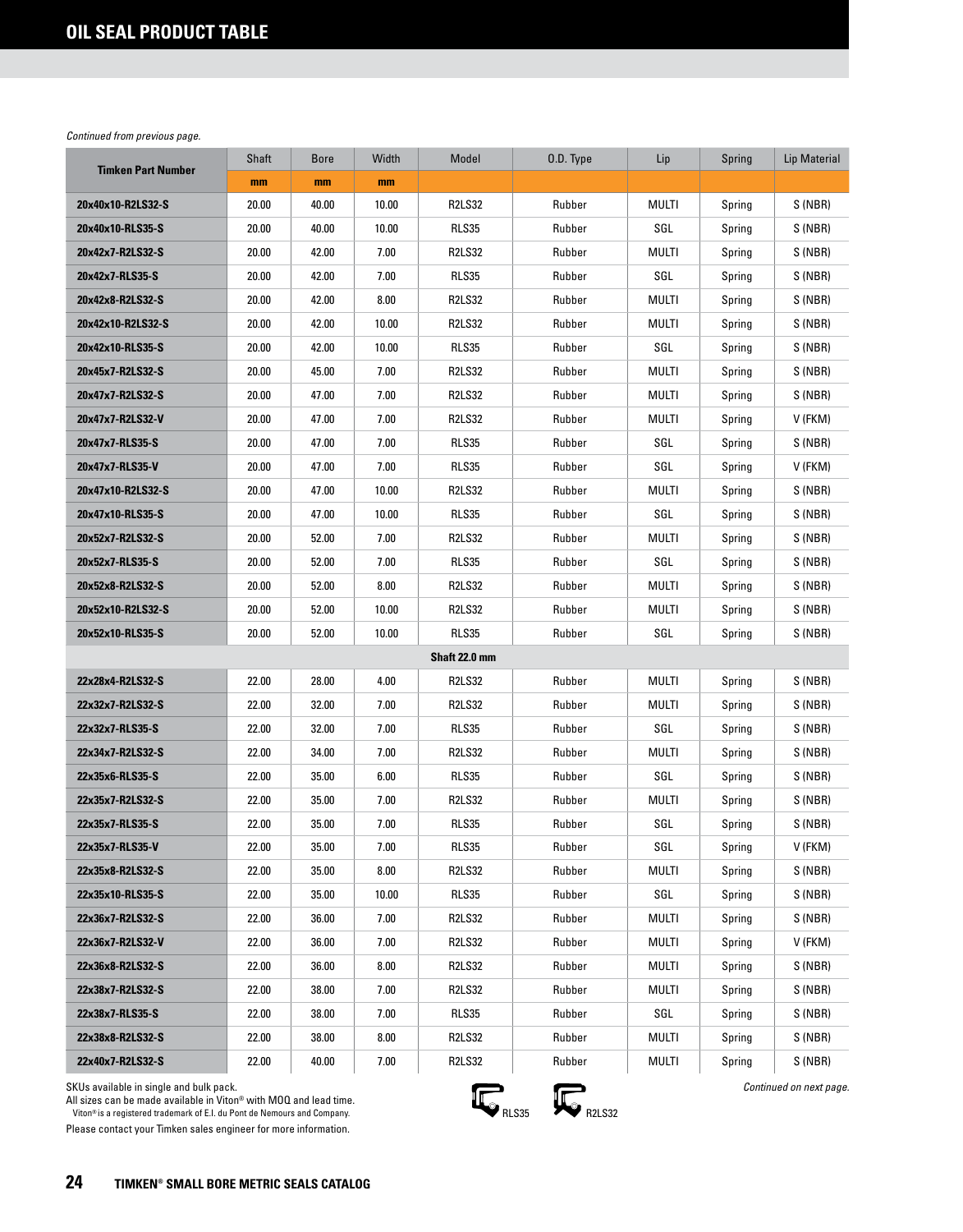| <b>Timken Part Number</b> | Shaft | <b>Bore</b> | Width | Model         | 0.D. Type | Lip          | Spring | <b>Lip Material</b> |  |  |
|---------------------------|-------|-------------|-------|---------------|-----------|--------------|--------|---------------------|--|--|
|                           | mm    | mm          | mm    |               |           |              |        |                     |  |  |
| 22x40x7-R2LS32-V          | 22.00 | 40.00       | 7.00  | <b>R2LS32</b> | Rubber    | MULTI        | Spring | V (FKM)             |  |  |
| 22x40x7-RLS35-S           | 22.00 | 40.00       | 7.00  | RLS35         | Rubber    | SGL          | Spring | S (NBR)             |  |  |
| 22x40x7-RLS35-V           | 22.00 | 40.00       | 7.00  | RLS35         | Rubber    | SGL          | Spring | V (FKM)             |  |  |
| 22x40x10-RLS35-S          | 22.00 | 40.00       | 10.00 | <b>RLS35</b>  | Rubber    | SGL          | Spring | S (NBR)             |  |  |
| 22x40x12-R2LS32-S         | 22.00 | 40.00       | 12.00 | <b>R2LS32</b> | Rubber    | MULTI        | Spring | S (NBR)             |  |  |
| 22x42x8-R2LS32-S          | 22.00 | 42.00       | 8.00  | <b>R2LS32</b> | Rubber    | MULTI        | Spring | S (NBR)             |  |  |
| 22x42x10-R2LS32-S         | 22.00 | 42.00       | 10.00 | <b>R2LS32</b> | Rubber    | MULTI        | Spring | S (NBR)             |  |  |
| 22x42x10-RLS35-S          | 22.00 | 42.00       | 10.00 | RLS35         | Rubber    | SGL          | Spring | S (NBR)             |  |  |
| 22x43x8-R2LS32-S          | 22.00 | 43.00       | 8.00  | <b>R2LS32</b> | Rubber    | MULTI        | Spring | S (NBR)             |  |  |
| 22x45x7-R2LS32-S          | 22.00 | 45.00       | 7.00  | R2LS32        | Rubber    | MULTI        | Spring | S (NBR)             |  |  |
| 22x45x7-RLS35-S           | 22.00 | 45.00       | 7.00  | <b>RLS35</b>  | Rubber    | SGL          | Spring | S (NBR)             |  |  |
| 22x47x7-R2LS32-S          | 22.00 | 47.00       | 7.00  | <b>R2LS32</b> | Rubber    | MULTI        | Spring | S (NBR)             |  |  |
| 22x47x7-RLS35-S           | 22.00 | 47.00       | 7.00  | RLS35         | Rubber    | SGL          | Spring | S (NBR)             |  |  |
| 22x52x8-R2LS32-S          | 22.00 | 52.00       | 8.00  | <b>R2LS32</b> | Rubber    | MULTI        | Spring | S (NBR)             |  |  |
| Shaft 23.0 mm             |       |             |       |               |           |              |        |                     |  |  |
| 23x40x8-RLS35-S           | 23.00 | 40.00       | 8.00  | <b>RLS35</b>  | Rubber    | SGL          | Spring | S (NBR)             |  |  |
| 23x40x10-R2LS32-S         | 23.00 | 40.00       | 10.00 | <b>R2LS32</b> | Rubber    | MULTI        | Spring | S (NBR)             |  |  |
| 23x40x10-RLS35-S          | 23.00 | 40.00       | 10.00 | <b>RLS35</b>  | Rubber    | SGL          | Spring | S (NBR)             |  |  |
| 23x42x11-RLS35-S          | 23.00 | 42.00       | 11.00 | <b>RLS35</b>  | Rubber    | SGL          | Spring | S (NBR)             |  |  |
|                           |       |             |       | Shaft 24.0 mm |           |              |        |                     |  |  |
| 24x34x7-R2LS32-S          | 24.00 | 34.00       | 7.00  | <b>R2LS32</b> | Rubber    | <b>MULTI</b> | Spring | S (NBR)             |  |  |
| 24x35x7-R2LS32-S          | 24.00 | 35.00       | 7.00  | R2LS32        | Rubber    | MULTI        | Spring | S (NBR)             |  |  |
| 24x35x7-RLS35-S           | 24.00 | 35.00       | 7.00  | <b>RLS35</b>  | Rubber    | SGL          | Spring | S (NBR)             |  |  |
| 24x36x7-R2LS32-S          | 24.00 | 36.00       | 7.00  | <b>R2LS32</b> | Rubber    | MULTI        | Spring | S (NBR)             |  |  |
| 24x37x7-R2LS32-S          | 24.00 | 37.00       | 7.00  | <b>R2LS32</b> | Rubber    | MULTI        | Spring | S (NBR)             |  |  |
| 24x37x7-RLS35-S           | 24.00 | 37.00       | 7.00  | RLS35         | Rubber    | SGL          | Spring | S (NBR)             |  |  |
| 24x38x8-R2LS32-S          | 24.00 | 38.00       | 8.00  | <b>R2LS32</b> | Rubber    | MULTI        | Spring | S (NBR)             |  |  |
| 24x38x8-RLS35-S           | 24.00 | 38.00       | 8.00  | RLS35         | Rubber    | SGL          | Spring | S (NBR)             |  |  |
| 24x40x7-R2LS32-S          | 24.00 | 40.00       | 7.00  | <b>R2LS32</b> | Rubber    | Multi        | Spring | S (NBR)             |  |  |
| 24x40x7-R2LS32-V          | 24.00 | 40.00       | 7.00  | <b>R2LS32</b> | Rubber    | Multi        | Spring | V (FKM)             |  |  |
| 24x40x7-RLS35-S           | 24.00 | 40.00       | 7.00  | RLS35         | Rubber    | SGL          | Spring | S (NBR)             |  |  |
| 24x40x7-RLS35-V           | 24.00 | 40.00       | 7.00  | RLS35         | Rubber    | SGL          | Spring | V (FKM)             |  |  |
| 24x40x8-R2LS32-S          | 24.00 | 40.00       | 8.00  | <b>R2LS32</b> | Rubber    | MULTI        | Spring | S (NBR)             |  |  |
| 24x42x7-R2LS32-S          | 24.00 | 42.00       | 7.00  | R2LS32        | Rubber    | multi        | Spring | S (NBR)             |  |  |
| 24x42x8-RLS35-S           | 24.00 | 42.00       | 8.00  | RLS35         | Rubber    | SGL          | Spring | S (NBR)             |  |  |
| 24x42x10-RLS35-S          | 24.00 | 42.00       | 10.00 | RLS35         | Rubber    | SGL          | Spring | S (NBR)             |  |  |
| 24x47x7-R2LS32-S          | 24.00 | 47.00       | 7.00  | R2LS32        | Rubber    | MULTI        | Spring | S (NBR)             |  |  |

SKUs available in single and bulk pack.

All sizes can be made available in Viton® with MOQ and lead time.<br>Viton®is a registered trademark of E.I. du Pont de Nemours and Company.



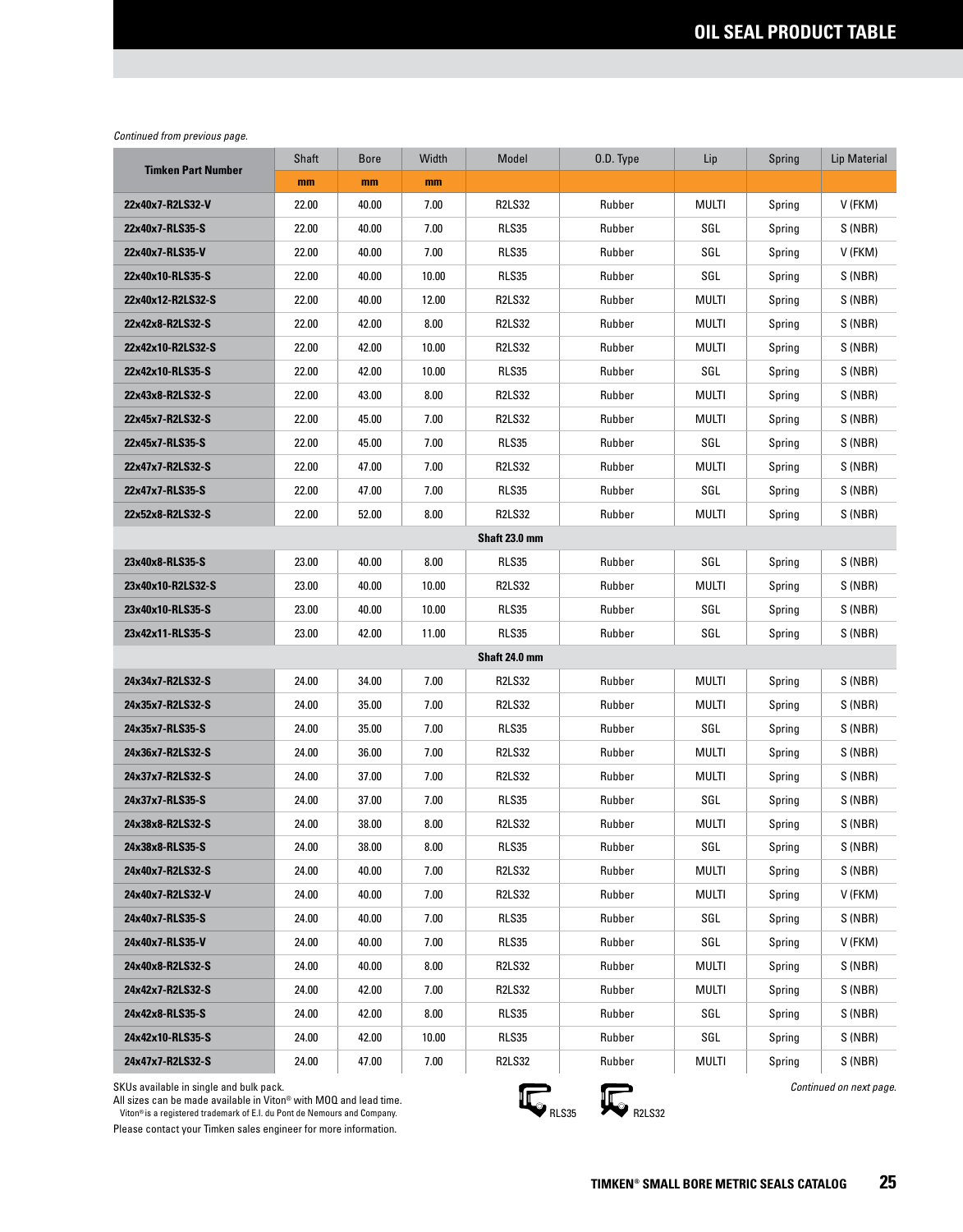|                           | Shaft | <b>Bore</b> | Width | Model         | 0.D. Type | Lip          | Spring | Lip Material |
|---------------------------|-------|-------------|-------|---------------|-----------|--------------|--------|--------------|
| <b>Timken Part Number</b> | mm    | mm          | mm    |               |           |              |        |              |
| 24x47x7-RLS35-S           | 24.00 | 47.00       | 7.00  | <b>RLS35</b>  | Rubber    | SGL          | Spring | S (NBR)      |
| 24x50x8-R2LS32-S          | 24.00 | 50.00       | 8.00  | <b>R2LS32</b> | Rubber    | MULTI        | Spring | S (NBR)      |
| 24x52x7-R2LS32-S          | 24.00 | 52.00       | 7.00  | <b>R2LS32</b> | Rubber    | MULTI        | Spring | S (NBR)      |
| 24x52x8-R2LS32-S          | 24.00 | 52.00       | 8.00  | <b>R2LS32</b> | Rubber    | MULTI        | Spring | S (NBR)      |
|                           |       |             |       | Shaft 25.0 mm |           |              |        |              |
| 25x32x4-R2LS32-S          | 25.00 | 32.00       | 4.00  | <b>R2LS32</b> | Rubber    | MULTI        | Spring | S (NBR)      |
| 25x32x4-RLS35-S           | 25.00 | 32.00       | 4.00  | <b>RLS35</b>  | Rubber    | SGL          | Spring | S (NBR)      |
| 25x32x7-R2LS32-S          | 25.00 | 32.00       | 7.00  | <b>R2LS32</b> | Rubber    | MULTI        | Spring | S (NBR)      |
| 25x33x6-RLS35-S           | 25.00 | 33.00       | 6.00  | <b>RLS35</b>  | Rubber    | SGL          | Spring | S (NBR)      |
| 25x35x4-R2LS32-S          | 25.00 | 35.00       | 4.00  | <b>R2LS32</b> | Rubber    | MULTI        | Spring | S (NBR)      |
| 25x35x6-R2LS32-S          | 25.00 | 35.00       | 6.00  | <b>R2LS32</b> | Rubber    | MULTI        | Spring | S (NBR)      |
| 25x35x7-R2LS32-S          | 25.00 | 35.00       | 7.00  | <b>R2LS32</b> | Rubber    | MULTI        | Spring | S (NBR)      |
| 25x35x7-R2LS32-V          | 25.00 | 35.00       | 7.00  | <b>R2LS32</b> | Rubber    | MULTI        | Spring | V (FKM)      |
| 25x35x7-RLS35-S           | 25.00 | 35.00       | 7.00  | <b>RLS35</b>  | Rubber    | SGL          | Spring | S (NBR)      |
| 25x35x7-RLS35-V           | 25.00 | 35.00       | 7.00  | RLS35         | Rubber    | SGL          | Spring | V (FKM)      |
| 25x36x7-R2LS32-S          | 25.00 | 36.00       | 7.00  | <b>R2LS32</b> | Rubber    | <b>MULTI</b> | Spring | S (NBR)      |
| 25x36x8-R2LS32-S          | 25.00 | 36.00       | 8.00  | <b>R2LS32</b> | Rubber    | MULTI        | Spring | S (NBR)      |
| 25x37x6-R2LS32-S          | 25.00 | 37.00       | 6.00  | <b>R2LS32</b> | Rubber    | MULTI        | Spring | S (NBR)      |
| 25x37x6-RLS35-S           | 25.00 | 37.00       | 6.00  | RLS35         | Rubber    | SGL          | Spring | S (NBR)      |
| 25x37x7-R2LS32-S          | 25.00 | 37.00       | 7.00  | <b>R2LS32</b> | Rubber    | <b>MULTI</b> | Spring | S (NBR)      |
| 25x37x7-RLS35-S           | 25.00 | 37.00       | 7.00  | RLS35         | Rubber    | SGL          | Spring | S (NBR)      |
| 25x37x8.5-R2LS32-S        | 25.00 | 37.00       | 8.50  | <b>R2LS32</b> | Rubber    | MULTI        | Spring | S (NBR)      |
| 25x37x8.5-RLS35-S         | 25.00 | 37.00       | 8.50  | <b>RLS35</b>  | Rubber    | SGL          | Spring | S (NBR)      |
| 25x38x7-R2LS32-S          | 25.00 | 38.00       | 7.00  | <b>R2LS32</b> | Rubber    | MULTI        | Spring | S (NBR)      |
| 25x38x7 R2LS32-V          | 25.00 | 38.00       | 7.00  | <b>R2LS32</b> | Rubber    | MULTI        | Spring | V (FKM)      |
| 25x38x7-RLS35-S           | 25.00 | 38.00       | 7.00  | RLS35         | Rubber    | SGL          | Spring | S (NBR)      |
| 25x38x8-R2LS32-S          | 25.00 | 38.00       | 8.00  | <b>R2LS32</b> | Rubber    | <b>MULTI</b> | Spring | S (NBR)      |
| 25x39x7-R2LS32-S          | 25.00 | 39.00       | 7.00  | <b>R2LS32</b> | Rubber    | MULTI        | Spring | S (NBR)      |
| 25x40x5-RLS35-S           | 25.00 | 40.00       | 5.00  | RLS35         | Rubber    | SGL          | Spring | S (NBR)      |
| 25x40x7-R2LS32-S          | 25.00 | 40.00       | 7.00  | <b>R2LS32</b> | Rubber    | MULTI        | Spring | S (NBR)      |
| 25x40x7 R2LS32-V          | 25.00 | 40.00       | 7.00  | <b>R2LS32</b> | Rubber    | MULTI        | Spring | V (FKM)      |
| 25x40x7-RLS35-S           | 25.00 | 40.00       | 7.00  | <b>RLS35</b>  | Rubber    | SGL          | Spring | S (NBR)      |
| 25x40x7-RLS35-V           | 25.00 | 40.00       | 7.00  | <b>RLS35</b>  | Rubber    | SGL          | Spring | V (FKM)      |
| 25x40x8-R2LS32-S          | 25.00 | 40.00       | 8.00  | <b>R2LS32</b> | Rubber    | MULTI        | Spring | S (NBR)      |
| 25x40x8-RLS35-S           | 25.00 | 40.00       | 8.00  | <b>RLS35</b>  | Rubber    | SGL          | Spring | S (NBR)      |
| 25x40x10-R2LS32-S         | 25.00 | 40.00       | 10.00 | <b>R2LS32</b> | Rubber    | <b>MULTI</b> | Spring | S (NBR)      |
| 25x40x10-RLS35-S          | 25.00 | 40.00       | 10.00 | RLS35         | Rubber    | SGL          | Spring | S (NBR)      |

SKUs available in single and bulk pack.

All sizes can be made available in Viton® with MOQ and lead time.<br>Viton®is a registered trademark of E.I. du Pont de Nemours and Company.

Please contact your Timken sales engineer for more information.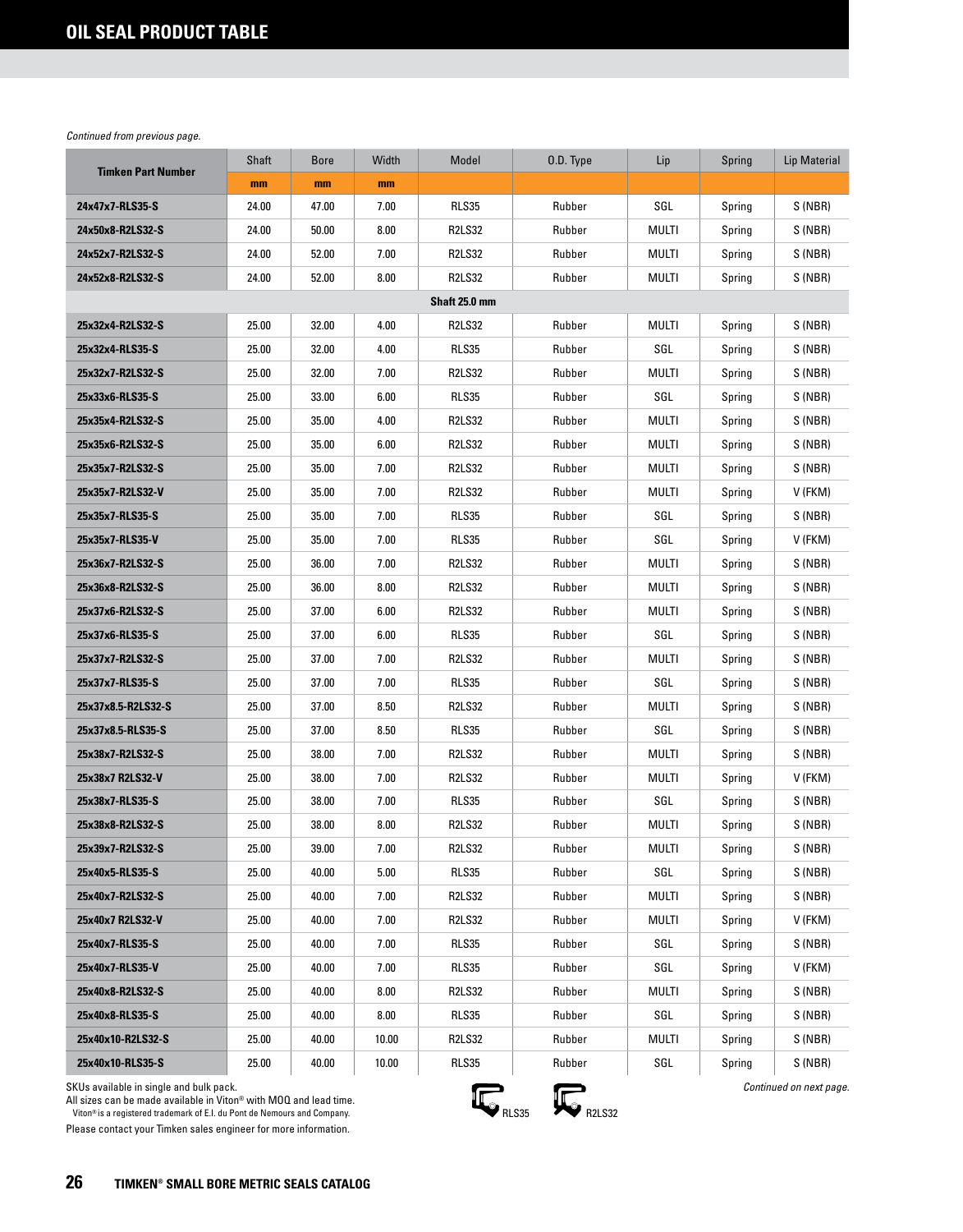| <b>Timken Part Number</b> | Shaft | <b>Bore</b> | Width | Model         | O.D. Type | Lip          | Spring | <b>Lip Material</b> |
|---------------------------|-------|-------------|-------|---------------|-----------|--------------|--------|---------------------|
|                           | mm    | mm          | mm    |               |           |              |        |                     |
| 25x42x6-R2LS32-S          | 25.00 | 42.00       | 6.00  | <b>R2LS32</b> | Rubber    | MULTI        | Spring | S (NBR)             |
| 25x42x6-RLS35-S           | 25.00 | 42.00       | 6.00  | <b>RLS35</b>  | Rubber    | SGL          | Spring | S (NBR)             |
| 25x42x7-R2LS32-S          | 25.00 | 42.00       | 7.00  | <b>R2LS32</b> | Rubber    | MULTI        | Spring | S (NBR)             |
| 25x42x7-RLS35-S           | 25.00 | 42.00       | 7.00  | RLS35         | Rubber    | SGL          | Spring | S (NBR)             |
| 25x42x8-R2LS32-S          | 25.00 | 42.00       | 8.00  | <b>R2LS32</b> | Rubber    | MULTI        | Spring | S (NBR)             |
| 25x42x8.5-RLS35-S         | 25.00 | 42.00       | 8.50  | RLS35         | Rubber    | SGL          | Spring | S (NBR)             |
| 25x42x10-R2LS32-S         | 25.00 | 42.00       | 10.00 | <b>R2LS32</b> | Rubber    | MULTI        | Spring | S (NBR)             |
| 25x42x10-R2LS32-V         | 25.00 | 42.00       | 10.00 | <b>R2LS32</b> | Rubber    | MULTI        | Spring | V (FKM)             |
| 25x42x10-RLS35-S          | 25.00 | 42.00       | 10.00 | RLS35         | Rubber    | SGL          | Spring | S (NBR)             |
| 25x42x10-RLS35-V          | 25.00 | 42.00       | 10.00 | RLS35         | Rubber    | SGL          | Spring | V (FKM)             |
| 25x45x5-RLS35-S           | 25.00 | 45.00       | 5.00  | RLS35         | Rubber    | SGL          | Spring | S (NBR)             |
| 25x45x7-R2LS32-S          | 25.00 | 45.00       | 7.00  | <b>R2LS32</b> | Rubber    | MULTI        | Spring | S (NBR)             |
| 25x45x7-RLS35-S           | 25.00 | 45.00       | 7.00  | RLS35         | Rubber    | SGL          | Spring | S (NBR)             |
| 25x45x8-R2LS32-S          | 25.00 | 45.00       | 8.00  | <b>R2LS32</b> | Rubber    | MULTI        | Spring | S (NBR)             |
| 25x45x8-RLS35-S           | 25.00 | 45.00       | 8.00  | <b>RLS35</b>  | Rubber    | SGL          | Spring | S (NBR)             |
| 25x45x10-R2LS32-S         | 25.00 | 45.00       | 10.00 | <b>R2LS32</b> | Rubber    | MULTI        | Spring | S (NBR)             |
| 25x45x10-R2LS32-V         | 25.00 | 45.00       | 10.00 | <b>R2LS32</b> | Rubber    | MULTI        | Spring | V (FKM)             |
| 25x45x10-RLS35-S          | 25.00 | 45.00       | 10.00 | <b>RLS35</b>  | Rubber    | SGL          | Spring | S (NBR)             |
| 25x45x11-R2LS32-S         | 25.00 | 45.00       | 11.00 | <b>R2LS32</b> | Rubber    | MULTI        | Spring | S (NBR)             |
| 25x46x7-R2LS32-S          | 25.00 | 46.00       | 7.00  | R2LS32        | Rubber    | MULTI        | Spring | S (NBR)             |
| 25x46x7-RLS35-S           | 25.00 | 46.00       | 7.00  | RLS35         | Rubber    | SGL          | Spring | S (NBR)             |
| 25x47x7-R2LS32-S          | 25.00 | 47.00       | 7.00  | R2LS32        | Rubber    | MULTI        | Spring | S (NBR)             |
| 25x47x7-RLS35-S           | 25.00 | 47.00       | 7.00  | RLS35         | Rubber    | SGL          | Spring | S (NBR)             |
| 25x47x7-RLS35-V           | 25.00 | 47.00       | 7.00  | RLS35         | Rubber    | SGL          | Spring | V (FKM)             |
| 25x47x10-R2LS32-S         | 25.00 | 47.00       | 10.00 | <b>R2LS32</b> | Rubber    | MULTI        | Spring | S (NBR)             |
| 25x47x10-RLS35-S          | 25.00 | 47.00       | 10.00 | RLS35         | Rubber    | SGL          | Spring | S (NBR)             |
| 25x48x8-R2LS32-S          | 25.00 | 48.00       | 8.00  | <b>R2LS32</b> | Rubber    | MULTI        | Spring | S (NBR)             |
| 25x50x8-R2LS32-S          | 25.00 | 50.00       | 8.00  | <b>R2LS32</b> | Rubber    | <b>MULTI</b> | Spring | S (NBR)             |
| 25x50x10-R2LS32-S         | 25.00 | 50.00       | 10.00 | <b>R2LS32</b> | Rubber    | Multi        | Spring | S (NBR)             |
| 25x50x10-R2LS32-V         | 25.00 | 50.00       | 10.00 | <b>R2LS32</b> | Rubber    | MULTI        | Spring | V (FKM)             |
| 25x50x10-RLS35-S          | 25.00 | 50.00       | 10.00 | <b>RLS35</b>  | Rubber    | SGL          | Spring | S (NBR)             |
| 25x50x10-RLS35-V          | 25.00 | 50.00       | 10.00 | RLS35         | Rubber    | SGL          | Spring | V (FKM)             |
| 25x52x7-R2LS32-S          | 25.00 | 52.00       | 7.00  | R2LS32        | Rubber    | MULTI        | Spring | S (NBR)             |
| 25x52x7-RLS35-S           | 25.00 | 52.00       | 7.00  | <b>RLS35</b>  | Rubber    | SGL          | Spring | S (NBR)             |
| 25x52x8-R2LS32-S          | 25.00 | 52.00       | 8.00  | R2LS32        | Rubber    | MULTI        | Spring | S (NBR)             |
| 25x52x8-RLS35-S           | 25.00 | 52.00       | 8.00  | RLS35         | Rubber    | SGL          | Spring | S (NBR)             |
| 25x52x10-R2LS32-S         | 25.00 | 52.00       | 10.00 | R2LS32        | Rubber    | MULTI        | Spring | S (NBR)             |

SKUs available in single and bulk pack.

All sizes can be made available in Viton® with MOQ and lead time.<br>Viton®is a registered trademark of E.I. du Pont de Nemours and Company.



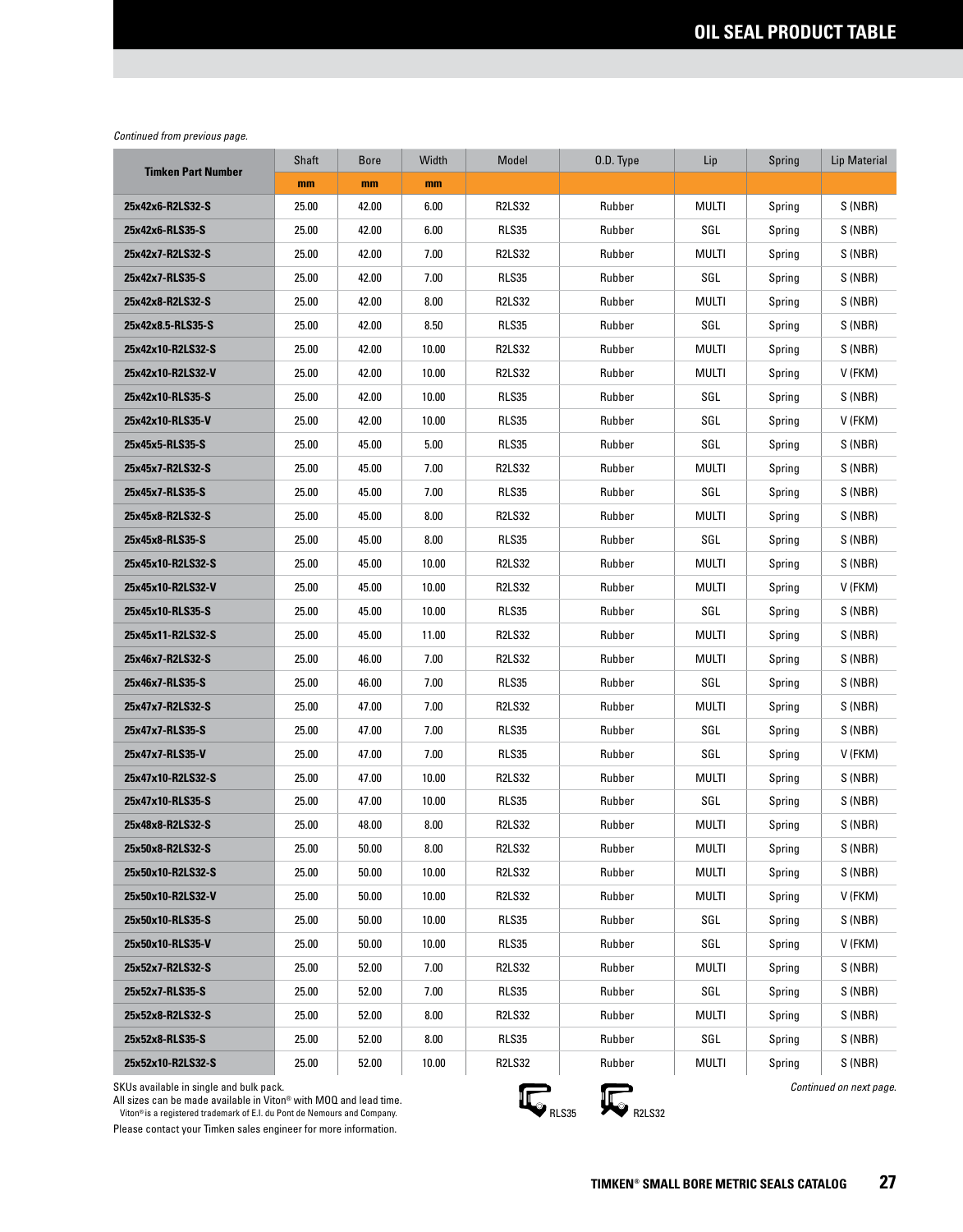| <b>Timken Part Number</b>                                                                                                                                                                | Shaft | <b>Bore</b> | Width | Model         | O.D. Type                     | Lip          | Spring | <b>Lip Material</b>     |
|------------------------------------------------------------------------------------------------------------------------------------------------------------------------------------------|-------|-------------|-------|---------------|-------------------------------|--------------|--------|-------------------------|
|                                                                                                                                                                                          | mm    | mm          | mm    |               |                               |              |        |                         |
| 25x52x10-RLS35-S                                                                                                                                                                         | 25.00 | 52.00       | 10.00 | <b>RLS35</b>  | Rubber                        | SGL          | Spring | S (NBR)                 |
| 25x62x7-R2LS32-S                                                                                                                                                                         | 25.00 | 62.00       | 7.00  | <b>R2LS32</b> | Rubber                        | <b>MULTI</b> | Spring | S (NBR)                 |
| 25x62x7-RLS35-S                                                                                                                                                                          | 25.00 | 62.00       | 7.00  | <b>RLS35</b>  | Rubber                        | SGL          | Spring | S (NBR)                 |
| 25x62x8-RLS35-S                                                                                                                                                                          | 25.00 | 62.00       | 8.00  | <b>RLS35</b>  | Rubber                        | SGL          | Spring | S (NBR)                 |
| 25x62x10-R2LS32-S                                                                                                                                                                        | 25.00 | 62.00       | 10.00 | <b>R2LS32</b> | Rubber                        | MULTI        | Spring | S (NBR)                 |
| 25x62x10-RLS35-S                                                                                                                                                                         | 25.00 | 62.00       | 10.00 | <b>RLS35</b>  | Rubber                        | SGL          | Spring | S (NBR)                 |
|                                                                                                                                                                                          |       |             |       | Shaft 26.0 mm |                               |              |        |                         |
| 26x37x7-R2LS32-S                                                                                                                                                                         | 26.00 | 37.00       | 7.00  | <b>R2LS32</b> | Rubber                        | MULTI        | Spring | S (NBR)                 |
| 26x37x7-RLS35-S                                                                                                                                                                          | 26.00 | 37.00       | 7.00  | <b>RLS35</b>  | Rubber                        | SGL          | Spring | S (NBR)                 |
| 26x38x5-R2LS32-S                                                                                                                                                                         | 26.00 | 38.00       | 5.00  | <b>R2LS32</b> | Rubber                        | MULTI        | Spring | S (NBR)                 |
| 26x38x7-R2LS32-S                                                                                                                                                                         | 26.00 | 38.00       | 7.00  | <b>R2LS32</b> | Rubber                        | MULTI        | Spring | S (NBR)                 |
| 26x38x8-RLS35-S                                                                                                                                                                          | 26.00 | 38.00       | 8.00  | <b>RLS35</b>  | Rubber                        | SGL          | Spring | S (NBR)                 |
| 26x40x7-R2LS32-S                                                                                                                                                                         | 26.00 | 40.00       | 7.00  | <b>R2LS32</b> | Rubber                        | MULTI        | Spring | S (NBR)                 |
| 26x40x8-R2LS32-S                                                                                                                                                                         | 26.00 | 40.00       | 8.00  | <b>R2LS32</b> | Rubber                        | MULTI        | Spring | S (NBR)                 |
| 26x40x8-RLS35-S                                                                                                                                                                          | 26.00 | 40.00       | 8.00  | RLS35         | Rubber                        | SGL          | Spring | S (NBR)                 |
| 26x42x7-R2LS32-S                                                                                                                                                                         | 26.00 | 42.00       | 7.00  | <b>R2LS32</b> | Rubber                        | <b>MULTI</b> | Spring | S (NBR)                 |
| 26x42x7-RLS35-S                                                                                                                                                                          | 26.00 | 42.00       | 7.00  | <b>RLS35</b>  | Rubber                        | SGL          | Spring | S(NBR)                  |
| 26x42x8-RLS35-S                                                                                                                                                                          | 26.00 | 42.00       | 8.00  | <b>RLS35</b>  | Rubber                        | SGL          | Spring | S (NBR)                 |
| 26x42x10-R2LS32-S                                                                                                                                                                        | 26.00 | 42.00       | 10.00 | <b>R2LS32</b> | Rubber                        | MULTI        | Spring | S (NBR)                 |
| 26x47x7-R2LS32-S                                                                                                                                                                         | 26.00 | 47.00       | 7.00  | <b>R2LS32</b> | Rubber                        | MULTI        | Spring | S (NBR)                 |
| 26x47x7-RLS35-S                                                                                                                                                                          | 26.00 | 47.00       | 7.00  | RLS35         | Rubber                        | SGL          | Spring | S (NBR)                 |
| 26x48x7-R2LS32-S                                                                                                                                                                         | 26.00 | 48.00       | 7.00  | <b>R2LS32</b> | Rubber                        | MULTI        | Spring | S (NBR)                 |
| 26x48x10-R2LS32-S                                                                                                                                                                        | 26.00 | 48.00       | 10.00 | <b>R2LS32</b> | Rubber                        | MULTI        | Spring | S (NBR)                 |
| 26x52x8-R2LS32-S                                                                                                                                                                         | 26.00 | 52.00       | 8.00  | <b>R2LS32</b> | Rubber                        | MULTI        | Spring | S (NBR)                 |
| 26x52x8-RLS35-S                                                                                                                                                                          | 26.00 | 52.00       | 8.00  | <b>RLS35</b>  | Rubber                        | SGL          | Spring | S (NBR)                 |
| 26x52x10-R2LS32-S                                                                                                                                                                        | 26.00 | 52.00       | 10.00 | <b>R2LS32</b> | Rubber                        | MULTI        | Spring | S (NBR)                 |
|                                                                                                                                                                                          |       |             |       | Shaft 27.0 mm |                               |              |        |                         |
| 27x37x7-R2LS32-S                                                                                                                                                                         | 27.00 | 37.00       | 7.00  | <b>R2LS32</b> | Rubber                        | <b>MULTI</b> | Spring | S (NBR)                 |
| 27x37x7-RLS35-S                                                                                                                                                                          | 27.00 | 37.00       | 7.00  | RLS35         | Rubber                        | SGL          | Spring | S (NBR)                 |
| 27x37x7-RLS35-V                                                                                                                                                                          | 27.00 | 37.00       | 7.00  | RLS35         | Rubber                        | SGL          | Spring | V (FKM)                 |
| 27x40x8-R2LS32-S                                                                                                                                                                         | 27.00 | 40.00       | 8.00  | <b>R2LS32</b> | Rubber                        | MULTI        | Spring | S (NBR)                 |
| 27x42x7-R2LS32-S                                                                                                                                                                         | 27.00 | 42.00       | 7.00  | <b>R2LS32</b> | Rubber                        | MULTI        | Spring | S (NBR)                 |
| 27x42x10-R2LS32-S                                                                                                                                                                        | 27.00 | 42.00       | 10.00 | <b>R2LS32</b> | Rubber                        | MULTI        | Spring | S (NBR)                 |
| 27x42x10-RLS35-V                                                                                                                                                                         | 27.00 | 42.00       | 10.00 | RLS35         | Rubber                        | SGL          | Spring | V (FKM)                 |
| 27x45x8-RLS35-S                                                                                                                                                                          | 27.00 | 45.00       | 8.00  | RLS35         | Rubber                        | SGL          | Spring | S (NBR)                 |
| 27x47x7-RLS35-S                                                                                                                                                                          | 27.00 | 47.00       | 7.00  | RLS35         | Rubber                        | SGL          | Spring | S (NBR)                 |
| 27x47x8-R2LS32-S                                                                                                                                                                         | 27.00 | 47.00       | 8.00  | <b>R2LS32</b> | Rubber                        | MULTI        | Spring | S (NBR)                 |
| SKUs available in single and bulk pack.<br>All sizes can be made available in Viton® with MOQ and lead time.<br>Viton® is a registered trademark of E.I. du Pont de Nemours and Company. |       |             |       |               | <b>R2LS32</b><br><b>RLS35</b> |              |        | Continued on next page. |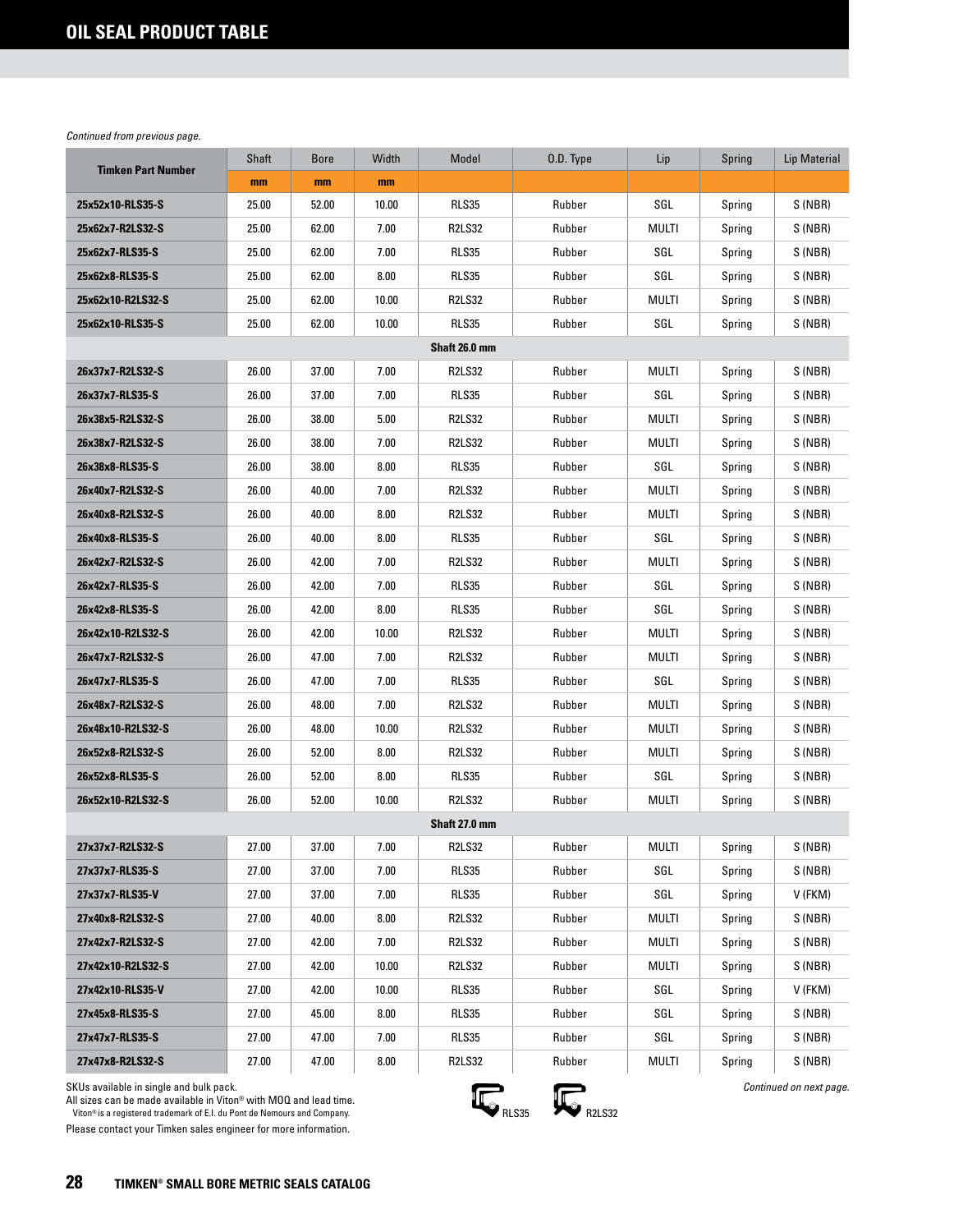|                                         | Shaft | <b>Bore</b> | Width | Model         | O.D. Type | Lip          | Spring | Lip Material            |
|-----------------------------------------|-------|-------------|-------|---------------|-----------|--------------|--------|-------------------------|
| <b>Timken Part Number</b>               | mm    | mm          | mm    |               |           |              |        |                         |
| 27x47x10-R2LS32-S                       | 27.00 | 47.00       | 10.00 | <b>R2LS32</b> | Rubber    | MULTI        | Spring | S (NBR)                 |
| 27x47x10-RLS35-S                        | 27.00 | 47.00       | 10.00 | <b>RLS35</b>  | Rubber    | SGL          | Spring | S (NBR)                 |
|                                         |       |             |       | Shaft 28.0 mm |           |              |        |                         |
| 28x37x4-R2LS32-S                        | 28.00 | 37.00       | 4.00  | <b>R2LS32</b> | Rubber    | MULTI        | Spring | S (NBR)                 |
| 28x38x7-R2LS32-S                        | 28.00 | 38.00       | 7.00  | <b>R2LS32</b> | Rubber    | MULTI        | Spring | S (NBR)                 |
| 28x38x7-RLS35-S                         | 28.00 | 38.00       | 7.00  | <b>RLS35</b>  | Rubber    | SGL          | Spring | S (NBR)                 |
| 28x38x8-R2LS32-S                        | 28.00 | 38.00       | 8.00  | <b>R2LS32</b> | Rubber    | MULTI        | Spring | S (NBR)                 |
| 28x38x8-RLS35-S                         | 28.00 | 38.00       | 8.00  | RLS35         | Rubber    | SGL          | Spring | S (NBR)                 |
| 28x40x7-R2LS32-S                        | 28.00 | 40.00       | 7.00  | <b>R2LS32</b> | Rubber    | MULTI        | Spring | S (NBR)                 |
| 28x40x7-R2LS32-V                        | 28.00 | 40.00       | 7.00  | <b>R2LS32</b> | Rubber    | MULTI        | Spring | V (FKM)                 |
| 28x40x7-RLS35-S                         | 28.00 | 40.00       | 7.00  | <b>RLS35</b>  | Rubber    | SGL          | Spring | S (NBR)                 |
| 28x40x7-RLS35-V                         | 28.00 | 40.00       | 7.00  | RLS35         | Rubber    | SGL          | Spring | V (FKM)                 |
| 28x40x8-R2LS32-S                        | 28.00 | 40.00       | 8.00  | <b>R2LS32</b> | Rubber    | MULTI        | Spring | S (NBR)                 |
| 28x42x7-R2LS32-S                        | 28.00 | 42.00       | 7.00  | <b>R2LS32</b> | Rubber    | MULTI        | Spring | S (NBR)                 |
| 28x42x8-R2LS32-S                        | 28.00 | 42.00       | 8.00  | <b>R2LS32</b> | Rubber    | MULTI        | Spring | S (NBR)                 |
| 28x42x8-RLS35-S                         | 28.00 | 42.00       | 8.00  | <b>RLS35</b>  | Rubber    | SGL          | Spring | S (NBR)                 |
| 28x42x10-R2LS32-S                       | 28.00 | 42.00       | 10.00 | <b>R2LS32</b> | Rubber    | MULTI        | Spring | S (NBR)                 |
| 28x42x10-RLS35-S                        | 28.00 | 42.00       | 10.00 | RLS35         | Rubber    | SGL          | Spring | S (NBR)                 |
| 28x43x7-R2LS32-S                        | 28.00 | 43.00       | 7.00  | <b>R2LS32</b> | Rubber    | MULTI        | Spring | S (NBR)                 |
| 28x43x10-RLS35-S                        | 28.00 | 43.00       | 10.00 | <b>RLS35</b>  | Rubber    | SGL          | Spring | S (NBR)                 |
| 28x45x8-R2LS32-S                        | 28.00 | 45.00       | 8.00  | <b>R2LS32</b> | Rubber    | MULTI        | Spring | S (NBR)                 |
| 28x45x8-RLS35-S                         | 28.00 | 45.00       | 8.00  | <b>RLS35</b>  | Rubber    | SGL          | Spring | S (NBR)                 |
| 28x47x7-R2LS32-S                        | 28.00 | 47.00       | 7.00  | <b>R2LS32</b> | Rubber    | MULTI        | Spring | S (NBR)                 |
| 28x47x7 R2LS32-V                        | 28.00 | 47.00       | 7.00  | <b>R2LS32</b> | Rubber    | MULTI        | Spring | V (FKM)                 |
| 28x47x7-RLS35-S                         | 28.00 | 47.00       | 7.00  | RLS35         | Rubber    | SGL          | Spring | S (NBR)                 |
| 28x47x10-RLS35-S                        | 28.00 | 47.00       | 10.00 | RLS35         | Rubber    | SGL          | Spring | S (NBR)                 |
| 28x48x8-R2LS32-S                        | 28.00 | 48.00       | 8.00  | <b>R2LS32</b> | Rubber    | MULTI        | Spring | S (NBR)                 |
| 28x50x8-R2LS32-S                        | 28.00 | 50.00       | 8.00  | <b>R2LS32</b> | Rubber    | <b>MULTI</b> | Spring | S (NBR)                 |
| 28x52x7-R2LS32-S                        | 28.00 | 52.00       | 7.00  | <b>R2LS32</b> | Rubber    | MULTI        | Spring | S (NBR)                 |
| 28x52x7-R2LS32-V                        | 28.00 | 52.00       | 7.00  | <b>R2LS32</b> | Rubber    | MULTI        | Spring | V (FKM)                 |
| 28x52x7-RLS35-S                         | 28.00 | 52.00       | 7.00  | RLS35         | Rubber    | SGL          | Spring | S (NBR)                 |
| 28x52x7-RLS35-V                         | 28.00 | 52.00       | 7.00  | RLS35         | Rubber    | SGL          | Spring | V (FKM)                 |
| 28x52x10-R2LS32-S                       | 28.00 | 52.00       | 10.00 | <b>R2LS32</b> | Rubber    | MULTI        | Spring | S (NBR)                 |
| 28x52x10-RLS35-S                        | 28.00 | 52.00       | 10.00 | RLS35         | Rubber    | SGL          | Spring | S (NBR)                 |
|                                         |       |             |       | Shaft 30.0 mm |           |              |        |                         |
| 30x37x4-R2LS32-S                        | 30.00 | 37.00       | 4.00  | <b>R2LS32</b> | Rubber    | MULTI        | Spring | S (NBR)                 |
| 30x37x4-RLS35-S                         | 30.00 | 37.00       | 4.00  | RLS35         | Rubber    | SGL          | Spring | S (NBR)                 |
| SKUs available in single and bulk pack. |       |             |       | c             | c         |              |        | Continued on next page. |

All sizes can be made available in Viton® with MOQ and lead time. Viton® is a registered trademark of E.I. du Pont de Nemours and Company.



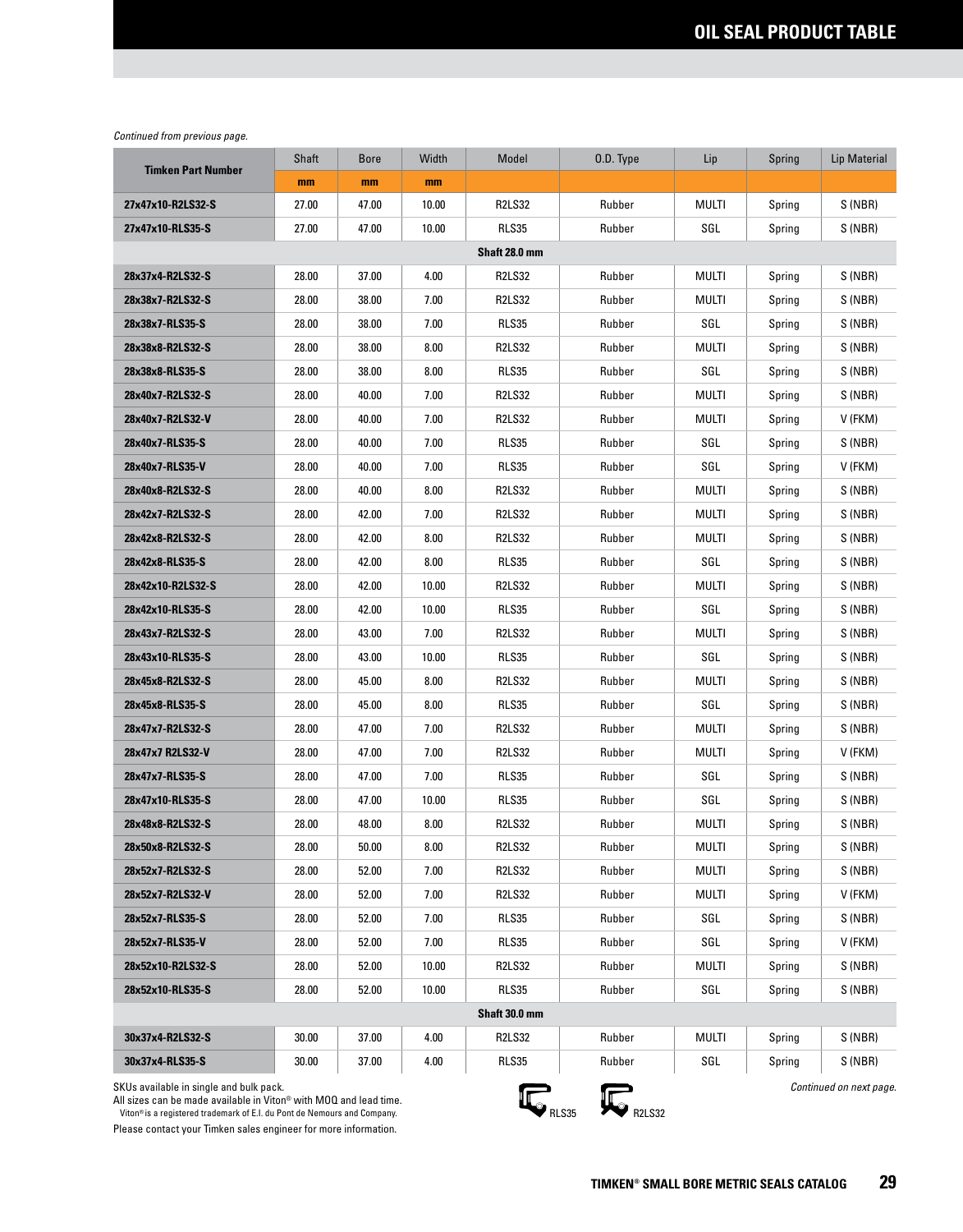| <b>Timken Part Number</b> | Shaft | <b>Bore</b> | Width | Model         | O.D. Type | Lip          | Spring | <b>Lip Material</b> |
|---------------------------|-------|-------------|-------|---------------|-----------|--------------|--------|---------------------|
|                           | mm    | mm          | mm    |               |           |              |        |                     |
| 30x40x4-R2LS32-S          | 30.00 | 40.00       | 4.00  | <b>R2LS32</b> | Rubber    | MULTI        | Spring | S (NBR)             |
| 30x40x4-RLS35-S           | 30.00 | 40.00       | 4.00  | <b>RLS35</b>  | Rubber    | SGL          | Spring | S (NBR)             |
| 30x40x7-R2LS32-S          | 30.00 | 40.00       | 7.00  | <b>R2LS32</b> | Rubber    | MULTI        | Spring | S (NBR)             |
| 30x40x7-R2LS32-V          | 30.00 | 40.00       | 7.00  | <b>R2LS32</b> | Rubber    | MULTI        | Spring | V (FKM)             |
| 30x40x7-RLS35-S           | 30.00 | 40.00       | 7.00  | <b>RLS35</b>  | Rubber    | SGL          | Spring | S (NBR)             |
| 30x40x7-RLS35-V           | 30.00 | 40.00       | 7.00  | RLS35         | Rubber    | SGL          | Spring | V (FKM)             |
| 30x40x10-RLS35-S          | 30.00 | 40.00       | 10.00 | <b>RLS35</b>  | Rubber    | SGL          | Spring | S (NBR)             |
| 30x42x7-R2LS32-S          | 30.00 | 42.00       | 7.00  | <b>R2LS32</b> | Rubber    | MULTI        | Spring | S (NBR)             |
| 30x42x7-RLS35-S           | 30.00 | 42.00       | 7.00  | <b>RLS35</b>  | Rubber    | SGL          | Spring | S (NBR)             |
| 30x42x7-RLS35-V           | 30.00 | 42.00       | 7.00  | <b>RLS35</b>  | Rubber    | SGL          | Spring | V (FKM)             |
| 30x42x8-R2LS32-S          | 30.00 | 42.00       | 8.00  | <b>R2LS32</b> | Rubber    | MULTI        | Spring | S (NBR)             |
| 30x43x8-R2LS32-S          | 30.00 | 43.00       | 8.00  | <b>R2LS32</b> | Rubber    | MULTI        | Spring | S (NBR)             |
| 30x44x7-R2LS32-S          | 30.00 | 44.00       | 7.00  | <b>R2LS32</b> | Rubber    | MULTI        | Spring | S (NBR)             |
| 30x44x9-R2LS32-S          | 30.00 | 44.00       | 9.00  | <b>R2LS32</b> | Rubber    | MULTI        | Spring | S (NBR)             |
| 30x44x10-RLS35-S          | 30.00 | 44.00       | 10.00 | <b>RLS35</b>  | Rubber    | SGL          | Spring | S (NBR)             |
| 30x45x5-R2LS32-S          | 30.00 | 45.00       | 5.00  | <b>R2LS32</b> | Rubber    | MULTI        | Spring | S (NBR)             |
| 30x45x7-R2LS32-S          | 30.00 | 45.00       | 7.00  | <b>R2LS32</b> | Rubber    | MULTI        | Spring | S(NBR)              |
| 30x45x7-RLS35-V           | 30.00 | 45.00       | 7.00  | RLS35         | Rubber    | SGL          | Spring | V (FKM)             |
| 30x45x8-R2LS32-S          | 30.00 | 45.00       | 8.00  | <b>R2LS32</b> | Rubber    | MULTI        | Spring | S (NBR)             |
| 30x45x8-RLS35-S           | 30.00 | 45.00       | 8.00  | <b>RLS35</b>  | Rubber    | SGL          | Spring | S (NBR)             |
| 30x45x10-R2LS32-S         | 30.00 | 45.00       | 10.00 | <b>R2LS32</b> | Rubber    | MULTI        | Spring | S(NBR)              |
| 30x45x10-RLS35-S          | 30.00 | 45.00       | 10.00 | RLS35         | Rubber    | SGL          | Spring | S (NBR)             |
| 30x46x7-R2LS32-S          | 30.00 | 46.00       | 7.00  | <b>R2LS32</b> | Rubber    | MULTI        | Spring | S (NBR)             |
| 30x46x8-R2LS32-S          | 30.00 | 46.00       | 8.00  | <b>R2LS32</b> | Rubber    | MULTI        | Spring | S (NBR)             |
| 30x47x6-RLS35-S           | 30.00 | 47.00       | 6.00  | <b>RLS35</b>  | Rubber    | SGL          | Spring | S (NBR)             |
| 30x47x7-R2LS32-S          | 30.00 | 47.00       | 7.00  | <b>R2LS32</b> | Rubber    | MULTI        | Spring | S (NBR)             |
| 30x47x7-R2LS32-V          | 30.00 | 47.00       | 7.00  | <b>R2LS32</b> | Rubber    | <b>MULTI</b> | Spring | V (FKM)             |
| 30x47x7-RLS35-S           | 30.00 | 47.00       | 7.00  | <b>RLS35</b>  | Rubber    | SGL          | Spring | S (NBR)             |
| 30x47x7-RLS35-V           | 30.00 | 47.00       | 7.00  | RLS35         | Rubber    | SGL          | Spring | V (FKM)             |
| 30x47x8-R2LS32-S          | 30.00 | 47.00       | 0.8   | <b>R2LS32</b> | Rubber    | MULTI        | Spring | S (NBR)             |
| 30x47x8-RLS35-S           | 30.00 | 47.00       | 8.00  | RLS35         | Rubber    | SGL          | Spring | S (NBR)             |
| 30x47x10-R2LS32-S         | 30.00 | 47.00       | 10.00 | R2LS32        | Rubber    | MULTI        | Spring | S (NBR)             |
| 30x47x10-RLS35-S          | 30.00 | 47.00       | 10.00 | RLS35         | Rubber    | SGL          | Spring | S (NBR)             |
| 30x48x7-R2LS32-S          | 30.00 | 48.00       | 7.00  | <b>R2LS32</b> | Rubber    | MULTI        | Spring | S (NBR)             |
| 30x48x8-R2LS32-S          | 30.00 | 48.00       | 8.00  | <b>R2LS32</b> | Rubber    | MULTI        | Spring | S (NBR)             |
| 30x48x8-RLS35-S           | 30.00 | 48.00       | 8.00  | <b>RLS35</b>  | Rubber    | SGL          | Spring | S (NBR)             |
| 30x50x7-RLS35-S           | 30.00 | 50.00       | 7.00  | RLS35         | Rubber    | SGL          | Spring | S (NBR)             |

SKUs available in single and bulk pack.

All sizes can be made available in Viton® with MOQ and lead time.<br>Viton®is a registered trademark of E.I. du Pont de Nemours and Company.

Please contact your Timken sales engineer for more information.

 $R_{RLS35}$   $R_{R2LS32}$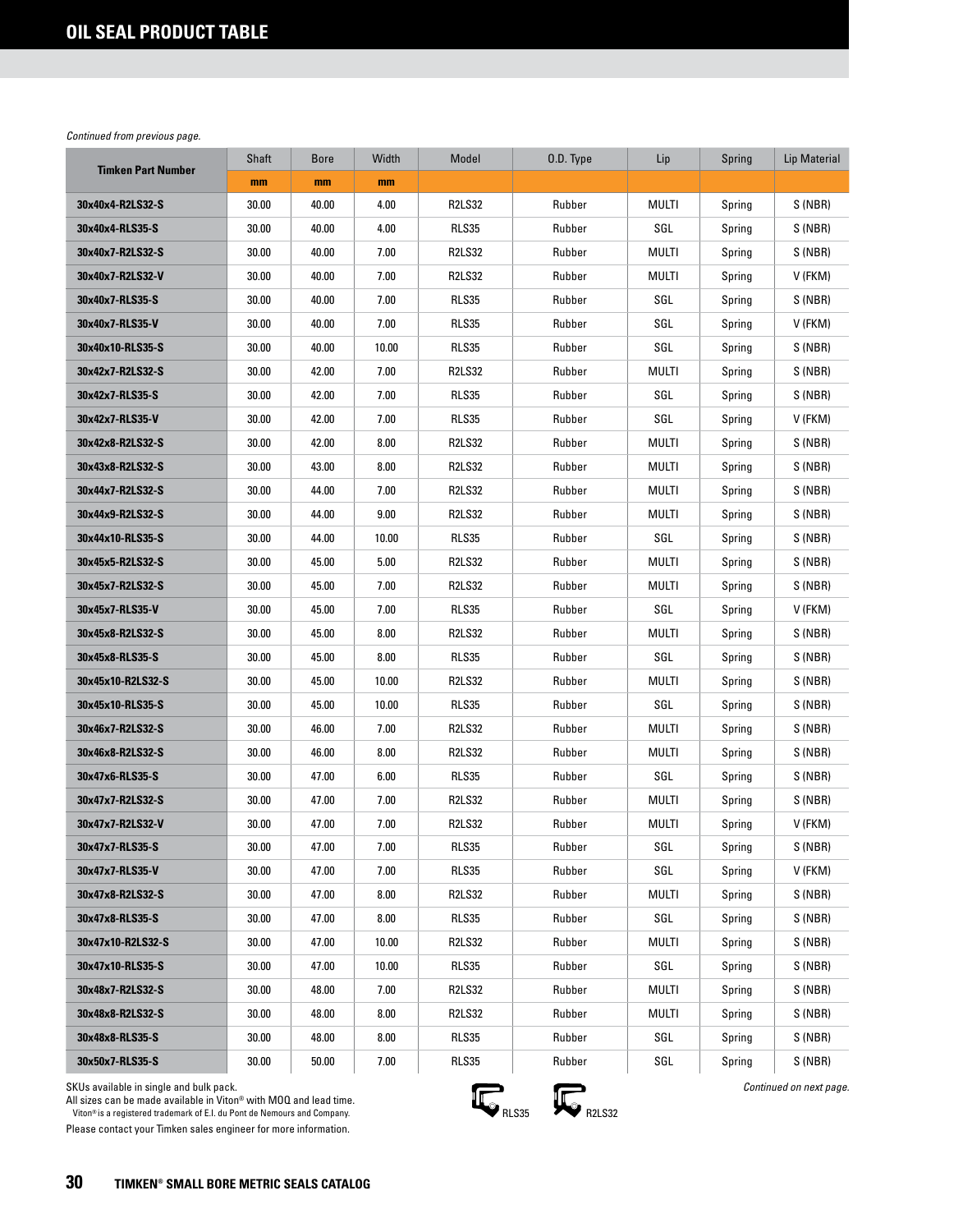| <b>Timken Part Number</b>               | Shaft | <b>Bore</b> | Width | Model         | 0.D. Type | Lip          | Spring | <b>Lip Material</b>     |
|-----------------------------------------|-------|-------------|-------|---------------|-----------|--------------|--------|-------------------------|
|                                         | mm    | mm          | mm    |               |           |              |        |                         |
| 30x50x8-R2LS32-S                        | 30.00 | 50.00       | 8.00  | <b>R2LS32</b> | Rubber    | MULTI        | Spring | S (NBR)                 |
| 30x50x8-RLS35-S                         | 30.00 | 50.00       | 8.00  | <b>RLS35</b>  | Rubber    | SGL          | Spring | S (NBR)                 |
| 30x50x10-R2LS32-S                       | 30.00 | 50.00       | 10.00 | <b>R2LS32</b> | Rubber    | MULTI        | Spring | S (NBR)                 |
| 30x50x10-RLS35-S                        | 30.00 | 50.00       | 10.00 | <b>RLS35</b>  | Rubber    | SGL          | Spring | S (NBR)                 |
| 30x50x11-R2LS32-S                       | 30.00 | 50.00       | 11.00 | <b>R2LS32</b> | Rubber    | MULTI        | Spring | S (NBR)                 |
| 30x52x7-R2LS32-S                        | 30.00 | 52.00       | 7.00  | <b>R2LS32</b> | Rubber    | MULTI        | Spring | S (NBR)                 |
| 30x52x7-RLS35-S                         | 30.00 | 52.00       | 7.00  | <b>RLS35</b>  | Rubber    | SGL          | Spring | S (NBR)                 |
| 30x52x8-R2LS32-S                        | 30.00 | 52.00       | 8.00  | <b>R2LS32</b> | Rubber    | MULTI        | Spring | S (NBR)                 |
| 30x52x8-RLS35-S                         | 30.00 | 52.00       | 8.00  | RLS35         | Rubber    | SGL          | Spring | S (NBR)                 |
| 30x52x10-R2LS32-V                       | 30.00 | 52.00       | 10.00 | R2LS32        | Rubber    | MULTI        | Spring | V (FKM)                 |
| 30x52x10-RLS35-S                        | 30.00 | 52.00       | 10.00 | <b>RLS35</b>  | Rubber    | SGL          | Spring | S (NBR)                 |
| 30x52x10-RLS35-V                        | 30.00 | 52.00       | 10.00 | RLS35         | Rubber    | SGL          | Spring | V (FKM)                 |
| 30x55x7-R2LS32-S                        | 30.00 | 55.00       | 7.00  | <b>R2LS32</b> | Rubber    | <b>MULTI</b> | Spring | S (NBR)                 |
| 30x55x7-RLS35-S                         | 30.00 | 55.00       | 7.00  | <b>RLS35</b>  | Rubber    | SGL          | Spring | S (NBR)                 |
| 30x55x10-R2LS32-S                       | 30.00 | 55.00       | 10.00 | <b>R2LS32</b> | Rubber    | MULTI        | Spring | S (NBR)                 |
| 30x55x10-R2LS32-V                       | 30.00 | 55.00       | 10.00 | <b>R2LS32</b> | Rubber    | MULTI        | Spring | V (FKM)                 |
| 30x55x10-RLS35-S                        | 30.00 | 55.00       | 10.00 | RLS35         | Rubber    | SGL          | Spring | S (NBR)                 |
| 30x56x10-R2LS32-S                       | 30.00 | 56.00       | 10.00 | <b>R2LS32</b> | Rubber    | MULTI        | Spring | S (NBR)                 |
| 30x58x10-R2LS32-S                       | 30.00 | 58.00       | 10.00 | <b>R2LS32</b> | Rubber    | MULTI        | Spring | S (NBR)                 |
| 30x60x8-R2LS32-S                        | 30.00 | 60.00       | 8.00  | <b>R2LS32</b> | Rubber    | MULTI        | Spring | S (NBR)                 |
| 30x60x10-R2LS32-S                       | 30.00 | 60.00       | 10.00 | <b>R2LS32</b> | Rubber    | MULTI        | Spring | S (NBR)                 |
| 30x60x10-RLS35-S                        | 30.00 | 60.00       | 10.00 | <b>RLS35</b>  | Rubber    | SGL          | Spring | S (NBR)                 |
| 30x62x7-R2LS32-S                        | 30.00 | 62.00       | 7.00  | <b>R2LS32</b> | Rubber    | MULTI        | Spring | S (NBR)                 |
| 30x62x7-RLS35-S                         | 30.00 | 62.00       | 7.00  | <b>RLS35</b>  | Rubber    | SGL          | Spring | S (NBR)                 |
| 30x62x8-R2LS32-S                        | 30.00 | 62.00       | 8.00  | <b>R2LS32</b> | Rubber    | MULTI        | Spring | S (NBR)                 |
| 30x62x8-RLS35-S                         | 30.00 | 62.00       | 8.00  | RLS35         | Rubber    | SGL          | Spring | S (NBR)                 |
| 30x62x10-R2LS32-S                       | 30.00 | 62.00       | 10.00 | <b>R2LS32</b> | Rubber    | MULTI        | Spring | S (NBR)                 |
| 30x62x10-RLS35-S                        | 30.00 | 62.00       | 10.00 | <b>RLS35</b>  | Rubber    | SGL          | Spring | S (NBR)                 |
| 30x65x8-R2LS32-S                        | 30.00 | 65.00       | 8.00  | <b>R2LS32</b> | Rubber    | MULTI        | Spring | S (NBR)                 |
| 30x70x8-R2LS32-S                        | 30.00 | 70.00       | 8.00  | <b>R2LS32</b> | Rubber    | MULTI        | Spring | S (NBR)                 |
| 30x72x8-R2LS32-S                        | 30.00 | 72.00       | 8.00  | <b>R2LS32</b> | Rubber    | MULTI        | Spring | S (NBR)                 |
| 30x72x10-R2LS32-S                       | 30.00 | 72.00       | 10.00 | <b>R2LS32</b> | Rubber    | MULTI        | Spring | S (NBR)                 |
| 30x72x10-RLS35-S                        | 30.00 | 72.00       | 10.00 | RLS35         | Rubber    | SGL          | Spring | S (NBR)                 |
|                                         |       |             |       | Shaft 31.0 mm |           |              |        |                         |
| 31x42x8-RLS35-V                         | 31.00 | 42.00       | 8.00  | <b>RLS35</b>  | Rubber    | SGL          | Spring | V (FKM)                 |
|                                         |       |             |       | Shaft 32.0 mm |           |              |        |                         |
| 32x40x7-RLS35-S                         | 32.00 | 40.00       | 7.00  | RLS35         | Rubber    | SGL          | Spring | S (NBR)                 |
| SKUs available in single and bulk pack. |       |             |       | c             | c         |              |        | Continued on next page. |

All sizes can be made available in Viton® with MOQ and lead time. Viton® is a registered trademark of E.I. du Pont de Nemours and Company.

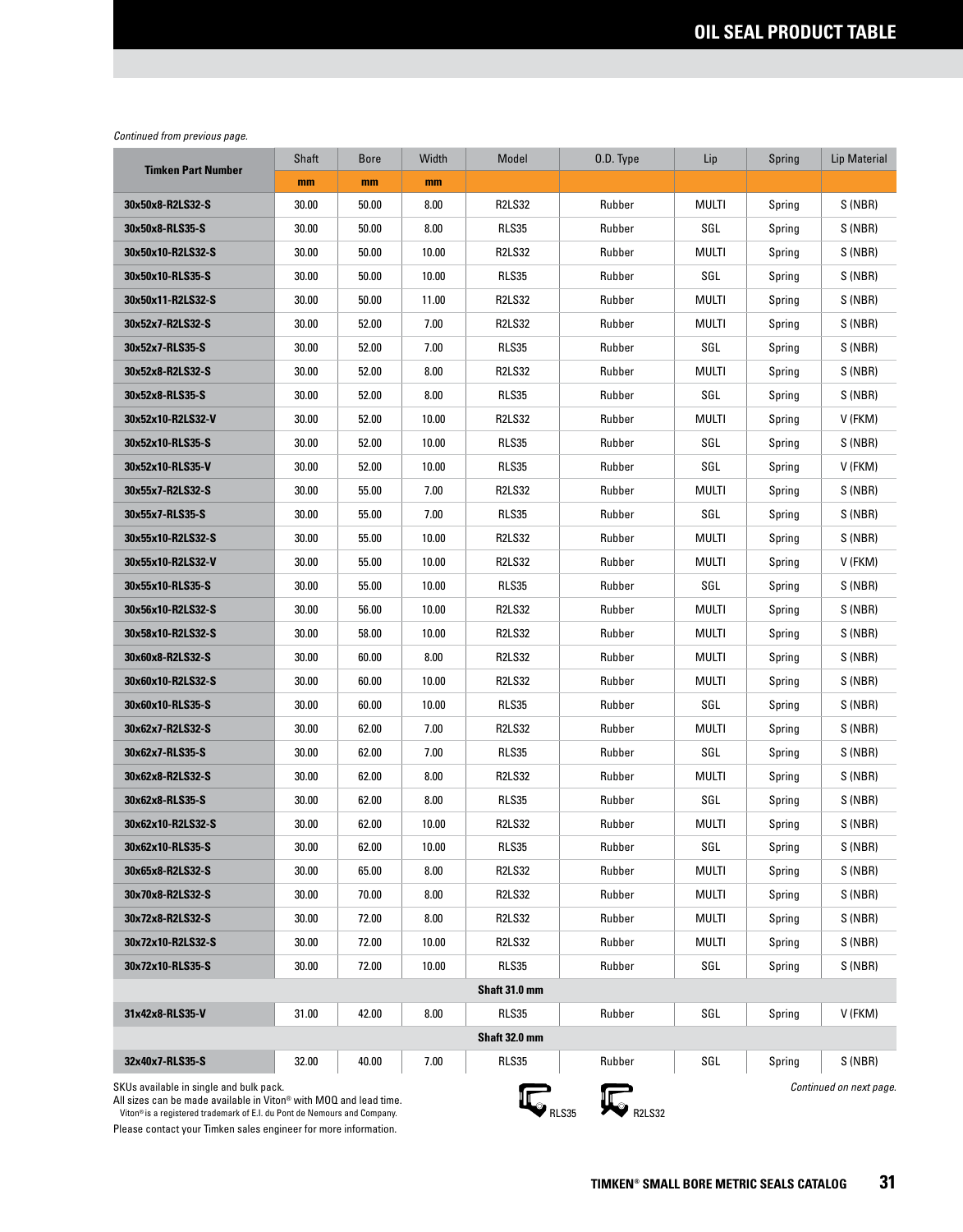| <b>Timken Part Number</b> | Shaft | <b>Bore</b> | Width | Model         | 0.D. Type | Lip   | Spring | <b>Lip Material</b> |
|---------------------------|-------|-------------|-------|---------------|-----------|-------|--------|---------------------|
|                           | mm    | mm          | mm    |               |           |       |        |                     |
| 32x42x7-R2LS32-S          | 32.00 | 42.00       | 7.00  | <b>R2LS32</b> | Rubber    | MULTI | Spring | S (NBR)             |
| 32x42x7-RLS35-S           | 32.00 | 42.00       | 7.00  | <b>RLS35</b>  | Rubber    | SGL   | Spring | S (NBR)             |
| 32x42x8-R2LS32-S          | 32.00 | 42.00       | 8.00  | <b>R2LS32</b> | Rubber    | MULTI | Spring | S (NBR)             |
| 32x43x7-R2LS32-S          | 32.00 | 43.00       | 7.00  | <b>R2LS32</b> | Rubber    | MULTI | Spring | S (NBR)             |
| 32x44x9-RLS35-S           | 32.00 | 44.00       | 9.00  | <b>RLS35</b>  | Rubber    | SGL   | Spring | S (NBR)             |
| 32x45x7-R2LS32-S          | 32.00 | 45.00       | 7.00  | <b>R2LS32</b> | Rubber    | MULTI | Spring | S (NBR)             |
| 32x45x7-R2LS32-V          | 32.00 | 45.00       | 7.00  | <b>R2LS32</b> | Rubber    | MULTI | Spring | V (FKM)             |
| 32x45x7-RLS35-S           | 32.00 | 45.00       | 7.00  | <b>RLS35</b>  | Rubber    | SGL   | Spring | S (NBR)             |
| 32x46x8-R2LS32-S          | 32.00 | 46.00       | 8.00  | <b>R2LS32</b> | Rubber    | MULTI | Spring | S (NBR)             |
| 32x47x7-R2LS32-S          | 32.00 | 47.00       | 7.00  | <b>R2LS32</b> | Rubber    | MULTI | Spring | S (NBR)             |
| 32x47x7-RLS35-S           | 32.00 | 47.00       | 7.00  | <b>RLS35</b>  | Rubber    | SGL   | Spring | S (NBR)             |
| 32x47x8-R2LS32-S          | 32.00 | 47.00       | 8.00  | <b>R2LS32</b> | Rubber    | MULTI | Spring | S (NBR)             |
| 32x47x10-R2LS32-S         | 32.00 | 47.00       | 10.00 | <b>R2LS32</b> | Rubber    | MULTI | Spring | S (NBR)             |
| 32x47x10-RLS35-S          | 32.00 | 47.00       | 10.00 | <b>RLS35</b>  | Rubber    | SGL   | Spring | S (NBR)             |
| 32x48x5-R2LS32-S          | 32.00 | 48.00       | 5.00  | <b>R2LS32</b> | Rubber    | MULTI | Spring | S (NBR)             |
| 32x48x5-RLS35-S           | 32.00 | 48.00       | 5.00  | RLS35         | Rubber    | SGL   | Spring | S (NBR)             |
| 32x48x7-R2LS32-S          | 32.00 | 48.00       | 7.00  | <b>R2LS32</b> | Rubber    | MULTI | Spring | S (NBR)             |
| 32x48x7-RLS35-S           | 32.00 | 48.00       | 7.00  | <b>RLS35</b>  | Rubber    | SGL   | Spring | S (NBR)             |
| 32x48x8-R2LS32-S          | 32.00 | 48.00       | 8.00  | <b>R2LS32</b> | Rubber    | MULTI | Spring | S (NBR)             |
| 32x48x8-RLS35-S           | 32.00 | 48.00       | 8.00  | RLS35         | Rubber    | SGL   | Spring | S (NBR)             |
| 32x50x7-R2LS32-S          | 32.00 | 50.00       | 7.00  | <b>R2LS32</b> | Rubber    | MULTI | Spring | S(NBR)              |
| 32x50x8-R2LS32-S          | 32.00 | 50.00       | 8.00  | <b>R2LS32</b> | Rubber    | MULTI | Spring | S (NBR)             |
| 32x50x8-RLS35-S           | 32.00 | 50.00       | 8.00  | <b>RLS35</b>  | Rubber    | SGL   | Spring | S (NBR)             |
| 32x50x10-R2LS32-S         | 32.00 | 50.00       | 10.00 | <b>R2LS32</b> | Rubber    | MULTI | Spring | S(NBR)              |
| 32x50x10-R2LS32-V         | 32.00 | 50.00       | 10.00 | <b>R2LS32</b> | Rubber    | MULTI | Spring | V (FKM)             |
| 32x50x10-RLS35-S          | 32.00 | 50.00       | 10.00 | RLS35         | Rubber    | SGL   | Spring | S (NBR)             |
| 32x52x5-RLS35-S           | 32.00 | 52.00       | 5.00  | <b>RLS35</b>  | Rubber    | SGL   | Spring | S (NBR)             |
| 32x52x7-R2LS32-S          | 32.00 | 52.00       | 7.00  | <b>R2LS32</b> | Rubber    | MULTI | Spring | S(NBR)              |
| 32x52x7-RLS35-S           | 32.00 | 52.00       | 7.00  | <b>RLS35</b>  | Rubber    | SGL   | Spring | S (NBR)             |
| 32x52x8-R2LS32-S          | 32.00 | 52.00       | 8.00  | <b>R2LS32</b> | Rubber    | MULTI | Spring | S (NBR)             |
| 32x52x10-RLS35-V          | 32.00 | 52.00       | 10.00 | RLS35         | Rubber    | SGL   | Spring | V (FKM)             |
| 32x52x11-R2LS32-S         | 32.00 | 52.00       | 11.00 | <b>R2LS32</b> | Rubber    | MULTI | Spring | S (NBR)             |
| 32x54x8-R2LS32-S          | 32.00 | 54.00       | 8.00  | <b>R2LS32</b> | Rubber    | MULTI | Spring | S (NBR)             |
| 32x54x10-R2LS32-S         | 32.00 | 54.00       | 10.00 | <b>R2LS32</b> | Rubber    | Multi | Spring | S (NBR)             |
| 32x55x7-R2LS32-S          | 32.00 | 55.00       | 7.00  | <b>R2LS32</b> | Rubber    | MULTI | Spring | S (NBR)             |
| 32x55x10-RLS35-S          | 32.00 | 55.00       | 10.00 | RLS35         | Rubber    | SGL   | Spring | S (NBR)             |
| 32x56x8-R2LS32-S          | 32.00 | 56.00       | 8.00  | <b>R2LS32</b> | Rubber    | MULTI | Spring | S (NBR)             |

SKUs available in single and bulk pack.

All sizes can be made available in Viton® with MOQ and lead time.<br>Viton®is a registered trademark of E.I. du Pont de Nemours and Company.

Please contact your Timken sales engineer for more information.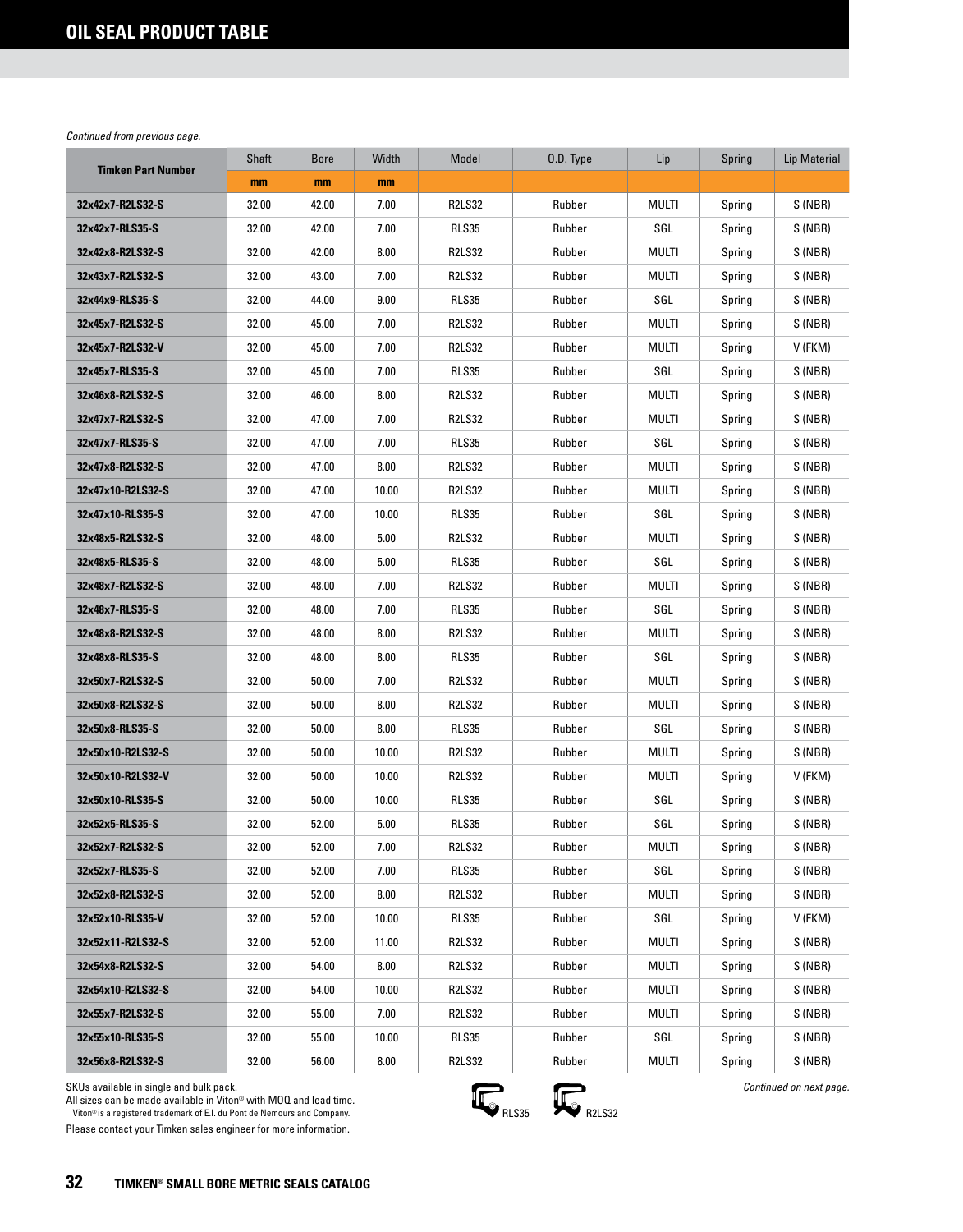|                           | Shaft | <b>Bore</b> | Width | Model         | 0.D. Type | Lip          | Spring | Lip Material |
|---------------------------|-------|-------------|-------|---------------|-----------|--------------|--------|--------------|
| <b>Timken Part Number</b> | mm    | mm          | mm    |               |           |              |        |              |
| 32x56x10-R2LS32-S         | 32.00 | 56.00       | 10.00 | <b>R2LS32</b> | Rubber    | MULTI        | Spring | S (NBR)      |
| 32x56x10-RLS35-S          | 32.00 | 56.00       | 10.00 | <b>RLS35</b>  | Rubber    | SGL          | Spring | S (NBR)      |
| 32x58x8-R2LS32-S          | 32.00 | 58.00       | 8.00  | <b>R2LS32</b> | Rubber    | MULTI        | Spring | S (NBR)      |
| 32x58x8-RLS35-S           | 32.00 | 58.00       | 8.00  | <b>RLS35</b>  | Rubber    | SGL          | Spring | S (NBR)      |
| 32x60x8-R2LS32-S          | 32.00 | 60.00       | 8.00  | <b>R2LS32</b> | Rubber    | MULTI        | Spring | S (NBR)      |
| 32x62x8-R2LS32-S          | 32.00 | 62.00       | 8.00  | <b>R2LS32</b> | Rubber    | MULTI        | Spring | S (NBR)      |
| 32x62x10-RLS35-S          | 32.00 | 62.00       | 10.00 | <b>RLS35</b>  | Rubber    | SGL          | Spring | S (NBR)      |
|                           |       |             |       | Shaft 33.0 mm |           |              |        |              |
| 33x45x7-R2LS32-S          | 33.00 | 45.00       | 7.00  | <b>R2LS32</b> | Rubber    | <b>MULTI</b> | Spring | S (NBR)      |
| 33x45x7-RLS35-S           | 33.00 | 45.00       | 7.00  | <b>RLS35</b>  | Rubber    | SGL          | Spring | S (NBR)      |
| 33x50x6-R2LS32-S          | 33.00 | 50.00       | 6.00  | <b>R2LS32</b> | Rubber    | MULTI        | Spring | S (NBR)      |
| 33x50x8-R2LS32-S          | 33.00 | 50.00       | 8.00  | <b>R2LS32</b> | Rubber    | MULTI        | Spring | S (NBR)      |
| 33x50x10-R2LS32-S         | 33.00 | 50.00       | 10.00 | <b>R2LS32</b> | Rubber    | MULTI        | Spring | S (NBR)      |
| 33x50x10-RLS35-S          | 33.00 | 50.00       | 10.00 | RLS35         | Rubber    | SGL          | Spring | S (NBR)      |
| 33x50x12-R2LS32-S         | 33.00 | 50.00       | 12.00 | <b>R2LS32</b> | Rubber    | MULTI        | Spring | S (NBR)      |
| 33x54x10-RLS35-S          | 33.00 | 54.00       | 10.00 | <b>RLS35</b>  | Rubber    | SGL          | Spring | S (NBR)      |
|                           |       |             |       | Shaft 34.0 mm |           |              |        |              |
| 34x44x8-R2LS32-S          | 34.00 | 44.00       | 8.00  | <b>R2LS32</b> | Rubber    | MULTI        | Spring | S (NBR)      |
| 34x45x8-R2LS32-S          | 34.00 | 45.00       | 8.00  | <b>R2LS32</b> | Rubber    | MULTI        | Spring | S (NBR)      |
| 34x47x7-R2LS32-S          | 34.00 | 47.00       | 7.00  | <b>R2LS32</b> | Rubber    | MULTI        | Spring | S (NBR)      |
| 34x47x7-R2LS32-V          | 34.00 | 47.00       | 7.00  | <b>R2LS32</b> | Rubber    | MULTI        | Spring | V (FKM)      |
| 34x48x8-R2LS32-S          | 34.00 | 48.00       | 8.00  | <b>R2LS32</b> | Rubber    | MULTI        | Spring | S (NBR)      |
| 34x50x8-R2LS32-S          | 34.00 | 50.00       | 8.00  | <b>R2LS32</b> | Rubber    | MULTI        | Spring | S (NBR)      |
| 34x52x7-RLS35-S           | 34.00 | 52.00       | 7.00  | <b>RLS35</b>  | Rubber    | SGL          | Spring | S (NBR)      |
| 34x52x8-R2LS32-S          | 34.00 | 52.00       | 8.00  | <b>R2LS32</b> | Rubber    | MULTI        | Spring | S (NBR)      |
| 34x52x8-RLS35-S           | 34.00 | 52.00       | 8.00  | RLS35         | Rubber    | SGL          | Spring | S (NBR)      |
| 34x54x9-R2LS32-S          | 34.00 | 54.00       | 9.00  | <b>R2LS32</b> | Rubber    | <b>MULTI</b> | Spring | S (NBR)      |
| 34x55x9-R2LS32-S          | 34.00 | 55.00       | 9.00  | <b>R2LS32</b> | Rubber    | <b>MULTI</b> | Spring | S (NBR)      |
| 34x62x10-RLS35-S          | 34.00 | 62.00       | 10.00 | RLS35         | Rubber    | SGL          | Spring | S (NBR)      |
| 34x72x10-R2LS32-S         | 34.00 | 72.00       | 10.00 | <b>R2LS32</b> | Rubber    | <b>MULTI</b> | Spring | S (NBR)      |
|                           |       |             |       | Shaft 35.0 mm |           |              |        |              |
| 35x45x7-R2LS32-S          | 35.00 | 45.00       | 7.00  | <b>R2LS32</b> | Rubber    | <b>MULTI</b> | Spring | S (NBR)      |
| 35x45x7-RLS35-S           | 35.00 | 45.00       | 7.00  | RLS35         | Rubber    | SGL          | Spring | S (NBR)      |
| 35x47x5-R2LS32-S          | 35.00 | 47.00       | 5.00  | <b>R2LS32</b> | Rubber    | <b>MULTI</b> | Spring | S (NBR)      |
| 35x47x5-RLS35-S           | 35.00 | 47.00       | 5.00  | RLS35         | Rubber    | SGL          | Spring | S (NBR)      |
| 35x47x6-R2LS32-S          | 35.00 | 47.00       | 6.00  | <b>R2LS32</b> | Rubber    | <b>MULTI</b> | Spring | S (NBR)      |
| 35x47x6-RLS35-S           | 35.00 | 47.00       | 6.00  | RLS35         | Rubber    | SGL          | Spring | S (NBR)      |

SKUs available in single and bulk pack.

All sizes can be made available in Viton® with MOQ and lead time.<br>Viton®is a registered trademark of E.I. du Pont de Nemours and Company.

Please contact your Timken sales engineer for more information.



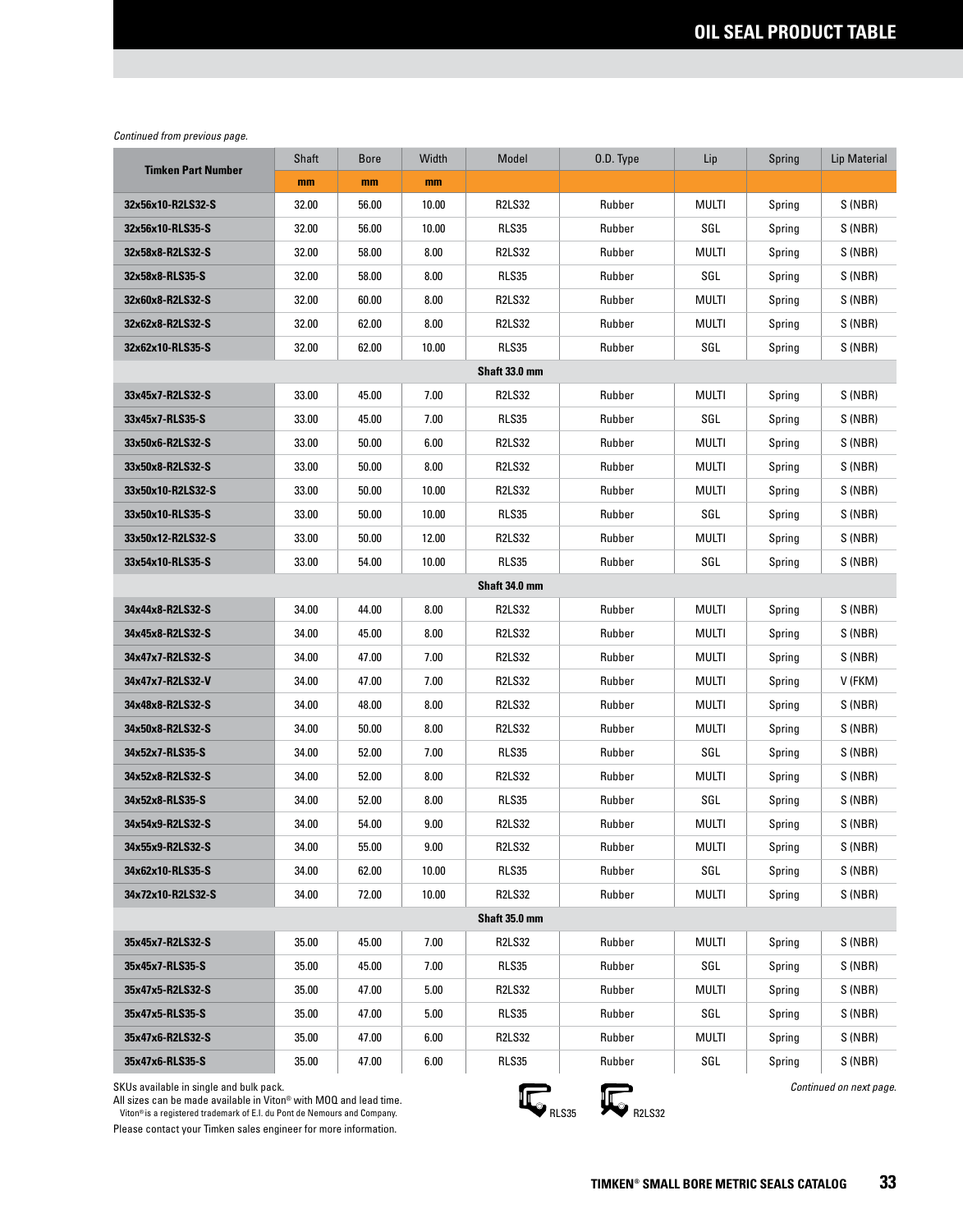| <b>Timken Part Number</b> | Shaft | <b>Bore</b> | Width | Model         | O.D. Type | Lip   | Spring | <b>Lip Material</b> |
|---------------------------|-------|-------------|-------|---------------|-----------|-------|--------|---------------------|
|                           | mm    | mm          | mm    |               |           |       |        |                     |
| 35x47x7-R2LS32-S          | 35.00 | 47.00       | 7.00  | <b>R2LS32</b> | Rubber    | MULTI | Spring | S (NBR)             |
| 35x47x7-RLS35-S           | 35.00 | 47.00       | 7.00  | <b>RLS35</b>  | Rubber    | SGL   | Spring | S (NBR)             |
| 35x47x7-RLS35-V           | 35.00 | 47.00       | 7.00  | <b>RLS35</b>  | Rubber    | SGL   | Spring | V (FKM)             |
| 35x48x8-R2LS32-S          | 35.00 | 48.00       | 8.00  | <b>R2LS32</b> | Rubber    | MULTI | Spring | S (NBR)             |
| 35x48x9-RLS35-S           | 35.00 | 48.00       | 9.00  | RLS35         | Rubber    | SGL   | Spring | S (NBR)             |
| 35x49x6-R2LS32-S          | 35.00 | 49.00       | 6.00  | <b>R2LS32</b> | Rubber    | MULTI | Spring | S (NBR)             |
| 35x50x7-R2LS32-S          | 35.00 | 50.00       | 7.00  | <b>R2LS32</b> | Rubber    | MULTI | Spring | S (NBR)             |
| 35x50x7-RLS35-S           | 35.00 | 50.00       | 7.00  | <b>RLS35</b>  | Rubber    | SGL   | Spring | S (NBR)             |
| 35x50x8-R2LS32-S          | 35.00 | 50.00       | 8.00  | <b>R2LS32</b> | Rubber    | MULTI | Spring | S (NBR)             |
| 35x50x10-R2LS32-S         | 35.00 | 50.00       | 10.00 | <b>R2LS32</b> | Rubber    | MULTI | Spring | S (NBR)             |
| 35x50x10-RLS35-S          | 35.00 | 50.00       | 10.00 | <b>RLS35</b>  | Rubber    | SGL   | Spring | S (NBR)             |
| 35x50x12-RLS35-S          | 35.00 | 50.00       | 12.00 | <b>RLS35</b>  | Rubber    | SGL   | Spring | S (NBR)             |
| 35x52x7-R2LS32-S          | 35.00 | 52.00       | 7.00  | <b>R2LS32</b> | Rubber    | MULTI | Spring | S (NBR)             |
| 35x52x7-RLS35-S           | 35.00 | 52.00       | 7.00  | RLS35         | Rubber    | SGL   | Spring | S (NBR)             |
| 35x52x8-R2LS32-S          | 35.00 | 52.00       | 8.00  | <b>R2LS32</b> | Rubber    | MULTI | Spring | S (NBR)             |
| 35x52x8-RLS35-S           | 35.00 | 52.00       | 8.00  | RLS35         | Rubber    | SGL   | Spring | S (NBR)             |
| 35x52x10-R2LS32-S         | 35.00 | 52.00       | 10.00 | <b>R2LS32</b> | Rubber    | MULTI | Spring | S(NBR)              |
| 35x52x10-RLS35-S          | 35.00 | 52.00       | 10.00 | <b>RLS35</b>  | Rubber    | SGL   | Spring | S (NBR)             |
| 35x54x8-R2LS32-S          | 35.00 | 54.00       | 8.00  | <b>R2LS32</b> | Rubber    | MULTI | Spring | S (NBR)             |
| 35x55x7-R2LS32-S          | 35.00 | 55.00       | 7.00  | <b>R2LS32</b> | Rubber    | MULTI | Spring | S (NBR)             |
| 35x55x8-R2LS32-S          | 35.00 | 55.00       | 8.00  | <b>R2LS32</b> | Rubber    | MULTI | Spring | S(NBR)              |
| 35x55x8-RLS35-S           | 35.00 | 55.00       | 8.00  | RLS35         | Rubber    | SGL   | Spring | S (NBR)             |
| 35x55x10-R2LS32-S         | 35.00 | 55.00       | 10.00 | <b>R2LS32</b> | Rubber    | MULTI | Spring | S (NBR)             |
| 35x55x10-R2LS32-V         | 35.00 | 55.00       | 10.00 | <b>R2LS32</b> | Rubber    | MULTI | Spring | V (FKM)             |
| 35x55x10-RLS35-S          | 35.00 | 55.00       | 10.00 | <b>RLS35</b>  | Rubber    | SGL   | Spring | S (NBR)             |
| 35x55x10-RLS35-V          | 35.00 | 55.00       | 10.00 | RLS35         | Rubber    | SGL   | Spring | V (FKM)             |
| 35x55x11-RLS35-S          | 35.00 | 55.00       | 11.00 | RLS35         | Rubber    | SGL   | Spring | S (NBR)             |
| 35x55x12-R2LS32-S         | 35.00 | 55.00       | 12.00 | <b>R2LS32</b> | Rubber    | MULTI | Spring | S (NBR)             |
| 35x56x10-R2LS32-S         | 35.00 | 56.00       | 10.00 | <b>R2LS32</b> | Rubber    | MULTI | Spring | S (NBR)             |
| 35x56x10-RLS35-S          | 35.00 | 56.00       | 10.00 | RLS35         | Rubber    | SGL   | Spring | S (NBR)             |
| 35x58x10-R2LS32-S         | 35.00 | 58.00       | 10.00 | R2LS32        | Rubber    | MULTI | Spring | S (NBR)             |
| 35x58x10-RLS35-S          | 35.00 | 58.00       | 10.00 | RLS35         | Rubber    | SGL   | Spring | S (NBR)             |
| 35x60x10-R2LS32-S         | 35.00 | 60.00       | 10.00 | R2LS32        | Rubber    | MULTI | Spring | S (NBR)             |
| 35x60x10-RLS35-S          | 35.00 | 60.00       | 10.00 | RLS35         | Rubber    | SGL   | Spring | S (NBR)             |
| 35x62x7-R2LS32-S          | 35.00 | 62.00       | 7.00  | <b>R2LS32</b> | Rubber    | MULTI | Spring | S (NBR)             |
| 35x62x7-RLS35-S           | 35.00 | 62.00       | 7.00  | RLS35         | Rubber    | SGL   | Spring | S (NBR)             |
| 35x62x8-R2LS32-S          | 35.00 | 62.00       | 8.00  | R2LS32        | Rubber    | MULTI | Spring | S (NBR)             |

SKUs available in single and bulk pack.

All sizes can be made available in Viton® with MOQ and lead time.<br>Viton®is a registered trademark of E.I. du Pont de Nemours and Company.

Please contact your Timken sales engineer for more information.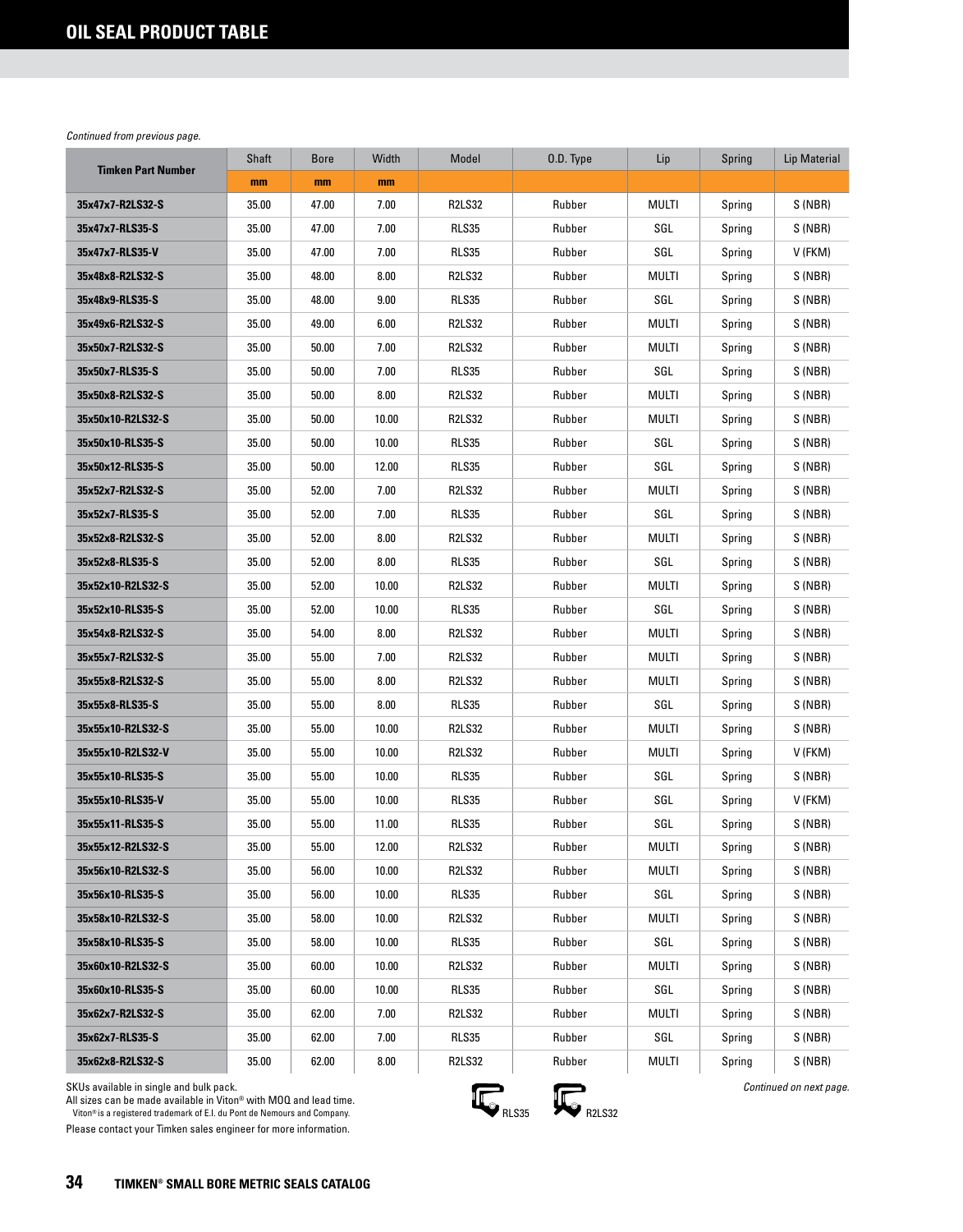| <b>Timken Part Number</b> | Shaft | <b>Bore</b> | Width | Model         | O.D. Type | Lip          | Spring | <b>Lip Material</b> |
|---------------------------|-------|-------------|-------|---------------|-----------|--------------|--------|---------------------|
|                           | mm    | mm          | mm    |               |           |              |        |                     |
| 35x62x9.5-R2LS32-S        | 35.00 | 62.00       | 9.50  | <b>R2LS32</b> | Rubber    | MULTI        | Spring | S (NBR)             |
| 35x62x10-R2LS32-S         | 35.00 | 62.00       | 10.00 | <b>R2LS32</b> | Rubber    | MULTI        | Spring | S (NBR)             |
| 35x62x10-RLS35-S          | 35.00 | 62.00       | 10.00 | <b>RLS35</b>  | Rubber    | SGL          | Spring | S (NBR)             |
| 35x65x9-R2LS32-S          | 35.00 | 65.00       | 9.00  | <b>R2LS32</b> | Rubber    | MULTI        | Spring | S (NBR)             |
| 35x65x10-R2LS32-S         | 35.00 | 65.00       | 10.00 | <b>R2LS32</b> | Rubber    | MULTI        | Spring | S (NBR)             |
| 35x65x10-RLS35-S          | 35.00 | 65.00       | 10.00 | <b>RLS35</b>  | Rubber    | SGL          | Spring | S (NBR)             |
| 35x65x12-R2LS32-S         | 35.00 | 65.00       | 12.00 | <b>R2LS32</b> | Rubber    | MULTI        | Spring | S (NBR)             |
| 35x68x8-R2LS32-S          | 35.00 | 68.00       | 8.00  | <b>R2LS32</b> | Rubber    | MULTI        | Spring | S (NBR)             |
| 35x68x10-RLS35-S          | 35.00 | 68.00       | 10.00 | <b>RLS35</b>  | Rubber    | SGL          | Spring | S (NBR)             |
| 35x70x8-R2LS32-S          | 35.00 | 70.00       | 8.00  | <b>R2LS32</b> | Rubber    | MULTI        | Spring | S (NBR)             |
| 35x72x10-R2LS32-S         | 35.00 | 72.00       | 10.00 | <b>R2LS32</b> | Rubber    | MULTI        | Spring | S (NBR)             |
| 35x72x10-RLS35-S          | 35.00 | 72.00       | 10.00 | <b>RLS35</b>  | Rubber    | SGL          | Spring | S (NBR)             |
| 35x72x12-R2LS32-S         | 35.00 | 72.00       | 12.00 | <b>R2LS32</b> | Rubber    | MULTI        | Spring | S (NBR)             |
| 35x72x12-RLS35-S          | 35.00 | 72.00       | 12.00 | <b>RLS35</b>  | Rubber    | SGL          | Spring | S (NBR)             |
| 35x75x8-R2LS32-S          | 35.00 | 75.00       | 8.00  | <b>R2LS32</b> | Rubber    | <b>MULTI</b> | Spring | S (NBR)             |
| 35x80x10-R2LS32-S         | 35.00 | 80.00       | 10.00 | <b>R2LS32</b> | Rubber    | MULTI        | Spring | S (NBR)             |
| 35x80x10-RLS35-S          | 35.00 | 80.00       | 10.00 | <b>RLS35</b>  | Rubber    | SGL          | Spring | S (NBR)             |
| 35x80x12-R2LS32-S         | 35.00 | 80.00       | 12.00 | <b>R2LS32</b> | Rubber    | MULTI        | Spring | S (NBR)             |
|                           |       |             |       | Shaft 36.0 mm |           |              |        |                     |
| 36x47x7-R2LS32-S          | 36.00 | 47.00       | 7.00  | <b>R2LS32</b> | Rubber    | MULTI        | Spring | S (NBR)             |
| 36x47x7-RLS35-S           | 36.00 | 47.00       | 7.00  | <b>RLS35</b>  | Rubber    | SGL          | Spring | S (NBR)             |
| 36x50x7-R2LS32-S          | 36.00 | 50.00       | 7.00  | <b>R2LS32</b> | Rubber    | MULTI        | Spring | S (NBR)             |
| 36x50x7-RLS35-S           | 36.00 | 50.00       | 7.00  | <b>RLS35</b>  | Rubber    | SGL          | Spring | S (NBR)             |
| 36x52x7-R2LS32-S          | 36.00 | 52.00       | 7.00  | <b>R2LS32</b> | Rubber    | multi        | Spring | S (NBR)             |
| 36x52x7-RLS35-S           | 36.00 | 52.00       | 7.00  | RLS35         | Rubber    | SGL          | Spring | S (NBR)             |
| 36x52x7-RLS35-V           | 36.00 | 52.00       | 7.00  | RLS35         | Rubber    | SGL          | Spring | V (FKM)             |
| 36x54x8-R2LS32-S          | 36.00 | 54.00       | 8.00  | <b>R2LS32</b> | Rubber    | MULTI        | Spring | S (NBR)             |
| 36x54x8-RLS35-S           | 36.00 | 54.00       | 8.00  | RLS35         | Rubber    | SGL          | Spring | S (NBR)             |
| 36x55x8-R2LS32-S          | 36.00 | 55.00       | 8.00  | R2LS32        | Rubber    | MULTI        | Spring | S (NBR)             |
| 36x56x10-RLS35-S          | 36.00 | 56.00       | 10.00 | RLS35         | Rubber    | SGL          | Spring | S (NBR)             |
| 36x58x8-R2LS32-S          | 36.00 | 58.00       | 8.00  | R2LS32        | Rubber    | MULTI        | Spring | S (NBR)             |
| 36x58x10-R2LS32-S         | 36.00 | 58.00       | 10.00 | R2LS32        | Rubber    | <b>MULTI</b> | Spring | S (NBR)             |
| 36x58x10-RLS35-S          | 36.00 | 58.00       | 10.00 | RLS35         | Rubber    | SGL          | Spring | S (NBR)             |
| 36x58x12-RLS35-S          | 36.00 | 58.00       | 12.00 | RLS35         | Rubber    | SGL          | Spring | S (NBR)             |
| 36x62x7-R2LS32-S          | 36.00 | 62.00       | 7.00  | R2LS32        | Rubber    | MULTI        | Spring | S (NBR)             |
| 36x62x7-RLS35-S           | 36.00 | 62.00       | 7.00  | RLS35         | Rubber    | SGL          | Spring | S (NBR)             |
| 36x68x10-R2LS32-S         | 36.00 | 68.00       | 10.00 | R2LS32        | Rubber    | MULTI        | Spring | S (NBR)             |

SKUs available in single and bulk pack.

All sizes can be made available in Viton® with MOQ and lead time.<br>Viton®is a registered trademark of E.I. du Pont de Nemours and Company.



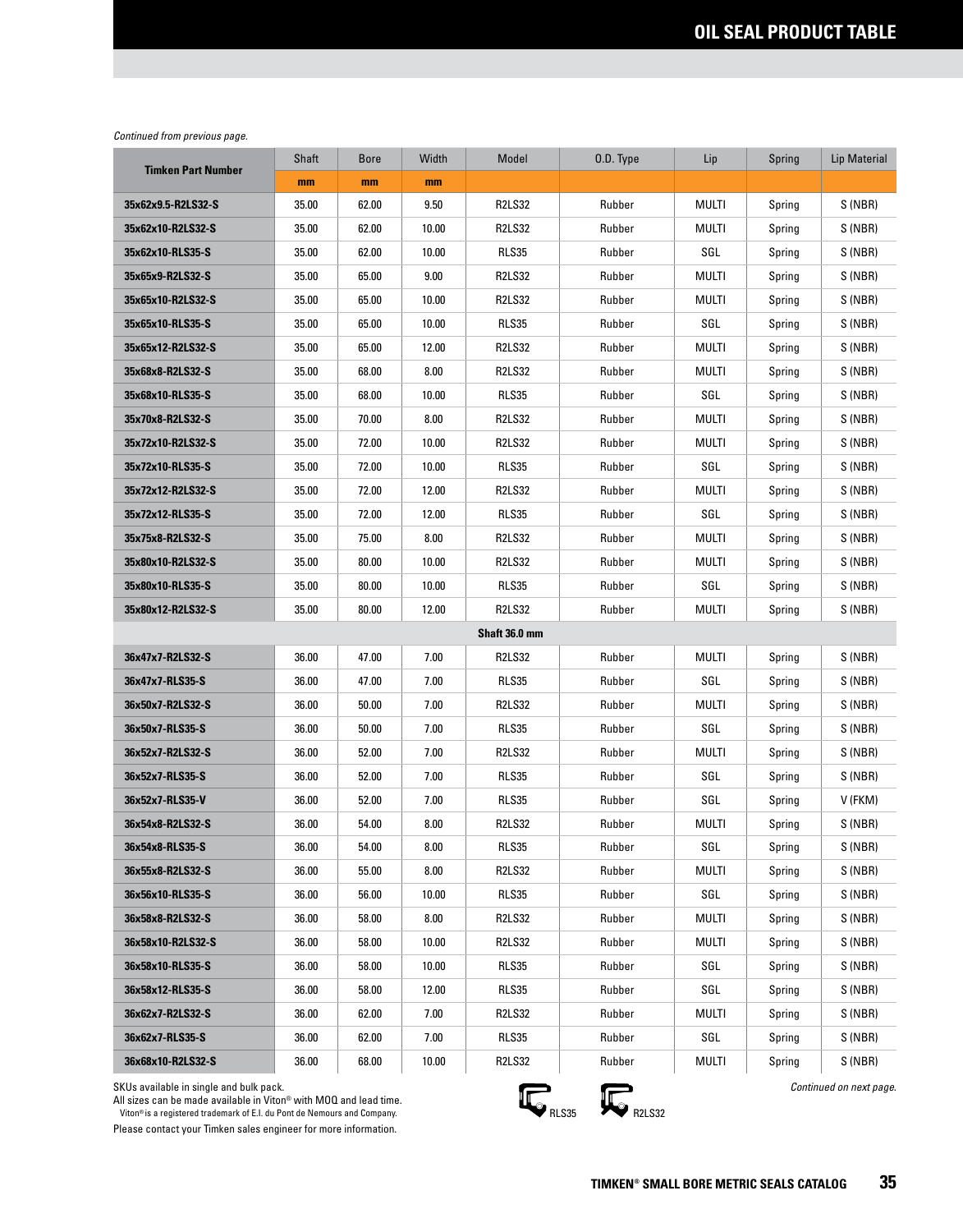| <b>Timken Part Number</b> | Shaft | <b>Bore</b> | Width | Model         | O.D. Type | Lip          | Spring | <b>Lip Material</b> |
|---------------------------|-------|-------------|-------|---------------|-----------|--------------|--------|---------------------|
|                           | mm    | mm          | mm    |               |           |              |        |                     |
| 36x68x10-RLS35-S          | 36.00 | 68.00       | 10.00 | <b>RLS35</b>  | Rubber    | SGL          | Spring | S (NBR)             |
| 36x72x8-R2LS32-S          | 36.00 | 72.00       | 8.00  | <b>R2LS32</b> | Rubber    | MULTI        | Spring | S (NBR)             |
|                           |       |             |       | Shaft 37.0 mm |           |              |        |                     |
| 37x47x4-R2LS32-S          | 37.00 | 47.00       | 4.00  | <b>R2LS32</b> | Rubber    | MULTI        | Spring | S (NBR)             |
| 37x47x4-RLS35-S           | 37.00 | 47.00       | 4.00  | RLS35         | Rubber    | SGL          | Spring | S (NBR)             |
| 37x52x8-RLS35-S           | 37.00 | 52.00       | 8.00  | <b>RLS35</b>  | Rubber    | SGL          | Spring | S (NBR)             |
| Shaft 38.0 mm             |       |             |       |               |           |              |        |                     |
| 38x50x7-R2LS32-S          | 38.00 | 50.00       | 7.00  | <b>R2LS32</b> | Rubber    | MULTI        | Spring | S (NBR)             |
| 38x50x7-RLS35-S           | 38.00 | 50.00       | 7.00  | <b>RLS35</b>  | Rubber    | SGL          | Spring | S (NBR)             |
| 38x50x8-R2LS32-S          | 38.00 | 50.00       | 8.00  | <b>R2LS32</b> | Rubber    | MULTI        | Spring | S (NBR)             |
| 38x51x7-R2LS32-S          | 38.00 | 51.00       | 7.00  | <b>R2LS32</b> | Rubber    | MULTI        | Spring | S (NBR)             |
| 38x52x7-R2LS32-S          | 38.00 | 52.00       | 7.00  | <b>R2LS32</b> | Rubber    | MULTI        | Spring | S (NBR)             |
| 38x52x7-RLS35-S           | 38.00 | 52.00       | 7.00  | <b>RLS35</b>  | Rubber    | SGL          | Spring | S (NBR)             |
| 38x52x8-R2LS32-S          | 38.00 | 52.00       | 8.00  | <b>R2LS32</b> | Rubber    | <b>MULTI</b> | Spring | S (NBR)             |
| 38x52x8-RLS35-S           | 38.00 | 52.00       | 8.00  | <b>RLS35</b>  | Rubber    | SGL          | Spring | S (NBR)             |
| 38x54x10-RLS35-S          | 38.00 | 54.00       | 10.00 | <b>RLS35</b>  | Rubber    | SGL          | Spring | S (NBR)             |
| 38x55x7-R2LS32-S          | 38.00 | 55.00       | 7.00  | <b>R2LS32</b> | Rubber    | MULTI        | Spring | S (NBR)             |
| 38x55x7-RLS35-S           | 38.00 | 55.00       | 7.00  | <b>RLS35</b>  | Rubber    | SGL          | Spring | S (NBR)             |
| 38x56x10-R2LS32-S         | 38.00 | 56.00       | 10.00 | <b>R2LS32</b> | Rubber    | MULTI        | Spring | S (NBR)             |
| 38x56x10-RLS35-S          | 38.00 | 56.00       | 10.00 | <b>RLS35</b>  | Rubber    | SGL          | Spring | S (NBR)             |
| 38x58x10-R2LS32-S         | 38.00 | 58.00       | 10.00 | R2LS32        | Rubber    | MULTI        | Spring | S (NBR)             |
| 38x60x8-R2LS32-S          | 38.00 | 60.00       | 8.00  | <b>R2LS32</b> | Rubber    | <b>MULTI</b> | Spring | S (NBR)             |
| 38x60x10-R2LS32-S         | 38.00 | 60.00       | 10.00 | <b>R2LS32</b> | Rubber    | MULTI        | Spring | S (NBR)             |
| 38x60x10-RLS35-S          | 38.00 | 60.00       | 10.00 | RLS35         | Rubber    | SGL          | Spring | S (NBR)             |
| 38x62x7-R2LS32-S          | 38.00 | 62.00       | 7.00  | <b>R2LS32</b> | Rubber    | MULTI        | Spring | S (NBR)             |
| 38x62x7-RLS35-S           | 38.00 | 62.00       | 7.00  | <b>RLS35</b>  | Rubber    | SGL          | Spring | S (NBR)             |
| 38x62x10-R2LS32-S         | 38.00 | 62.00       | 10.00 | <b>R2LS32</b> | Rubber    | MULTI        | Spring | S (NBR)             |
| 38x62x10-R2LS32-V         | 38.00 | 62.00       | 10.00 | <b>R2LS32</b> | Rubber    | <b>MULTI</b> | Spring | V (FKM)             |
| 38x62x10-RLS35-S          | 38.00 | 62.00       | 10.00 | <b>RLS35</b>  | Rubber    | SGL          | Spring | S (NBR)             |
| 38x62x10-RLS35-V          | 38.00 | 62.00       | 10.00 | <b>RLS35</b>  | Rubber    | SGL          | Spring | V (FKM)             |
| 38x65x8-R2LS32-S          | 38.00 | 65.00       | 8.00  | R2LS32        | Rubber    | MULTI        | Spring | S (NBR)             |
| 38x65x10-RLS35-S          | 38.00 | 65.00       | 10.00 | RLS35         | Rubber    | SGL          | Spring | S (NBR)             |
| 38x70x10-RLS35-S          | 38.00 | 70.00       | 10.00 | RLS35         | Rubber    | SGL          | Spring | S (NBR)             |
| 38x72x8-R2LS32-S          | 38.00 | 72.00       | 8.00  | <b>R2LS32</b> | Rubber    | MULTI        | Spring | S (NBR)             |
| 38x72x10-RLS35-S          | 38.00 | 72.00       | 10.00 | RLS35         | Rubber    | SGL          | Spring | S (NBR)             |
| 38x80x8-R2LS32-S          | 38.00 | 80.00       | 8.00  | R2LS32        | Rubber    | MULTI        | Spring | S (NBR)             |

SKUs available in single and bulk pack.

All sizes can be made available in Viton® with MOQ and lead time.

 Viton® is a registered trademark of E.I. du Pont de Nemours and Company. Please contact your Timken sales engineer for more information.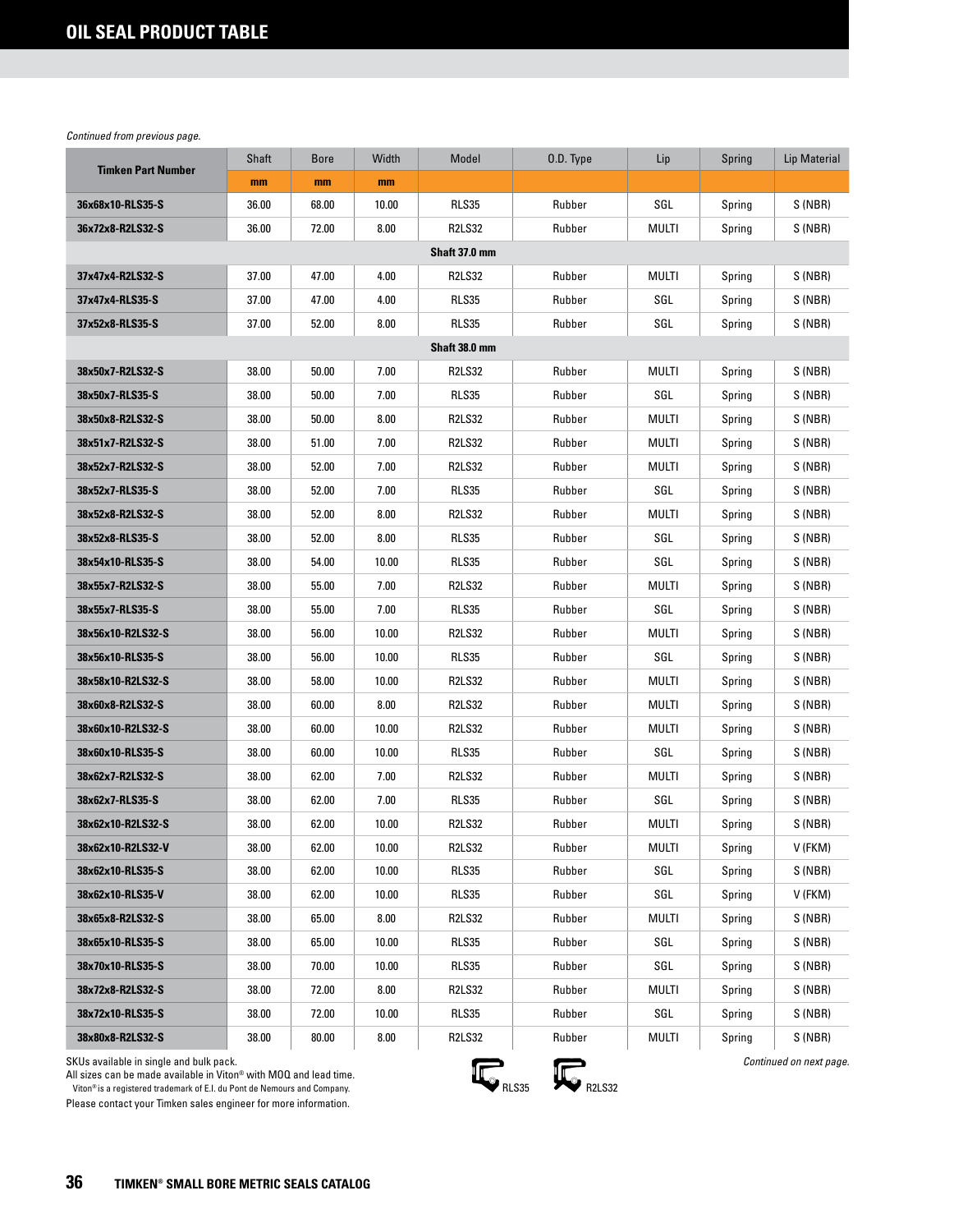| <b>Timken Part Number</b> | Shaft | <b>Bore</b> | Width | Model         | 0.D. Type | Lip          | Spring | Lip Material |
|---------------------------|-------|-------------|-------|---------------|-----------|--------------|--------|--------------|
|                           | mm    | mm          | mm    |               |           |              |        |              |
|                           |       |             |       | Shaft 40.0 mm |           |              |        |              |
| 40x46x8-R2LS32-S          | 40.00 | 46.00       | 8.00  | <b>R2LS32</b> | Rubber    | MULTI        | Spring | S (NBR)      |
| 40x46x8-RLS35-S           | 40.00 | 46.00       | 8.00  | <b>RLS35</b>  | Rubber    | SGL          | Spring | S (NBR)      |
| 40x50x7-R2LS32-S          | 40.00 | 50.00       | 7.00  | <b>R2LS32</b> | Rubber    | MULTI        | Spring | S (NBR)      |
| 40x50x8-R2LS32-S          | 40.00 | 50.00       | 8.00  | <b>R2LS32</b> | Rubber    | MULTI        | Spring | S (NBR)      |
| 40x50x8-RLS35-S           | 40.00 | 50.00       | 8.00  | <b>RLS35</b>  | Rubber    | SGL          | Spring | S (NBR)      |
| 40x52x6-R2LS32-S          | 40.00 | 52.00       | 6.00  | <b>R2LS32</b> | Rubber    | MULTI        | Spring | S (NBR)      |
| 40x52x7-R2LS32-S          | 40.00 | 52.00       | 7.00  | <b>R2LS32</b> | Rubber    | MULTI        | Spring | S (NBR)      |
| 40x52x7-RLS35-S           | 40.00 | 52.00       | 7.00  | <b>RLS35</b>  | Rubber    | SGL          | Spring | S (NBR)      |
| 40x52x8-R2LS32-S          | 40.00 | 52.00       | 8.00  | <b>R2LS32</b> | Rubber    | MULTI        | Spring | S (NBR)      |
| 40x54x7-R2LS32-S          | 40.00 | 54.00       | 7.00  | <b>R2LS32</b> | Rubber    | MULTI        | Spring | S (NBR)      |
| 40x55x6-R2LS32-S          | 40.00 | 55.00       | 6.00  | <b>R2LS32</b> | Rubber    | MULTI        | Spring | S (NBR)      |
| 40x55x7-R2LS32-S          | 40.00 | 55.00       | 7.00  | <b>R2LS32</b> | Rubber    | MULTI        | Spring | S (NBR)      |
| 40x55x7 R2LS32-V          | 40.00 | 55.00       | 7.00  | <b>R2LS32</b> | Rubber    | MULTI        | Spring | V (FKM)      |
| 40x55x7-RLS35-S           | 40.00 | 55.00       | 7.00  | <b>RLS35</b>  | Rubber    | SGL          | Spring | S (NBR)      |
| 40x55x8-R2LS32-S          | 40.00 | 55.00       | 8.00  | <b>R2LS32</b> | Rubber    | MULTI        | Spring | S (NBR)      |
| 40x55x8-R2LS32-V          | 40.00 | 55.00       | 8.00  | <b>R2LS32</b> | Rubber    | MULTI        | Spring | V (FKM)      |
| 40x55x8-RLS35-S           | 40.00 | 55.00       | 8.00  | <b>RLS35</b>  | Rubber    | SGL          | Spring | S (NBR)      |
| 40x55x10-R2LS32-S         | 40.00 | 55.00       | 10.00 | R2LS32        | Rubber    | MULTI        | Spring | S (NBR)      |
| 40x55x10-RLS35-S          | 40.00 | 55.00       | 10.00 | RLS35         | Rubber    | SGL          | Spring | S (NBR)      |
| 40x56x8-R2LS32-S          | 40.00 | 56.00       | 8.00  | <b>R2LS32</b> | Rubber    | MULTI        | Spring | S (NBR)      |
| 40x56x8-RLS35-S           | 40.00 | 56.00       | 8.00  | <b>RLS35</b>  | Rubber    | SGL          | Spring | S (NBR)      |
| 40x58x8-RLS35-S           | 40.00 | 58.00       | 8.00  | RLS35         | Rubber    | SGL          | Spring | S (NBR)      |
| 40x58x9-R2LS32-S          | 40.00 | 58.00       | 9.00  | <b>R2LS32</b> | Rubber    | MULTI        | Spring | S (NBR)      |
| 40x58x10-R2LS32-S         | 40.00 | 58.00       | 10.00 | <b>R2LS32</b> | Rubber    | MULTI        | Spring | S (NBR)      |
| 40x58x10-RLS35-S          | 40.00 | 58.00       | 10.00 | RLS35         | Rubber    | SGL          | Spring | S (NBR)      |
| 40x60x7-R2LS32-S          | 40.00 | 60.00       | 7.00  | <b>R2LS32</b> | Rubber    | MULTI        | Spring | S (NBR)      |
| 40x60x10-R2LS32-S         | 40.00 | 60.00       | 10.00 | <b>R2LS32</b> | Rubber    | <b>MULTI</b> | Spring | S (NBR)      |
| 40x60x10-RLS35-S          | 40.00 | 60.00       | 10.00 | RLS35         | Rubber    | SGL          | Spring | S (NBR)      |
| 40x60x12-RLS35-S          | 40.00 | 60.00       | 12.00 | <b>RLS35</b>  | Rubber    | SGL          | Spring | S (NBR)      |
| 40x62x7-R2LS32-S          | 40.00 | 62.00       | 7.00  | <b>R2LS32</b> | Rubber    | MULTI        | Spring | S (NBR)      |
| 40x62x7 R2LS32-V          | 40.00 | 62.00       | 7.00  | <b>R2LS32</b> | Rubber    | <b>MULTI</b> | Spring | V (FKM)      |
| 40x62x7-RLS35-S           | 40.00 | 62.00       | 7.00  | RLS35         | Rubber    | SGL          | Spring | S (NBR)      |
| 40x62x8-R2LS32-S          | 40.00 | 62.00       | 8.00  | <b>R2LS32</b> | Rubber    | <b>MULTI</b> | Spring | S (NBR)      |
| 40x62x8-RLS35-S           | 40.00 | 62.00       | 8.00  | RLS35         | Rubber    | SGL          | Spring | S (NBR)      |
| 40x62x10-R2LS32-S         | 40.00 | 62.00       | 10.00 | <b>R2LS32</b> | Rubber    | <b>MULTI</b> | Spring | S (NBR)      |
| 40x62x10-R2LS32-V         | 40.00 | 62.00       | 10.00 | <b>R2LS32</b> | Rubber    | <b>MULTI</b> | Spring | V (FKM)      |

SKUs available in single and bulk pack.

All sizes can be made available in Viton® with MOQ and lead time.<br>Viton®is a registered trademark of E.I. du Pont de Nemours and Company.



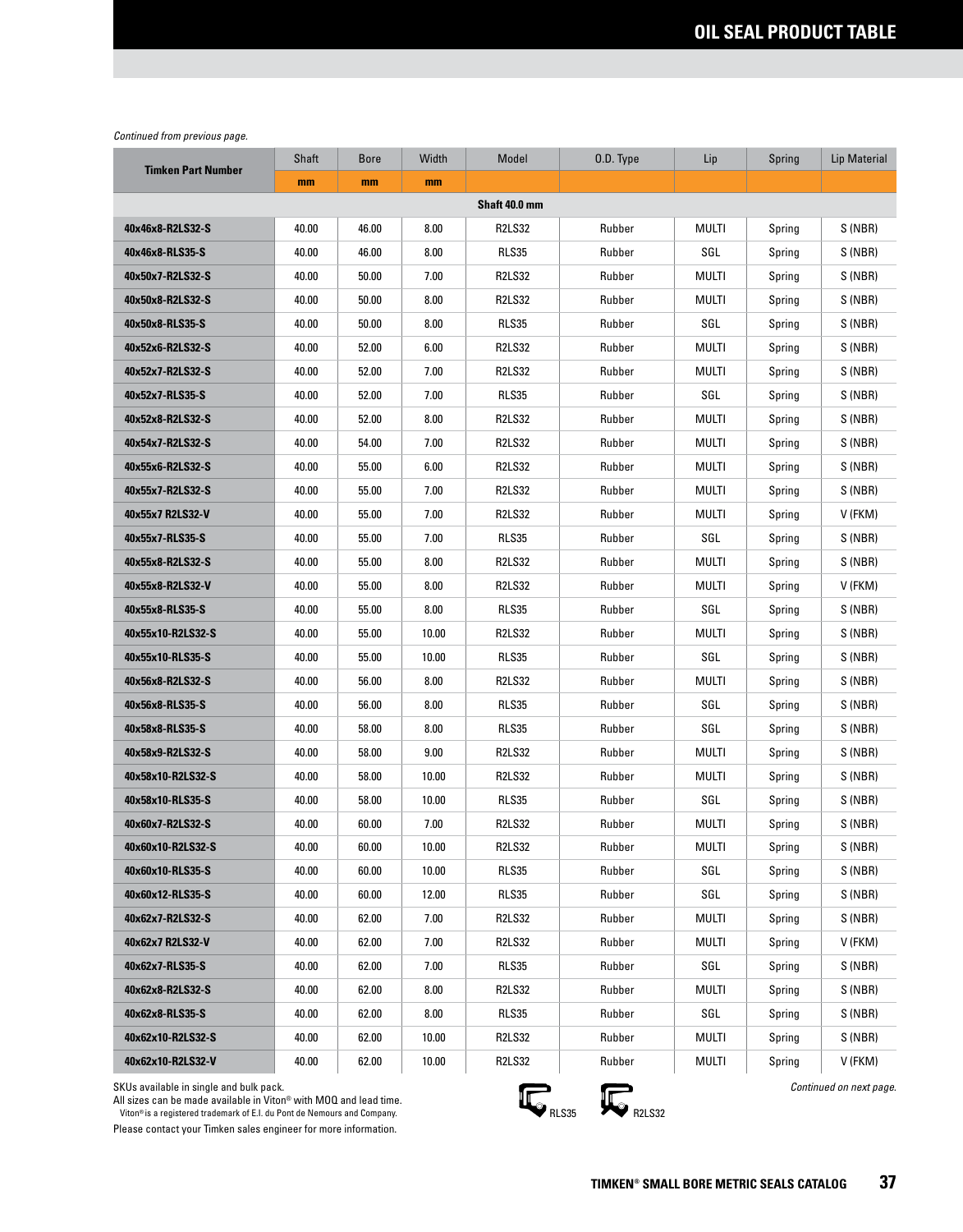| <b>Timken Part Number</b>                                                                                                                                                                | Shaft                  | <b>Bore</b> | Width | Model                   | 0.D. Type | Lip          | Spring | <b>Lip Material</b> |
|------------------------------------------------------------------------------------------------------------------------------------------------------------------------------------------|------------------------|-------------|-------|-------------------------|-----------|--------------|--------|---------------------|
|                                                                                                                                                                                          | mm                     | mm          | mm    |                         |           |              |        |                     |
| 40x62x10-RLS35-S                                                                                                                                                                         | 40.00                  | 62.00       | 10.00 | <b>RLS35</b>            | Rubber    | SGL          | Spring | S (NBR)             |
| 40x62x10-RLS35-V                                                                                                                                                                         | 40.00                  | 62.00       | 10.00 | <b>RLS35</b>            | Rubber    | SGL          | Spring | V (FKM)             |
| 40x62x12-R2LS32-S                                                                                                                                                                        | 40.00                  | 62.00       | 12.00 | <b>R2LS32</b>           | Rubber    | MULTI        | Spring | S (NBR)             |
| 40x62x12-RLS35-S                                                                                                                                                                         | 40.00                  | 62.00       | 12.00 | <b>RLS35</b>            | Rubber    | SGL          | Spring | S (NBR)             |
| 40x65x8-R2LS32-S                                                                                                                                                                         | 40.00                  | 65.00       | 8.00  | <b>R2LS32</b>           | Rubber    | MULTI        | Spring | S (NBR)             |
| 40x65x10-R2LS32-S                                                                                                                                                                        | 40.00                  | 65.00       | 10.00 | <b>R2LS32</b>           | Rubber    | MULTI        | Spring | S (NBR)             |
| 40x65x10-RLS35-S                                                                                                                                                                         | 40.00                  | 65.00       | 10.00 | <b>RLS35</b>            | Rubber    | SGL          | Spring | S (NBR)             |
| 40x65x12-RLS35-S                                                                                                                                                                         | 40.00                  | 65.00       | 12.00 | RLS35                   | Rubber    | SGL          | Spring | S (NBR)             |
| 40x65x14-R2LS32-S                                                                                                                                                                        | 40.00                  | 65.00       | 14.00 | <b>R2LS32</b>           | Rubber    | MULTI        | Spring | S (NBR)             |
| 40x68x7-R2LS32-S                                                                                                                                                                         | 40.00                  | 68.00       | 7.00  | <b>R2LS32</b>           | Rubber    | MULTI        | Spring | S (NBR)             |
| 40x68x8-R2LS32-S                                                                                                                                                                         | 40.00                  | 68.00       | 8.00  | <b>R2LS32</b>           | Rubber    | MULTI        | Spring | S (NBR)             |
| 40x68x8-RLS35-S                                                                                                                                                                          | 40.00                  | 68.00       | 8.00  | RLS35                   | Rubber    | SGL          | Spring | S (NBR)             |
| 40x68x10-R2LS32-S                                                                                                                                                                        | 40.00                  | 68.00       | 10.00 | <b>R2LS32</b>           | Rubber    | MULTI        | Spring | S (NBR)             |
| 40x68x10-RLS35-S                                                                                                                                                                         | 40.00                  | 68.00       | 10.00 | RLS35                   | Rubber    | SGL          | Spring | S (NBR)             |
| 40x68x12-RLS35-S                                                                                                                                                                         | 40.00                  | 68.00       | 12.00 | <b>RLS35</b>            | Rubber    | SGL          | Spring | S (NBR)             |
| 40x70x8-R2LS32-S                                                                                                                                                                         | 40.00                  | 70.00       | 8.00  | <b>R2LS32</b>           | Rubber    | MULTI        | Spring | S (NBR)             |
| 40x72x7-R2LS32-S                                                                                                                                                                         | 40.00                  | 72.00       | 7.00  | <b>R2LS32</b>           | Rubber    | <b>MULTI</b> | Spring | S (NBR)             |
| 40x72x7-R2LS32-V                                                                                                                                                                         | 40.00                  | 72.00       | 7.00  | <b>R2LS32</b>           | Rubber    | MULTI        | Spring | V (FKM)             |
| 40x72x7-RLS35-S                                                                                                                                                                          | 40.00                  | 72.00       | 7.00  | <b>RLS35</b>            | Rubber    | SGL          | Spring | S (NBR)             |
| 40x72x7-RLS35-V                                                                                                                                                                          | 40.00                  | 72.00       | 7.00  | RLS35                   | Rubber    | SGL          | Spring | V (FKM)             |
| 40x72x8-R2LS32-S                                                                                                                                                                         | 40.00                  | 72.00       | 8.00  | <b>R2LS32</b>           | Rubber    | MULTI        | Spring | S (NBR)             |
| 40x72x10-R2LS32-S                                                                                                                                                                        | 40.00                  | 72.00       | 10.00 | <b>R2LS32</b>           | Rubber    | MULTI        | Spring | S (NBR)             |
| 40x72x10-RLS35-S                                                                                                                                                                         | 40.00                  | 72.00       | 10.00 | <b>RLS35</b>            | Rubber    | SGL          | Spring | S (NBR)             |
| 40x75x8-R2LS32-S                                                                                                                                                                         | 40.00                  | 75.00       | 8.00  | <b>R2LS32</b>           | Rubber    | MULTI        | Spring | S (NBR)             |
| 40x78x10-R2LS32-S                                                                                                                                                                        | 40.00                  | 78.00       | 10.00 | <b>R2LS32</b>           | Rubber    | MULTI        | Spring | S (NBR)             |
| 40x80x8-R2LS32-S                                                                                                                                                                         | 40.00                  | 80.00       | 8.00  | <b>R2LS32</b>           | Rubber    | MULTI        | Spring | S (NBR)             |
| 40x80x10-R2LS32-S                                                                                                                                                                        | 40.00                  | 80.00       | 10.00 | <b>R2LS32</b>           | Rubber    | MULTI        | Spring | S(NBR)              |
| 40x80x10-R2LS32-V                                                                                                                                                                        | 40.00                  | 80.00       | 10.00 | <b>R2LS32</b>           | Rubber    | MULTI        | Spring | V (FKM)             |
| 40x80x10-RLS35-S                                                                                                                                                                         | 40.00                  | 80.00       | 10.00 | RLS35                   | Rubber    | SGL          | Spring | S (NBR)             |
| 40x80x10-RLS35-V                                                                                                                                                                         | 40.00                  | 80.00       | 10.00 | RLS35                   | Rubber    | SGL          | Spring | V (FKM)             |
| 40x80x12-R2LS32-S                                                                                                                                                                        | 40.00                  | 80.00       | 12.00 | <b>R2LS32</b>           | Rubber    | MULTI        | Spring | S (NBR)             |
| 40x85x8-R2LS32-S                                                                                                                                                                         | 40.00                  | 85.00       | 8.00  | <b>R2LS32</b>           | Rubber    | MULTI        | Spring | S (NBR)             |
| 40x90x8-R2LS32-S                                                                                                                                                                         | 40.00                  | 90.00       | 8.00  | <b>R2LS32</b>           | Rubber    | MULTI        | Spring | S (NBR)             |
|                                                                                                                                                                                          |                        |             |       | Shaft 41.0 mm           |           |              |        |                     |
| 41x55x7-R2LS32-S                                                                                                                                                                         | 41.00                  | 55.00       | 7.00  | <b>R2LS32</b>           | Rubber    | MULTI        | Spring | S (NBR)             |
| 41x56x7-R2LS32-S                                                                                                                                                                         | 41.00                  | 56.00       | 7.00  | <b>R2LS32</b>           | Rubber    | <b>MULTI</b> | Spring | S (NBR)             |
| SKUs available in single and bulk pack.<br>All sizes can be made available in Viton® with MOQ and lead time.<br>Viton® is a registered trademark of E.I. du Pont de Nemours and Company. | <b>R2LS32</b><br>RLS35 |             |       | Continued on next page. |           |              |        |                     |

Viton® is a registered trademark of E.I. du Pont de Nemours and Company.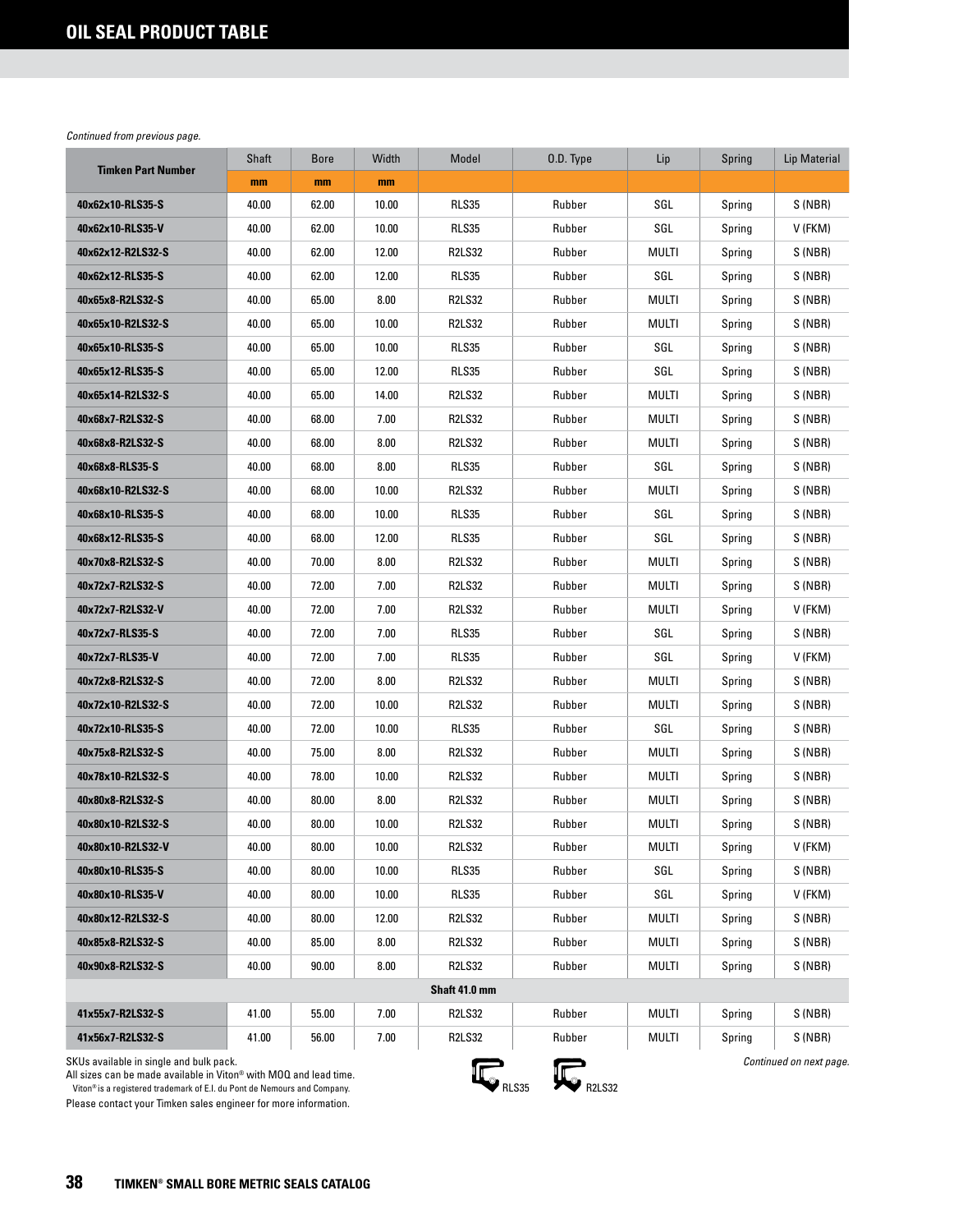| <b>Timken Part Number</b> | Shaft | <b>Bore</b> | Width | Model         | 0.D. Type | Lip          | Spring | Lip Material |
|---------------------------|-------|-------------|-------|---------------|-----------|--------------|--------|--------------|
|                           | mm    | mm          | mm    |               |           |              |        |              |
|                           |       |             |       | Shaft 42.0 mm |           |              |        |              |
| 42x50x4-R2LS32-S          | 42.00 | 50.00       | 4.00  | <b>R2LS32</b> | Rubber    | MULTI        | Spring | S (NBR)      |
| 42x50x4-RLS35-S           | 42.00 | 50.00       | 4.00  | <b>RLS35</b>  | Rubber    | SGL          | Spring | S (NBR)      |
| 42x52x4-R2LS32-S          | 42.00 | 52.00       | 4.00  | <b>R2LS32</b> | Rubber    | MULTI        | Spring | S (NBR)      |
| 42x52x8-R2LS32-S          | 42.00 | 52.00       | 8.00  | <b>R2LS32</b> | Rubber    | MULTI        | Spring | S (NBR)      |
| 42x55x7-R2LS32-S          | 42.00 | 55.00       | 7.00  | <b>R2LS32</b> | Rubber    | MULTI        | Spring | S (NBR)      |
| 42x55x7-RLS35-S           | 42.00 | 55.00       | 7.00  | <b>RLS35</b>  | Rubber    | SGL          | Spring | S (NBR)      |
| 42x55x8-RLS35-S           | 42.00 | 55.00       | 8.00  | RLS35         | Rubber    | SGL          | Spring | S (NBR)      |
| 42x56x7-R2LS32-S          | 42.00 | 56.00       | 7.00  | <b>R2LS32</b> | Rubber    | MULTI        | Spring | S (NBR)      |
| 42x56x7-R2LS32-V          | 42.00 | 56.00       | 7.00  | <b>R2LS32</b> | Rubber    | MULTI        | Spring | V (FKM)      |
| 42x56x7-RLS35-S           | 42.00 | 56.00       | 7.00  | <b>RLS35</b>  | Rubber    | SGL          | Spring | S (NBR)      |
| 42x56x7-RLS35-V           | 42.00 | 56.00       | 7.00  | <b>RLS35</b>  | Rubber    | SGL          | Spring | V (FKM)      |
| 42x58x7-RLS35-S           | 42.00 | 58.00       | 7.00  | <b>RLS35</b>  | Rubber    | SGL          | Spring | S (NBR)      |
| 42x58x8-R2LS32-S          | 42.00 | 58.00       | 8.00  | <b>R2LS32</b> | Rubber    | MULTI        | Spring | S (NBR)      |
| 42x58x10-RLS35-S          | 42.00 | 58.00       | 10.00 | <b>RLS35</b>  | Rubber    | SGL          | Spring | S (NBR)      |
| 42x60x7-R2LS32-S          | 42.00 | 60.00       | 7.00  | <b>R2LS32</b> | Rubber    | MULTI        | Spring | S (NBR)      |
| 42x60x7-RLS35-S           | 42.00 | 60.00       | 7.00  | <b>RLS35</b>  | Rubber    | SGL          | Spring | S (NBR)      |
| 42x60x8-R2LS32-S          | 42.00 | 60.00       | 8.00  | <b>R2LS32</b> | Rubber    | MULTI        | Spring | S (NBR)      |
| 42x60x9-R2LS32-S          | 42.00 | 60.00       | 9.00  | <b>R2LS32</b> | Rubber    | MULTI        | Spring | S (NBR)      |
| 42x60x10-RLS35-S          | 42.00 | 60.00       | 10.00 | <b>RLS35</b>  | Rubber    | SGL          | Spring | S (NBR)      |
| 42x62x7-R2LS32-S          | 42.00 | 62.00       | 7.00  | <b>R2LS32</b> | Rubber    | MULTI        | Spring | S (NBR)      |
| 42x62x7-RLS35-S           | 42.00 | 62.00       | 7.00  | <b>RLS35</b>  | Rubber    | SGL          | Spring | S (NBR)      |
| 42x62x8-R2LS32-S          | 42.00 | 62.00       | 8.00  | <b>R2LS32</b> | Rubber    | MULTI        | Spring | S (NBR)      |
| 42x62x8-RLS35-S           | 42.00 | 62.00       | 8.00  | <b>RLS35</b>  | Rubber    | SGL          | Spring | S (NBR)      |
| 42x62x10-RLS35-S          | 42.00 | 62.00       | 10.00 | <b>RLS35</b>  | Rubber    | SGL          | Spring | S (NBR)      |
| 42x65x10-R2LS32-S         | 42.00 | 65.00       | 10.00 | <b>R2LS32</b> | Rubber    | MULTI        | Spring | S (NBR)      |
| 42x65x10-RLS35-S          | 42.00 | 65.00       | 10.00 | RLS35         | Rubber    | SGL          | Spring | S (NBR)      |
| 42x65x12-R2LS32-S         | 42.00 | 65.00       | 12.00 | <b>R2LS32</b> | Rubber    | <b>MULTI</b> | Spring | S (NBR)      |
| 42x68x8-R2LS32-S          | 42.00 | 68.00       | 8.00  | R2LS32        | Rubber    | MULTI        | Spring | S (NBR)      |
| 42x68x10-RLS35-S          | 42.00 | 68.00       | 10.00 | <b>RLS35</b>  | Rubber    | SGL          | Spring | S (NBR)      |
| 42x70x8-R2LS32-S          | 42.00 | 70.00       | 8.00  | <b>R2LS32</b> | Rubber    | MULTI        | Spring | S (NBR)      |
| 42x70x10-R2LS32-S         | 42.00 | 70.00       | 10.00 | <b>R2LS32</b> | Rubber    | <b>MULTI</b> | Spring | S (NBR)      |
| 42x72x8-R2LS32-S          | 42.00 | 72.00       | 8.00  | <b>R2LS32</b> | Rubber    | MULTI        | Spring | S (NBR)      |
| 42x72x8-RLS35-S           | 42.00 | 72.00       | 8.00  | <b>RLS35</b>  | Rubber    | SGL          | Spring | S (NBR)      |
| 42x72x10-R2LS32-S         | 42.00 | 72.00       | 10.00 | <b>R2LS32</b> | Rubber    | <b>MULTI</b> | Spring | S (NBR)      |
| 42x72x10-RLS35-S          | 42.00 | 72.00       | 10.00 | <b>RLS35</b>  | Rubber    | SGL          | Spring | S (NBR)      |
| 42x75x8-R2LS32-S          | 42.00 | 75.00       | 8.00  | <b>R2LS32</b> | Rubber    | <b>MULTI</b> | Spring | S (NBR)      |

SKUs available in single and bulk pack.

All sizes can be made available in Viton® with MOQ and lead time.<br>Viton®is a registered trademark of E.I. du Pont de Nemours and Company.



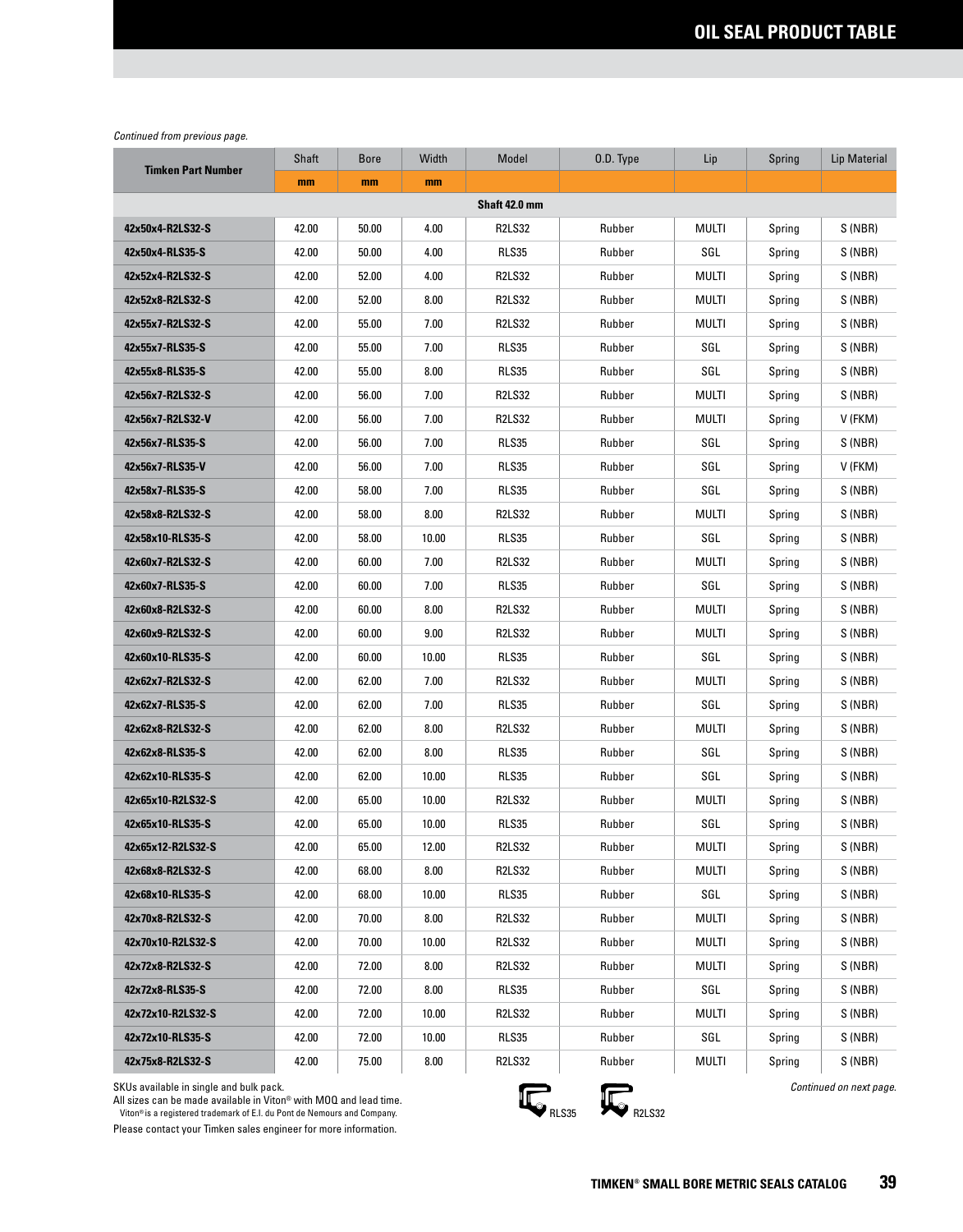| <b>Timken Part Number</b> | Shaft | <b>Bore</b> | Width    | Model         | 0.D. Type | Lip          | Spring | Lip Material |
|---------------------------|-------|-------------|----------|---------------|-----------|--------------|--------|--------------|
|                           | mm    | mm          | mm       |               |           |              |        |              |
| 42x80x10-RLS35-S          | 42.00 | 80.00       | 10.00    | <b>RLS35</b>  | Rubber    | SGL          | Spring | S (NBR)      |
|                           |       |             |          | Shaft 43.0 mm |           |              |        |              |
| 43x54x10-R2LS32-S         | 43.00 | 54.00       | 10.00    | <b>R2LS32</b> | Rubber    | MULTI        | Spring | S (NBR)      |
| 43x60x10-R2LS32-S         | 43.00 | 60.00       | 10.00    | <b>R2LS32</b> | Rubber    | MULTI        | Spring | S (NBR)      |
| 43x60x10-RLS35-S          | 43.00 | 60.00       | 10.00    | RLS35         | Rubber    | SGL          | Spring | S (NBR)      |
|                           |       |             |          | Shaft 44.0 mm |           |              |        |              |
| 44x60x8-R2LS32-V          | 44.00 | 60.00       | 8.00     | <b>R2LS32</b> | Rubber    | MULTI        | Spring | V (FKM)      |
| 44x60x10-R2LS32-S         | 44.00 | 60.00       | 10.00    | <b>R2LS32</b> | Rubber    | MULTI        | Spring | S (NBR)      |
| 44x60x10-RLS35-S          | 44.00 | 60.00       | 10.00    | RLS35         | Rubber    | SGL          | Spring | S (NBR)      |
| 44x62x7-R2LS32-S          | 44.00 | 62.00       | 7.00     | <b>R2LS32</b> | Rubber    | MULTI        | Spring | S (NBR)      |
| 44x62x10-R2LS32-S         | 44.00 | 62.00       | 10.00    | <b>R2LS32</b> | Rubber    | MULTI        | Spring | S (NBR)      |
| 44x62x10-RLS35-S          | 44.00 | 62.00       | 10.00    | RLS35         | Rubber    | SGL          | Spring | S (NBR)      |
| 44x65x8-R2LS32-S          | 44.00 | 65.00       | 8.00     | <b>R2LS32</b> | Rubber    | MULTI        | Spring | S (NBR)      |
| 44x65x10-RLS35-S          | 44.00 | 65.00       | 10.00    | <b>RLS35</b>  | Rubber    | SGL          | Spring | S (NBR)      |
| 44x68x8-R2LS32-S          | 44.00 | 68.00       | 8.00     | <b>R2LS32</b> | Rubber    | MULTI        | Spring | S (NBR)      |
| 44x70x8-R2LS32-S          | 44.00 | 70.00       | 8.00     | <b>R2LS32</b> | Rubber    | MULTI        | Spring | S (NBR)      |
| 44x72x8-R2LS32-S          | 44.00 | 72.00       | 8.00     | <b>R2LS32</b> | Rubber    | MULTI        | Spring | S (NBR)      |
| 44x72x10-R2LS32-S         | 44.00 | 72.00       | 10.00    | <b>R2LS32</b> | Rubber    | MULTI        | Spring | S (NBR)      |
| 44x72x10-RLS35-S          | 44.00 | 72.00       | 10.00    | <b>RLS35</b>  | Rubber    | SGL          | Spring | S (NBR)      |
|                           |       |             |          | Shaft 45.0 mm |           |              |        |              |
| 45x52x4-R2LS32-S          | 45.00 | 52.00       | 4.00     | <b>R2LS32</b> | Rubber    | MULTI        | Spring | S (NBR)      |
| 45x55x4-R2LS32-S          | 45.00 | 55.00       | 4.00     | <b>R2LS32</b> | Rubber    | MULTI        | Spring | S (NBR)      |
| 45x55x4-RLS35-S           | 45.00 | 55.00       | 4.00     | RLS35         | Rubber    | SGL          | Spring | S (NBR)      |
| 45x55x7-R2LS32-S          | 45.00 | 55.00       | 7.00     | <b>R2LS32</b> | Rubber    | MULTI        | Spring | S (NBR)      |
| 45x55x7-RLS35-S           | 45.00 | 55.00       | 7.00     | RLS35         | Rubber    | SGL          | Spring | S (NBR)      |
| 45x58x7-R2LS32-S          | 45.00 | 58.00       | 7.00     | <b>R2LS32</b> | Rubber    | MULTI        | Spring | S (NBR)      |
| 45x58x7-RLS35-S           | 45.00 | 58.00       | 7.00     | RLS35         | Rubber    | SGL          | Spring | S (NBR)      |
| 45x60x7-R2LS32-S          | 45.00 | 60.00       | 7.00     | <b>R2LS32</b> | Rubber    | <b>MULTI</b> | Spring | S (NBR)      |
| 45x60x7-RLS35-S           | 45.00 | 60.00       | 7.00     | RLS35         | Rubber    | SGL          | Spring | S (NBR)      |
| 45x60x8-R2LS32-S          | 45.00 | 60.00       | 8.00     | <b>R2LS32</b> | Rubber    | MULTI        | Spring | S (NBR)      |
| 45x60x8-RLS35-S           | 45.00 | 60.00       | 8.00     | RLS35         | Rubber    | SGL          | Spring | S (NBR)      |
| 45x60x9-R2LS32-S          | 45.00 | 60.00       | $9.00\,$ | <b>R2LS32</b> | Rubber    | MULTI        | Spring | S (NBR)      |
| 45x60x10-R2LS32-S         | 45.00 | 60.00       | 10.00    | <b>R2LS32</b> | Rubber    | MULTI        | Spring | S (NBR)      |
| 45x60x10-RLS35-S          | 45.00 | 60.00       | 10.00    | RLS35         | Rubber    | SGL          | Spring | S (NBR)      |
| 45x62x7-R2LS32-S          | 45.00 | 62.00       | 7.00     | <b>R2LS32</b> | Rubber    | MULTI        | Spring | S (NBR)      |
| 45x62x7-RLS35-S           | 45.00 | 62.00       | 7.00     | RLS35         | Rubber    | SGL          | Spring | S (NBR)      |
| 45x62x8-R2LS32-S          | 45.00 | 62.00       | 8.00     | <b>R2LS32</b> | Rubber    | MULTI        | Spring | S (NBR)      |

SKUs available in single and bulk pack.

All sizes can be made available in Viton® with MOQ and lead time.<br>Viton®is a registered trademark of E.I. du Pont de Nemours and Company.

Please contact your Timken sales engineer for more information.

 $R_{RLS35}$   $R_{R2LS32}$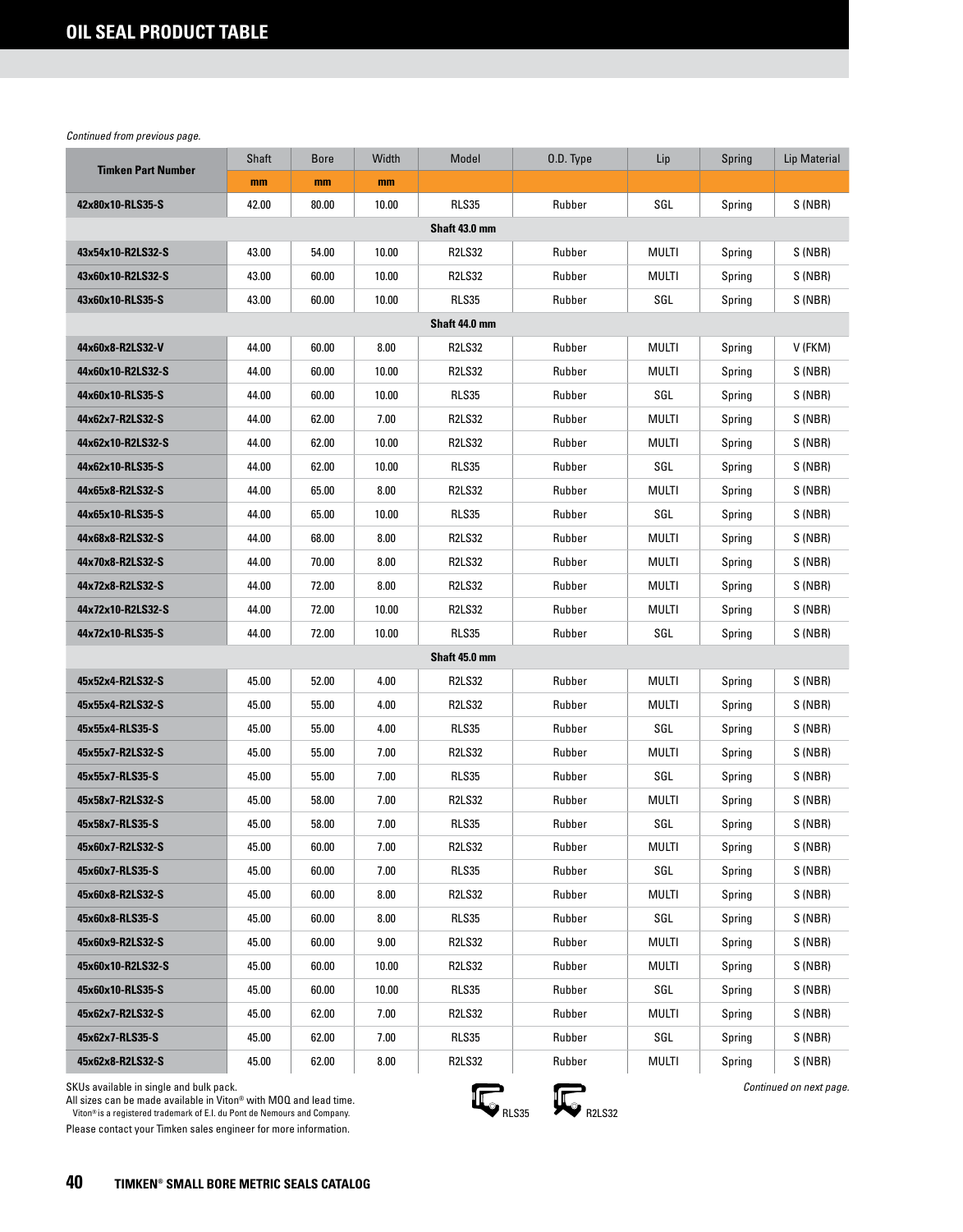| <b>Timken Part Number</b>              | Shaft | <b>Bore</b> | Width | Model         | O.D. Type | Lip          | Spring | Lip Material |
|----------------------------------------|-------|-------------|-------|---------------|-----------|--------------|--------|--------------|
|                                        | mm    | mm          | mm    |               |           |              |        |              |
| 45x62x8-RLS35-S                        | 45.00 | 62.00       | 8.00  | <b>RLS35</b>  | Rubber    | SGL          | Spring | S (NBR)      |
| 45x62x9-RLS35-S                        | 45.00 | 62.00       | 9.00  | <b>RLS35</b>  | Rubber    | SGL          | Spring | S (NBR)      |
| 45x62x10-R2LS32-S                      | 45.00 | 62.00       | 10.00 | <b>R2LS32</b> | Rubber    | MULTI        | Spring | S (NBR)      |
| 45x62x10-RLS35-S                       | 45.00 | 62.00       | 10.00 | <b>RLS35</b>  | Rubber    | SGL          | Spring | S (NBR)      |
| 45x65x7 R2LS32-V                       | 45.00 | 65.00       | 7.00  | <b>R2LS32</b> | Rubber    | MULTI        | Spring | V (FKM)      |
| 45x65x8-R2LS32-S                       | 45.00 | 65.00       | 8.00  | <b>R2LS32</b> | Rubber    | MULTI        | Spring | S (NBR)      |
| 45x65x8-RLS35-S                        | 45.00 | 65.00       | 8.00  | <b>RLS35</b>  | Rubber    | SGL          | Spring | S (NBR)      |
| 45x65x10-R2LS32-S                      | 45.00 | 65.00       | 10.00 | R2LS32        | Rubber    | MULTI        | Spring | S (NBR)      |
| 45x65x10-RLS35-S                       | 45.00 | 65.00       | 10.00 | RLS35         | Rubber    | SGL          | Spring | S (NBR)      |
| 45x68x7-R2LS32-S                       | 45.00 | 68.00       | 7.00  | <b>R2LS32</b> | Rubber    | MULTI        | Spring | S (NBR)      |
| 45x68x9-R2LS32-S                       | 45.00 | 68.00       | 9.00  | <b>R2LS32</b> | Rubber    | MULTI        | Spring | S (NBR)      |
| 45x68x10-R2LS32-S                      | 45.00 | 68.00       | 10.00 | <b>R2LS32</b> | Rubber    | <b>MULTI</b> | Spring | S (NBR)      |
| 45x68x10-RLS35-S                       | 45.00 | 68.00       | 10.00 | <b>RLS35</b>  | Rubber    | SGL          | Spring | S (NBR)      |
| 45x68x12-R2LS32-S                      | 45.00 | 68.00       | 12.00 | <b>R2LS32</b> | Rubber    | MULTI        | Spring | S (NBR)      |
| 45x68x12-RLS35-S                       | 45.00 | 68.00       | 12.00 | RLS35         | Rubber    | SGL          | Spring | S (NBR)      |
| 45x70x8-R2LS32-S                       | 45.00 | 70.00       | 8.00  | <b>R2LS32</b> | Rubber    | MULTI        | Spring | S (NBR)      |
| 45x70x10-R2LS32-S                      | 45.00 | 70.00       | 10.00 | <b>R2LS32</b> | Rubber    | MULTI        | Spring | S(NBR)       |
| 45x70x12-R2LS32-S                      | 45.00 | 70.00       | 12.00 | <b>R2LS32</b> | Rubber    | MULTI        | Spring | S (NBR)      |
| 45x72x7-RLS35-S                        | 45.00 | 72.00       | 7.00  | <b>RLS35</b>  | Rubber    | SGL          | Spring | S (NBR)      |
| 45x72x8-R2LS32-S                       | 45.00 | 72.00       | 8.00  | R2LS32        | Rubber    | MULTI        | Spring | S (NBR)      |
| 45x72x8-RLS35-S                        | 45.00 | 72.00       | 8.00  | RLS35         | Rubber    | SGL          | Spring | S (NBR)      |
| 45x72x10-R2LS32-S                      | 45.00 | 72.00       | 10.00 | <b>R2LS32</b> | Rubber    | MULTI        | Spring | S (NBR)      |
| 45x72x10-RLS35-S                       | 45.00 | 72.00       | 10.00 | RLS35         | Rubber    | SGL          | Spring | S (NBR)      |
| 45x72x12-R2LS32-S                      | 45.00 | 72.00       | 12.00 | <b>R2LS32</b> | Rubber    | MULTI        | Spring | S (NBR)      |
| 45x75x7-R2LS32-S                       | 45.00 | 75.00       | 7.00  | <b>R2LS32</b> | Rubber    | MULTI        | Spring | S (NBR)      |
| 45x75x8-R2LS32-S                       | 45.00 | 75.00       | 8.00  | <b>R2LS32</b> | Rubber    | MULTI        | Spring | S (NBR)      |
| 45x78x10-RLS35-S                       | 45.00 | 78.00       | 10.00 | RLS35         | Rubber    | SGL          | Spring | S (NBR)      |
| 45x78x12-R2LS32-S                      | 45.00 | 78.00       | 12.00 | R2LS32        | Rubber    | MULTI        | Spring | S (NBR)      |
| 45x80x10-R2LS32-S                      | 45.00 | 80.00       | 10.00 | <b>R2LS32</b> | Rubber    | MULTI        | Spring | S (NBR)      |
| 45x80x10-RLS35-S                       | 45.00 | 80.00       | 10.00 | RLS35         | Rubber    | SGL          | Spring | S(NBR)       |
| 45x85x10-R2LS32-S                      | 45.00 | 85.00       | 10.00 | R2LS32        | Rubber    | MULTI        | Spring | S (NBR)      |
| 45x85x10-RLS35-S                       | 45.00 | 85.00       | 10.00 | RLS35         | Rubber    | SGL          | Spring | S (NBR)      |
| 45x100x10-R2LS32-S                     | 45.00 | 100.00      | 10.00 | R2LS32        | Rubber    | MULTI        | Spring | S (NBR)      |
|                                        |       |             |       | Shaft 47.0 mm |           |              |        |              |
| 47x65x10-RLS35-S                       | 47.00 | 65.00       | 10.00 | RLS35         | Rubber    | SGL          | Spring | S (NBR)      |
| 47x68x10-R2LS32-S                      | 47.00 | 68.00       | 10.00 | R2LS32        | Rubber    | MULTI        | Spring | S (NBR)      |
| 47x70x10-R2LS32-S                      | 47.00 | 70.00       | 10.00 | R2LS32        | Rubber    | MULTI        | Spring | S (NBR)      |
| CKUp quailable in oingle and bulk neek |       |             |       |               |           |              |        |              |

SKUs available in single and bulk pack.

All sizes can be made available in Viton® with MOQ and lead time. Viton® is a registered trademark of E.I. du Pont de Nemours and Company.



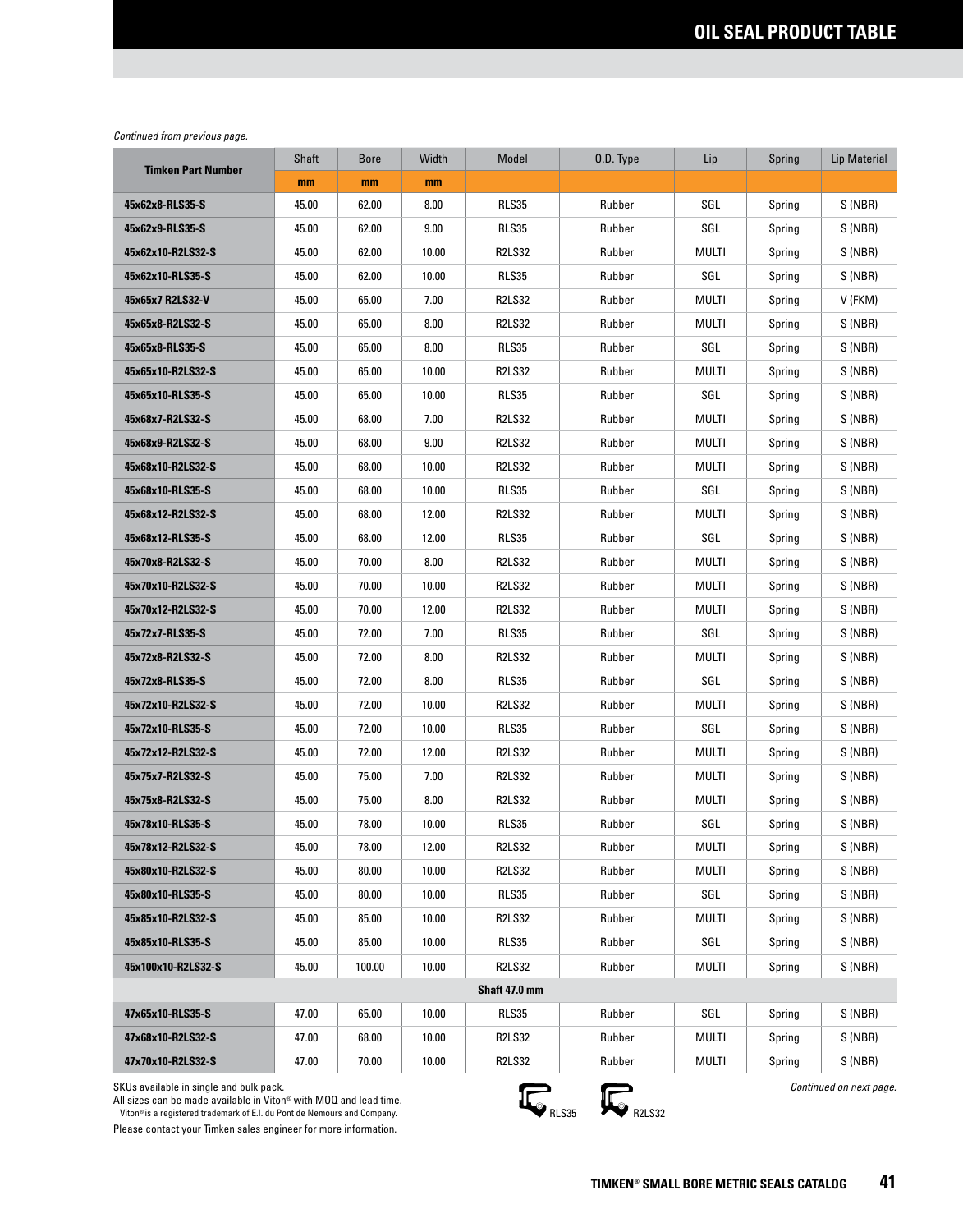| <b>Timken Part Number</b> | Shaft | <b>Bore</b> | Width | Model         | O.D. Type | Lip   | Spring | Lip Material |
|---------------------------|-------|-------------|-------|---------------|-----------|-------|--------|--------------|
|                           | mm    | mm          | mm    |               |           |       |        |              |
|                           |       |             |       | Shaft 48.0 mm |           |       |        |              |
| 48x58x4-RLS35-S           | 48.00 | 58.00       | 4.00  | <b>RLS35</b>  | Rubber    | SGL   | Spring | S (NBR)      |
| 48x60x8-R2LS32-S          | 48.00 | 60.00       | 8.00  | <b>R2LS32</b> | Rubber    | MULTI | Spring | S (NBR)      |
| 48x62x8-R2LS32-S          | 48.00 | 62.00       | 8.00  | <b>R2LS32</b> | Rubber    | MULTI | Spring | S (NBR)      |
| 48x62x8-R2LS32-V          | 48.00 | 62.00       | 8.00  | <b>R2LS32</b> | Rubber    | MULTI | Spring | V (FKM)      |
| 48x62x8-RLS35-S           | 48.00 | 62.00       | 8.00  | <b>RLS35</b>  | Rubber    | SGL   | Spring | S (NBR)      |
| 48x62x8-RLS35-V           | 48.00 | 62.00       | 8.00  | <b>RLS35</b>  | Rubber    | SGL   | Spring | V (FKM)      |
| 48x65x9-R2LS32-S          | 48.00 | 65.00       | 9.00  | <b>R2LS32</b> | Rubber    | MULTI | Spring | S (NBR)      |
| 48x65x10-R2LS32-S         | 48.00 | 65.00       | 10.00 | <b>R2LS32</b> | Rubber    | MULTI | Spring | S (NBR)      |
| 48x65x10-RLS35-S          | 48.00 | 65.00       | 10.00 | <b>RLS35</b>  | Rubber    | SGL   | Spring | S (NBR)      |
| 48x68x10-R2LS32-S         | 48.00 | 68.00       | 10.00 | <b>R2LS32</b> | Rubber    | MULTI | Spring | S (NBR)      |
| 48x68x10-RLS35-S          | 48.00 | 68.00       | 10.00 | RLS35         | Rubber    | SGL   | Spring | S (NBR)      |
| 48x68x12-R2LS32-S         | 48.00 | 68.00       | 12.00 | <b>R2LS32</b> | Rubber    | MULTI | Spring | S (NBR)      |
| 48x68x14-R2LS32-S         | 48.00 | 68.00       | 14.00 | <b>R2LS32</b> | Rubber    | MULTI | Spring | S (NBR)      |
| 48x70x7-R2LS32-S          | 48.00 | 70.00       | 7.00  | <b>R2LS32</b> | Rubber    | MULTI | Spring | S (NBR)      |
| 48x70x8-R2LS32-S          | 48.00 | 70.00       | 8.00  | <b>R2LS32</b> | Rubber    | MULTI | Spring | S (NBR)      |
| 48x70x9-R2LS32-S          | 48.00 | 70.00       | 9.00  | <b>R2LS32</b> | Rubber    | MULTI | Spring | S (NBR)      |
| 48x72x7-R2LS32-S          | 48.00 | 72.00       | 7.00  | <b>R2LS32</b> | Rubber    | MULTI | Spring | S (NBR)      |
| 48x72x7-RLS35-S           | 48.00 | 72.00       | 7.00  | <b>RLS35</b>  | Rubber    | SGL   | Spring | S (NBR)      |
| 48x72x8-R2LS32-S          | 48.00 | 72.00       | 8.00  | <b>R2LS32</b> | Rubber    | MULTI | Spring | S (NBR)      |
| 48x72x8-RLS35-S           | 48.00 | 72.00       | 8.00  | RLS35         | Rubber    | SGL   | Spring | S (NBR)      |
| 48x72x10-R2LS32-S         | 48.00 | 72.00       | 10.00 | <b>R2LS32</b> | Rubber    | MULTI | Spring | S (NBR)      |
| 48x72x10-RLS35-S          | 48.00 | 72.00       | 10.00 | RLS35         | Rubber    | SGL   | Spring | S (NBR)      |
| 48x74x10-R2LS32-S         | 48.00 | 74.00       | 10.00 | <b>R2LS32</b> | Rubber    | MULTI | Spring | S (NBR)      |
| 48x75x10-R2LS32-S         | 48.00 | 75.00       | 10.00 | <b>R2LS32</b> | Rubber    | MULTI | Spring | S (NBR)      |
| 48x80x8-R2LS32-S          | 48.00 | 80.00       | 8.00  | <b>R2LS32</b> | Rubber    | MULTI | Spring | S (NBR)      |
| 48x85x8-R2LS32-S          | 48.00 | 85.00       | 8.00  | <b>R2LS32</b> | Rubber    | MULTI | Spring | S (NBR)      |
| 48x90x10-RLS35-S          | 48.00 | 90.00       | 10.00 | RLS35         | Rubber    | SGL   | Spring | S (NBR)      |
|                           |       |             |       | Shaft 49.0 mm |           |       |        |              |
| 49x72x10-RLS35-S          | 49.00 | 72.00       | 10.00 | <b>RLS35</b>  | Rubber    | SGL   | Spring | S (NBR)      |
|                           |       |             |       | Shaft 50.0 mm |           |       |        |              |
| 50x60x7-R2LS32-S          | 50.00 | 60.00       | 7.00  | <b>R2LS32</b> | Rubber    | MULTI | Spring | S (NBR)      |
| 50x60x7-RLS35-S           | 50.00 | 60.00       | 7.00  | RLS35         | Rubber    | SGL   | Spring | S(NBR)       |
| 50x62x5-R2LS32-S          | 50.00 | 62.00       | 5.00  | <b>R2LS32</b> | Rubber    | MULTI | Spring | S (NBR)      |
| 50x62x5-RLS35-S           | 50.00 | 62.00       | 5.00  | RLS35         | Rubber    | SGL   | Spring | S (NBR)      |
| 50x62x7-R2LS32-S          | 50.00 | 62.00       | 7.00  | <b>R2LS32</b> | Rubber    | MULTI | Spring | S (NBR)      |
| 50x62x7-R2LS32-V          | 50.00 | 62.00       | 7.00  | <b>R2LS32</b> | Rubber    | MULTI | Spring | V (FKM)      |

SKUs available in single and bulk pack.

All sizes can be made available in Viton® with MOQ and lead time.<br>Viton®is a registered trademark of E.I. du Pont de Nemours and Company.

Please contact your Timken sales engineer for more information.

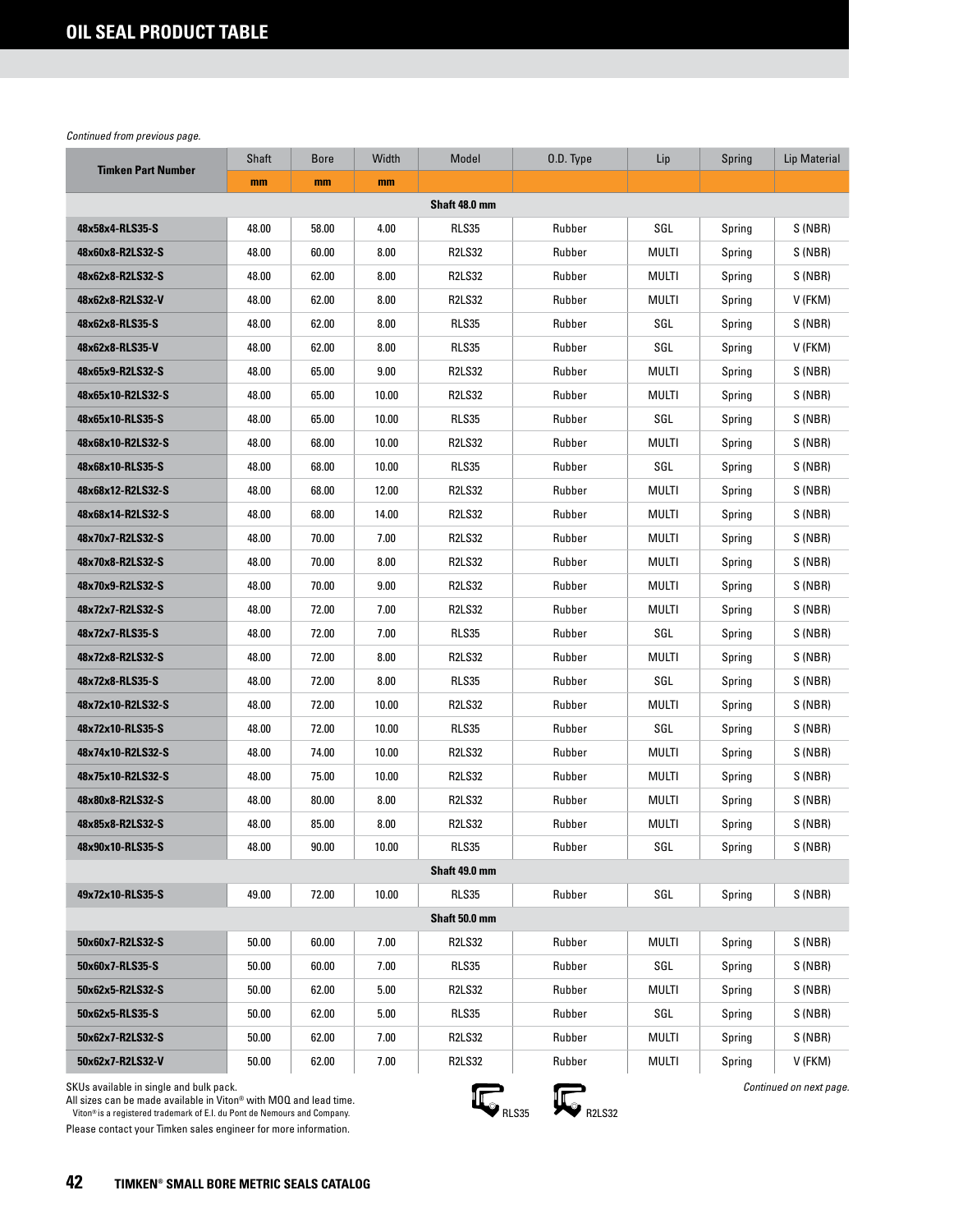| <b>Timken Part Number</b> | Shaft | <b>Bore</b> | Width | Model         | O.D. Type | Lip          | Spring | Lip Material |
|---------------------------|-------|-------------|-------|---------------|-----------|--------------|--------|--------------|
|                           | mm    | mm          | mm    |               |           |              |        |              |
| 50x62x7-RLS35-S           | 50.00 | 62.00       | 7.00  | <b>RLS35</b>  | Rubber    | SGL          | Spring | S (NBR)      |
| 50x62x8-R2LS32-S          | 50.00 | 62.00       | 8.00  | <b>R2LS32</b> | Rubber    | MULTI        | Spring | S (NBR)      |
| 50x62x10-R2LS32-S         | 50.00 | 62.00       | 10.00 | <b>R2LS32</b> | Rubber    | MULTI        | Spring | S (NBR)      |
| 50x62x10-RLS35-S          | 50.00 | 62.00       | 10.00 | RLS35         | Rubber    | SGL          | Spring | S (NBR)      |
| 50x64x6.5-R2LS32-S        | 50.00 | 64.00       | 6.50  | <b>R2LS32</b> | Rubber    | MULTI        | Spring | S (NBR)      |
| 50x64x10-R2LS32-S         | 50.00 | 64.00       | 10.00 | <b>R2LS32</b> | Rubber    | MULTI        | Spring | S (NBR)      |
| 50x65x8-R2LS32-S          | 50.00 | 65.00       | 8.00  | <b>R2LS32</b> | Rubber    | <b>MULTI</b> | Spring | S (NBR)      |
| 50x65x8-RLS35-S           | 50.00 | 65.00       | 8.00  | RLS35         | Rubber    | SGL          | Spring | S (NBR)      |
| 50x65x10-R2LS32-S         | 50.00 | 65.00       | 10.00 | <b>R2LS32</b> | Rubber    | MULTI        | Spring | S (NBR)      |
| 50x65x10-RLS35-S          | 50.00 | 65.00       | 10.00 | <b>RLS35</b>  | Rubber    | SGL          | Spring | S (NBR)      |
| 50x68x8-R2LS32-S          | 50.00 | 68.00       | 8.00  | <b>R2LS32</b> | Rubber    | MULTI        | Spring | S (NBR)      |
| 50x68x8-RLS35-S           | 50.00 | 68.00       | 8.00  | RLS35         | Rubber    | SGL          | Spring | S (NBR)      |
| 50x68x8-RLS35-V           | 50.00 | 68.00       | 8.00  | <b>RLS35</b>  | Rubber    | SGL          | Spring | V (FKM)      |
| 50x68x10-R2LS32-S         | 50.00 | 68.00       | 10.00 | <b>R2LS32</b> | Rubber    | <b>MULTI</b> | Spring | S (NBR)      |
| 50x68x10-RLS35-S          | 50.00 | 68.00       | 10.00 | <b>RLS35</b>  | Rubber    | SGL          | Spring | S(NBR)       |
| 50x70x8-R2LS32-S          | 50.00 | 70.00       | 8.00  | <b>R2LS32</b> | Rubber    | MULTI        | Spring | S (NBR)      |
| 50x70x10-R2LS32-S         | 50.00 | 70.00       | 10.00 | <b>R2LS32</b> | Rubber    | MULTI        | Spring | S(NBR)       |
| 50x70x10-R2LS32-V         | 50.00 | 70.00       | 10.00 | R2LS32        | Rubber    | MULTI        | Spring | V (FKM)      |
| 50x70x10-RLS35-S          | 50.00 | 70.00       | 10.00 | <b>RLS35</b>  | Rubber    | SGL          | Spring | S (NBR)      |
| 50x72x8-R2LS32-S          | 50.00 | 72.00       | 8.00  | <b>R2LS32</b> | Rubber    | MULTI        | Spring | S (NBR)      |
| 50x72x8-RLS35-S           | 50.00 | 72.00       | 8.00  | RLS35         | Rubber    | SGL          | Spring | S (NBR)      |
| 50x72x8-RLS35-V           | 50.00 | 72.00       | 8.00  | RLS35         | Rubber    | SGL          | Spring | V (FKM)      |
| 50x72x10-R2LS32-S         | 50.00 | 72.00       | 10.00 | <b>R2LS32</b> | Rubber    | MULTI        | Spring | S (NBR)      |
| 50x72x10-RLS35-S          | 50.00 | 72.00       | 10.00 | <b>RLS35</b>  | Rubber    | SGL          | Spring | S (NBR)      |
| 50x72x12-R2LS32-S         | 50.00 | 72.00       | 12.00 | <b>R2LS32</b> | Rubber    | MULTI        | Spring | S (NBR)      |
| 50x72x12-RLS35-S          | 50.00 | 72.00       | 12.00 | <b>RLS35</b>  | Rubber    | SGL          | Spring | S (NBR)      |
| 50x75x10-R2LS32-S         | 50.00 | 75.00       | 10.00 | <b>R2LS32</b> | Rubber    | MULTI        | Spring | S (NBR)      |
| 50x75x10-RLS35-S          | 50.00 | 75.00       | 10.00 | RLS35         | Rubber    | SGL          | Spring | S (NBR)      |
| 50x75x12-R2LS32-S         | 50.00 | 75.00       | 12.00 | <b>R2LS32</b> | Rubber    | MULTI        | Spring | S (NBR)      |
| 50x78x8-R2LS32-S          | 50.00 | 78.00       | 8.00  | <b>R2LS32</b> | Rubber    | MULTI        | Spring | S (NBR)      |
| 50x80x8-R2LS32-S          | 50.00 | 80.00       | 8.00  | R2LS32        | Rubber    | MULTI        | Spring | S (NBR)      |
| 50x80x8-RLS35-S           | 50.00 | 80.00       | 8.00  | RLS35         | Rubber    | SGL          | Spring | S (NBR)      |
| 50x80x10-R2LS32-S         | 50.00 | 80.00       | 10.00 | R2LS32        | Rubber    | MULTI        | Spring | S (NBR)      |
| 50x80x10-RLS35-S          | 50.00 | 80.00       | 10.00 | RLS35         | Rubber    | SGL          | Spring | S (NBR)      |
| 50x80x10-RLS35-V          | 50.00 | 80.00       | 10.00 | RLS35         | Rubber    | SGL          | Spring | V (FKM)      |
| 50x80x13-RLS35-S          | 50.00 | 80.00       | 13.00 | RLS35         | Rubber    | SGL          | Spring | S (NBR)      |
| 50x82x8-R2LS32-S          | 50.00 | 82.00       | 8.00  | R2LS32        | Rubber    | MULTI        | Spring | S (NBR)      |

SKUs available in single and bulk pack.

All sizes can be made available in Viton® with MOQ and lead time.<br>Viton®is a registered trademark of E.I. du Pont de Nemours and Company.



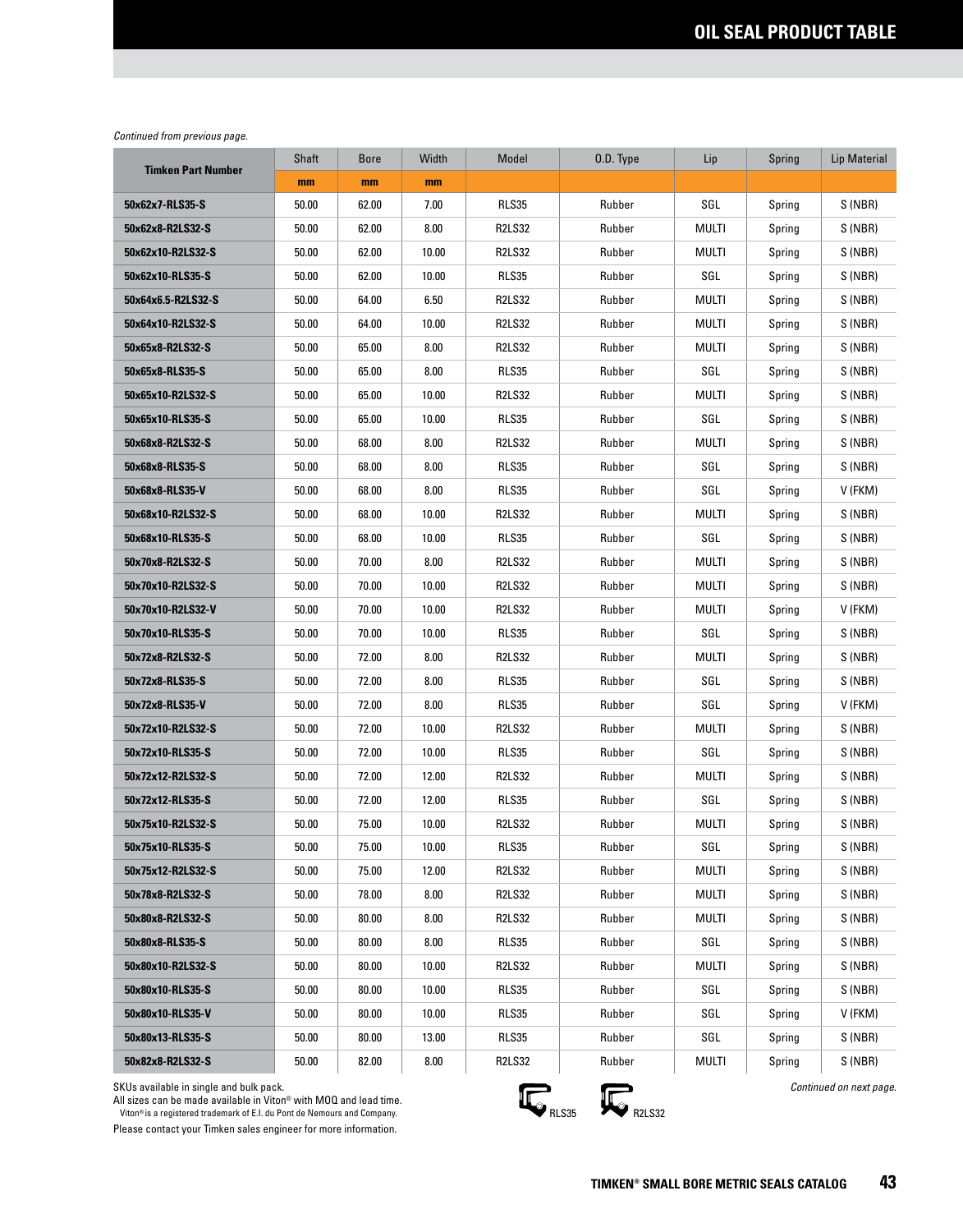|                                                                                                                                                                                          | Shaft | <b>Bore</b> | Width | Model         | O.D. Type     | Lip          | Spring | <b>Lip Material</b>     |
|------------------------------------------------------------------------------------------------------------------------------------------------------------------------------------------|-------|-------------|-------|---------------|---------------|--------------|--------|-------------------------|
| <b>Timken Part Number</b>                                                                                                                                                                | mm    | mm          | mm    |               |               |              |        |                         |
| 50x85x8-R2LS32-S                                                                                                                                                                         | 50.00 | 85.00       | 8.00  | <b>R2LS32</b> | Rubber        | <b>MULTI</b> | Spring | S (NBR)                 |
| 50x85x10-RLS35-S                                                                                                                                                                         | 50.00 | 85.00       | 10.00 | <b>RLS35</b>  | Rubber        | SGL          | Spring | S (NBR)                 |
| 50x90x10-R2LS32-S                                                                                                                                                                        | 50.00 | 90.00       | 10.00 | <b>R2LS32</b> | Rubber        | MULTI        | Spring | S (NBR)                 |
| 50x90x10-RLS35-S                                                                                                                                                                         | 50.00 | 90.00       | 10.00 | RLS35         | Rubber        | SGL          | Spring | S (NBR)                 |
| 50x110x10-R2LS32-S                                                                                                                                                                       | 50.00 | 110.00      | 10.00 | <b>R2LS32</b> | Rubber        | MULTI        | Spring | S (NBR)                 |
|                                                                                                                                                                                          |       |             |       | Shaft 50.5 mm |               |              |        |                         |
| 50.5x62x9-R2LS32-S                                                                                                                                                                       | 50.50 | 62.00       | 9.00  | <b>R2LS32</b> | Rubber        | <b>MULTI</b> | Spring | S (NBR)                 |
|                                                                                                                                                                                          |       |             |       | Shaft 52.0 mm |               |              |        |                         |
| 52x62x7-R2LS32-S                                                                                                                                                                         | 52.00 | 62.00       | 7.00  | <b>R2LS32</b> | Rubber        | <b>MULTI</b> | Spring | S (NBR)                 |
| 52x65x9-R2LS32-S                                                                                                                                                                         | 52.00 | 65.00       | 9.00  | <b>R2LS32</b> | Rubber        | MULTI        | Spring | S (NBR)                 |
| 52x65x9-RLS35-S                                                                                                                                                                          | 52.00 | 65.00       | 9.00  | <b>RLS35</b>  | Rubber        | SGL          | Spring | S (NBR)                 |
| 52x68x8-R2LS32-S                                                                                                                                                                         | 52.00 | 68.00       | 8.00  | <b>R2LS32</b> | Rubber        | MULTI        | Spring | S (NBR)                 |
| 52x68x8-RLS35-S                                                                                                                                                                          | 52.00 | 68.00       | 8.00  | <b>RLS35</b>  | Rubber        | SGL          | Spring | S (NBR)                 |
| 52x68x10-R2LS32-S                                                                                                                                                                        | 52.00 | 68.00       | 10.00 | <b>R2LS32</b> | Rubber        | MULTI        | Spring | S (NBR)                 |
| 52x68x10-RLS35-S                                                                                                                                                                         | 52.00 | 68.00       | 10.00 | <b>RLS35</b>  | Rubber        | SGL          | Spring | S (NBR)                 |
| 52x69x10-RLS35-S                                                                                                                                                                         | 52.00 | 69.00       | 10.00 | <b>RLS35</b>  | Rubber        | SGL          | Spring | S (NBR)                 |
| 52x70x8-R2LS32-S                                                                                                                                                                         | 52.00 | 70.00       | 8.00  | <b>R2LS32</b> | Rubber        | MULTI        | Spring | S (NBR)                 |
| 52x72x8-R2LS32-S                                                                                                                                                                         | 52.00 | 72.00       | 8.00  | <b>R2LS32</b> | Rubber        | MULTI        | Spring | S (NBR)                 |
| 52x72x8 R2LS32-V                                                                                                                                                                         | 52.00 | 72.00       | 8.00  | <b>R2LS32</b> | Rubber        | MULTI        | Spring | V (FKM)                 |
| 52x72x8-RLS35-S                                                                                                                                                                          | 52.00 | 72.00       | 8.00  | RLS35         | Rubber        | SGL          | Spring | S (NBR)                 |
| 52x72x10-R2LS32-V                                                                                                                                                                        | 52.00 | 72.00       | 10.00 | <b>R2LS32</b> | Rubber        | MULTI        | Spring | V (FKM)                 |
| 52x72x10-RLS35-S                                                                                                                                                                         | 52.00 | 72.00       | 10.00 | <b>RLS35</b>  | Rubber        | SGL          | Spring | S (NBR)                 |
| 52x75x8-R2LS32-S                                                                                                                                                                         | 52.00 | 75.00       | 8.00  | <b>R2LS32</b> | Rubber        | MULTI        | Spring | S (NBR)                 |
| 52x75x12-RLS35-S                                                                                                                                                                         | 52.00 | 75.00       | 12.00 | <b>RLS35</b>  | Rubber        | SGL          | Spring | S (NBR)                 |
| 52x78x8-R2LS32-S                                                                                                                                                                         | 52.00 | 78.00       | 8.00  | <b>R2LS32</b> | Rubber        | MULTI        | Spring | S (NBR)                 |
| 52x80x8-R2LS32-S                                                                                                                                                                         | 52.00 | 80.00       | 8.00  | <b>R2LS32</b> | Rubber        | MULTI        | Spring | S (NBR)                 |
| 52x80x10-RLS35-S                                                                                                                                                                         | 52.00 | 80.00       | 10.00 | RLS35         | Rubber        | SGL          | Spring | S (NBR)                 |
| 52x82x8-R2LS32-S                                                                                                                                                                         | 52.00 | 82.00       | 8.00  | <b>R2LS32</b> | Rubber        | <b>MULTI</b> | Spring | S (NBR)                 |
| 52x85x8-R2LS32-S                                                                                                                                                                         | 52.00 | 85.00       | 8.00  | <b>R2LS32</b> | Rubber        | MULTI        | Spring | S (NBR)                 |
| 52x85x10-RLS35-S                                                                                                                                                                         | 52.00 | 85.00       | 10.00 | <b>RLS35</b>  | Rubber        | SGL          | Spring | S (NBR)                 |
|                                                                                                                                                                                          |       |             |       | Shaft 53.0 mm |               |              |        |                         |
| 53x68x10-RLS35-S                                                                                                                                                                         | 53.00 | 68.00       | 10.00 | RLS35         | Rubber        | SGL          | Spring | S (NBR)                 |
|                                                                                                                                                                                          |       |             |       | Shaft 54.0 mm |               |              |        |                         |
| 54x72x8-R2LS32-S                                                                                                                                                                         | 54.00 | 72.00       | 8.00  | <b>R2LS32</b> | Rubber        | <b>MULTI</b> | Spring | S (NBR)                 |
| 54x72x10-R2LS32-S                                                                                                                                                                        | 54.00 | 72.00       | 10.00 | R2LS32        | Rubber        | multi        | Spring | S (NBR)                 |
| 54x85x10-RLS35-S                                                                                                                                                                         | 54.00 | 85.00       | 10.00 | RLS35         | Rubber        | SGL          | Spring | S (NBR)                 |
| SKUs available in single and bulk pack.<br>All sizes can be made available in Viton® with MOQ and lead time.<br>Viton® is a registered trademark of E.I. du Pont de Nemours and Company. |       |             |       |               | <b>R2LS32</b> |              |        | Continued on next page. |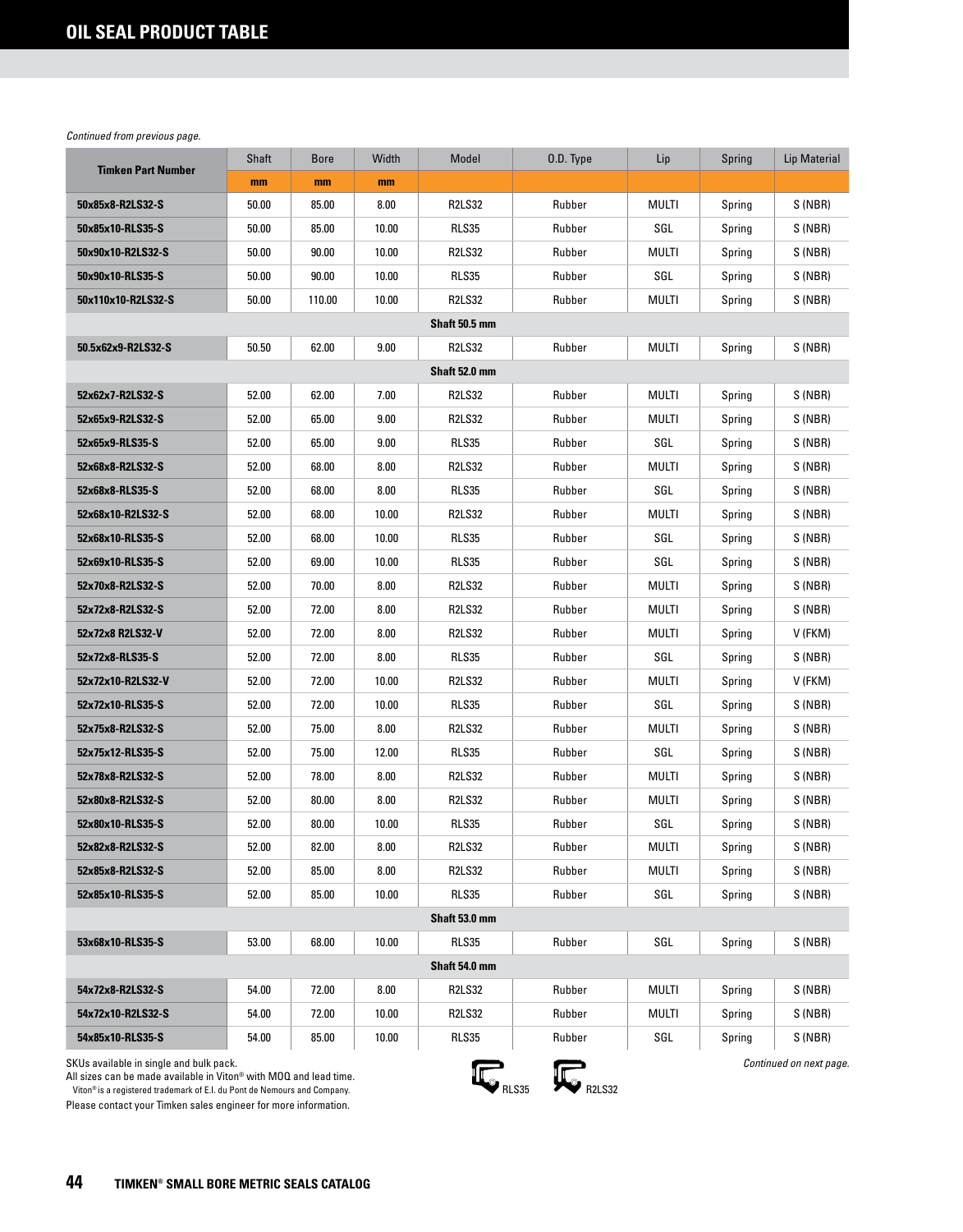| <b>Timken Part Number</b> | Shaft | <b>Bore</b> | Width | Model         | 0.D. Type | Lip          | Spring | Lip Material |
|---------------------------|-------|-------------|-------|---------------|-----------|--------------|--------|--------------|
|                           | mm    | mm          | mm    |               |           |              |        |              |
|                           |       |             |       | Shaft 55.0 mm |           |              |        |              |
| 55x68x8-R2LS32-S          | 55.00 | 68.00       | 8.00  | <b>R2LS32</b> | Rubber    | MULTI        | Spring | S (NBR)      |
| 55x68x8-RLS35-S           | 55.00 | 68.00       | 8.00  | <b>RLS35</b>  | Rubber    | SGL          | Spring | S (NBR)      |
| 55x70x8-R2LS32-S          | 55.00 | 70.00       | 8.00  | <b>R2LS32</b> | Rubber    | MULTI        | Spring | S (NBR)      |
| 55x70x8 R2LS32-V          | 55.00 | 70.00       | 8.00  | <b>R2LS32</b> | Rubber    | MULTI        | Spring | V (FKM)      |
| 55x70x8-RLS35-S           | 55.00 | 70.00       | 8.00  | <b>RLS35</b>  | Rubber    | SGL          | Spring | S (NBR)      |
| 55x70x10-R2LS32-S         | 55.00 | 70.00       | 10.00 | <b>R2LS32</b> | Rubber    | <b>MULTI</b> | Spring | S (NBR)      |
| 55x70x10-RLS35-S          | 55.00 | 70.00       | 10.00 | <b>RLS35</b>  | Rubber    | SGL          | Spring | S (NBR)      |
| 55x72x8-R2LS32-S          | 55.00 | 72.00       | 8.00  | <b>R2LS32</b> | Rubber    | MULTI        | Spring | S (NBR)      |
| 55x72x8-R2LS32-V          | 55.00 | 72.00       | 8.00  | <b>R2LS32</b> | Rubber    | MULTI        | Spring | V (FKM)      |
| 55x72x8-RLS35-S           | 55.00 | 72.00       | 8.00  | <b>RLS35</b>  | Rubber    | SGL          | Spring | S (NBR)      |
| 55x72x8-RLS35-V           | 55.00 | 72.00       | 8.00  | <b>RLS35</b>  | Rubber    | SGL          | Spring | V (FKM)      |
| 55x72x9-R2LS32-S          | 55.00 | 72.00       | 9.00  | <b>R2LS32</b> | Rubber    | MULTI        | Spring | S (NBR)      |
| 55x72x10-R2LS32-S         | 55.00 | 72.00       | 10.00 | <b>R2LS32</b> | Rubber    | MULTI        | Spring | S (NBR)      |
| 55x72x10-RLS35-S          | 55.00 | 72.00       | 10.00 | <b>RLS35</b>  | Rubber    | SGL          | Spring | S (NBR)      |
| 55x75x8-R2LS32-S          | 55.00 | 75.00       | 8.00  | <b>R2LS32</b> | Rubber    | MULTI        | Spring | S (NBR)      |
| 55x75x8 R2LS32-V          | 55.00 | 75.00       | 8.00  | <b>R2LS32</b> | Rubber    | MULTI        | Spring | V (FKM)      |
| 55x75x10-R2LS32-S         | 55.00 | 75.00       | 10.00 | <b>R2LS32</b> | Rubber    | MULTI        | Spring | S (NBR)      |
| 55x75x10-RLS35-S          | 55.00 | 75.00       | 10.00 | <b>RLS35</b>  | Rubber    | SGL          | Spring | S (NBR)      |
| 55x75x12-RLS35-S          | 55.00 | 75.00       | 12.00 | <b>RLS35</b>  | Rubber    | SGL          | Spring | S (NBR)      |
| 55x78x8-R2LS32-S          | 55.00 | 78.00       | 8.00  | <b>R2LS32</b> | Rubber    | MULTI        | Spring | S (NBR)      |
| 55x78x8-RLS35-S           | 55.00 | 78.00       | 8.00  | <b>RLS35</b>  | Rubber    | SGL          | Spring | S (NBR)      |
| 55x78x10-RLS35-S          | 55.00 | 78.00       | 10.00 | RLS35         | Rubber    | SGL          | Spring | S (NBR)      |
| 55x78x12-R2LS32-S         | 55.00 | 78.00       | 12.00 | <b>R2LS32</b> | Rubber    | MULTI        | Spring | S (NBR)      |
| 55x80x8-R2LS32-S          | 55.00 | 80.00       | 8.00  | <b>R2LS32</b> | Rubber    | MULTI        | Spring | S (NBR)      |
| 55x80x10-R2LS32-S         | 55.00 | 80.00       | 10.00 | <b>R2LS32</b> | Rubber    | MULTI        | Spring | S (NBR)      |
| 55x80x10-RLS35-S          | 55.00 | 80.00       | 10.00 | RLS35         | Rubber    | SGL          | Spring | S (NBR)      |
| 55x80x12-RLS35-S          | 55.00 | 80.00       | 12.00 | <b>RLS35</b>  | Rubber    | SGL          | Spring | S (NBR)      |
| 55x80x13-RLS35-S          | 55.00 | 80.00       | 13.00 | RLS35         | Rubber    | SGL          | Spring | S (NBR)      |
| 55x82x12-R2LS32-S         | 55.00 | 82.00       | 12.00 | <b>R2LS32</b> | Rubber    | MULTI        | Spring | S (NBR)      |
| 55x82x12-RLS35-S          | 55.00 | 82.00       | 12.00 | RLS35         | Rubber    | SGL          | Spring | S (NBR)      |
| 55x85x8-R2LS32-S          | 55.00 | 85.00       | 8.00  | <b>R2LS32</b> | Rubber    | MULTI        | Spring | S (NBR)      |
| 55x85x8-RLS35-S           | 55.00 | 85.00       | 8.00  | RLS35         | Rubber    | SGL          | Spring | S (NBR)      |
| 55x85x10-R2LS32-S         | 55.00 | 85.00       | 10.00 | <b>R2LS32</b> | Rubber    | MULTI        | Spring | S (NBR)      |
| 55x85x10-RLS35-S          | 55.00 | 85.00       | 10.00 | RLS35         | Rubber    | SGL          | Spring | S (NBR)      |
| 55x90x10-R2LS32-S         | 55.00 | 90.00       | 10.00 | R2LS32        | Rubber    | MULTI        | Spring | S (NBR)      |
| 55x90x10-RLS35-S          | 55.00 | 90.00       | 10.00 | RLS35         | Rubber    | SGL          | Spring | S (NBR)      |

SKUs available in single and bulk pack.

All sizes can be made available in Viton® with MOQ and lead time.<br>Viton®is a registered trademark of E.I. du Pont de Nemours and Company.



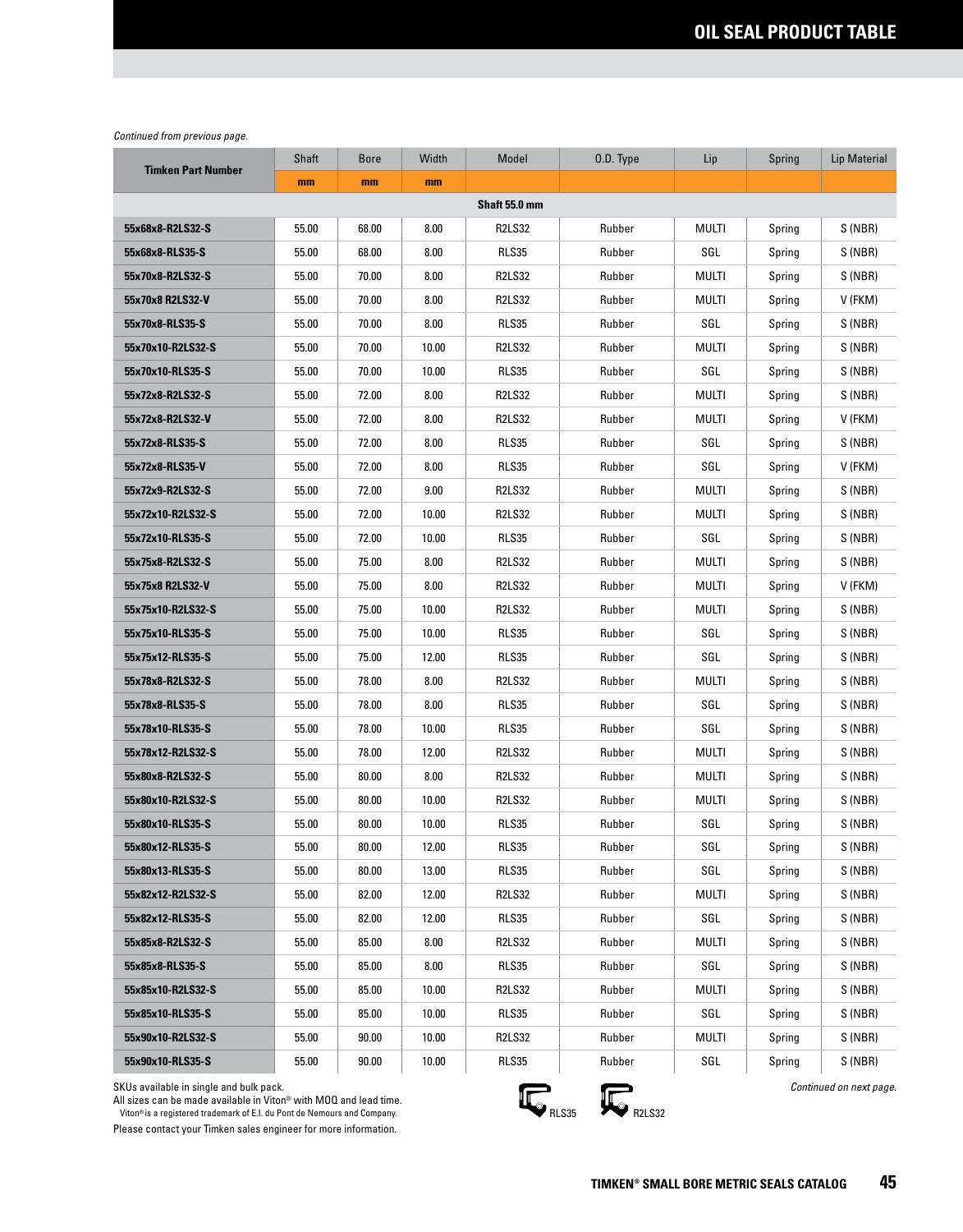|                                         | Shaft | <b>Bore</b> | Width | Model         | O.D. Type                | Lip          | Spring | <b>Lip Material</b>     |  |  |
|-----------------------------------------|-------|-------------|-------|---------------|--------------------------|--------------|--------|-------------------------|--|--|
| <b>Timken Part Number</b>               | mm    | mm          | mm    |               |                          |              |        |                         |  |  |
| 55x90x13-R2LS32-S                       | 55.00 | 90.00       | 13.00 | <b>R2LS32</b> | Rubber                   | <b>MULTI</b> | Spring | S (NBR)                 |  |  |
| 55x90x13-RLS35-S                        | 55.00 | 90.00       | 13.00 | <b>RLS35</b>  | Rubber                   | SGL          | Spring | S (NBR)                 |  |  |
| 55x95x10-R2LS32-S                       | 55.00 | 95.00       | 10.00 | <b>R2LS32</b> | Rubber                   | MULTI        | Spring | S (NBR)                 |  |  |
| 55x100x10-R2LS32-S                      | 55.00 | 100.00      | 10.00 | <b>R2LS32</b> | Rubber                   | MULTI        | Spring | S (NBR)                 |  |  |
| 55x100x12-RLS35-S                       | 55.00 | 100.00      | 12.00 | <b>RLS35</b>  | Rubber                   | SGL          | Spring | S (NBR)                 |  |  |
|                                         |       |             |       | Shaft 56.0 mm |                          |              |        |                         |  |  |
| 56x68x10-R2LS32-S                       | 56.00 | 68.00       | 10.00 | <b>R2LS32</b> | Rubber                   | MULTI        | Spring | S (NBR)                 |  |  |
| 56x70x8-RLS35-S                         | 56.00 | 70.00       | 8.00  | RLS35         | Rubber                   | SGL          | Spring | S (NBR)                 |  |  |
| 56x72x7-R2LS32-S                        | 56.00 | 72.00       | 7.00  | <b>R2LS32</b> | Rubber                   | MULTI        | Spring | S (NBR)                 |  |  |
| 56x72x8-R2LS32-S                        | 56.00 | 72.00       | 8.00  | <b>R2LS32</b> | Rubber                   | MULTI        | Spring | S (NBR)                 |  |  |
| 56x72x8-RLS35-S                         | 56.00 | 72.00       | 8.00  | <b>RLS35</b>  | Rubber                   | SGL          | Spring | S (NBR)                 |  |  |
| 56x80x8-R2LS32-S                        | 56.00 | 80.00       | 8.00  | <b>R2LS32</b> | Rubber                   | MULTI        | Spring | S (NBR)                 |  |  |
| 56x80x8-RLS35-S                         | 56.00 | 80.00       | 8.00  | <b>RLS35</b>  | Rubber                   | SGL          | Spring | S (NBR)                 |  |  |
| 56x82x8-R2LS32-S                        | 56.00 | 82.00       | 8.00  | <b>R2LS32</b> | Rubber                   | MULTI        | Spring | S (NBR)                 |  |  |
| 56x85x8-RLS35-S                         | 56.00 | 85.00       | 8.00  | <b>RLS35</b>  | Rubber                   | SGL          | Spring | S (NBR)                 |  |  |
| Shaft 57.0 mm                           |       |             |       |               |                          |              |        |                         |  |  |
| 57x67x6-R2LS32-S                        | 57.00 | 67.00       | 6.00  | <b>R2LS32</b> | Rubber                   | <b>MULTI</b> | Spring | S (NBR)                 |  |  |
| 57x85x13-R2LS32-S                       | 57.00 | 85.00       | 13.00 | <b>R2LS32</b> | Rubber                   | MULTI        | Spring | S (NBR)                 |  |  |
| Shaft 58.0 mm                           |       |             |       |               |                          |              |        |                         |  |  |
| 58x72x8-R2LS32-S                        | 58.00 | 72.00       | 8.00  | <b>R2LS32</b> | Rubber                   | MULTI        | Spring | S (NBR)                 |  |  |
| 58x72x8-RLS35-S                         | 58.00 | 72.00       | 8.00  | RLS35         | Rubber                   | SGL          | Spring | S (NBR)                 |  |  |
| 58x72x8-RLS35-V                         | 58.00 | 72.00       | 8.00  | <b>RLS35</b>  | Rubber                   | SGL          | Spring | V (FKM)                 |  |  |
| 58x75x8-R2LS32-S                        | 58.00 | 75.00       | 8.00  | <b>R2LS32</b> | Rubber                   | MULTI        | Spring | S (NBR)                 |  |  |
| 58x75x9-R2LS32-S                        | 58.00 | 75.00       | 9.00  | <b>R2LS32</b> | Rubber                   | MULTI        | Spring | S (NBR)                 |  |  |
| 58x75x11-RLS35-S                        | 58.00 | 75.00       | 11.00 | <b>RLS35</b>  | Rubber                   | SGL          | Spring | S (NBR)                 |  |  |
| 58x80x8-R2LS32-S                        | 58.00 | 80.00       | 8.00  | <b>R2LS32</b> | Rubber                   | MULTI        | Spring | S (NBR)                 |  |  |
| 58x80x8-RLS35-S                         | 58.00 | 80.00       | 8.00  | <b>RLS35</b>  | Rubber                   | SGL          | Spring | S (NBR)                 |  |  |
| 58x80x12-R2LS32-S                       | 58.00 | 80.00       | 12.00 | <b>R2LS32</b> | Rubber                   | <b>MULTI</b> | Spring | S (NBR)                 |  |  |
| 58x85x8-R2LS32-S                        | 58.00 | 85.00       | 8.00  | <b>R2LS32</b> | Rubber                   | MULTI        | Spring | S (NBR)                 |  |  |
| 58x85x10-RLS35-S                        | 58.00 | 85.00       | 10.00 | RLS35         | Rubber                   | SGL          | Spring | S (NBR)                 |  |  |
| 58x90x8-R2LS32-S                        | 58.00 | 90.00       | 8.00  | <b>R2LS32</b> | Rubber                   | MULTI        | Spring | S (NBR)                 |  |  |
| 58x90x10-R2LS32-S                       | 58.00 | 90.00       | 10.00 | <b>R2LS32</b> | Rubber                   | <b>MULTI</b> | Spring | S (NBR)                 |  |  |
|                                         |       |             |       | Shaft 60.0 mm |                          |              |        |                         |  |  |
| 60x72x8-R2LS32-S                        | 60.00 | 72.00       | 8.00  | <b>R2LS32</b> | Rubber                   | MULTI        | Spring | S (NBR)                 |  |  |
| 60x72x8-RLS35-S                         | 60.00 | 72.00       | 8.00  | RLS35         | Rubber                   | SGL          | Spring | S (NBR)                 |  |  |
| 60x75x8-R2LS32-S                        | 60.00 | 75.00       | 8.00  | <b>R2LS32</b> | Rubber                   | MULTI        | Spring | S (NBR)                 |  |  |
| 60x75x8-R2LS32-V                        | 60.00 | 75.00       | 8.00  | <b>R2LS32</b> | Rubber                   | MULTI        | Spring | V (FKM)                 |  |  |
| SKUs available in single and bulk pack. |       |             |       |               | $\overline{\phantom{m}}$ |              |        | Continued on next page. |  |  |

SKUs available in single and bulk pack.

All sizes can be made available in Viton® with MOQ and lead time. Viton® is a registered trademark of E.I. du Pont de Nemours and Company.

Please contact your Timken sales engineer for more information.

: pag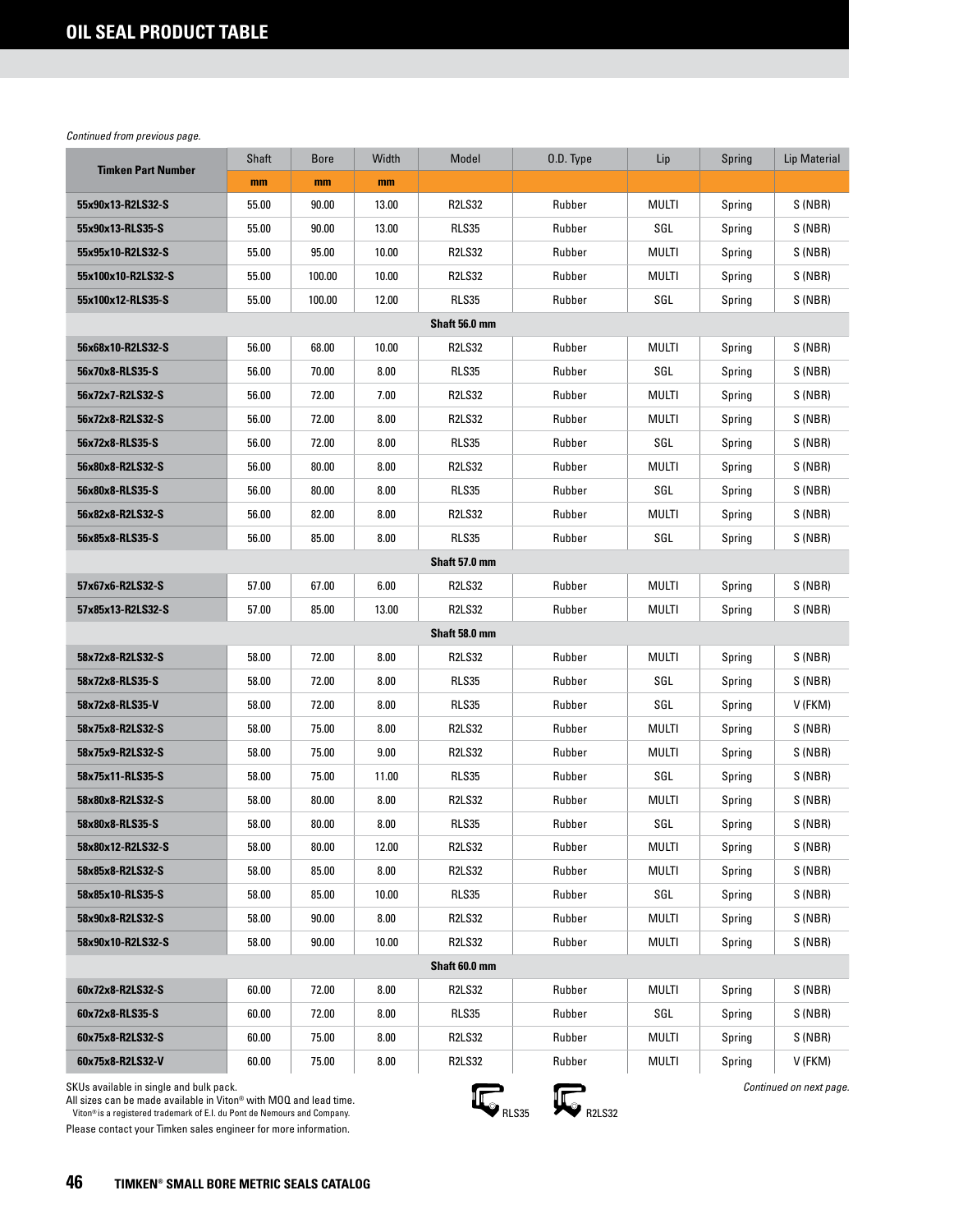| <b>Timken Part Number</b> | Shaft | <b>Bore</b> | Width | Model         | O.D. Type | Lip          | Spring | <b>Lip Material</b> |
|---------------------------|-------|-------------|-------|---------------|-----------|--------------|--------|---------------------|
|                           | mm    | mm          | mm    |               |           |              |        |                     |
| 60x75x8-RLS35-S           | 60.00 | 75.00       | 8.00  | <b>RLS35</b>  | Rubber    | SGL          | Spring | S (NBR)             |
| 60x75x10-R2LS32-S         | 60.00 | 75.00       | 10.00 | <b>R2LS32</b> | Rubber    | MULTI        | Spring | S (NBR)             |
| 60x78x8-R2LS32-S          | 60.00 | 78.00       | 8.00  | <b>R2LS32</b> | Rubber    | MULTI        | Spring | S (NBR)             |
| 60x78x9-R2LS32-S          | 60.00 | 78.00       | 9.00  | <b>R2LS32</b> | Rubber    | MULTI        | Spring | S (NBR)             |
| 60x80x8-R2LS32-S          | 60.00 | 80.00       | 8.00  | <b>R2LS32</b> | Rubber    | MULTI        | Spring | S (NBR)             |
| 60x80x8-R2LS32-V          | 60.00 | 80.00       | 8.00  | <b>R2LS32</b> | Rubber    | MULTI        | Spring | V (FKM)             |
| 60x80x8-RLS35-S           | 60.00 | 80.00       | 8.00  | <b>RLS35</b>  | Rubber    | SGL          | Spring | S (NBR)             |
| 60x80x8-RLS35-V           | 60.00 | 80.00       | 8.00  | <b>RLS35</b>  | Rubber    | SGL          | Spring | V (FKM)             |
| 60x80x10-R2LS32-S         | 60.00 | 80.00       | 10.00 | <b>R2LS32</b> | Rubber    | MULTI        | Spring | S (NBR)             |
| 60x80x10-RLS35-S          | 60.00 | 80.00       | 10.00 | <b>RLS35</b>  | Rubber    | SGL          | Spring | S (NBR)             |
| 60x80x12-R2LS32-S         | 60.00 | 80.00       | 12.00 | <b>R2LS32</b> | Rubber    | MULTI        | Spring | S (NBR)             |
| 60x80x12-RLS35-S          | 60.00 | 80.00       | 12.00 | <b>RLS35</b>  | Rubber    | SGL          | Spring | S (NBR)             |
| 60x80x13-RLS35-S          | 60.00 | 80.00       | 13.00 | <b>RLS35</b>  | Rubber    | SGL          | Spring | S (NBR)             |
| 60x82x7-R2LS32-S          | 60.00 | 82.00       | 7.00  | <b>R2LS32</b> | Rubber    | MULTI        | Spring | S (NBR)             |
| 60x82x10-RLS35-S          | 60.00 | 82.00       | 10.00 | <b>RLS35</b>  | Rubber    | SGL          | Spring | S (NBR)             |
| 60x82x12-R2LS32-S         | 60.00 | 82.00       | 12.00 | <b>R2LS32</b> | Rubber    | MULTI        | Spring | S (NBR)             |
| 60x85x8-R2LS32-S          | 60.00 | 85.00       | 8.00  | <b>R2LS32</b> | Rubber    | MULTI        | Spring | S (NBR)             |
| 60x85x8 R2LS32-V          | 60.00 | 85.00       | 8.00  | <b>R2LS32</b> | Rubber    | MULTI        | Spring | V (FKM)             |
| 60x85x8-RLS35-S           | 60.00 | 85.00       | 8.00  | <b>RLS35</b>  | Rubber    | SGL          | Spring | S (NBR)             |
| 60x85x10-R2LS32-S         | 60.00 | 85.00       | 10.00 | <b>R2LS32</b> | Rubber    | MULTI        | Spring | S (NBR)             |
| 60x90x8-R2LS32-S          | 60.00 | 90.00       | 8.00  | <b>R2LS32</b> | Rubber    | MULTI        | Spring | S (NBR)             |
| 60x90x8-RLS35-S           | 60.00 | 90.00       | 8.00  | <b>RLS35</b>  | Rubber    | SGL          | Spring | S (NBR)             |
| 60x90x10-R2LS32-S         | 60.00 | 90.00       | 10.00 | <b>R2LS32</b> | Rubber    | MULTI        | Spring | S (NBR)             |
| 60x90x10-RLS35-S          | 60.00 | 90.00       | 10.00 | <b>RLS35</b>  | Rubber    | SGL          | Spring | S (NBR)             |
| 60x95x8-R2LS32-S          | 60.00 | 95.00       | 8.00  | <b>R2LS32</b> | Rubber    | MULTI        | Spring | S (NBR)             |
| 60x95x10-R2LS32-S         | 60.00 | 95.00       | 10.00 | <b>R2LS32</b> | Rubber    | MULTI        | Spring | S (NBR)             |
| 60x100x10-RLS35-S         | 60.00 | 100.00      | 10.00 | <b>RLS35</b>  | Rubber    | SGL          | Spring | S (NBR)             |
| 60x110x10-R2LS32-S        | 60.00 | 110.00      | 10.00 | <b>R2LS32</b> | Rubber    | <b>MULTI</b> | Spring | S (NBR)             |
|                           |       |             |       | Shaft 62.0 mm |           |              |        |                     |
| 62x80x10-R2LS32-S         | 62.00 | 80.00       | 10.00 | <b>R2LS32</b> | Rubber    | MULTI        | Spring | S (NBR)             |
| 62x80x10-RLS35-S          | 62.00 | 80.00       | 10.00 | RLS35         | Rubber    | SGL          | Spring | S (NBR)             |
| 62x85x8-R2LS32-S          | 62.00 | 85.00       | 8.00  | <b>R2LS32</b> | Rubber    | MULTI        | Spring | S (NBR)             |
| 62x85x10-R2LS32-S         | 62.00 | 85.00       | 10.00 | <b>R2LS32</b> | Rubber    | MULTI        | Spring | S (NBR)             |
| 62x85x10-RLS35-S          | 62.00 | 85.00       | 10.00 | RLS35         | Rubber    | SGL          | Spring | S (NBR)             |
| 62x85x12-RLS35-S          | 62.00 | 85.00       | 12.00 | RLS35         | Rubber    | SGL          | Spring | S (NBR)             |
| 62x90x10-R2LS32-S         | 62.00 | 90.00       | 10.00 | R2LS32        | Rubber    | MULTI        | Spring | S (NBR)             |
| 62x90x10-R2LS32-V         | 62.00 | 90.00       | 10.00 | R2LS32        | Rubber    | MULTI        | Spring | V (FKM)             |

SKUs available in single and bulk pack.

All sizes can be made available in Viton® with MOQ and lead time.<br>Viton®is a registered trademark of E.I. du Pont de Nemours and Company.

Please contact your Timken sales engineer for more information.



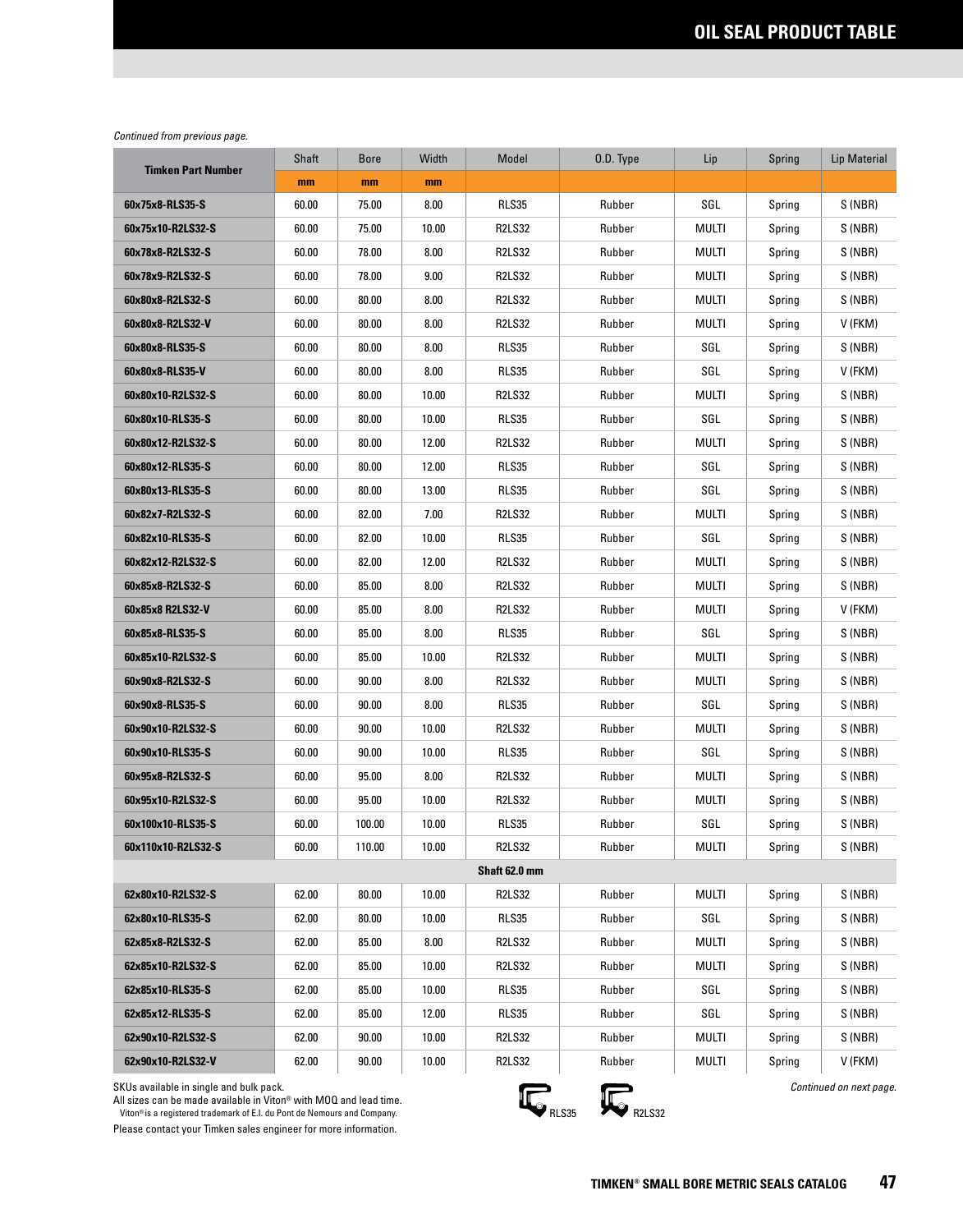| <b>Timken Part Number</b> | Shaft | <b>Bore</b> | Width | Model         | O.D. Type | Lip   | Spring | <b>Lip Material</b> |
|---------------------------|-------|-------------|-------|---------------|-----------|-------|--------|---------------------|
|                           | mm    | mm          | mm    |               |           |       |        |                     |
| 62x90x10-RLS35-S          | 62.00 | 90.00       | 10.00 | <b>RLS35</b>  | Rubber    | SGL   | Spring | S (NBR)             |
| 62x95x10-R2LS32-S         | 62.00 | 95.00       | 10.00 | <b>R2LS32</b> | Rubber    | MULTI | Spring | S (NBR)             |
| 62x100x12-RLS35-S         | 62.00 | 100.00      | 12.00 | <b>RLS35</b>  | Rubber    | SGL   | Spring | S (NBR)             |
|                           |       |             |       | Shaft 63.0 mm |           |       |        |                     |
| 63x78x10-RLS35-S          | 63.00 | 78.00       | 10.00 | <b>RLS35</b>  | Rubber    | SGL   | Spring | S (NBR)             |
| 63x80x9-R2LS32-S          | 63.00 | 80.00       | 9.00  | <b>R2LS32</b> | Rubber    | MULTI | Spring | S (NBR)             |
| 63x85x10-R2LS32-S         | 63.00 | 85.00       | 10.00 | <b>R2LS32</b> | Rubber    | MULTI | Spring | S (NBR)             |
| 63x85x10-RLS35-S          | 63.00 | 85.00       | 10.00 | RLS35         | Rubber    | SGL   | Spring | S (NBR)             |
| 63x90x10-RLS35-S          | 63.00 | 90.00       | 10.00 | <b>RLS35</b>  | Rubber    | SGL   | Spring | S (NBR)             |
|                           |       |             |       | Shaft 64.0 mm |           |       |        |                     |
| 64x80x8-R2LS32-S          | 64.00 | 80.00       | 8.00  | <b>R2LS32</b> | Rubber    | MULTI | Spring | S (NBR)             |
| 64x80x8-RLS35-S           | 64.00 | 80.00       | 8.00  | <b>RLS35</b>  | Rubber    | SGL   | Spring | S (NBR)             |
|                           |       |             |       | Shaft 65.0 mm |           |       |        |                     |
| 65x80x8-R2LS32-S          | 65.00 | 80.00       | 8.00  | <b>R2LS32</b> | Rubber    | MULTI | Spring | S (NBR)             |
| 65x80x8-RLS35-S           | 65.00 | 80.00       | 8.00  | <b>RLS35</b>  | Rubber    | SGL   | Spring | S (NBR)             |
| 65x82x8-R2LS32-S          | 65.00 | 82.00       | 8.00  | <b>R2LS32</b> | Rubber    | MULTI | Spring | S (NBR)             |
| 65x82x10-RLS35-S          | 65.00 | 82.00       | 10.00 | <b>RLS35</b>  | Rubber    | SGL   | Spring | S (NBR)             |
| 65x85x8-R2LS32-S          | 65.00 | 85.00       | 8.00  | <b>R2LS32</b> | Rubber    | MULTI | Spring | S (NBR)             |
| 65x85x8-RLS35-S           | 65.00 | 85.00       | 8.00  | <b>RLS35</b>  | Rubber    | SGL   | Spring | S (NBR)             |
| 65x85x10-R2LS32-S         | 65.00 | 85.00       | 10.00 | <b>R2LS32</b> | Rubber    | MULTI | Spring | S (NBR)             |
| 65x85x10-RLS35-S          | 65.00 | 85.00       | 10.00 | RLS35         | Rubber    | SGL   | Spring | S (NBR)             |
| 65x85x12-R2LS32-S         | 65.00 | 85.00       | 12.00 | <b>R2LS32</b> | Rubber    | MULTI | Spring | S (NBR)             |
| 65x85x12-RLS35-S          | 65.00 | 85.00       | 12.00 | <b>RLS35</b>  | Rubber    | SGL   | Spring | S (NBR)             |
| 65x85x13-R2LS32-S         | 65.00 | 85.00       | 13.00 | <b>R2LS32</b> | Rubber    | MULTI | Spring | S (NBR)             |
| 65x88x8-R2LS32-S          | 65.00 | 88.00       | 8.00  | <b>R2LS32</b> | Rubber    | MULTI | Spring | S (NBR)             |
| 65x88x10-R2LS32-S         | 65.00 | 88.00       | 10.00 | <b>R2LS32</b> | Rubber    | MULTI | Spring | S (NBR)             |
| 65x88x12-R2LS32-S         | 65.00 | 88.00       | 12.00 | <b>R2LS32</b> | Rubber    | MULTI | Spring | S (NBR)             |
| 65x90x10-R2LS32-S         | 65.00 | 90.00       | 10.00 | <b>R2LS32</b> | Rubber    | MULTI | Spring | S (NBR)             |
| 65x90x10-R2LS32-V         | 65.00 | 90.00       | 10.00 | <b>R2LS32</b> | Rubber    | MULTI | Spring | V (FKM)             |
| 65x90x10-RLS35-S          | 65.00 | 90.00       | 10.00 | RLS35         | Rubber    | SGL   | Spring | S (NBR)             |
| 65x90x10-RLS35-V          | 65.00 | 90.00       | 10.00 | RLS35         | Rubber    | SGL   | Spring | V (FKM)             |
| 65x90x12-RLS35-S          | 65.00 | 90.00       | 12.00 | RLS35         | Rubber    | SGL   | Spring | S (NBR)             |
| 65x90x13-R2LS32-S         | 65.00 | 90.00       | 13.00 | <b>R2LS32</b> | Rubber    | MULTI | Spring | S (NBR)             |
| 65x90x13-RLS35-S          | 65.00 | 90.00       | 13.00 | RLS35         | Rubber    | SGL   | Spring | S (NBR)             |
| 65x95x10-R2LS32-S         | 65.00 | 95.00       | 10.00 | <b>R2LS32</b> | Rubber    | MULTI | Spring | S (NBR)             |
| 65x95x10-RLS35-S          | 65.00 | 95.00       | 10.00 | RLS35         | Rubber    | SGL   | Spring | S (NBR)             |
| 65x100x10-R2LS32-S        | 65.00 | 100.00      | 10.00 | <b>R2LS32</b> | Rubber    | MULTI | Spring | S (NBR)             |

SKUs available in single and bulk pack.

All sizes can be made available in Viton® with MOQ and lead time.<br>Viton®is a registered trademark of E.I. du Pont de Nemours and Company.

Please contact your Timken sales engineer for more information.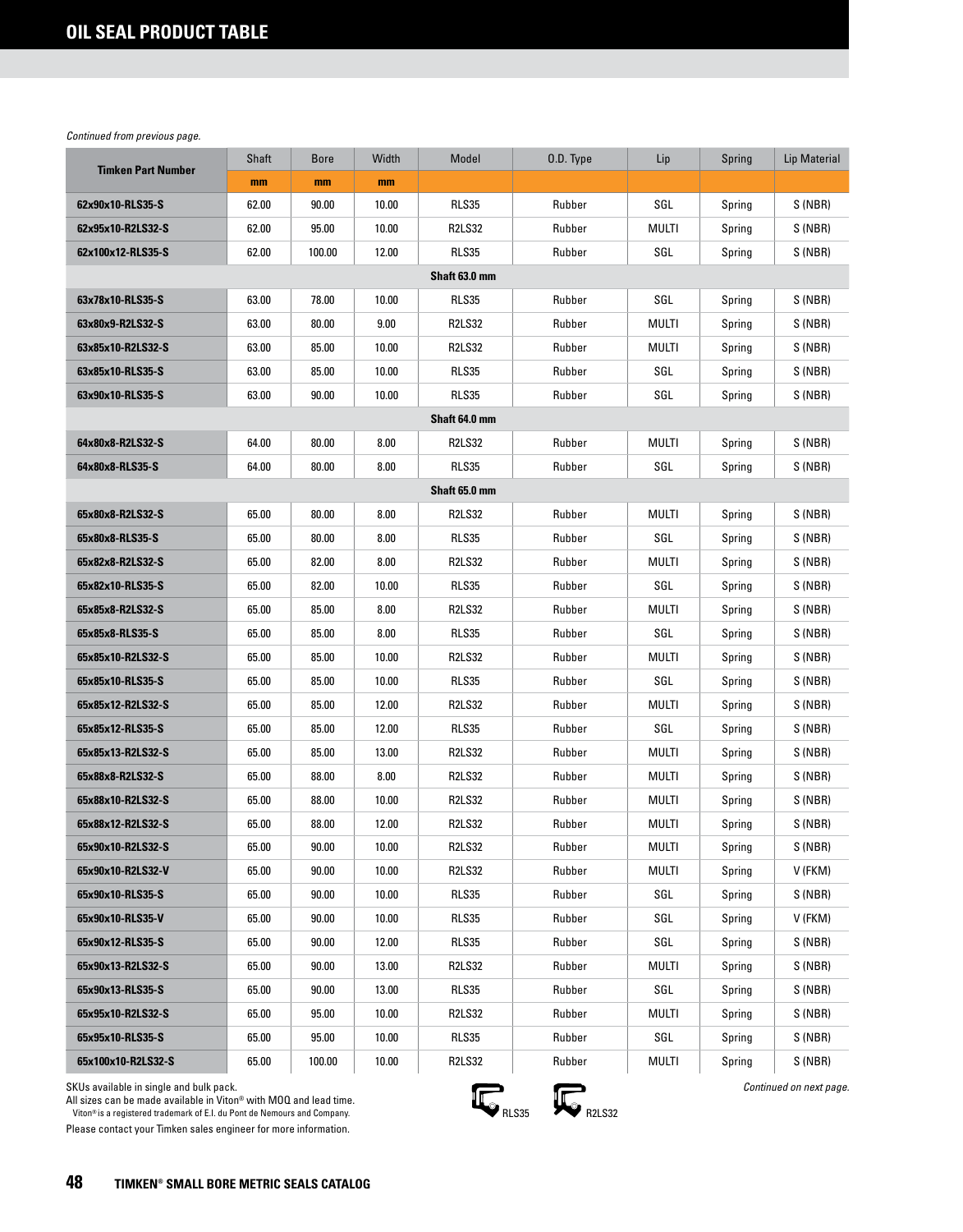|                           | Shaft | <b>Bore</b> | Width | Model         | 0.D. Type | Lip          | Spring | <b>Lip Material</b> |
|---------------------------|-------|-------------|-------|---------------|-----------|--------------|--------|---------------------|
| <b>Timken Part Number</b> | mm    | mm          | mm    |               |           |              |        |                     |
| 65x100x10-RLS35-S         | 65.00 | 100.00      | 10.00 | <b>RLS35</b>  | Rubber    | SGL          | Spring | S (NBR)             |
| 65x100x10-RLS35-V         | 65.00 | 100.00      | 10.00 | <b>RLS35</b>  | Rubber    | SGL          | Spring | V (FKM)             |
|                           |       |             |       | Shaft 68.0 mm |           |              |        |                     |
| 68x85x8-RLS35-V           | 68.00 | 85.00       | 8.00  | RLS35         | Rubber    | SGL          | Spring | V (FKM)             |
| 68x85x10-R2LS32-S         | 68.00 | 85.00       | 10.00 | <b>R2LS32</b> | Rubber    | <b>MULTI</b> | Spring | S (NBR)             |
| 68x90x8-R2LS32-S          | 68.00 | 90.00       | 8.00  | <b>R2LS32</b> | Rubber    | MULTI        | Spring | S (NBR)             |
| 68x90x10-R2LS32-S         | 68.00 | 90.00       | 10.00 | <b>R2LS32</b> | Rubber    | MULTI        | Spring | S (NBR)             |
| 68x90x10-R2LS32-V         | 68.00 | 90.00       | 10.00 | <b>R2LS32</b> | Rubber    | MULTI        | Spring | V (FKM)             |
| 68x90x10-RLS35-S          | 68.00 | 90.00       | 10.00 | <b>RLS35</b>  | Rubber    | SGL          | Spring | S (NBR)             |
| 68x90x10-RLS35-V          | 68.00 | 90.00       | 10.00 | <b>RLS35</b>  | Rubber    | SGL          | Spring | V (FKM)             |
| 68x90x12-RLS35-S          | 68.00 | 90.00       | 12.00 | <b>RLS35</b>  | Rubber    | SGL          | Spring | S (NBR)             |
| 68x100x10-RLS35-S         | 68.00 | 100.00      | 10.00 | <b>RLS35</b>  | Rubber    | SGL          | Spring | S (NBR)             |
| 68x100x13-R2LS32-S        | 68.00 | 100.00      | 13.00 | <b>R2LS32</b> | Rubber    | MULTI        | Spring | S (NBR)             |
|                           |       |             |       | Shaft 70.0 mm |           |              |        |                     |
| 70x85x7-R2LS32-S          | 70.00 | 85.00       | 7.00  | <b>R2LS32</b> | Rubber    | <b>MULTI</b> | Spring | S (NBR)             |
| 70x85x7-RLS35-S           | 70.00 | 85.00       | 7.00  | RLS35         | Rubber    | SGL          | Spring | S (NBR)             |
| 70x85x8-R2LS32-S          | 70.00 | 85.00       | 8.00  | <b>R2LS32</b> | Rubber    | MULTI        | Spring | S (NBR)             |
| 70x85x8-RLS35-S           | 70.00 | 85.00       | 8.00  | RLS35         | Rubber    | SGL          | Spring | S (NBR)             |
| 70x88x12-RLS35-S          | 70.00 | 88.00       | 12.00 | <b>RLS35</b>  | Rubber    | SGL          | Spring | S (NBR)             |
| 70x90x10-R2LS32-S         | 70.00 | 90.00       | 10.00 | <b>R2LS32</b> | Rubber    | MULTI        | Spring | S (NBR)             |
| 70x90x10-RLS35-S          | 70.00 | 90.00       | 10.00 | RLS35         | Rubber    | SGL          | Spring | S (NBR)             |
| 70x90x12-R2LS32-S         | 70.00 | 90.00       | 12.00 | <b>R2LS32</b> | Rubber    | MULTI        | Spring | S (NBR)             |
| 70x90x12-RLS35-S          | 70.00 | 90.00       | 12.00 | <b>RLS35</b>  | Rubber    | SGL          | Spring | S (NBR)             |
| 70x90x13-R2LS32-S         | 70.00 | 90.00       | 13.00 | <b>R2LS32</b> | Rubber    | MULTI        | Spring | S (NBR)             |
| 70x90x13-RLS35-S          | 70.00 | 90.00       | 13.00 | <b>RLS35</b>  | Rubber    | SGL          | Spring | S (NBR)             |
| 70x92x12-R2LS32-S         | 70.00 | 92.00       | 12.00 | <b>R2LS32</b> | Rubber    | MULTI        | Spring | S (NBR)             |
| 70x95x10-R2LS32-S         | 70.00 | 95.00       | 10.00 | <b>R2LS32</b> | Rubber    | MULTI        | Spring | S (NBR)             |
| 70x95x10-R2LS32-V         | 70.00 | 95.00       | 10.00 | <b>R2LS32</b> | Rubber    | multi        | Spring | V (FKM)             |
| 70x95x10-RLS35-S          | 70.00 | 95.00       | 10.00 | RLS35         | Rubber    | SGL          | Spring | S (NBR)             |
| 70x95x13-R2LS32-S         | 70.00 | 95.00       | 13.00 | <b>R2LS32</b> | Rubber    | MULTI        | Spring | S (NBR)             |
| 70x95x13-RLS35-S          | 70.00 | 95.00       | 13.00 | RLS35         | Rubber    | SGL          | Spring | S (NBR)             |
| 70x100x10-R2LS32-S        | 70.00 | 100.00      | 10.00 | <b>R2LS32</b> | Rubber    | MULTI        | Spring | S (NBR)             |
| 70x100x10-RLS35-S         | 70.00 | 100.00      | 10.00 | RLS35         | Rubber    | SGL          | Spring | S (NBR)             |
| 70x100x10-RLS35-V         | 70.00 | 100.00      | 10.00 | RLS35         | Rubber    | SGL          | Spring | V (FKM)             |
| 70x100x12-RLS35-S         | 70.00 | 100.00      | 12.00 | RLS35         | Rubber    | SGL          | Spring | S (NBR)             |
| 70x100x13-RLS35-S         | 70.00 | 100.00      | 13.00 | <b>RLS35</b>  | Rubber    | SGL          | Spring | S (NBR)             |
| 70x105x13-RLS35-S         | 70.00 | 105.00      | 13.00 | RLS35         | Rubber    | SGL          | Spring | S (NBR)             |

SKUs available in single and bulk pack.

All sizes can be made available in Viton® with MOQ and lead time.<br>Viton®is a registered trademark of E.I. du Pont de Nemours and Company.



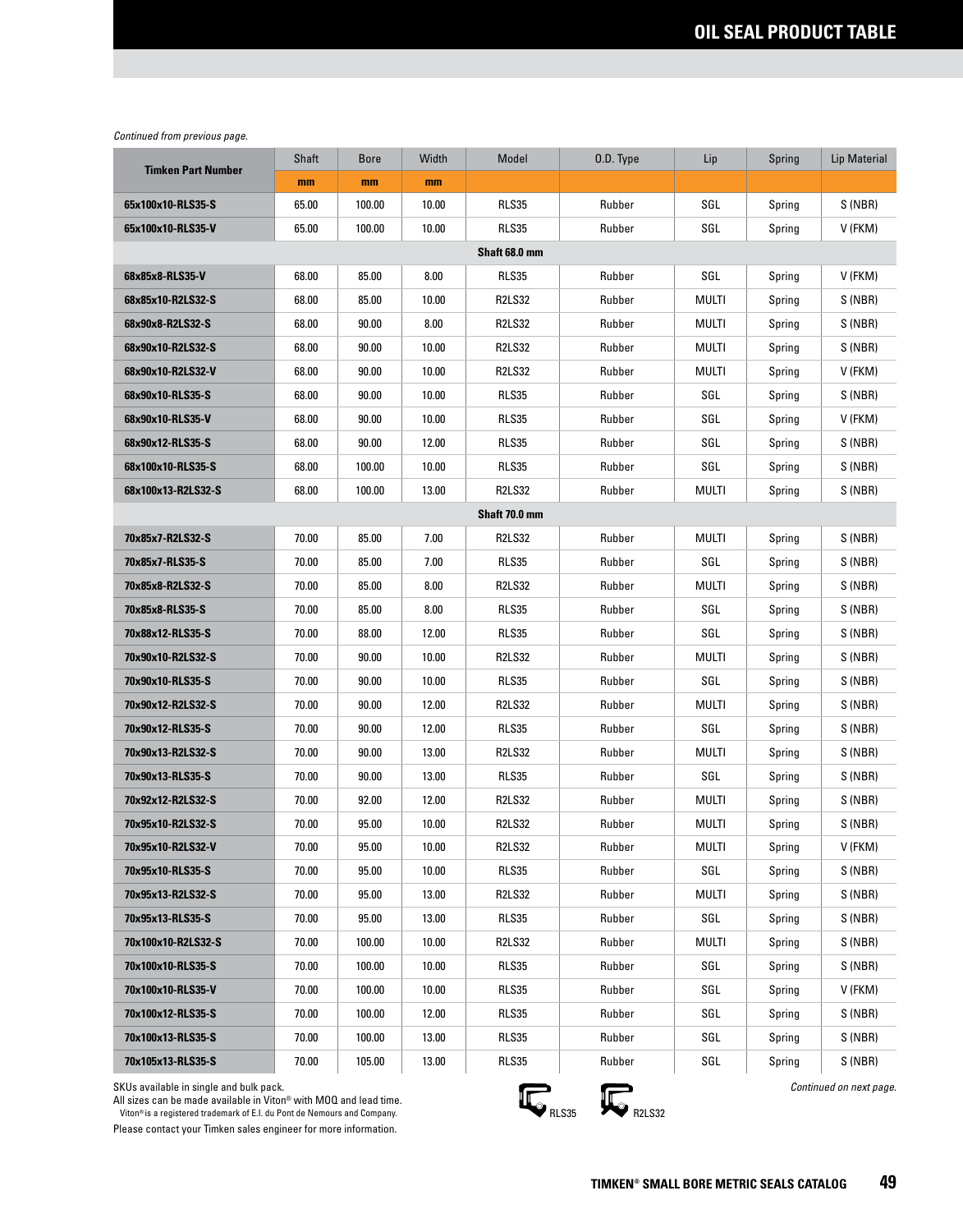| <b>Timken Part Number</b> | Shaft | <b>Bore</b> | Width | Model         | 0.D. Type | Lip          | Spring | Lip Material |
|---------------------------|-------|-------------|-------|---------------|-----------|--------------|--------|--------------|
|                           | mm    | mm          | mm    |               |           |              |        |              |
| 70x110x10-R2LS32-S        | 70.00 | 110.00      | 10.00 | <b>R2LS32</b> | Rubber    | MULTI        | Spring | S (NBR)      |
| 70x110x10-RLS35-S         | 70.00 | 110.00      | 10.00 | <b>RLS35</b>  | Rubber    | SGL          | Spring | S (NBR)      |
| 70x110x12-RLS35-S         | 70.00 | 110.00      | 12.00 | RLS35         | Rubber    | SGL          | Spring | S (NBR)      |
| 70x110x13-RLS35-S         | 70.00 | 110.00      | 13.00 | <b>RLS35</b>  | Rubber    | SGL          | Spring | S (NBR)      |
|                           |       |             |       | Shaft 72.0 mm |           |              |        |              |
| 72x86x7.5-R2LS32-S        | 72.00 | 86.00       | 7.50  | <b>R2LS32</b> | Rubber    | MULTI        | Spring | S (NBR)      |
| 72x90x10-R2LS32-S         | 72.00 | 90.00       | 10.00 | <b>R2LS32</b> | Rubber    | MULTI        | Spring | S (NBR)      |
| 72x90x10-RLS35-S          | 72.00 | 90.00       | 10.00 | <b>RLS35</b>  | Rubber    | SGL          | Spring | S (NBR)      |
| 72x95x10-R2LS32-S         | 72.00 | 95.00       | 10.00 | <b>R2LS32</b> | Rubber    | MULTI        | Spring | S (NBR)      |
| 72x95x10-RLS35-S          | 72.00 | 95.00       | 10.00 | <b>RLS35</b>  | Rubber    | SGL          | Spring | S (NBR)      |
| 72x100x10-RLS35-S         | 72.00 | 100.00      | 10.00 | <b>RLS35</b>  | Rubber    | SGL          | Spring | S (NBR)      |
| 72x110x13-RLS35-S         | 72.00 | 110.00      | 13.00 | <b>RLS35</b>  | Rubber    | SGL          | Spring | S (NBR)      |
|                           |       |             |       | Shaft 75.0 mm |           |              |        |              |
| 75x90x8-R2LS32-S          | 75.00 | 90.00       | 8.00  | <b>R2LS32</b> | Rubber    | MULTI        | Spring | S (NBR)      |
| 75x90x8-RLS35-S           | 75.00 | 90.00       | 8.00  | <b>RLS35</b>  | Rubber    | SGL          | Spring | S (NBR)      |
| 75x90x10-R2LS32-S         | 75.00 | 90.00       | 10.00 | <b>R2LS32</b> | Rubber    | MULTI        | Spring | S (NBR)      |
| 75x90x10-RLS35-S          | 75.00 | 90.00       | 10.00 | <b>RLS35</b>  | Rubber    | SGL          | Spring | S (NBR)      |
| 75x90x10-RLS35-V          | 75.00 | 90.00       | 10.00 | <b>RLS35</b>  | Rubber    | SGL          | Spring | V (FKM)      |
| 75x95x8-R2LS32-S          | 75.00 | 95.00       | 8.00  | <b>R2LS32</b> | Rubber    | MULTI        | Spring | S (NBR)      |
| 75x95x10-R2LS32-S         | 75.00 | 95.00       | 10.00 | <b>R2LS32</b> | Rubber    | MULTI        | Spring | S (NBR)      |
| 75x95x10-R2LS32-V         | 75.00 | 95.00       | 10.00 | <b>R2LS32</b> | Rubber    | MULTI        | Spring | V (FKM)      |
| 75x95x10-RLS35-S          | 75.00 | 95.00       | 10.00 | <b>RLS35</b>  | Rubber    | SGL          | Spring | S (NBR)      |
| 75x95x10-RLS35-V          | 75.00 | 95.00       | 10.00 | <b>RLS35</b>  | Rubber    | SGL          | Spring | V (FKM)      |
| 75x95x12-R2LS32-S         | 75.00 | 95.00       | 12.00 | <b>R2LS32</b> | Rubber    | <b>MULTI</b> | Spring | S (NBR)      |
| 75x95x12-RLS35-S          | 75.00 | 95.00       | 12.00 | <b>RLS35</b>  | Rubber    | SGL          | Spring | S (NBR)      |
| 75x95x12-RLS35-V          | 75.00 | 95.00       | 12.00 | RLS35         | Rubber    | SGL          | Spring | V (FKM)      |
| 75x100x10-R2LS32-S        | 75.00 | 100.00      | 10.00 | <b>R2LS32</b> | Rubber    | MULTI        | Spring | S (NBR)      |
| 75x100x10-R2LS32-V        | 75.00 | 100.00      | 10.00 | <b>R2LS32</b> | Rubber    | <b>MULTI</b> | Spring | V (FKM)      |
| 75x100x10 R2LS32-V        | 75.00 | 100.00      | 10.00 | <b>R2LS32</b> | Rubber    | MULTI        | Spring | V (FKM)      |
| 75x100x10-RLS35-S         | 75.00 | 100.00      | 10.00 | <b>RLS35</b>  | Rubber    | SGL          | Spring | S (NBR)      |
| 75x100x10-RLS35-V         | 75.00 | 100.00      | 10.00 | RLS35         | Rubber    | SGL          | Spring | V (FKM)      |
| 75x100x12-R2LS32-S        | 75.00 | 100.00      | 12.00 | R2LS32        | Rubber    | MULTI        | Spring | S (NBR)      |
| 75x100x12-RLS35-S         | 75.00 | 100.00      | 12.00 | RLS35         | Rubber    | SGL          | Spring | S (NBR)      |
| 75x100x13-R2LS32-S        | 75.00 | 100.00      | 13.00 | R2LS32        | Rubber    | MULTI        | Spring | S (NBR)      |
| 75x100x13-RLS35-S         | 75.00 | 100.00      | 13.00 | RLS35         | Rubber    | SGL          | Spring | S (NBR)      |
| 75x105x13-R2LS32-S        | 75.00 | 105.00      | 13.00 | <b>R2LS32</b> | Rubber    | MULTI        | Spring | S (NBR)      |
| 75x105x13-RLS35-S         | 75.00 | 105.00      | 13.00 | RLS35         | Rubber    | SGL          | Spring | S (NBR)      |

SKUs available in single and bulk pack.

All sizes can be made available in Viton® with MOQ and lead time.<br>Viton®is a registered trademark of E.I. du Pont de Nemours and Company.

Please contact your Timken sales engineer for more information.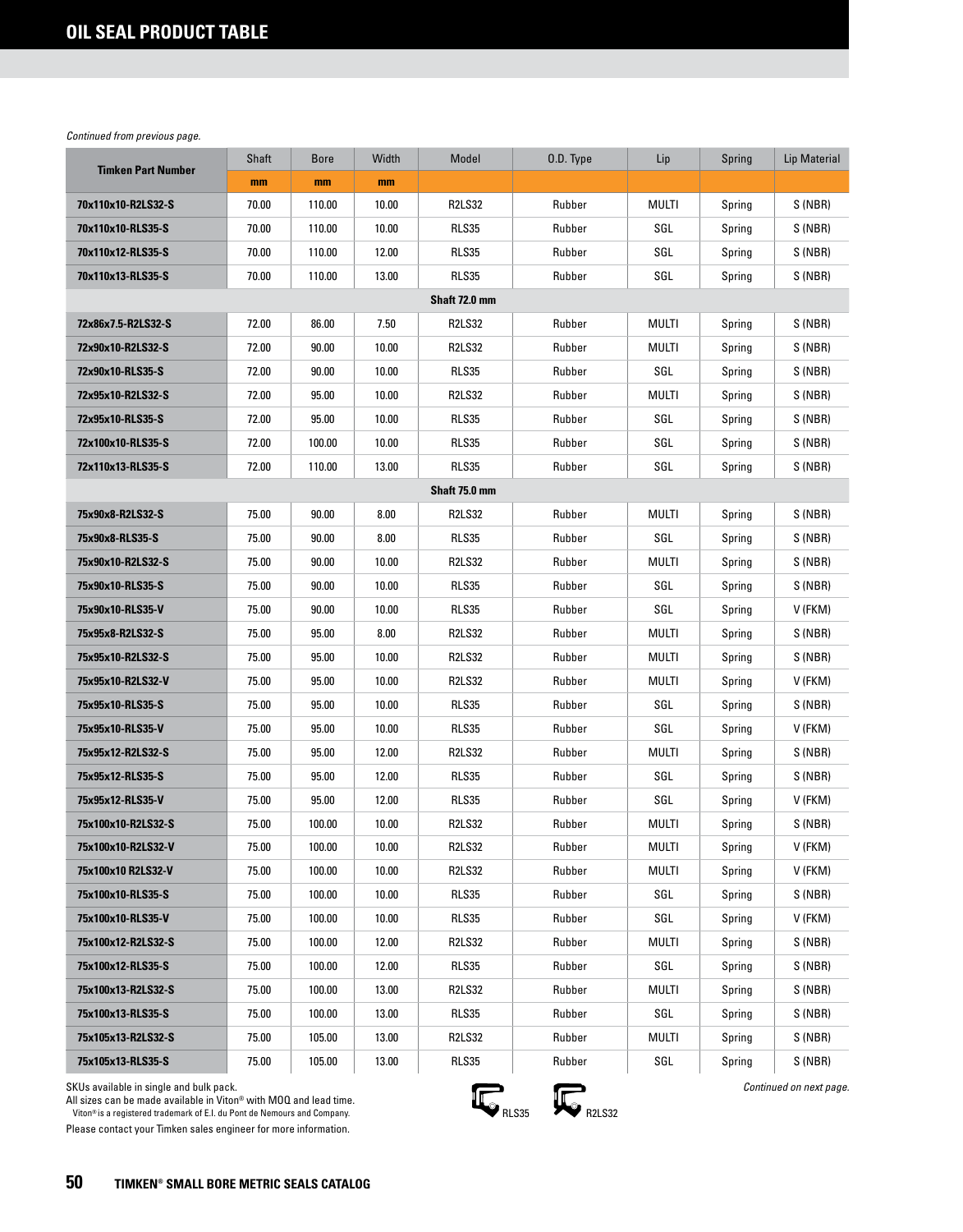|                           | Shaft | <b>Bore</b> | Width | Model         | 0.D. Type | Lip          | Spring | <b>Lip Material</b> |
|---------------------------|-------|-------------|-------|---------------|-----------|--------------|--------|---------------------|
| <b>Timken Part Number</b> | mm    | mm          | mm    |               |           |              |        |                     |
| 75x110x10-R2LS32-S        | 75.00 | 110.00      | 10.00 | <b>R2LS32</b> | Rubber    | <b>MULTI</b> | Spring | S (NBR)             |
| 75x110x12-RLS35-S         | 75.00 | 110.00      | 12.00 | RLS35         | Rubber    | SGL          | Spring | S (NBR)             |
| 75x120x12-RLS35-S         | 75.00 | 120.00      | 12.00 | <b>RLS35</b>  | Rubber    | SGL          | Spring | S (NBR)             |
|                           |       |             |       | Shaft 78.0 mm |           |              |        |                     |
| 78x100x10-R2LS32-S        | 78.00 | 100.00      | 10.00 | <b>R2LS32</b> | Rubber    | MULTI        | Spring | S (NBR)             |
| 78x100x10-RLS35-S         | 78.00 | 100.00      | 10.00 | <b>RLS35</b>  | Rubber    | SGL          | Spring | S (NBR)             |
|                           |       |             |       | Shaft 80.0 mm |           |              |        |                     |
| 80x100x10-R2LS32-S        | 80.00 | 100.00      | 10.00 | <b>R2LS32</b> | Rubber    | MULTI        | Spring | S (NBR)             |
| 80x100x10-R2LS32-V        | 80.00 | 100.00      | 10.00 | <b>R2LS32</b> | Rubber    | MULTI        | Spring | V (FKM)             |
| 80x100x10-RLS35-S         | 80.00 | 100.00      | 10.00 | <b>RLS35</b>  | Rubber    | SGL          | Spring | S (NBR)             |
| 80x100x10-RLS35-V         | 80.00 | 100.00      | 10.00 | <b>RLS35</b>  | Rubber    | SGL          | Spring | V (FKM)             |
| 80x100x12-R2LS32-S        | 80.00 | 100.00      | 12.00 | <b>R2LS32</b> | Rubber    | MULTI        | Spring | S (NBR)             |
| 80x100x13-R2LS32-S        | 80.00 | 100.00      | 13.00 | <b>R2LS32</b> | Rubber    | MULTI        | Spring | S (NBR)             |
| 80x100x13-RLS35-S         | 80.00 | 100.00      | 13.00 | <b>RLS35</b>  | Rubber    | SGL          | Spring | S (NBR)             |
| 80x105x10-R2LS32-S        | 80.00 | 105.00      | 10.00 | <b>R2LS32</b> | Rubber    | MULTI        | Spring | S (NBR)             |
| 80x105x12-RLS35-S         | 80.00 | 105.00      | 12.00 | <b>RLS35</b>  | Rubber    | SGL          | Spring | S (NBR)             |
| 80x105x13-R2LS32-S        | 80.00 | 105.00      | 13.00 | <b>R2LS32</b> | Rubber    | MULTI        | Spring | S (NBR)             |
| 80x105x13-RLS35-S         | 80.00 | 105.00      | 13.00 | <b>RLS35</b>  | Rubber    | SGL          | Spring | S (NBR)             |
| 80x110x10-R2LS32-S        | 80.00 | 110.00      | 10.00 | <b>R2LS32</b> | Rubber    | MULTI        | Spring | S (NBR)             |
| 80x110x10 R2LS32-V        | 80.00 | 110.00      | 10.00 | <b>R2LS32</b> | Rubber    | MULTI        | Spring | V (FKM)             |
| 80x110x10-RLS35-S         | 80.00 | 110.00      | 10.00 | <b>RLS35</b>  | Rubber    | SGL          | Spring | S (NBR)             |
| 80x110x12-R2LS32-S        | 80.00 | 110.00      | 12.00 | <b>R2LS32</b> | Rubber    | MULTI        | Spring | S (NBR)             |
| 80x110x12-R2LS32-V        | 80.00 | 110.00      | 12.00 | <b>R2LS32</b> | Rubber    | MULTI        | Spring | V (FKM)             |
| 80x110x12-RLS35-S         | 80.00 | 110.00      | 12.00 | RLS35         | Rubber    | SGL          | Spring | S (NBR)             |
| 80x110x12-RLS35-V         | 80.00 | 110.00      | 12.00 | RLS35         | Rubber    | SGL          | Spring | V (FKM)             |
| 80x110x13-RLS35-S         | 80.00 | 110.00      | 13.00 | <b>RLS35</b>  | Rubber    | SGL          | Spring | S (NBR)             |
| 80x115x13-R2LS32-S        | 80.00 | 115.00      | 13.00 | <b>R2LS32</b> | Rubber    | MULTI        | Spring | S (NBR)             |
| 80x120x12-R2LS32-S        | 80.00 | 120.00      | 12.00 | <b>R2LS32</b> | Rubber    | multi        | Spring | S (NBR)             |
| 80x120x13-RLS35-S         | 80.00 | 120.00      | 13.00 | RLS35         | Rubber    | SGL          | Spring | S (NBR)             |
|                           |       |             |       | Shaft 82.0 mm |           |              |        |                     |
| 82x105x12-RLS35-S         | 82.00 | 105.00      | 12.00 | RLS35         | Rubber    | SGL          | Spring | S (NBR)             |
| 82x105x13-R2LS32-S        | 82.00 | 105.00      | 13.00 | <b>R2LS32</b> | Rubber    | MULTI        | Spring | S (NBR)             |
| 82x110x12-R2LS32-S        | 82.00 | 110.00      | 12.00 | <b>R2LS32</b> | Rubber    | MULTI        | Spring | S (NBR)             |
|                           |       |             |       | Shaft 85.0 mm |           |              |        |                     |
| 85x100x9-R2LS32-S         | 85.00 | 100.00      | 9.00  | <b>R2LS32</b> | Rubber    | MULTI        | Spring | S (NBR)             |
| 85x100x9-RLS35-S          | 85.00 | 100.00      | 9.00  | RLS35         | Rubber    | SGL          | Spring | S (NBR)             |
| 85x100x10-R2LS32-S        | 85.00 | 100.00      | 10.00 | <b>R2LS32</b> | Rubber    | MULTI        | Spring | S (NBR)             |

SKUs available in single and bulk pack.

All sizes can be made available in Viton® with MOQ and lead time.<br>Viton®is a registered trademark of E.I. du Pont de Nemours and Company.

Please contact your Timken sales engineer for more information.



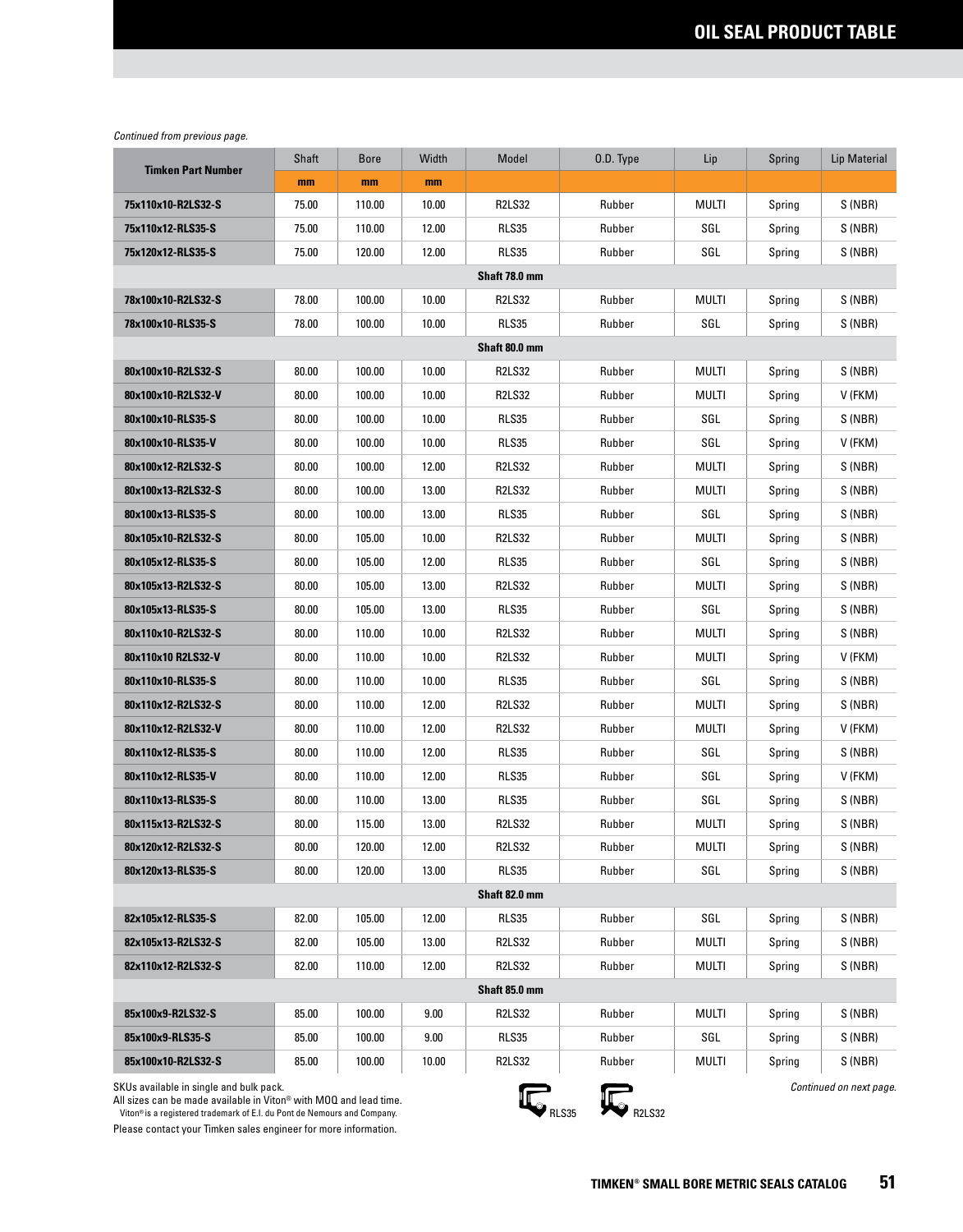| <b>Timken Part Number</b> | Shaft | <b>Bore</b> | Width | Model         | O.D. Type | Lip   | Spring | <b>Lip Material</b> |  |  |
|---------------------------|-------|-------------|-------|---------------|-----------|-------|--------|---------------------|--|--|
|                           | mm    | mm          | mm    |               |           |       |        |                     |  |  |
| 85x105x13-R2LS32-S        | 85.00 | 105.00      | 13.00 | <b>R2LS32</b> | Rubber    | MULTI | Spring | S (NBR)             |  |  |
| 85x105x13-RLS35-S         | 85.00 | 105.00      | 13.00 | <b>RLS35</b>  | Rubber    | SGL   | Spring | S (NBR)             |  |  |
| 85x110x12-R2LS32-S        | 85.00 | 110.00      | 12.00 | <b>R2LS32</b> | Rubber    | MULTI | Spring | S (NBR)             |  |  |
| 85x110x12-RLS35-S         | 85.00 | 110.00      | 12.00 | <b>RLS35</b>  | Rubber    | SGL   | Spring | S (NBR)             |  |  |
| 85x110x12-RLS35-V         | 85.00 | 110.00      | 12.00 | RLS35         | Rubber    | SGL   | Spring | V (FKM)             |  |  |
| 85x110x13-R2LS32-S        | 85.00 | 110.00      | 13.00 | <b>R2LS32</b> | Rubber    | MULTI | Spring | S (NBR)             |  |  |
| 85x115x13-RLS35-S         | 85.00 | 115.00      | 13.00 | <b>RLS35</b>  | Rubber    | SGL   | Spring | S (NBR)             |  |  |
| 85x120x12-R2LS32-S        | 85.00 | 120.00      | 12.00 | <b>R2LS32</b> | Rubber    | MULTI | Spring | S (NBR)             |  |  |
| 85x120x12-RLS35-S         | 85.00 | 120.00      | 12.00 | RLS35         | Rubber    | SGL   | Spring | S (NBR)             |  |  |
| 85x130x12-R2LS32-S        | 85.00 | 130.00      | 12.00 | <b>R2LS32</b> | Rubber    | MULTI | Spring | S (NBR)             |  |  |
| 85x130x12-RLS35-S         | 85.00 | 130.00      | 12.00 | <b>RLS35</b>  | Rubber    | SGL   | Spring | S (NBR)             |  |  |
| 85x130x14-R2LS32-S        | 85.00 | 130.00      | 14.00 | <b>R2LS32</b> | Rubber    | MULTI | Spring | S (NBR)             |  |  |
|                           |       |             |       | Shaft 87.0 mm |           |       |        |                     |  |  |
| 87x110x13-RLS35-S         | 87.00 | 110.00      | 13.00 | RLS35         | Rubber    | SGL   | Spring | S (NBR)             |  |  |
|                           |       |             |       | Shaft 88.0 mm |           |       |        |                     |  |  |
| 88x110x12-RLS35-S         | 88.00 | 110.00      | 12.00 | RLS35         | Rubber    | SGL   | Spring | S (NBR)             |  |  |
| 88x110x13-RLS35-S         | 88.00 | 110.00      | 13.00 | <b>RLS35</b>  | Rubber    | SGL   | Spring | S (NBR)             |  |  |
| Shaft 90.0 mm             |       |             |       |               |           |       |        |                     |  |  |
| 90x70x10-R2LS32-S         | 90.00 | 70.00       | 10.00 | <b>R2LS32</b> | Rubber    | MULTI | Spring | S (NBR)             |  |  |
| 90x110x5.5-R2LS32-S       | 90.00 | 110.00      | 5.50  | <b>R2LS32</b> | Rubber    | MULTI | Spring | S (NBR)             |  |  |
| 90x110x5.5-RLS35-S        | 90.00 | 110.00      | 5.50  | <b>RLS35</b>  | Rubber    | SGL   | Spring | S (NBR)             |  |  |
| 90x110x8-R2LS32-S         | 90.00 | 110.00      | 8.00  | <b>R2LS32</b> | Rubber    | MULTI | Spring | S (NBR)             |  |  |
| 90x110x12-R2LS32-V        | 90.00 | 110.00      | 12.00 | <b>R2LS32</b> | Rubber    | MULTI | Spring | V (FKM)             |  |  |
| 90x110x12-RLS35-V         | 90.00 | 110.00      | 12.00 | <b>RLS35</b>  | Rubber    | SGL   | Spring | V (FKM)             |  |  |
| 90x110x13-R2LS32-S        | 90.00 | 110.00      | 13.00 | <b>R2LS32</b> | Rubber    | MULTI | Spring | S (NBR)             |  |  |
| 90x110x13-RLS35-S         | 90.00 | 110.00      | 13.00 | RLS35         | Rubber    | SGL   | Spring | S (NBR)             |  |  |
| 90x115x10-R2LS32-S        | 90.00 | 115.00      | 10.00 | R2LS32        | Rubber    | MULTI | Spring | S (NBR)             |  |  |
| 90x115x13-R2LS32-S        | 90.00 | 115.00      | 13.00 | R2LS32        | Rubber    | MULTI | Spring | S (NBR)             |  |  |
| 90x115x13-RLS35-S         | 90.00 | 115.00      | 13.00 | RLS35         | Rubber    | SGL   | Spring | S (NBR)             |  |  |
| 90x120x12-R2LS32-S        | 90.00 | 120.00      | 12.00 | R2LS32        | Rubber    | MULTI | Spring | S (NBR)             |  |  |
| 90x120x12-R2LS32-V        | 90.00 | 120.00      | 12.00 | <b>R2LS32</b> | Rubber    | multi | Spring | V (FKM)             |  |  |
| 90x120x12-RLS35-S         | 90.00 | 120.00      | 12.00 | RLS35         | Rubber    | SGL   | Spring | S (NBR)             |  |  |
| 90x120x12-RLS35-V         | 90.00 | 120.00      | 12.00 | <b>RLS35</b>  | Rubber    | SGL   | Spring | V (FKM)             |  |  |
| 90x120x13-R2LS32-S        | 90.00 | 120.00      | 13.00 | R2LS32        | Rubber    | MULTI | Spring | S (NBR)             |  |  |
| 90x120x13-RLS35-S         | 90.00 | 120.00      | 13.00 | <b>RLS35</b>  | Rubber    | SGL   | Spring | S (NBR)             |  |  |
| 90x125x13-R2LS32-S        | 90.00 | 125.00      | 13.00 | R2LS32        | Rubber    | MULTI | Spring | S (NBR)             |  |  |
| 90x125x13-RLS35-S         | 90.00 | 125.00      | 13.00 | RLS35         | Rubber    | SGL   | Spring | S (NBR)             |  |  |

SKUs available in single and bulk pack.

All sizes can be made available in Viton® with MOQ and lead time.<br>Viton®is a registered trademark of E.I. du Pont de Nemours and Company.

Please contact your Timken sales engineer for more information.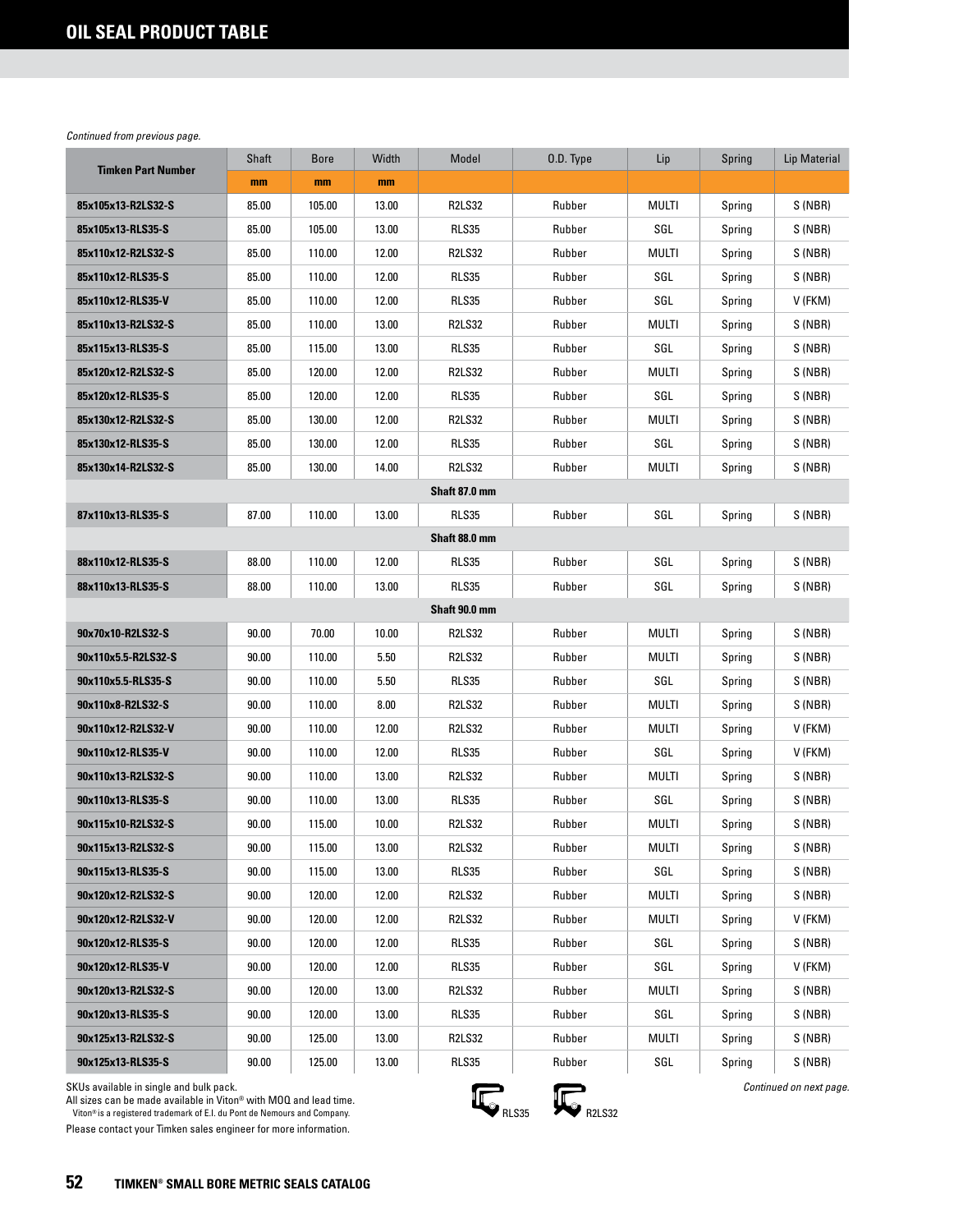|                           | Shaft  | <b>Bore</b> | Width | Model                 | 0.D. Type | Lip   | Spring | Lip Material |
|---------------------------|--------|-------------|-------|-----------------------|-----------|-------|--------|--------------|
| <b>Timken Part Number</b> | mm     | mm          | mm    |                       |           |       |        |              |
| 90x140x13-RLS35-S         | 90.00  | 140.00      | 13.00 | <b>RLS35</b>          | Rubber    | SGL   | Spring | S (NBR)      |
|                           |        |             |       | Shaft 92.0 mm         |           |       |        |              |
| 92x120x13-RLS35-S         | 92.00  | 120.00      | 13.00 | RLS35                 | Rubber    | SGL   | Spring | S (NBR)      |
| 92x120x14-RLS35-S         | 92.00  | 120.00      | 14.00 | <b>RLS35</b>          | Rubber    | SGL   | Spring | S (NBR)      |
|                           |        |             |       | Shaft 95.0 mm         |           |       |        |              |
| 95x110x9-R2LS32-S         | 95.00  | 110.00      | 9.00  | <b>R2LS32</b>         | Rubber    | MULTI | Spring | S (NBR)      |
| 95x110x9-RLS35-S          | 95.00  | 110.00      | 9.00  | <b>RLS35</b>          | Rubber    | SGL   | Spring | S (NBR)      |
| 95x110x12-RLS35-S         | 95.00  | 110.00      | 12.00 | <b>RLS35</b>          | Rubber    | SGL   | Spring | S (NBR)      |
| 95x115x12-RLS35-S         | 95.00  | 115.00      | 12.00 | <b>RLS35</b>          | Rubber    | SGL   | Spring | S (NBR)      |
| 95x120x12-R2LS32-S        | 95.00  | 120.00      | 12.00 | <b>R2LS32</b>         | Rubber    | MULTI | Spring | S (NBR)      |
| 95x120x12-RLS35-S         | 95.00  | 120.00      | 12.00 | <b>RLS35</b>          | Rubber    | SGL   | Spring | S(NBR)       |
| 95x120x13-R2LS32-S        | 95.00  | 120.00      | 13.00 | <b>R2LS32</b>         | Rubber    | MULTI | Spring | S(NBR)       |
| 95x125x12-R2LS32-S        | 95.00  | 125.00      | 12.00 | <b>R2LS32</b>         | Rubber    | MULTI | Spring | S(NBR)       |
| 95x125x12-RLS35-S         | 95.00  | 125.00      | 12.00 | <b>RLS35</b>          | Rubber    | SGL   | Spring | S (NBR)      |
| 95x125x12-RLS35-V         | 95.00  | 125.00      | 12.00 | RLS35                 | Rubber    | SGL   | Spring | V (FKM)      |
| 95x130x12-R2LS32-S        | 95.00  | 130.00      | 12.00 | R2LS32                | Rubber    | MULTI | Spring | S (NBR)      |
| 95x130x12-RLS35-S         | 95.00  | 130.00      | 12.00 | RLS35                 | Rubber    | SGL   | Spring | S (NBR)      |
| 95x130x15-R2LS32-S        | 95.00  | 130.00      | 15.00 | <b>R2LS32</b>         | Rubber    | MULTI | Spring | S (NBR)      |
|                           |        |             |       | Shaft 98.0 mm         |           |       |        |              |
| 98x120x13-RLS35-S         | 98.00  | 120.00      | 13.00 | <b>RLS35</b>          | Rubber    | SGL   | Spring | S (NBR)      |
|                           |        |             |       | <b>Shaft 100.0 mm</b> |           |       |        |              |
| 100x115x9-RLS35-S         | 100.00 | 115.00      | 9.00  | <b>RLS35</b>          | Rubber    | SGL   | Spring | S (NBR)      |
| 100x120x10-R2LS32-S       | 100.00 | 120.00      | 10.00 | <b>R2LS32</b>         | Rubber    | MULTI | Spring | S (NBR)      |
| 100x120x10-RLS35-S        | 100.00 | 120.00      | 10.00 | <b>RLS35</b>          | Rubber    | SGL   | Spring | S (NBR)      |
| 100x120x12-R2LS32-S       | 100.00 | 120.00      | 12.00 | <b>R2LS32</b>         | Rubber    | MULTI | Spring | S (NBR)      |
| 100x120x12-RLS35-S        | 100.00 | 120.00      | 12.00 | <b>RLS35</b>          | Rubber    | SGL   | Spring | S (NBR)      |
| 100x120x13-R2LS32-S       | 100.00 | 120.00      | 13.00 | R2LS32                | Rubber    | MULTI | Spring | S (NBR)      |
| 100x125x12-R2LS32-S       | 100.00 | 125.00      | 12.00 | <b>R2LS32</b>         | Rubber    | MULTI | Spring | S (NBR)      |
| 100x125x12-RLS35-S        | 100.00 | 125.00      | 12.00 | RLS35                 | Rubber    | SGL   | Spring | S (NBR)      |
| 100x125x13-R2LS32-S       | 100.00 | 125.00      | 13.00 | <b>R2LS32</b>         | Rubber    | MULTI | Spring | S (NBR)      |
| 100x125x13-R2LS32-V       | 100.00 | 125.00      | 13.00 | <b>R2LS32</b>         | Rubber    | MULTI | Spring | V (FKM)      |
| 100x125x13-RLS35-S        | 100.00 | 125.00      | 13.00 | RLS35                 | Rubber    | SGL   | Spring | S (NBR)      |
| 100x130x12-R2LS32-S       | 100.00 | 130.00      | 12.00 | <b>R2LS32</b>         | Rubber    | MULTI | Spring | S (NBR)      |
| 100x130x12-R2LS32-V       | 100.00 | 130.00      | 12.00 | <b>R2LS32</b>         | Rubber    | MULTI | Spring | V (FKM)      |
| 100x130x12-RLS35-S        | 100.00 | 130.00      | 12.00 | RLS35                 | Rubber    | SGL   | Spring | S (NBR)      |
| 100x130x12-RLS35-V        | 100.00 | 130.00      | 12.00 | <b>RLS35</b>          | Rubber    | SGL   | Spring | V (FKM)      |
| 100x130x13-R2LS32-S       | 100.00 | 130.00      | 13.00 | <b>R2LS32</b>         | Rubber    | MULTI | Spring | S (NBR)      |

SKUs available in single and bulk pack.

All sizes can be made available in Viton® with MOQ and lead time.<br>Viton®is a registered trademark of E.I. du Pont de Nemours and Company.

Please contact your Timken sales engineer for more information.



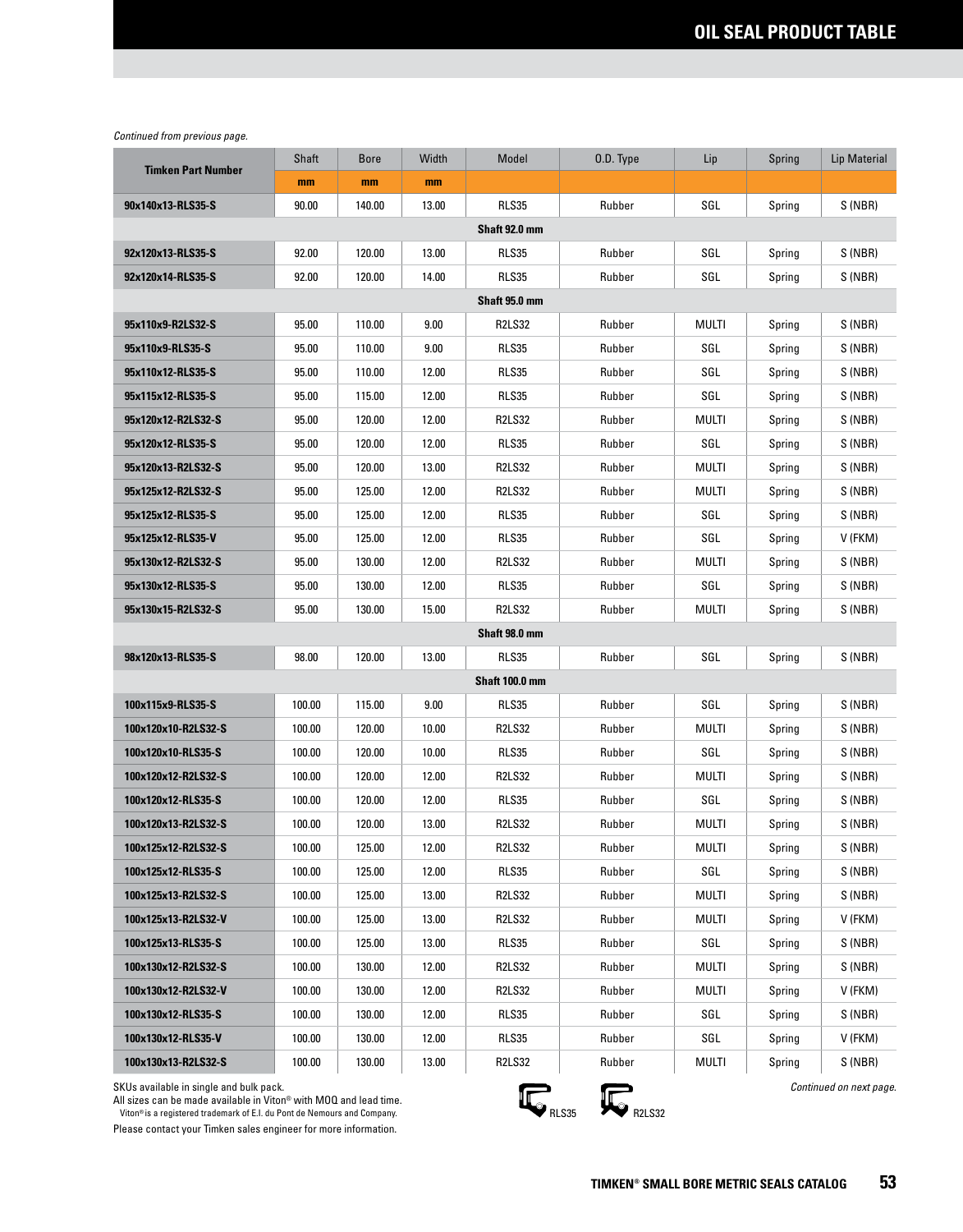| <b>Timken Part Number</b>                                                                                                                                                                | Shaft  | <b>Bore</b> | Width | Model                  | O.D. Type | Lip   | Spring                  | <b>Lip Material</b> |  |  |  |
|------------------------------------------------------------------------------------------------------------------------------------------------------------------------------------------|--------|-------------|-------|------------------------|-----------|-------|-------------------------|---------------------|--|--|--|
|                                                                                                                                                                                          | mm     | mm          | mm    |                        |           |       |                         |                     |  |  |  |
| 100x140x13-R2LS32-S                                                                                                                                                                      | 100.00 | 140.00      | 13.00 | <b>R2LS32</b>          | Rubber    | MULTI | Spring                  | S (NBR)             |  |  |  |
| 100x140x13-RLS35-S                                                                                                                                                                       | 100.00 | 140.00      | 13.00 | <b>RLS35</b>           | Rubber    | SGL   | Spring                  | S (NBR)             |  |  |  |
| 100x150x12-RLS35-S                                                                                                                                                                       | 100.00 | 150.00      | 12.00 | <b>RLS35</b>           | Rubber    | SGL   | Spring                  | S (NBR)             |  |  |  |
|                                                                                                                                                                                          |        |             |       | <b>Shaft 102.0 mm</b>  |           |       |                         |                     |  |  |  |
| 102x130x13-RLS35-S                                                                                                                                                                       | 102.00 | 130.00      | 13.00 | RLS35                  | Rubber    | SGL   | Spring                  | S (NBR)             |  |  |  |
|                                                                                                                                                                                          |        |             |       | <b>Shaft 105.0 mm</b>  |           |       |                         |                     |  |  |  |
| 105x125x13-R2LS32-S                                                                                                                                                                      | 105.00 | 125.00      | 13.00 | <b>R2LS32</b>          | Rubber    | MULTI | Spring                  | S (NBR)             |  |  |  |
| 105x125x13-RLS35-S                                                                                                                                                                       | 105.00 | 125.00      | 13.00 | RLS35                  | Rubber    | SGL   | Spring                  | S (NBR)             |  |  |  |
| 105x130x12-R2LS32-S                                                                                                                                                                      | 105.00 | 130.00      | 12.00 | R2LS32                 | Rubber    | MULTI | Spring                  | S (NBR)             |  |  |  |
| 105x130x12-RLS35-S                                                                                                                                                                       | 105.00 | 130.00      | 12.00 | RLS35                  | Rubber    | SGL   | Spring                  | S (NBR)             |  |  |  |
| 105x130x13-R2LS32-S                                                                                                                                                                      | 105.00 | 130.00      | 13.00 | <b>R2LS32</b>          | Rubber    | MULTI | Spring                  | S (NBR)             |  |  |  |
| 105x135x14-R2LS32-S                                                                                                                                                                      | 105.00 | 135.00      | 14.00 | <b>R2LS32</b>          | Rubber    | MULTI | Spring                  | S (NBR)             |  |  |  |
| 105x140x12-R2LS32-S                                                                                                                                                                      | 105.00 | 140.00      | 12.00 | <b>R2LS32</b>          | Rubber    | MULTI | Spring                  | S (NBR)             |  |  |  |
| 105x140x12-RLS35-S                                                                                                                                                                       | 105.00 | 140.00      | 12.00 | <b>RLS35</b>           | Rubber    | SGL   | Spring                  | S (NBR)             |  |  |  |
| Shaft 110.0 mm                                                                                                                                                                           |        |             |       |                        |           |       |                         |                     |  |  |  |
| 110x130x12-R2LS32-S                                                                                                                                                                      | 110.00 | 130.00      | 12.00 | <b>R2LS32</b>          | Rubber    | MULTI | Spring                  | S (NBR)             |  |  |  |
| 110x130x12-R2LS32-V                                                                                                                                                                      | 110.00 | 130.00      | 12.00 | <b>R2LS32</b>          | Rubber    | MULTI | Spring                  | V (FKM)             |  |  |  |
| 110x130x12-RLS35-S                                                                                                                                                                       | 110.00 | 130.00      | 12.00 | <b>RLS35</b>           | Rubber    | SGL   | Spring                  | S (NBR)             |  |  |  |
| 110x130x13-R2LS32-S                                                                                                                                                                      | 110.00 | 130.00      | 13.00 | <b>R2LS32</b>          | Rubber    | MULTI | Spring                  | S (NBR)             |  |  |  |
| 110x130x13-RLS35-S                                                                                                                                                                       | 110.00 | 130.00      | 13.00 | RLS35                  | Rubber    | SGL   | Spring                  | S (NBR)             |  |  |  |
| 110x135x12-RLS35-S                                                                                                                                                                       | 110.00 | 135.00      | 12.00 | <b>RLS35</b>           | Rubber    | SGL   | Spring                  | S (NBR)             |  |  |  |
| 110x140x12-R2LS32-S                                                                                                                                                                      | 110.00 | 140.00      | 12.00 | <b>R2LS32</b>          | Rubber    | MULTI | Spring                  | S (NBR)             |  |  |  |
| 110x140x12-RLS35-S                                                                                                                                                                       | 110.00 | 140.00      | 12.00 | <b>RLS35</b>           | Rubber    | SGL   | Spring                  | S (NBR)             |  |  |  |
| 110x140x13-R2LS32-S                                                                                                                                                                      | 110.00 | 140.00      | 13.00 | <b>R2LS32</b>          | Rubber    | MULTI | Spring                  | S (NBR)             |  |  |  |
| 110x140x13-RLS35-S                                                                                                                                                                       | 110.00 | 140.00      | 13.00 | RLS35                  | Rubber    | SGL   | Spring                  | S (NBR)             |  |  |  |
| 110x140x14-R2LS32-S                                                                                                                                                                      | 110.00 | 140.00      | 14.00 | <b>R2LS32</b>          | Rubber    | MULTI | Spring                  | S (NBR)             |  |  |  |
| 110x145x15-R2LS32-S                                                                                                                                                                      | 110.00 | 145.00      | 15.00 | R2LS32                 | Rubber    | MULTI | Spring                  | S (NBR)             |  |  |  |
| 110x150x13-RLS35-S                                                                                                                                                                       | 110.00 | 150.00      | 13.00 | RLS35                  | Rubber    | SGL   | Spring                  | S (NBR)             |  |  |  |
|                                                                                                                                                                                          |        |             |       | <b>Shaft 114.0 mm</b>  |           |       |                         |                     |  |  |  |
| 114x135x13-R2LS32-S                                                                                                                                                                      | 114.00 | 135.00      | 13.00 | <b>R2LS32</b>          | Rubber    | MULTI | Spring                  | S (NBR)             |  |  |  |
| 114x140x10-RLS35-S                                                                                                                                                                       | 114.00 | 140.00      | 10.00 | RLS35                  | Rubber    | SGL   | Spring                  | S (NBR)             |  |  |  |
| 114x140x13-R2LS32-S                                                                                                                                                                      | 114.00 | 140.00      | 13.00 | R2LS32                 | Rubber    | MULTI | Spring                  | S (NBR)             |  |  |  |
|                                                                                                                                                                                          |        |             |       | <b>Shaft 115.0 mm</b>  |           |       |                         |                     |  |  |  |
| 115x140x12-R2LS32-S                                                                                                                                                                      | 115.00 | 140.00      | 12.00 | R2LS32                 | Rubber    | MULTI | Spring                  | S (NBR)             |  |  |  |
| 115x140x12-RLS35-S                                                                                                                                                                       | 115.00 | 140.00      | 12.00 | RLS35                  | Rubber    | SGL   | Spring                  | S (NBR)             |  |  |  |
| 115x140x13-R2LS32-S                                                                                                                                                                      | 115.00 | 140.00      | 13.00 | R2LS32                 | Rubber    | MULTI | Spring                  | S (NBR)             |  |  |  |
| 115x140x13-RLS35-S                                                                                                                                                                       | 115.00 | 140.00      | 13.00 | <b>RLS35</b>           | Rubber    | SGL   | Spring                  | S (NBR)             |  |  |  |
| SKUs available in single and bulk pack.<br>All sizes can be made available in Viton® with MOQ and lead time.<br>Viton® is a registered trademark of E.I. du Pont de Nemours and Company. |        |             |       | <b>R2LS32</b><br>RLS35 |           |       | Continued on next page. |                     |  |  |  |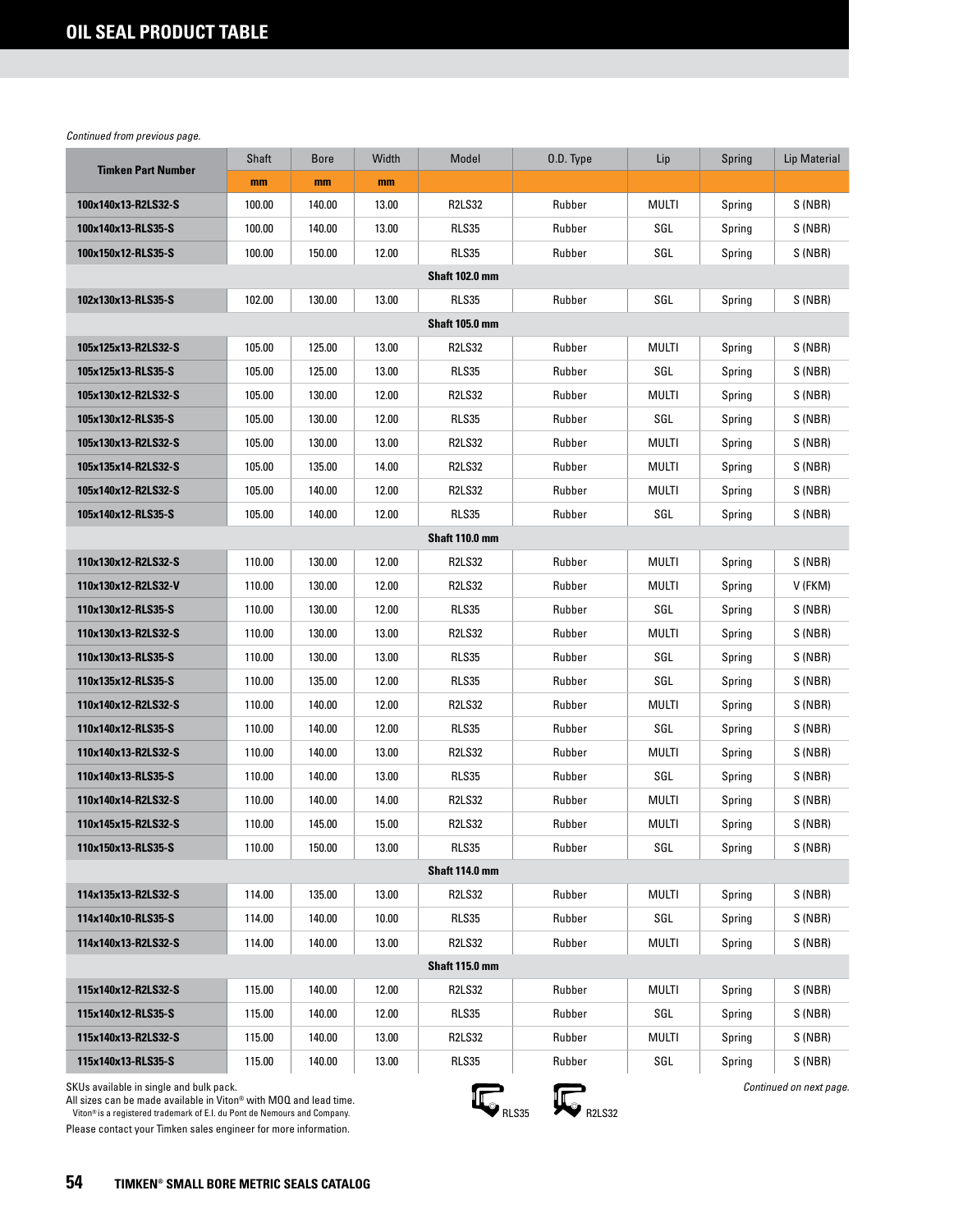|                           | Shaft  | <b>Bore</b> | Width | Model                 | 0.D. Type | Lip          | Spring | Lip Material |  |
|---------------------------|--------|-------------|-------|-----------------------|-----------|--------------|--------|--------------|--|
| <b>Timken Part Number</b> | mm     | mm          | mm    |                       |           |              |        |              |  |
| 115x145x14-R2LS32-S       | 115.00 | 145.00      | 14.00 | <b>R2LS32</b>         | Rubber    | <b>MULTI</b> | Spring | S (NBR)      |  |
| 115x150x12-R2LS32-S       | 115.00 | 150.00      | 12.00 | <b>R2LS32</b>         | Rubber    | MULTI        | Spring | S (NBR)      |  |
| 115x150x12-RLS35-S        | 115.00 | 150.00      | 12.00 | <b>RLS35</b>          | Rubber    | SGL          | Spring | S (NBR)      |  |
|                           |        |             |       | <b>Shaft 120.0 mm</b> |           |              |        |              |  |
| 120x140x13-R2LS32-S       | 120.00 | 140.00      | 13.00 | <b>R2LS32</b>         | Rubber    | MULTI        | Spring | S (NBR)      |  |
| 120x140x13-RLS35-S        | 120.00 | 140.00      | 13.00 | <b>RLS35</b>          | Rubber    | SGL          | Spring | S (NBR)      |  |
| 120x145x12-RLS35-S        | 120.00 | 145.00      | 12.00 | <b>RLS35</b>          | Rubber    | SGL          | Spring | S (NBR)      |  |
| 120x150x12-R2LS32-S       | 120.00 | 150.00      | 12.00 | <b>R2LS32</b>         | Rubber    | MULTI        | Spring | S (NBR)      |  |
| 120x150x12-R2LS32-V       | 120.00 | 150.00      | 12.00 | <b>R2LS32</b>         | Rubber    | MULTI        | Spring | V (FKM)      |  |
| 120x150x12-RLS35-S        | 120.00 | 150.00      | 12.00 | RLS35                 | Rubber    | SGL          | Spring | S (NBR)      |  |
| 120x150x12-RLS35-V        | 120.00 | 150.00      | 12.00 | <b>RLS35</b>          | Rubber    | SGL          | Spring | V (FKM)      |  |
| 120x150x13-R2LS32-S       | 120.00 | 150.00      | 13.00 | R2LS32                | Rubber    | MULTI        | Spring | S (NBR)      |  |
| 120x150x13-RLS35-S        | 120.00 | 150.00      | 13.00 | RLS35                 | Rubber    | SGL          | Spring | S (NBR)      |  |
| 120x150x14-R2LS32-S       | 120.00 | 150.00      | 14.00 | <b>R2LS32</b>         | Rubber    | MULTI        | Spring | S (NBR)      |  |
| 120x155x16-R2LS32-S       | 120.00 | 155.00      | 16.00 | <b>R2LS32</b>         | Rubber    | MULTI        | Spring | S (NBR)      |  |
| 120x160x12-R2LS32-S       | 120.00 | 160.00      | 12.00 | <b>R2LS32</b>         | Rubber    | MULTI        | Spring | S (NBR)      |  |
| 120x160x12-RLS35-S        | 120.00 | 160.00      | 12.00 | <b>RLS35</b>          | Rubber    | SGL          | Spring | S (NBR)      |  |
| 120x160x12-RLS35-V        | 120.00 | 160.00      | 12.00 | <b>RLS35</b>          | Rubber    | SGL          | Spring | V (FKM)      |  |
| <b>Shaft 125.0 mm</b>     |        |             |       |                       |           |              |        |              |  |
| 125x150x12-R2LS32-S       | 125.00 | 150.00      | 12.00 | <b>R2LS32</b>         | Rubber    | MULTI        | Spring | S (NBR)      |  |
| 125x150x12-R2LS32-V       | 125.00 | 150.00      | 12.00 | <b>R2LS32</b>         | Rubber    | MULTI        | Spring | V (FKM)      |  |
| 125x150x12-RLS35-S        | 125.00 | 150.00      | 12.00 | RLS35                 | Rubber    | SGL          | Spring | S (NBR)      |  |
| 125x150x13-R2LS32-S       | 125.00 | 150.00      | 13.00 | R2LS32                | Rubber    | MULTI        | Spring | S (NBR)      |  |
| 125x150x13-RLS35-S        | 125.00 | 150.00      | 13.00 | RLS35                 | Rubber    | SGL          | Spring | S (NBR)      |  |
| 125x155x14-R2LS32-S       | 125.00 | 155.00      | 14.00 | <b>R2LS32</b>         | Rubber    | MULTI        | Spring | S (NBR)      |  |
| 125x155x14-R2LS32-V       | 125.00 | 155.00      | 14.00 | <b>R2LS32</b>         | Rubber    | MULTI        | Spring | V (FKM)      |  |
| 125x160x12-RLS35-S        | 125.00 | 160.00      | 12.00 | <b>RLS35</b>          | Rubber    | SGL          | Spring | S (NBR)      |  |
| 125x170x15-R2LS32-S       | 125.00 | 170.00      | 15.00 | <b>R2LS32</b>         | Rubber    | multi        | Spring | S (NBR)      |  |
| 125x170x15-R2LS32-V       | 125.00 | 170.00      | 15.00 | <b>R2LS32</b>         | Rubber    | MULTI        | Spring | V (FKM)      |  |
|                           |        |             |       | <b>Shaft 128.0 mm</b> |           |              |        |              |  |
| 128x150x15-RLS35-S        | 128.00 | 150.00      | 15.00 | RLS35                 | Rubber    | SGL          | Spring | S (NBR)      |  |
|                           |        |             |       | <b>Shaft 130.0 mm</b> |           |              |        |              |  |
| 130x160x12-R2LS32-S       | 130.00 | 160.00      | 12.00 | <b>R2LS32</b>         | Rubber    | MULTI        | Spring | S (NBR)      |  |
| 130x160x12-RLS35-S        | 130.00 | 160.00      | 12.00 | RLS35                 | Rubber    | SGL          | Spring | S (NBR)      |  |
| 130x160x12-RLS35-V        | 130.00 | 160.00      | 12.00 | RLS35                 | Rubber    | SGL          | Spring | V (FKM)      |  |
| 130x160x13-R2LS32-S       | 130.00 | 160.00      | 13.00 | R2LS32                | Rubber    | MULTI        | Spring | S (NBR)      |  |
| 130x160x13-RLS35-S        | 130.00 | 160.00      | 13.00 | RLS35                 | Rubber    | SGL          | Spring | S (NBR)      |  |

SKUs available in single and bulk pack.

All sizes can be made available in Viton® with MOQ and lead time.<br>Viton®is a registered trademark of E.I. du Pont de Nemours and Company.

Please contact your Timken sales engineer for more information.



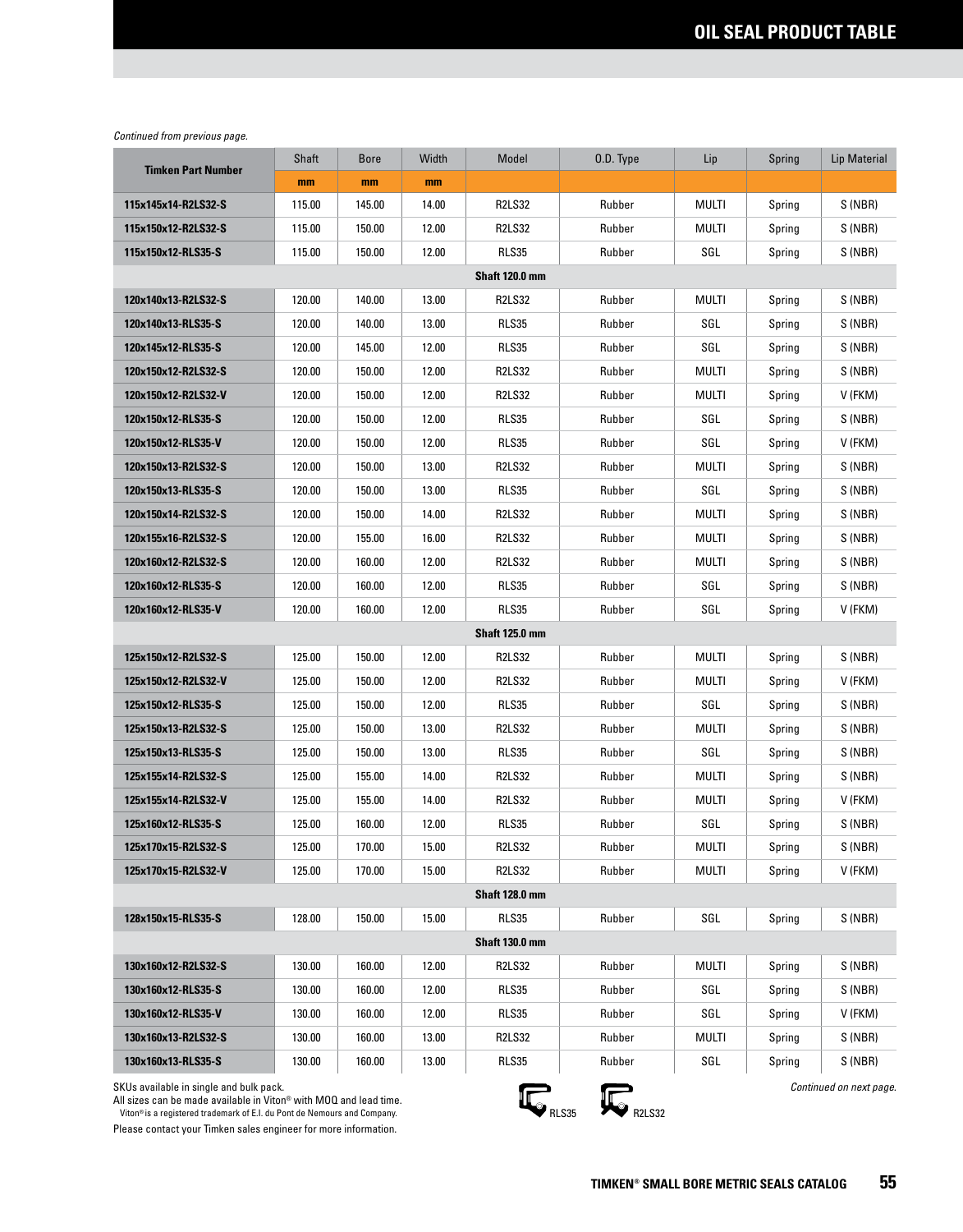|                                                                                                                                                                                          | Shaft  | <b>Bore</b> | Width | Model                 | 0.D. Type              | Lip          | Spring | Lip Material            |  |  |
|------------------------------------------------------------------------------------------------------------------------------------------------------------------------------------------|--------|-------------|-------|-----------------------|------------------------|--------------|--------|-------------------------|--|--|
| <b>Timken Part Number</b>                                                                                                                                                                | mm     | mm          | mm    |                       |                        |              |        |                         |  |  |
| 130x160x14-R2LS32-S                                                                                                                                                                      | 130.00 | 160.00      | 14.00 | <b>R2LS32</b>         | Rubber                 | <b>MULTI</b> | Spring | S (NBR)                 |  |  |
| 130x160x15-R2LS32-S                                                                                                                                                                      | 130.00 | 160.00      | 15.00 | <b>R2LS32</b>         | Rubber                 | MULTI        | Spring | S (NBR)                 |  |  |
| 130x160x15-RLS35-S                                                                                                                                                                       | 130.00 | 160.00      | 15.00 | <b>RLS35</b>          | Rubber                 | SGL          | Spring | S (NBR)                 |  |  |
| 130x170x12-R2LS32-S                                                                                                                                                                      | 130.00 | 170.00      | 12.00 | <b>R2LS32</b>         | Rubber                 | MULTI        | Spring | S (NBR)                 |  |  |
| 130x170x12-RLS35-S                                                                                                                                                                       | 130.00 | 170.00      | 12.00 | <b>RLS35</b>          | Rubber                 | SGL          | Spring | S (NBR)                 |  |  |
| 130x170x12-RLS35-V                                                                                                                                                                       | 130.00 | 170.00      | 12.00 | RLS35                 | Rubber                 | SGL          | Spring | V (FKM)                 |  |  |
| 130x170x15-RLS35-S                                                                                                                                                                       | 130.00 | 170.00      | 15.00 | <b>RLS35</b>          | Rubber                 | SGL          | Spring | S (NBR)                 |  |  |
| <b>Shaft 135.0 mm</b>                                                                                                                                                                    |        |             |       |                       |                        |              |        |                         |  |  |
| 135x160x12-RLS35-S                                                                                                                                                                       | 135.00 | 160.00      | 12.00 | RLS35                 | Rubber                 | SGL          | Spring | S (NBR)                 |  |  |
| 135x160x13-R2LS32-S                                                                                                                                                                      | 135.00 | 160.00      | 13.00 | <b>R2LS32</b>         | Rubber                 | MULTI        | Spring | S (NBR)                 |  |  |
| 135x160x13-RLS35-S                                                                                                                                                                       | 135.00 | 160.00      | 13.00 | <b>RLS35</b>          | Rubber                 | SGL          | Spring | S (NBR)                 |  |  |
| 135x160x15-RLS35-S                                                                                                                                                                       | 135.00 | 160.00      | 15.00 | RLS35                 | Rubber                 | SGL          | Spring | S (NBR)                 |  |  |
| 135x165x14-R2LS32-S                                                                                                                                                                      | 135.00 | 165.00      | 14.00 | <b>R2LS32</b>         | Rubber                 | MULTI        | Spring | S (NBR)                 |  |  |
| 135x170x12-R2LS32-S                                                                                                                                                                      | 135.00 | 170.00      | 12.00 | <b>R2LS32</b>         | Rubber                 | MULTI        | Spring | S(NBR)                  |  |  |
| 135x170x12-RLS35-S                                                                                                                                                                       | 135.00 | 170.00      | 12.00 | <b>RLS35</b>          | Rubber                 | SGL          | Spring | S(NBR)                  |  |  |
| <b>Shaft 140.0 mm</b>                                                                                                                                                                    |        |             |       |                       |                        |              |        |                         |  |  |
| 140x160x12-R2LS32-S                                                                                                                                                                      | 140.00 | 160.00      | 12.00 | <b>R2LS32</b>         | Rubber                 | <b>MULTI</b> | Spring | S (NBR)                 |  |  |
| 140x160x13-RLS35-S                                                                                                                                                                       | 140.00 | 160.00      | 13.00 | RLS35                 | Rubber                 | SGL          | Spring | S (NBR)                 |  |  |
| 140x170x12-R2LS32-S                                                                                                                                                                      | 140.00 | 170.00      | 12.00 | <b>R2LS32</b>         | Rubber                 | MULTI        | Spring | S (NBR)                 |  |  |
| 140x170x13-RLS35-S                                                                                                                                                                       | 140.00 | 170.00      | 13.00 | RLS35                 | Rubber                 | SGL          | Spring | S (NBR)                 |  |  |
| 140x170x15-R2LS32-S                                                                                                                                                                      | 140.00 | 170.00      | 15.00 | <b>R2LS32</b>         | Rubber                 | MULTI        | Spring | S (NBR)                 |  |  |
| 140x170x15-R2LS32-V                                                                                                                                                                      | 140.00 | 170.00      | 15.00 | <b>R2LS32</b>         | Rubber                 | MULTI        | Spring | V (FKM)                 |  |  |
| 140x170x15-RLS35-S                                                                                                                                                                       | 140.00 | 170.00      | 15.00 | <b>RLS35</b>          | Rubber                 | SGL          | Spring | S (NBR)                 |  |  |
| 140x170x15-RLS35-V                                                                                                                                                                       | 140.00 | 170.00      | 15.00 | <b>RLS35</b>          | Rubber                 | SGL          | Spring | V (FKM)                 |  |  |
| 140x180x12-RLS35-S                                                                                                                                                                       | 140.00 | 180.00      | 12.00 | <b>RLS35</b>          | Rubber                 | SGL          | Spring | S (NBR)                 |  |  |
|                                                                                                                                                                                          |        |             |       | <b>Shaft 144.0 mm</b> |                        |              |        |                         |  |  |
| 144x160x12-R2LS32-S                                                                                                                                                                      | 144.00 | 160.00      | 12.00 | <b>R2LS32</b>         | Rubber                 | MULTI        | Spring | S (NBR)                 |  |  |
|                                                                                                                                                                                          |        |             |       | <b>Shaft 145.0 mm</b> |                        |              |        |                         |  |  |
| 145x170x12-R2LS32-S                                                                                                                                                                      | 145.00 | 170.00      | 12.00 | <b>R2LS32</b>         | Rubber                 | MULTI        | Spring | S (NBR)                 |  |  |
| 145x170x15-RLS35-S                                                                                                                                                                       | 145.00 | 170.00      | 15.00 | RLS35                 | Rubber                 | SGL          | Spring | S (NBR)                 |  |  |
| 145x175x14-R2LS32-S                                                                                                                                                                      | 145.00 | 175.00      | 14.00 | <b>R2LS32</b>         | Rubber                 | multi        | Spring | S (NBR)                 |  |  |
| 145x175x15-R2LS32-V                                                                                                                                                                      | 145.00 | 175.00      | 15.00 | R2LS32                | Rubber                 | multi        | Spring | V (FKM)                 |  |  |
| 145x175x15-RLS35-S                                                                                                                                                                       | 145.00 | 175.00      | 15.00 | <b>RLS35</b>          | Rubber                 | SGL          | Spring | S (NBR)                 |  |  |
| 145x175x15-RLS35-V                                                                                                                                                                       | 145.00 | 175.00      | 15.00 | <b>RLS35</b>          | Rubber                 | SGL          | Spring | V (FKM)                 |  |  |
| 145x180x12-RLS35-S                                                                                                                                                                       | 145.00 | 180.00      | 12.00 | <b>RLS35</b>          | Rubber                 | SGL          | Spring | S (NBR)                 |  |  |
| 145x180x12-RLS35-V                                                                                                                                                                       | 145.00 | 180.00      | 12.00 | <b>RLS35</b>          | Rubber                 | SGL          | Spring | V (FKM)                 |  |  |
| 145x190x16-R2LS32-S                                                                                                                                                                      | 145.00 | 190.00      | 16.00 | R2LS32                | Rubber                 | MULTI        | Spring | S (NBR)                 |  |  |
| SKUs available in single and bulk pack.<br>All sizes can be made available in Viton® with MOQ and lead time.<br>Viton® is a registered trademark of E.I. du Pont de Nemours and Company. |        |             |       |                       | <b>R2LS32</b><br>RLS35 |              |        | Continued on next page. |  |  |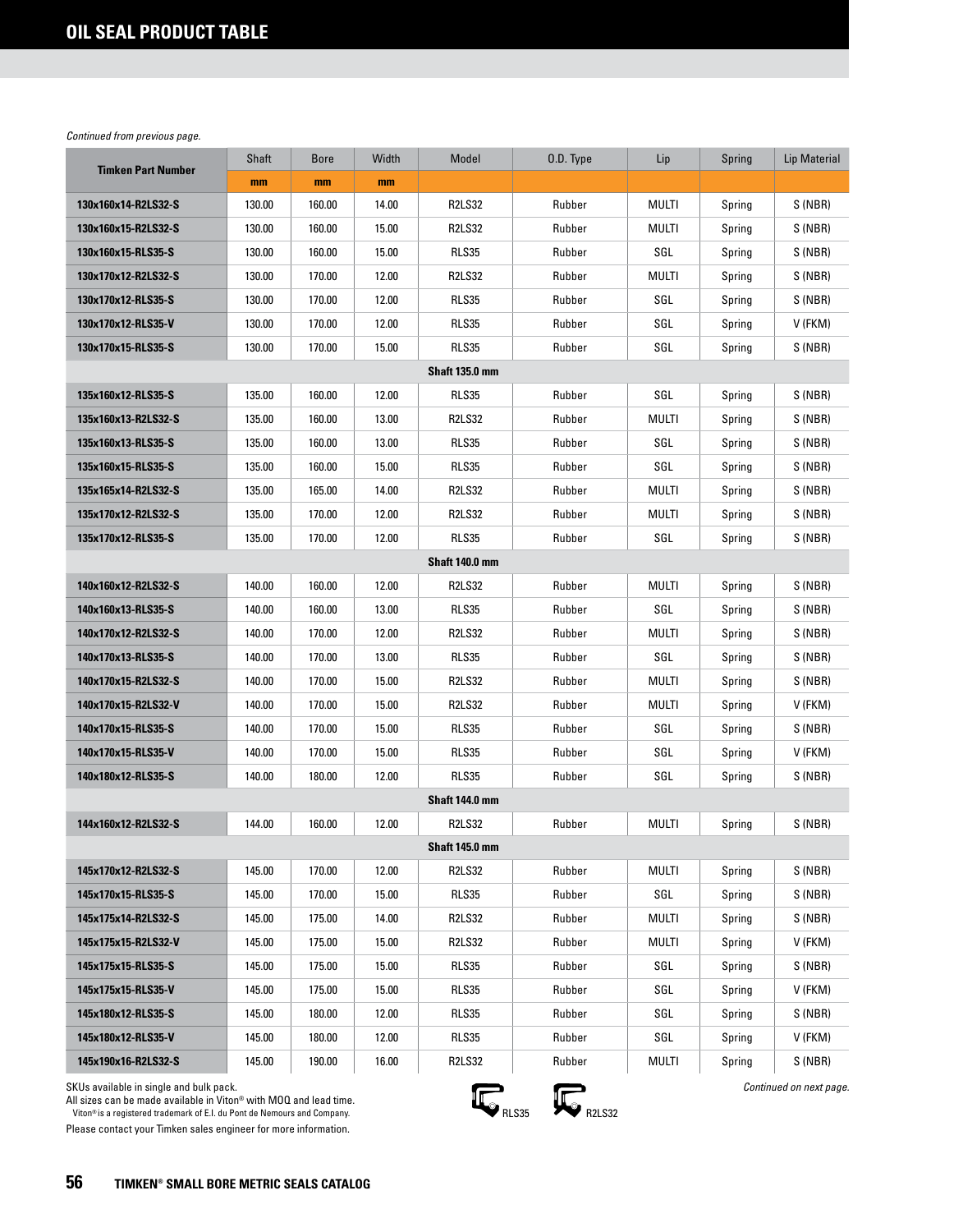| <b>Timken Part Number</b>                                                                              | Shaft                 | <b>Bore</b> | Width | Model                 | 0.D. Type | Lip          | Spring | Lip Material |  |  |
|--------------------------------------------------------------------------------------------------------|-----------------------|-------------|-------|-----------------------|-----------|--------------|--------|--------------|--|--|
|                                                                                                        | mm                    | mm          | mm    |                       |           |              |        |              |  |  |
| <b>Shaft 148.0 mm</b>                                                                                  |                       |             |       |                       |           |              |        |              |  |  |
| 148x170x15-RLS35-S                                                                                     | 148.00                | 170.00      | 15.00 | <b>RLS35</b>          | Rubber    | SGL          | Spring | S (NBR)      |  |  |
|                                                                                                        |                       |             |       | <b>Shaft 150.0 mm</b> |           |              |        |              |  |  |
| 150x170x12-R2LS32-S                                                                                    | 150.00                | 170.00      | 12.00 | <b>R2LS32</b>         | Rubber    | MULTI        | Spring | S (NBR)      |  |  |
| 150x180x12-RLS35-S                                                                                     | 150.00                | 180.00      | 12.00 | <b>RLS35</b>          | Rubber    | SGL          | Spring | S (NBR)      |  |  |
| 150x180x13-R2LS32-S                                                                                    | 150.00                | 180.00      | 13.00 | <b>R2LS32</b>         | Rubber    | MULTI        | Spring | S (NBR)      |  |  |
| 150x180x13-RLS35-S                                                                                     | 150.00                | 180.00      | 13.00 | <b>RLS35</b>          | Rubber    | SGL          | Spring | S (NBR)      |  |  |
| 150x180x14-R2LS32-S                                                                                    | 150.00                | 180.00      | 14.00 | <b>R2LS32</b>         | Rubber    | MULTI        | Spring | S (NBR)      |  |  |
| 150x180x14-RLS35-S                                                                                     | 150.00                | 180.00      | 14.00 | <b>RLS35</b>          | Rubber    | SGL          | Spring | S (NBR)      |  |  |
| 150x180x15 R2LS32-V                                                                                    | 150.00                | 180.00      | 15.00 | <b>R2LS32</b>         | Rubber    | MULTI        | Spring | V (FKM)      |  |  |
| 150x180x15-RLS35-S                                                                                     | 150.00                | 180.00      | 15.00 | <b>RLS35</b>          | Rubber    | SGL          | Spring | S (NBR)      |  |  |
| 150x180x15-RLS35-V                                                                                     | 150.00                | 180.00      | 15.00 | <b>RLS35</b>          | Rubber    | SGL          | Spring | V (FKM)      |  |  |
| <b>Shaft 155.0 mm</b>                                                                                  |                       |             |       |                       |           |              |        |              |  |  |
| 155x180x15-R2LS32-S                                                                                    | 155.00                | 180.00      | 15.00 | <b>R2LS32</b>         | Rubber    | MULTI        | Spring | S (NBR)      |  |  |
| 155x190x15-RLS35-S                                                                                     | 155.00                | 190.00      | 15.00 | <b>RLS35</b>          | Rubber    | SGL          | Spring | S (NBR)      |  |  |
| <b>Shaft 160.0 mm</b>                                                                                  |                       |             |       |                       |           |              |        |              |  |  |
| 160x185x10-RLS35-S                                                                                     | 160.00                | 185.00      | 10.00 | RLS35                 | Rubber    | SGL          | Spring | S (NBR)      |  |  |
| 160x190x15-R2LS32-S                                                                                    | 160.00                | 190.00      | 15.00 | <b>R2LS32</b>         | Rubber    | MULTI        | Spring | S (NBR)      |  |  |
| 160x190x15-R2LS32-V                                                                                    | 160.00                | 190.00      | 15.00 | <b>R2LS32</b>         | Rubber    | MULTI        | Spring | V (FKM)      |  |  |
| 160x190x15-RLS35-S                                                                                     | 160.00                | 190.00      | 15.00 | <b>RLS35</b>          | Rubber    | SGL          | Spring | S (NBR)      |  |  |
| 160x190x15-RLS35-V                                                                                     | 160.00                | 190.00      | 15.00 | RLS35                 | Rubber    | SGL          | Spring | V (FKM)      |  |  |
| 160x200x15-R2LS32-S                                                                                    | 160.00                | 200.00      | 15.00 | <b>R2LS32</b>         | Rubber    | MULTI        | Spring | S (NBR)      |  |  |
|                                                                                                        |                       |             |       | <b>Shaft 165.0 mm</b> |           |              |        |              |  |  |
| 165x190x13-RLS35-S                                                                                     | 165.00                | 190.00      | 13.00 | <b>RLS35</b>          | Rubber    | SGL          | Spring | S (NBR)      |  |  |
|                                                                                                        |                       |             |       | <b>Shaft 170.0 mm</b> |           |              |        |              |  |  |
| 170x200x12-RLS35-S                                                                                     | 170.00                | 200.00      | 12.00 | <b>RLS35</b>          | Rubber    | SGL          | Spring | S (NBR)      |  |  |
| 170x200x15-R2LS32-S                                                                                    | 170.00                | 200.00      | 15.00 | <b>R2LS32</b>         | Rubber    | MULTI        | Spring | S (NBR)      |  |  |
| 170x200x15-RLS35-S                                                                                     | 170.00                | 200.00      | 15.00 | <b>RLS35</b>          | Rubber    | SGL          | Spring | S (NBR)      |  |  |
| 170x200x15-RLS35-V                                                                                     | 170.00                | 200.00      | 15.00 | RLS35                 | Rubber    | SGL          | Spring | V (FKM)      |  |  |
| 170x200x16-R2LS32-S                                                                                    | 170.00                | 200.00      | 16.00 | <b>R2LS32</b>         | Rubber    | <b>MULTI</b> | Spring | S (NBR)      |  |  |
| 170x200x16-R2LS32-V                                                                                    | 170.00                | 200.00      | 16.00 | <b>R2LS32</b>         | Rubber    | MULTI        | Spring | V (FKM)      |  |  |
| 170x200x16-RLS35-S                                                                                     | 170.00                | 200.00      | 16.00 | <b>RLS35</b>          | Rubber    | SGL          | Spring | S (NBR)      |  |  |
| 170x210x15-R2LS32-S                                                                                    | 170.00                | 210.00      | 15.00 | <b>R2LS32</b>         | Rubber    | MULTI        | Spring | S (NBR)      |  |  |
|                                                                                                        | <b>Shaft 175.0 mm</b> |             |       |                       |           |              |        |              |  |  |
| 175x200x15-R2LS32-S                                                                                    | 175.00                | 200.00      | 15.00 | <b>R2LS32</b>         | Rubber    | MULTI        | Spring | S (NBR)      |  |  |
| 175x200x15-RLS35-S                                                                                     | 175.00                | 200.00      | 15.00 | <b>RLS35</b>          | Rubber    | SGL          | Spring | S (NBR)      |  |  |
| SKUs available in single and bulk pack.<br>Continued on next page.<br>$\blacksquare$<br>$\blacksquare$ |                       |             |       |                       |           |              |        |              |  |  |

All sizes can be made available in Viton® with MOQ and lead time. Viton® is a registered trademark of E.I. du Pont de Nemours and Company.

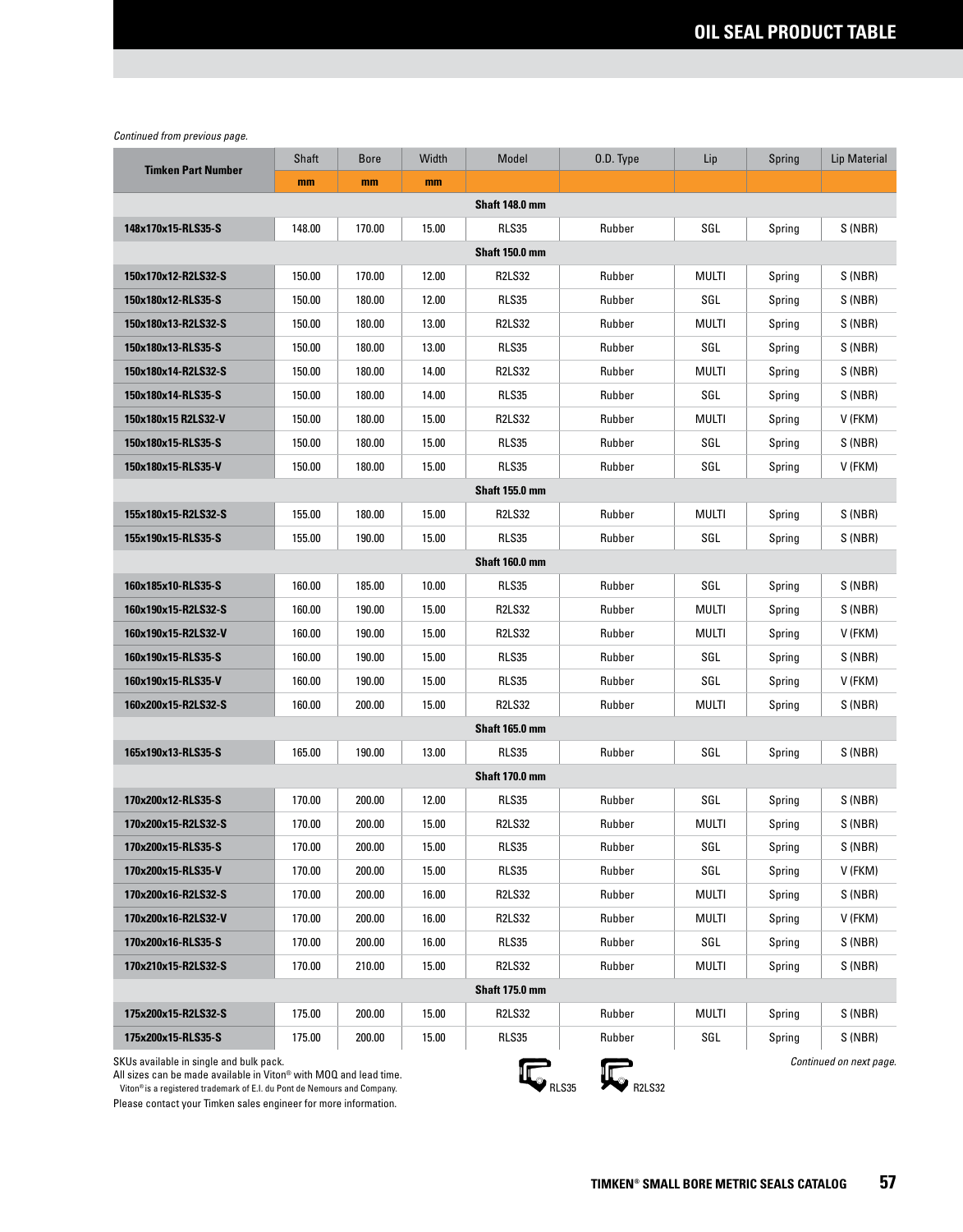| <b>Timken Part Number</b>                                                                                                                                                                | Shaft  | <b>Bore</b> | Width | Model                 | 0.D. Type | Lip          | Spring | Lip Material            |  |
|------------------------------------------------------------------------------------------------------------------------------------------------------------------------------------------|--------|-------------|-------|-----------------------|-----------|--------------|--------|-------------------------|--|
|                                                                                                                                                                                          | mm     | mm          | mm    |                       |           |              |        |                         |  |
| <b>Shaft 180.0 mm</b>                                                                                                                                                                    |        |             |       |                       |           |              |        |                         |  |
| 180x200x15-RLS35-S                                                                                                                                                                       | 180.00 | 200.00      | 15.00 | <b>RLS35</b>          | Rubber    | SGL          | Spring | S (NBR)                 |  |
| 180x210x15-R2LS32-S                                                                                                                                                                      | 180.00 | 210.00      | 15.00 | <b>R2LS32</b>         | Rubber    | MULTI        | Spring | S (NBR)                 |  |
| 180x210x15-RLS35-S                                                                                                                                                                       | 180.00 | 210.00      | 15.00 | <b>RLS35</b>          | Rubber    | SGL          | Spring | S (NBR)                 |  |
|                                                                                                                                                                                          |        |             |       | <b>Shaft 185.0 mm</b> |           |              |        |                         |  |
| 185x210x13-RLS35-S                                                                                                                                                                       | 185.00 | 210.00      | 13.00 | <b>RLS35</b>          | Rubber    | SGL          | Spring | S (NBR)                 |  |
| <b>Shaft 190.0 mm</b>                                                                                                                                                                    |        |             |       |                       |           |              |        |                         |  |
| 190x220x15-R2LS32-S                                                                                                                                                                      | 190.00 | 220.00      | 15.00 | <b>R2LS32</b>         | Rubber    | <b>MULTI</b> | Spring | S (NBR)                 |  |
| 190x220x15-R2LS32-V                                                                                                                                                                      | 190.00 | 220.00      | 15.00 | <b>R2LS32</b>         | Rubber    | MULTI        | Spring | V (FKM)                 |  |
| 190x220x15-RLS35-S                                                                                                                                                                       | 190.00 | 220.00      | 15.00 | <b>RLS35</b>          | Rubber    | SGL          | Spring | S (NBR)                 |  |
| 190x220x15-RLS35-V                                                                                                                                                                       | 190.00 | 220.00      | 15.00 | RLS35                 | Rubber    | SGL          | Spring | V (FKM)                 |  |
| 190x225x16-R2LS32-S                                                                                                                                                                      | 190.00 | 225.00      | 16.00 | <b>R2LS32</b>         | Rubber    | MULTI        | Spring | S (NBR)                 |  |
| 190x225x16-R2LS32-V                                                                                                                                                                      | 190.00 | 225.00      | 16.00 | <b>R2LS32</b>         | Rubber    | <b>MULTI</b> | Spring | V (FKM)                 |  |
| 190x225x16-RLS35-S                                                                                                                                                                       | 190.00 | 225.00      | 16.00 | <b>RLS35</b>          | Rubber    | SGL          | Spring | S (NBR)                 |  |
| 190x225x16-RLS35-V                                                                                                                                                                       | 190.00 | 225.00      | 16.00 | <b>RLS35</b>          | Rubber    | SGL          | Spring | V (FKM)                 |  |
|                                                                                                                                                                                          |        |             |       | <b>Shaft 195.0 mm</b> |           |              |        |                         |  |
| 195x230x16-R2LS32-V                                                                                                                                                                      | 195.00 | 230.00      | 16.00 | <b>R2LS32</b>         | Rubber    | <b>MULTI</b> | Spring | V (FKM)                 |  |
|                                                                                                                                                                                          |        |             |       | <b>Shaft 200.0 mm</b> |           |              |        |                         |  |
| 200x230x15-R2LS32-S                                                                                                                                                                      | 200.00 | 230.00      | 15.00 | <b>R2LS32</b>         | Rubber    | MULTI        | Spring | S (NBR)                 |  |
| 200x230x15-R2LS32-V                                                                                                                                                                      | 200.00 | 230.00      | 15.00 | <b>R2LS32</b>         | Rubber    | MULTI        | Spring | V (FKM)                 |  |
| 200x230x15-RLS35-S                                                                                                                                                                       | 200.00 | 230.00      | 15.00 | <b>RLS35</b>          | Rubber    | SGL          | Spring | S (NBR)                 |  |
| 200x235x15-R2LS32-S                                                                                                                                                                      | 200.00 | 235.00      | 15.00 | <b>R2LS32</b>         | Rubber    | MULTI        | Spring | S (NBR)                 |  |
| 200x240x15-R2LS32-V                                                                                                                                                                      | 200.00 | 240.00      | 15.00 | <b>R2LS32</b>         | Rubber    | MULTI        | Spring | V (FKM)                 |  |
| 200x240x15-RLS35-V                                                                                                                                                                       | 200.00 | 240.00      | 15.00 | <b>RLS35</b>          | Rubber    | SGL          | Spring | V (FKM)                 |  |
|                                                                                                                                                                                          |        |             |       | <b>Shaft 210.0 mm</b> |           |              |        |                         |  |
| 210x240x15-RLS35-S                                                                                                                                                                       | 210.00 | 240.00      | 15.00 | <b>RLS35</b>          | Rubber    | SGL          | Spring | S (NBR)                 |  |
| 210x250x15-RLS35-S                                                                                                                                                                       | 210.00 | 250.00      | 15.00 | <b>RLS35</b>          | Rubber    | SGL          | Spring | S (NBR)                 |  |
|                                                                                                                                                                                          |        |             |       | <b>Shaft 220.0 mm</b> |           |              |        |                         |  |
| 220x250x15-R2LS32-S                                                                                                                                                                      | 220.00 | 250.00      | 15.00 | R2LS32                | Rubber    | multi        | Spring | S (NBR)                 |  |
| 220x250x15-RLS35-S                                                                                                                                                                       | 220.00 | 250.00      | 15.00 | <b>RLS35</b>          | Rubber    | SGL          | Spring | S (NBR)                 |  |
| 220x250x15-RLS35-V                                                                                                                                                                       | 220.00 | 250.00      | 15.00 | <b>RLS35</b>          | Rubber    | SGL          | Spring | V (FKM)                 |  |
| 220x250x16-R2LS32-S                                                                                                                                                                      | 220.00 | 250.00      | 16.00 | <b>R2LS32</b>         | Rubber    | multi        | Spring | S (NBR)                 |  |
| 220x250x16-R2LS32-V                                                                                                                                                                      | 220.00 | 250.00      | 16.00 | <b>R2LS32</b>         | Rubber    | multi        | Spring | V (FKM)                 |  |
| 220x250x16-RLS35-S                                                                                                                                                                       | 220.00 | 250.00      | 16.00 | <b>RLS35</b>          | Rubber    | SGL          | Spring | S (NBR)                 |  |
| <b>Shaft 230.0 mm</b>                                                                                                                                                                    |        |             |       |                       |           |              |        |                         |  |
| 230x260x15-R2LS32-S                                                                                                                                                                      | 230.00 | 260.00      | 15.00 | <b>R2LS32</b>         | Rubber    | multi        | Spring | S (NBR)                 |  |
| 230x260x15-RLS35-S                                                                                                                                                                       | 230.00 | 260.00      | 15.00 | <b>RLS35</b>          | Rubber    | SGL          | Spring | S (NBR)                 |  |
| SKUs available in single and bulk pack.<br>All sizes can be made available in Viton® with MOQ and lead time.<br>Viton® is a registered trademark of E.I. du Pont de Nemours and Company. |        |             |       |                       | R2LS32    |              |        | Continued on next page. |  |

All sizes can be made available in Viton® with MOQ and lead time.<br>Viton®is a registered trademark of E.I. du Pont de Nemours and Company.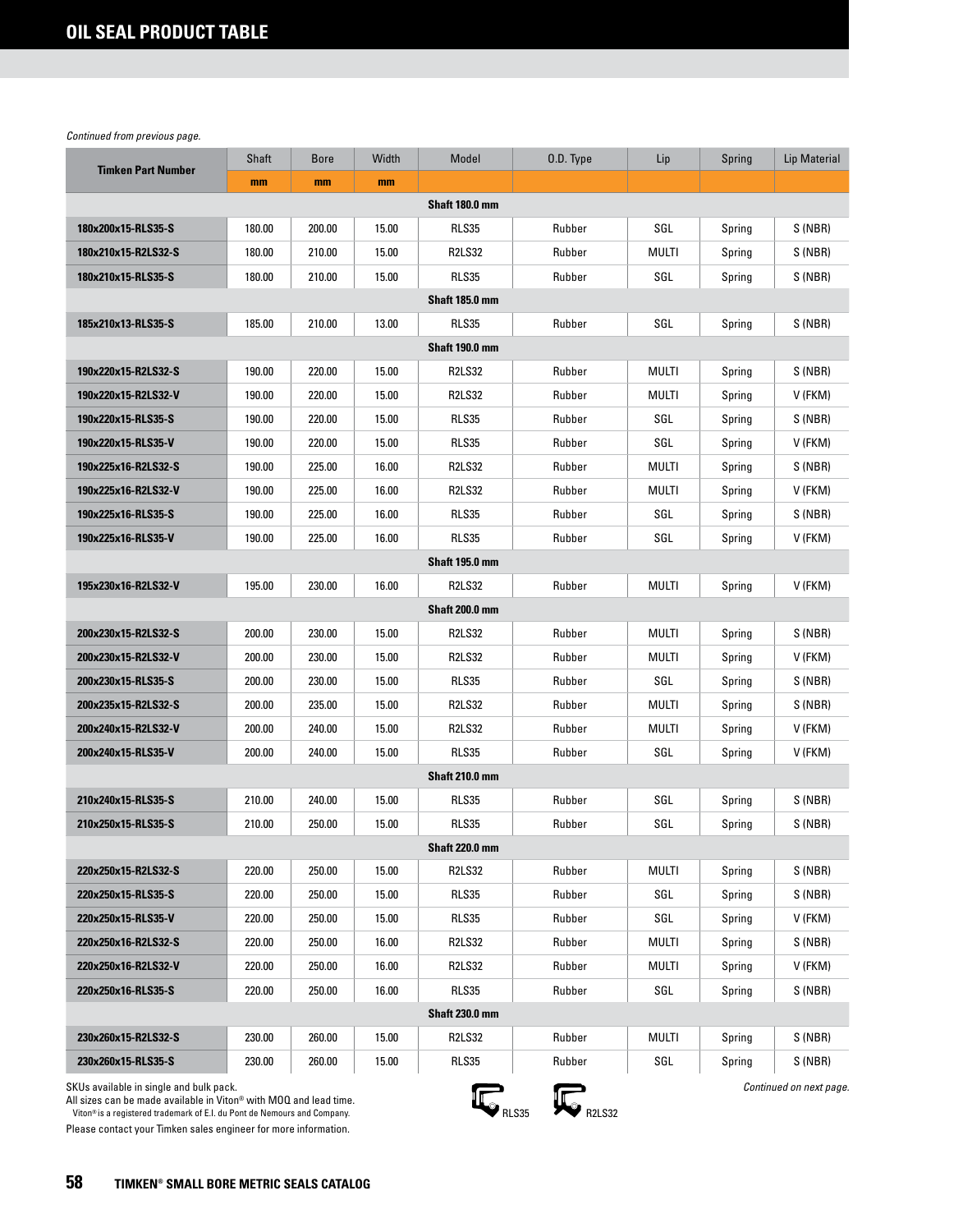| <b>Timken Part Number</b> | <b>Shaft</b> | <b>Bore</b> | Width | Model         | O.D. Type | Lip          | Spring | <b>Lip Material</b> |  |
|---------------------------|--------------|-------------|-------|---------------|-----------|--------------|--------|---------------------|--|
|                           | mm           | mm          | mm    |               |           |              |        |                     |  |
| <b>Shaft 240.0 mm</b>     |              |             |       |               |           |              |        |                     |  |
| 240x270x15-RLS35-S        | 240.00       | 270.00      | 15.00 | <b>RLS35</b>  | Rubber    | SGL          | Spring | S (NBR)             |  |
| 240x275x16-R2LS32-S       | 240.00       | 275.00      | 16.00 | <b>R2LS32</b> | Rubber    | <b>MULTI</b> | Spring | S (NBR)             |  |
| 240x275x16-R2LS32-V       | 240.00       | 275.00      | 16.00 | <b>R2LS32</b> | Rubber    | MULTI        | Spring | V (FKM)             |  |
| 240x275x16-RLS35-S        | 240.00       | 275.00      | 16.00 | <b>RLS35</b>  | Rubber    | SGL          | Spring | S (NBR)             |  |
| <b>Shaft 250.0 mm</b>     |              |             |       |               |           |              |        |                     |  |
| 250x280x15-RLS35-S        | 250.00       | 280.00      | 15.00 | <b>RLS35</b>  | Rubber    | SGL          | Spring | S (NBR)             |  |
| 250x285x15-R2LS32-V       | 250.00       | 285.00      | 15.00 | <b>R2LS32</b> | Rubber    | MULTI        | Spring | V (FKM)             |  |
| 250x285x15-RLS35-V        | 250.00       | 285.00      | 15.00 | <b>RLS35</b>  | Rubber    | SGL          | Spring | V (FKM)             |  |
| <b>Shaft 260.0 mm</b>     |              |             |       |               |           |              |        |                     |  |
| 260x290x16-R2LS32-S       | 260.00       | 290.00      | 16.00 | <b>R2LS32</b> | Rubber    | <b>MULTI</b> | Spring | S (NBR)             |  |
| <b>Shaft 280.0 mm</b>     |              |             |       |               |           |              |        |                     |  |
| 280x310x16-RLS35-S        | 280.00       | 310.00      | 16.00 | <b>RLS35</b>  | Rubber    | SGL          | Spring | S (NBR)             |  |
| <b>Shaft 300.0 mm</b>     |              |             |       |               |           |              |        |                     |  |
| 300x340x16-R2LS32-S       | 300.00       | 340.00      | 16.00 | <b>R2LS32</b> | Rubber    | <b>MULTI</b> | Spring | S (NBR)             |  |
| 300x340x16-RLS35-S        | 300.00       | 340.00      | 16.00 | <b>RLS35</b>  | Rubber    | SGL          | Spring | S (NBR)             |  |
| 300x340x18-RLS35-S        | 300.00       | 340.00      | 18.00 | <b>RLS35</b>  | Rubber    | SGL          | Spring | S (NBR)             |  |

SKUs available in single and bulk pack.

All sizes can be made available in Viton® with MOQ and lead time.

Viton® is a registered trademark of E.I. du Pont de Nemours and Company.